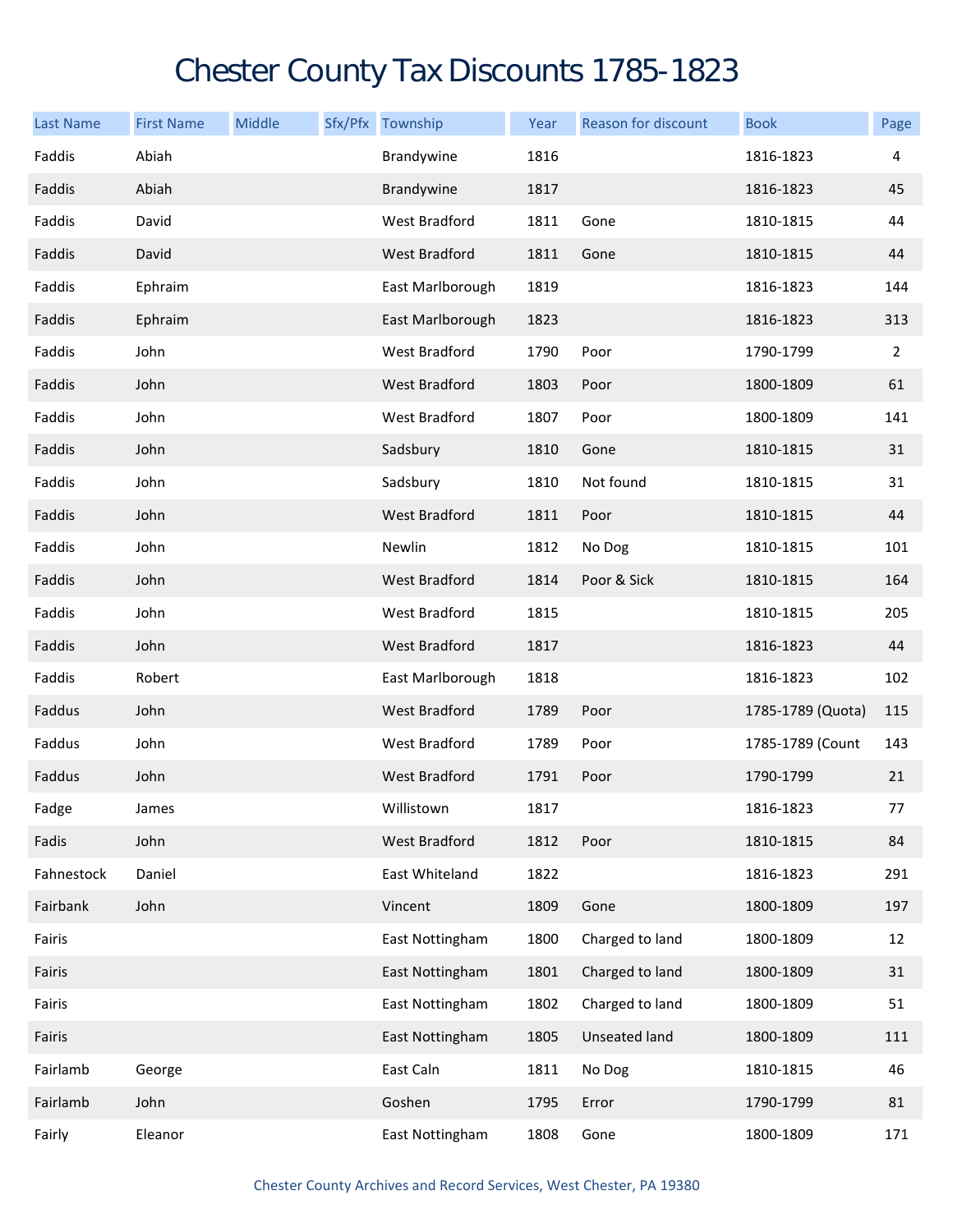| <b>Last Name</b> | <b>First Name</b> | Middle | Sfx/Pfx Township     | Year | Reason for discount  | <b>Book</b>       | Page |
|------------------|-------------------|--------|----------------------|------|----------------------|-------------------|------|
| Falen            | Jesse             |        | East Caln            | 1786 | Gone                 | 1785-1789 (Count  | 62   |
| Falin            | Jesse             |        | East Caln            | 1788 | Gone                 | 1786-1789         | 34   |
| Falk             | John              |        | East Caln            | 1816 |                      | 1816-1823         | 5    |
| Falkener         | John              |        | <b>West Nantmeal</b> | 1787 | Gone                 | 1785-1789 (Quota) | 73   |
| Falkner          | John              |        | <b>West Nantmeal</b> | 1786 | Gone                 | 1785-1789 (Quota) | 45   |
| Falkner          | John              |        | <b>West Nantmeal</b> | 1786 | Gone                 | 1785-1789 (Count  | 73   |
| Falkner          | John              |        | <b>West Nantmeal</b> | 1787 | Gone                 | 1785-1789 (Count  | 101  |
| Fall             | Henry             |        | Charlestown          | 1786 | Gone                 | 1785-1789 (Quota) | 34   |
| Fall             | John              |        | Sadsbury             | 1801 | Gone                 | 1800-1809         | 35   |
| Falls            | James             |        | New London           | 1786 | Gone                 | 1785-1789 (Quota) | 46   |
| Falls            | James             |        | New London           | 1786 | Gone                 | 1785-1789 (Count  | 46   |
| Falls            | James             |        | New London           | 1787 | Gone                 | 1785-1789 (Count  | 102  |
| Falls            | James             |        | New London           | 1787 | Ran away             | 1785-1789 (Quota) | 74   |
| Falls            | James             |        | New London           | 1787 | Gone                 | 1786-1789         | 18   |
| Falls            | James             |        | New London           | 1788 | Gone                 | 1786-1789         | 74   |
| Falls            | James             |        | Londonderry          | 1816 | Unseated land        | 1816-1823         | 17   |
| Famous           | Nathan            |        | East Whiteland       | 1818 |                      | 1816-1823         | 122  |
| Famous           | Nathan            |        | Willistown           | 1818 |                      | 1816-1823         | 120  |
| Famous           | William           |        | Tredyffrin           | 1810 | Gone                 | 1810-1815         | 33   |
| Fannell          | James             |        | Coventry             | 1789 | Gone                 | 1785-1789 (Quota) | 119  |
| Fans             | Barney            |        | Vincent              | 1818 | Gone                 | 1816-1823         | 119  |
| Far              | Elijah            |        | West Bradford        | 1801 | Gone                 | 1800-1809         | 21   |
| Farensheeles     | William           |        | Tredyffrin           | 1822 |                      | 1816-1823         | 285  |
| Faris            |                   |        | East Nottingham      | 1803 | Unseated land        | 1800-1809         | 71   |
| Faris            |                   |        | East Nottingham      | 1808 | Unseated land        | 1800-1809         | 171  |
| Faris            |                   |        | East Nottingham      | 1809 | Unseated land        | 1800-1809         | 191  |
| Faris            |                   |        | East Nottingham      | 1811 | Unseated land        | 1810-1815         | 66   |
| Faris            |                   |        | East Nottingham      | 1812 | Unseated land        | 1810-1815         | 104  |
| Faris            |                   |        | East Nottingham      | 1813 | <b>Unseated land</b> | 1810-1815         | 144  |
| Faris            |                   |        | East Nottingham      | 1814 | Unseated land        | 1810-1815         | 184  |
| Faris            | Barney            |        | Middletown           | 1788 | Gone                 | 1785-1789 (Quota) | 98   |
| Faris            | Barney            |        | Middletown           | 1788 | Gone                 | 1785-1789 (Count  | 126  |
| Faris            | Ceasar            |        | West Bradford        | 1820 |                      | 1816-1823         | 170  |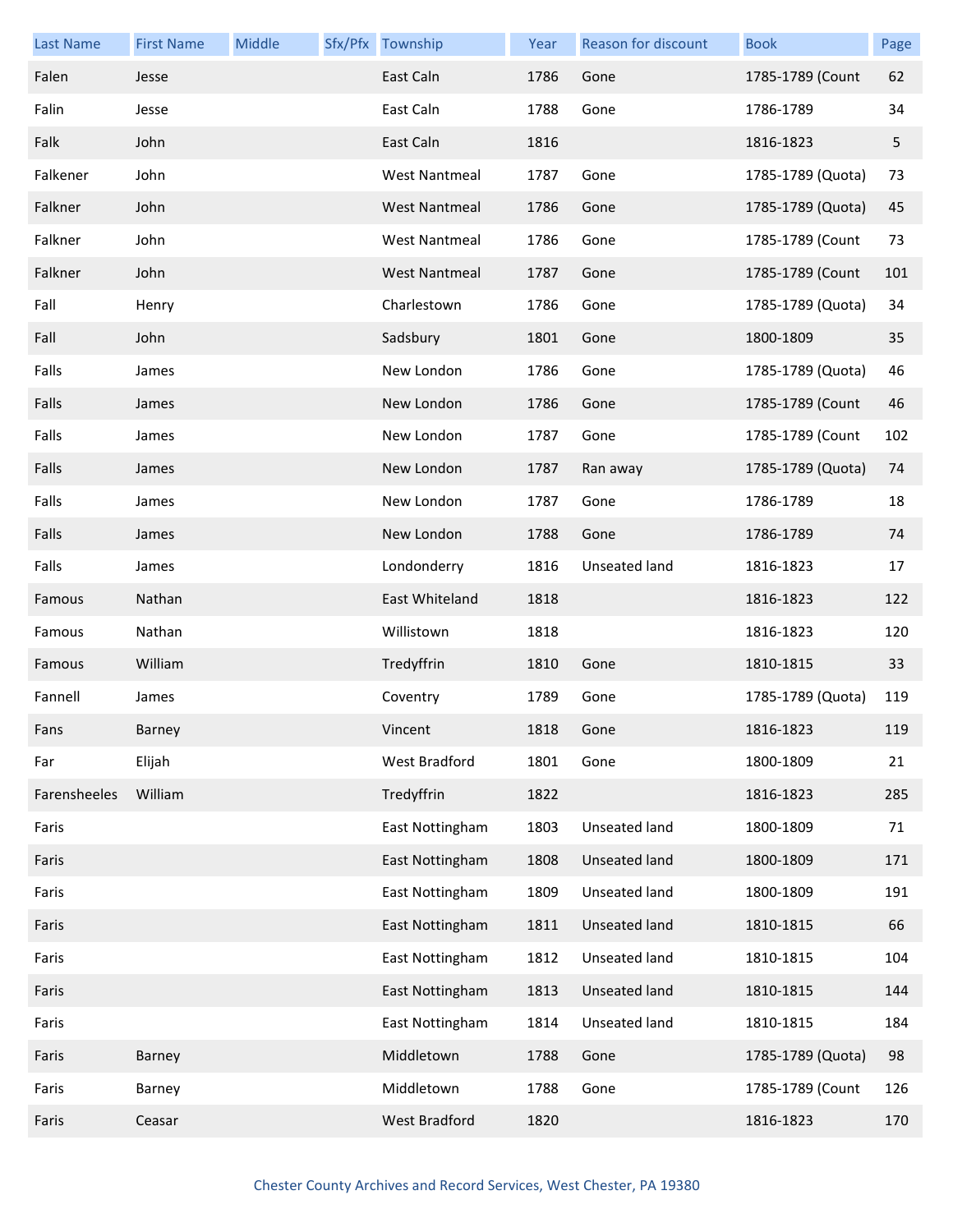| <b>Last Name</b> | <b>First Name</b> | Middle | Sfx/Pfx Township     | Year | Reason for discount  | <b>Book</b>       | Page           |
|------------------|-------------------|--------|----------------------|------|----------------------|-------------------|----------------|
| Faris            | Churchman         |        | East Nottingham      | 1815 | Unseated land        | 1810-1815         | 225            |
| Faris            | Nathan            |        | West Nottingham      | 1821 |                      | 1816-1823         | 234            |
| Faris            | Robert            |        | Thornbury            | 1785 | Poor                 | 1785-1789 (Count  | 24             |
| Faris            | William           |        | Kennett              | 1815 | Gone                 | 1810-1815         | 216            |
| Faris            | Ziba              |        | East Nottingham      | 1822 | <b>Unseated land</b> | 1816-1823         | 275            |
| Farmer           | Morton            |        | <b>West Nantmeal</b> | 1787 | Gone                 | 1785-1789 (Quota) | 73             |
| Farmer           | Morton            |        | <b>West Nantmeal</b> | 1787 | Gone                 | 1785-1789 (Count  | 101            |
| Farnew           | Thomas            |        | Lower Chichester     | 1787 | Gone                 | 1785-1789 (Count  | 89             |
| Faro             | Thomas            |        | Goshen               | 1808 | Poor                 | 1800-1809         | 165            |
| Faro             | Thomas            |        | New London           | 1821 |                      | 1816-1823         | 231            |
| Farr             | Elija             |        | East Marlborough     | 1800 | Gone                 | 1800-1809         | 9              |
| Farr             | John              |        | Goshen               | 1787 |                      | 1786-1789         | 66             |
| Farr             | John              |        | Goshen               | 1787 | Gone                 | 1785-1789 (Quota) | 66             |
| Farr             | John              |        | Goshen               | 1787 |                      | 1785-1789 (Count  | 94             |
| Farr             | Joseph            |        | New Garden           | 1810 | Poor                 | 1810-1815         | 22             |
| Farr             | Joseph            |        | New Garden           | 1811 | Poor                 | 1810-1815         | 63             |
| Farr             | Joseph            |        | East Marlborough     | 1813 | Poor                 | 1810-1815         | 139            |
| Farr             | Joseph            |        | East Marlborough     | 1818 | Poor                 | 1816-1823         | 102            |
| Farr             | Joseph            |        | East Marlborough     | 1820 |                      | 1816-1823         | 186            |
| Farr             | William           |        | Newtown              | 1788 | Insolvent            | 1785-1789 (Count  | 129            |
| Farr             | William           |        | Newtown              | 1788 | Insolvent            | 1785-1789 (Quota) | 101            |
| Farrell          | Henry             |        | West Fallowfield     | 1818 |                      | 1816-1823         | 94             |
| Farrell          | John              |        | West Bradford        | 1811 | Under age            | 1810-1815         | 44             |
| Farrell          | Thomas            |        | West Fallowfield     | 1818 |                      | 1816-1823         | 94             |
| Farren           | Edward            |        | Lower Oxford         | 1820 |                      | 1816-1823         | 196            |
| Farren           | Joseph            |        | Lower Oxford         | 1819 |                      | 1816-1823         | 154            |
| Fatis            | Jacob             |        | Pikeland             | 1814 | Wrong name           | 1810-1815         | 191            |
| Faucett          | Henry             |        | East Bradford        | 1785 | Overrated            | 1785-1789 (Quota) | $\overline{2}$ |
| Faucett          | John              |        | Westtown             | 1814 | Dog Dead             | 1810-1815         | 198            |
| Faucett          | John              |        | Birmingham           | 1814 | Gone                 | 1810-1815         | 162            |
| Faughner         | Edward            |        | Concord              | 1786 | Gone                 | 1785-1789 (Quota) | 32             |
| Faughner         | Edward            |        | Concord              | 1787 | Not to be found      | 1786-1789         | 32             |
| Faughuer         | Edward            |        | Concord              | 1786 | Not found            | 1785-1789 (Count  | 60             |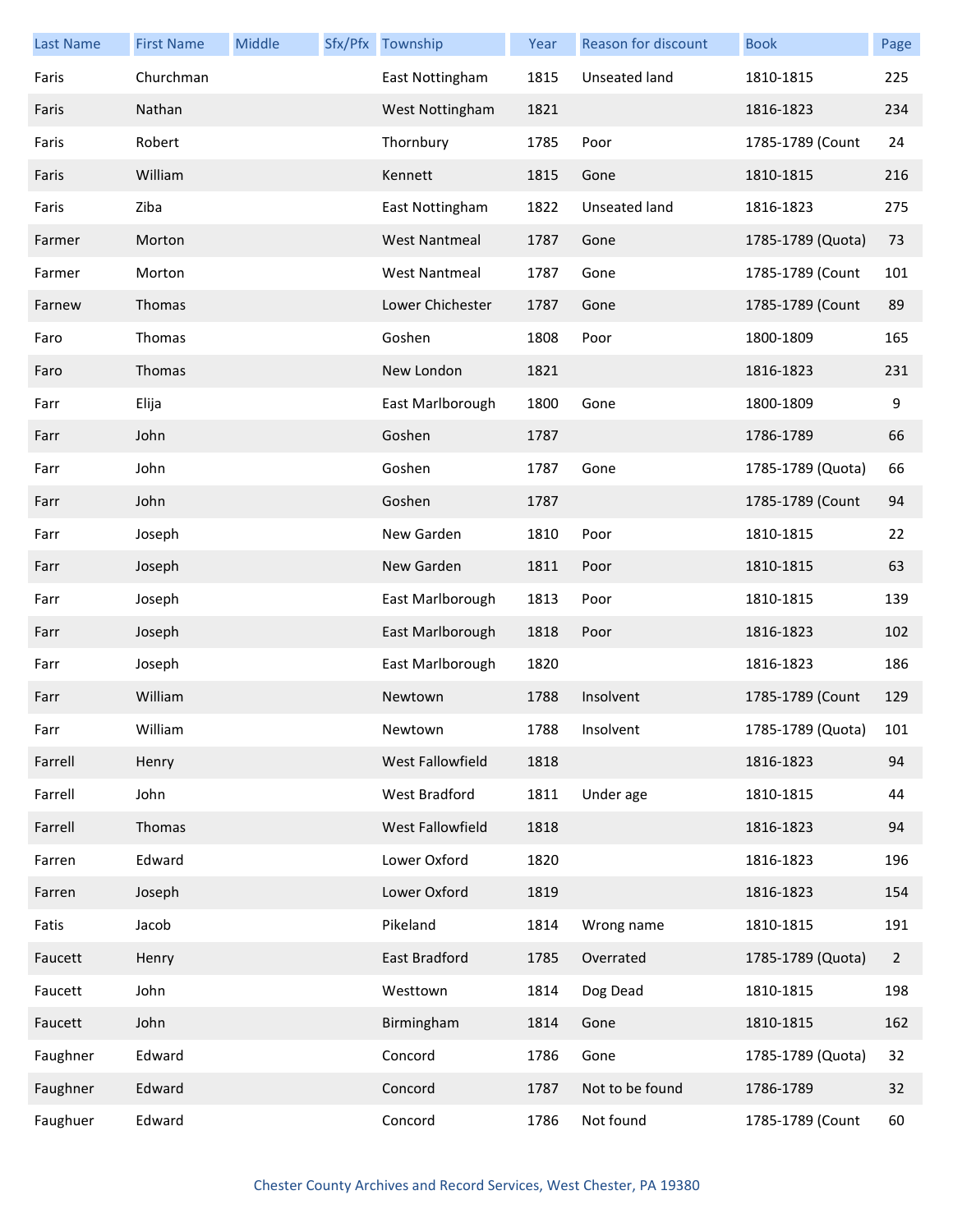| <b>Last Name</b> | <b>First Name</b> | Middle |     | Sfx/Pfx Township     | Year | Reason for discount  | <b>Book</b>       | Page           |
|------------------|-------------------|--------|-----|----------------------|------|----------------------|-------------------|----------------|
| Faun             | Matthias          |        |     | East Nottingham      | 1823 |                      | 1816-1823         | 318            |
| Faunestock       | Casper            |        |     | Willistown           | 1789 | Overrated            | 1785-1789 (Count  | 167            |
| Fauquair         | Edward            |        |     | Concord              | 1786 | Gone                 | 1786-1789         | $\overline{4}$ |
| Fauquair         | Edward            |        |     | Concord              | 1786 | Gone                 | 1785-1789 (Count  | 32             |
| Favenger         | Frederick         |        |     | Charlestown          | 1788 | Under age            | 1785-1789 (Quota) | 91             |
| Favinger         | Frederick         |        |     | Charlestown          | 1788 | Under age            | 1785-1789 (Count  | 119            |
| Fawkes           | Isaiah            |        |     | West Goshen          | 1819 |                      | 1816-1823         | 138            |
| Fearth           | William           |        | Jr. | New Garden           | 1805 | Poor                 | 1800-1809         | 110            |
| Feather          | John              |        |     | East Nantmeal        | 1799 | Gone                 | 1790-1799         | 165            |
| Featherman       | Michael           |        |     | Brandywine           | 1816 |                      | 1816-1823         | 4              |
| Feavener         | Frederick         |        |     | Charlestown          | 1789 | Gone                 | 1785-1789 (Count  | 146            |
| Feaver           | Camel             | Α.     |     | Coventry             | 1823 |                      | 1816-1823         | 302            |
| Febecker         | Frederick         |        |     | Charlestown          | 1789 | Gone                 | 1785-1789 (Quota) | 118            |
| Fee              | Patrick           |        |     | Honey Brook          | 1791 | Poor                 | 1790-1799         | 26             |
| Fee              | Patrick           |        |     | Honey Brook          | 1792 | Gone                 | 1790-1799         | 45             |
| Fegan            | John              |        |     | Newtown              | 1788 | Gone                 | 1785-1789 (Quota) | 101            |
| Fegan            | John              |        |     | Newtown              | 1788 | Gone                 | 1785-1789 (Count  | 129            |
| Feighster        | Henry             |        |     | West Caln            | 1798 | Gone                 | 1790-1799         | 135            |
| Feit             | Frederick         |        |     | East Whiteland       | 1814 | Gone                 | 1810-1815         | 199            |
| Felan            | Jesse             |        |     | East Caln            | 1786 | Gone                 | 1785-1789 (Count  | 34             |
| Felan            | Jesse             |        |     | East Caln            | 1788 | Gone off             | 1786-1789         | 6              |
| Fell             | Benjamin          |        |     | West Whiteland       | 1813 | Gone                 | 1810-1815         | 160            |
| Fell             | Benjamin          |        |     | East Caln            | 1813 | Twice taxed          | 1810-1815         | 126            |
| Fell             | Joseph            |        |     | <b>Upper Oxford</b>  | 1814 | Gone                 | 1810-1815         | 188            |
| Fell             | Thomas            |        |     | London Grove         | 1788 | Paid in Bucks County | 1785-1789 (Count  | 124            |
| Fell             | Thomas            |        |     | London Grove         | 1788 | Paid in Bucks County | 1785-1789 (Quota) | 96             |
| Fellon           | Festus            |        |     | Birmingham           | 1809 |                      | 1800-1809         | 180            |
| Fenasy           | Michael           |        |     | Goshen               | 1797 | Gone                 | 1790-1799         | 119            |
| Fence            | John              |        |     | <b>West Nantmeal</b> | 1817 |                      | 1816-1823         | 67             |
| Fennell          | James             |        |     | Coventry             | 1789 | Gone                 | 1785-1789 (Count  | 147            |
| Fennell          | James             |        |     | East Whiteland       | 1802 | Gone                 | 1800-1809         | 59             |
| Ferdick          | John              |        |     | Pennsbury            | 1791 | Gone                 | 1790-1799         | 34             |
| Ferdick          | John              |        |     | Pennsbury            | 1792 | Gone                 | 1790-1799         | 53             |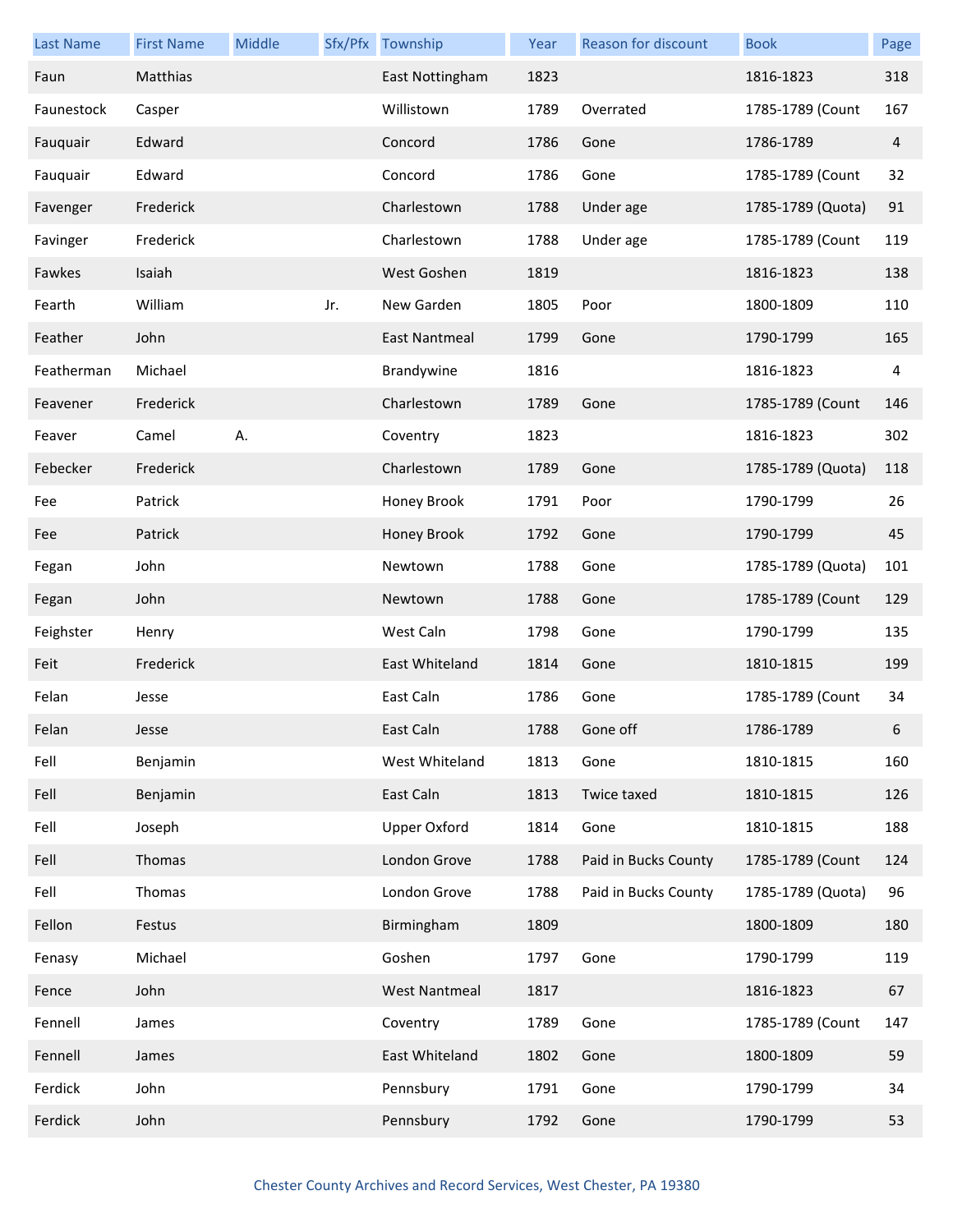| Last Name | <b>First Name</b> | Middle | Sfx/Pfx Township | Year | Reason for discount | <b>Book</b>       | Page           |
|-----------|-------------------|--------|------------------|------|---------------------|-------------------|----------------|
| Ferguson  | Alexander         |        | Oxford           | 1792 | Loss by fall        | 1790-1799         | 52             |
| Ferguson  | Andrew            |        | Lower Oxford     | 1814 | Gone                | 1810-1815         | 189            |
| Ferguson  | Andrew            |        | Tredyffrin       | 1814 | Gone                | 1810-1815         | 194            |
| Ferguson  | Andrew            |        | Charlestown      | 1815 | Gone                | 1810-1815         | 209            |
| Ferguson  | Andrew            |        | Charlestown      | 1815 |                     | 1810-1815         | 209            |
| Ferguson  | Hugh              |        | West Caln        | 1805 | Gone                | 1800-1809         | 102            |
| Ferguson  | Hugh              |        | West Nottingham  | 1818 | Dead                | 1816-1823         | 108            |
| Ferguson  | James             |        | Goshen           | 1812 | Gone                | 1810-1815         | 93             |
| Ferguson  | James             |        | West Nottingham  | 1820 |                     | 1816-1823         | 192            |
| Ferguson  | James             |        | West Nottingham  | 1821 |                     | 1816-1823         | 234            |
| Ferguson  | John              |        | East Marlborough | 1786 |                     | 1785-1789 (Count  | 42             |
| Ferguson  | John              |        | East Marlborough | 1786 | Gone                | 1785-1789 (Count  | 70             |
| Ferguson  | John              |        | East Marlborough | 1788 |                     | 1786-1789         | 14             |
| Ferguson  | John              |        | East Bradford    | 1805 | Gone                | 1800-1809         | 100            |
| Ferguson  | John              |        | West Nottingham  | 1812 | Gone                | 1810-1815         | 105            |
| Ferguson  | John              |        | East Nottingham  | 1814 | Gone                | 1810-1815         | 184            |
| Ferguson  | John              |        | West Nottingham  | 1819 |                     | 1816-1823         | 150            |
| Ferguson  | Joseph            |        | Sadsbury         | 1813 | Gone                | 1810-1815         | 152            |
| Ferguson  | Robert            |        | Chester          | 1787 | Old chair           | 1785-1789 (Quota) | 59             |
| Ferguson  | Thomas            |        | West Nottingham  | 1807 | Poor                | 1800-1809         | 151            |
| Ferguson  | Walter            |        | London Britain   | 1791 | Poor                | 1790-1799         | 28             |
| Ferguson  | Walter            |        | London Britain   | 1792 | Poor                | 1790-1799         | 47             |
| Ferguson  | William           |        | Sadsbury         | 1802 | Gone                | 1800-1809         | 55             |
| Ferguson  | William           |        | Sadsbury         | 1817 |                     | 1816-1823         | 72             |
| Ferl      | John              |        | Honey Brook      | 1810 | Poor                | 1810-1815         | 13             |
| Ferl      | John              |        | Honey Brook      | 1810 | Poor                | 1810-1815         | 13             |
| Ferley    | Adam              |        | East Nottingham  | 1805 | Unseated land       | 1800-1809         | 111            |
| Ferow     | Chris             |        | Willistown       | 1820 |                     | 1816-1823         | 204            |
| Ferow     | Chris             |        | Willistown       | 1821 |                     | 1816-1823         | 247            |
| Ferr      | Joseph            |        | East Caln        | 1804 | Gone                | 1800-1809         | 82             |
| Ferrell   | Andrew            |        | West Bradford    | 1799 | Dead                | 1790-1799         | 154            |
| Ferrell   | Andrew            |        | West Bradford    | 1800 | Dead                | 1800-1809         | $\overline{2}$ |
| Ferrell   | Andrew            |        | West Whiteland   | 1821 |                     | 1816-1823         | 250            |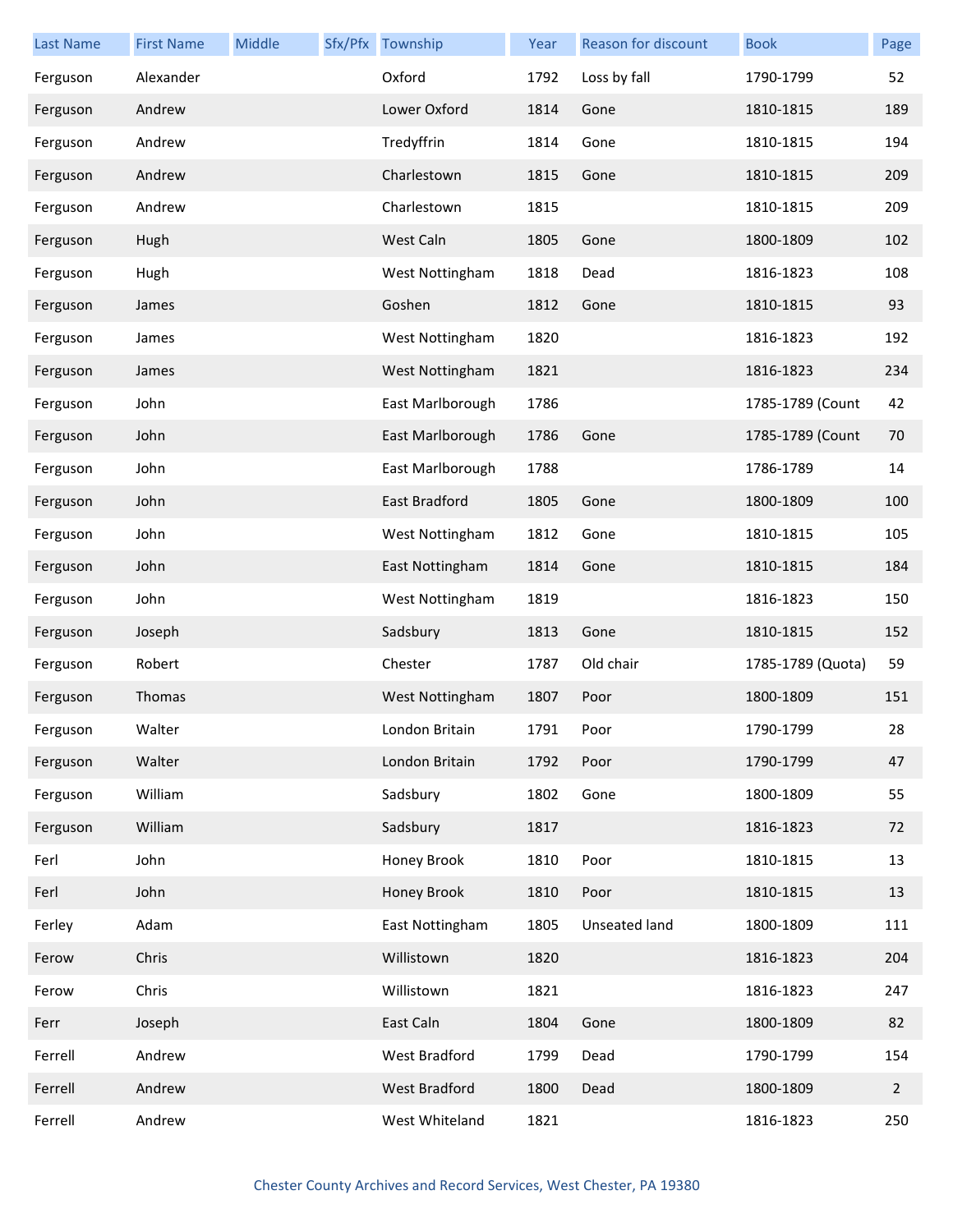| <b>Last Name</b> | <b>First Name</b> | Middle | Sfx/Pfx Township     | Year | Reason for discount            | <b>Book</b>       | Page           |
|------------------|-------------------|--------|----------------------|------|--------------------------------|-------------------|----------------|
| Ferrell          | Edward            |        | <b>West Chester</b>  | 1823 |                                | 1816-1823         | 336            |
| Ferrell          | Hugh              |        | West Fallowfield     | 1819 | Error                          | 1816-1823         | 136            |
| Ferrell          | Jacob             |        | Brandywine           | 1801 | Gone                           | 1800-1809         | 22             |
| Ferrell          | Jared             |        | East Bradford        | 1812 | Ran away                       | 1810-1815         | 83             |
| Ferrell          | John              |        | Goshen               | 1785 | Gone                           | 1785-1789 (Count  | 10             |
| Ferrell          | John              |        | Uwchlan              | 1806 | Gone                           | 1800-1809         | 136            |
| Ferrell          | John              |        | Newlin               | 1810 | Under age                      | 1810-1815         | 20             |
| Ferrell          | John              |        | West Bradford        | 1813 | Paid in Newlin                 | 1810-1815         | 124            |
| Ferrell          | John              |        | Honey Brook          | 1816 |                                | 1816-1823         | 13             |
| Ferrell          | John              |        | <b>West Bradford</b> | 1820 |                                | 1816-1823         | 170            |
| Ferrell          | Thomas            |        | East Bradford        | 1816 |                                | 1816-1823         | $\overline{2}$ |
| Ferrell          | William           |        | West Bradford        | 1818 |                                | 1816-1823         | 86             |
| Ferrell          | William           |        | West Bradford        | 1819 |                                | 1816-1823         | 128            |
| Ferrell          | William           |        | West Bradford        | 1820 |                                | 1816-1823         | 170            |
| Ferren           | James             |        | Londonderry          | 1819 |                                | 1816-1823         | 143            |
| Ferren           | Robert            |        | Charlestown          | 1816 |                                | 1816-1823         | 7              |
| Ferrill          | John              |        | Brandywine           | 1793 | Gone                           | 1790-1799         | 59             |
| Ferris           |                   |        | East Nottingham      | 1810 |                                | 1810-1815         | 23             |
| Ferrol           | Hugh              |        | West Marlborough     | 1810 | One Dog                        | 1810-1815         | 19             |
| Ferroll          | John              |        | Goshen               | 1785 | Gone                           | 1785-1789 (Quota) | 10             |
| Ferry            | Nail              |        | Pennsbury            |      | 1806 Paid in Birmingham        | 1800-1809         | 134            |
| Ferry            | Neal              |        | East Bradford        | 1813 | Paid elsewhere                 | 1810-1815         | 123            |
| Ferryer          | Neal              |        | Birmingham           | 1800 | Married                        | 1800-1809         | $\mathbf{1}$   |
| Ferth            | William           |        | New Garden           | 1795 | Sickness                       | 1790-1799         | 86             |
| Fertick          | Abraham           |        | Uwchlan              | 1795 | Gone                           | 1790-1799         | 91             |
| Fertick          | Abram             |        | Uwchlan              | 1791 | Under age                      | 1790-1799         | 36             |
| Fertick          | Adam              |        | Vincent              | 1792 | Paid in Coventry               | 1790-1799         | 55             |
| Fertick          | Adam              |        | Vincent              | 1799 |                                | 1790-1799         | 170            |
| Fertick          | Jacob             |        | Vincent              | 1800 | Twice taxed                    | 1800-1809         | 18             |
| Fertick          | Jacob             |        | Vincent              | 1800 | Gone                           | 1800-1809         | 18             |
| Fertick          | John              |        | Pikeland             | 1788 | Gone                           | 1785-1789 (Count  | 132            |
| Fertick          | John              |        | Pikeland             | 1788 | Gone                           | 1785-1789 (Quota) | 104            |
| Fertick          | John              |        | Vincent              | 1799 | Gone to Montgomery C 1790-1799 |                   | 170            |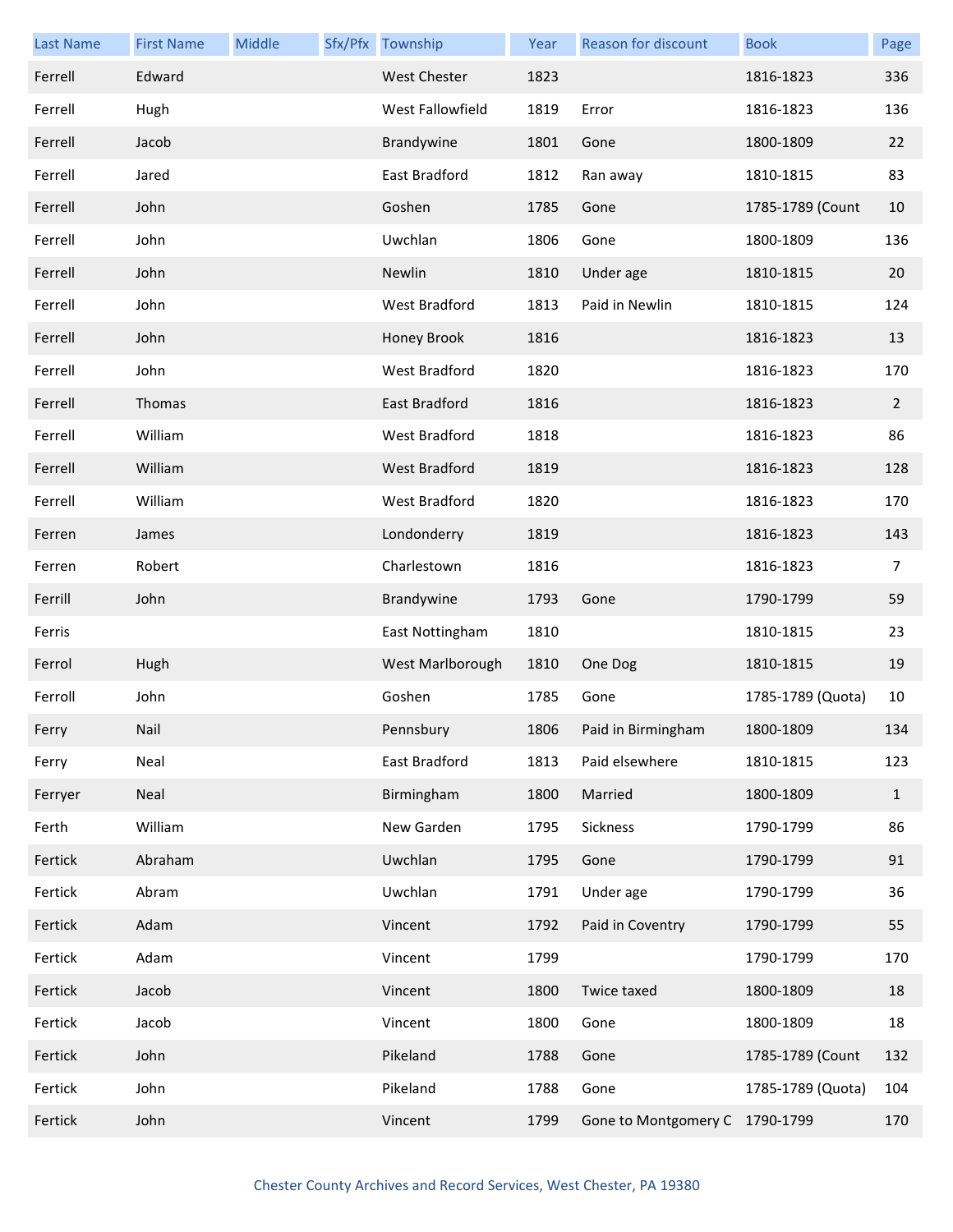| <b>Last Name</b> | <b>First Name</b> | Middle | Sfx/Pfx Township | Year | Reason for discount    | <b>Book</b>       | Page |
|------------------|-------------------|--------|------------------|------|------------------------|-------------------|------|
| Fertig           | John              |        | Vincent          | 1822 |                        | 1816-1823         | 288  |
| Fertig           | John              |        | Vincent          | 1823 |                        | 1816-1823         | 331  |
| Fetherman        | Michael           |        | East Nottingham  | 1819 |                        | 1816-1823         | 149  |
| Fetrick          | Hugh              |        | Sadsbury         | 1819 |                        | 1816-1823         | 157  |
| Fetterman        | William           |        | Londonderry      | 1799 | Paid in West Marlborou | 1790-1799         | 160  |
| Fetterman        | William           |        | Londonderry      | 1800 | Gone                   | 1800-1809         | 8    |
| Fetters          | John              |        | East Whiteland   | 1815 | Gone                   | 1810-1815         | 240  |
| Few              | Abner             |        | East Bradford    | 1812 | Error                  | 1810-1815         | 83   |
| Few              | Abner             |        | East Bradford    | 1823 |                        | 1816-1823         | 296  |
| Few              | Benjamin          |        | East Bradford    | 1786 | Not found              | 1785-1789 (Quota) | 30   |
| Few              | Benjamin          |        | East Bradford    | 1786 | Gone                   | 1785-1789 (Count  | 58   |
| Few              | Benjamin          |        | East Bradford    | 1787 | Gone                   | 1786-1789         | 30   |
| Few              | Edward            |        | Concord          | 1786 | Poor                   | 1785-1789 (Count  | 60   |
| Few              | Edward            |        | Concord          | 1787 | Poor                   | 1786-1789         | 32   |
| Few              | Isaac             |        | East Marlborough | 1799 | Gone                   | 1790-1799         | 161  |
| Few              | Isaac             |        | Goshen           | 1813 | One Dog                | 1810-1815         | 133  |
| Few              | James             |        | Goshen           | 1811 | Gone                   | 1810-1815         | 53   |
| Few              | John              |        | East Bradford    | 1813 | Gone                   | 1810-1815         | 123  |
| Few              | Joseph            |        | Lower Chichester | 1786 | Charged to land        | 1785-1789 (Count  | 33   |
| Few              | Joseph            |        | Lower Chichester | 1786 | Charged to land        | 1785-1789 (Count  | 33   |
| Few              | Joseph            |        | Lower Chichester | 1787 | Charged to land        | 1786-1789         | 5.   |
| Few              | Joseph            |        | Brandywine       | 1819 | Error                  | 1816-1823         | 129  |
| Few              | Richard           |        | Newlin           | 1785 | Dead                   | 1785-1789 (Count  | 16   |
| Few              | William           |        | East Whiteland   | 1818 |                        | 1816-1823         | 122  |
| Ficher           | George            |        | Radnor           | 1789 | Infirm                 | 1785-1789 (Quota) | 140  |
| Field            | William           |        | Easttown         | 1821 |                        | 1816-1823         | 218  |
| Fielding         | William           |        | Uwchlan          | 1785 | Poor                   | 1785-1789 (Quota) | 26   |
| Fielding         | William           |        | Uwchlan          | 1789 |                        | 1785-1789 (Count  | 166  |
| Fielding         | William           |        | Uwchlan          | 1789 | Poor                   | 1785-1789 (Quota) | 137  |
| Fielding         | William           |        | Uwchlan          | 1790 | Gone                   | 1790-1799         | 16   |
| Fields           | James             |        | Charlestown      | 1813 | Gone                   | 1810-1815         | 128  |
| Fields           | Jonathan          |        | Charlestown      | 1814 | Gone                   | 1810-1815         | 168  |
| Fight            | Charles           |        | East Whiteland   | 1821 |                        | 1816-1823         | 249  |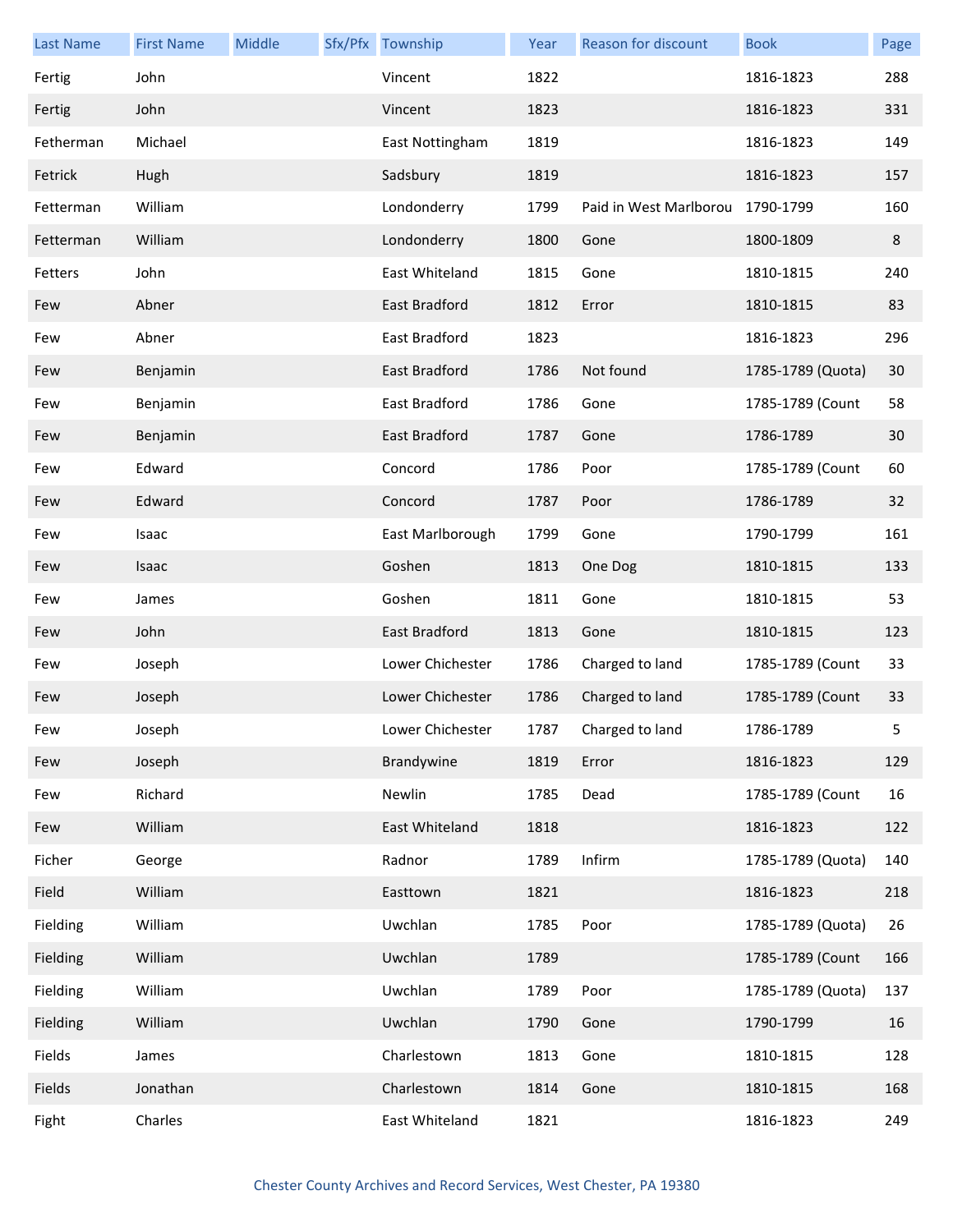| <b>Last Name</b> | <b>First Name</b> | Middle | Sfx/Pfx Township     | Year | <b>Reason for discount</b> | <b>Book</b>       | Page           |
|------------------|-------------------|--------|----------------------|------|----------------------------|-------------------|----------------|
| Fight            | Emanuel           |        | West Caln            | 1820 |                            | 1816-1823         | 173            |
| File             | Frederick         |        | Thornbury            | 1789 | Gone                       | 1785-1789 (Quota) | 136            |
| File             | Frederick         |        | Thornbury            | 1789 | Gone                       | 1785-1789 (Count  | 165            |
| Fillet           | John              |        | Brandywine           | 1821 |                            | 1816-1823         | 213            |
| Fillman          | John              |        | Coventry             | 1791 | Gone                       | 1790-1799         | 23             |
| Fillman          | John              |        | Coventry             | 1793 | Gone                       | 1790-1799         | 61             |
| Fillson          | Joseph            |        | Honey Brook          | 1800 | Gone                       | 1800-1809         | $\overline{7}$ |
| Fillson          | Robert            |        | East Caln            | 1788 | Gone                       | 1785-1789 (Count  | 118            |
| Fillson          | Robert            |        | East Fallowfield     | 1789 | Poor                       | 1785-1789 (Quota) | 121            |
| Fillson          | Robert            |        | East Fallowfield     | 1789 | Poor                       | 1785-1789 (Count  | 149            |
| Fillson          | Robert            |        | West Caln            | 1792 | Gone                       | 1790-1799         | 41             |
| Fillson          | Samuel            |        | Honey Brook          | 1800 | Under age                  | 1800-1809         | 7              |
| Filman           | Frederick         |        | Coventry             | 1792 | Gone                       | 1790-1799         | 42             |
| Filman           | John              |        | Coventry             | 1792 | Gone                       | 1790-1799         | 42             |
| Filman           | John              |        | Birmingham           | 1810 |                            | 1810-1815         | $\mathbf{1}$   |
| Filman           | Samuel            |        | Vincent              | 1817 |                            | 1816-1823         | 76             |
| Filpot           | James             |        | Tredyffrin           | 1797 | Gone                       | 1790-1799         | 129            |
| Filson           | Elizabeth         |        | West Caln            | 1810 | One Dog                    | 1810-1815         | 6              |
| Filson           | Elizabeth         |        | West Caln            | 1814 |                            | 1810-1815         | 167            |
| Filson           | George            |        | Honey Brook          | 1816 |                            | 1816-1823         | 13             |
| Filson           | George            |        | West Caln            | 1820 |                            | 1816-1823         | 173            |
| Filson           | John              |        | East Nantmeal        | 1787 | Gone                       | 1785-1789 (Quota) | 72             |
| Filson           | John              |        | <b>East Nantmeal</b> | 1787 | Gone                       | 1785-1789 (Count  | 100            |
| Filson           | John              |        | East Fallowfield     | 1820 |                            | 1816-1823         | 177            |
| Filson           | Joseph            |        | <b>West Nantmeal</b> | 1798 | Gone                       | 1790-1799         | 145            |
| Filson           | Joseph            |        | London Grove         | 1804 | Gone                       | 1800-1809         | 87             |
| Filson           | Joseph            |        | East Caln            | 1814 | <b>Unseated land</b>       | 1810-1815         | 166            |
| Filson           | Joseph            |        | West Caln            | 1814 |                            | 1810-1815         | 167            |
| Filson           | Joseph            |        | West Caln            | 1818 | No Dog                     | 1816-1823         | 89             |
| Filson           | Joseph            |        | East Caln            | 1819 | Unseated land              | 1816-1823         | 130            |
| Filson           | Joseph            |        | East Caln            | 1821 |                            | 1816-1823         | 214            |
| Filson           | Joseph            |        | East Caln            | 1821 |                            | 1816-1823         | 214            |
| Filson           | Joseph            |        | East Caln            | 1822 | <b>Unseated land</b>       | 1816-1823         | 256            |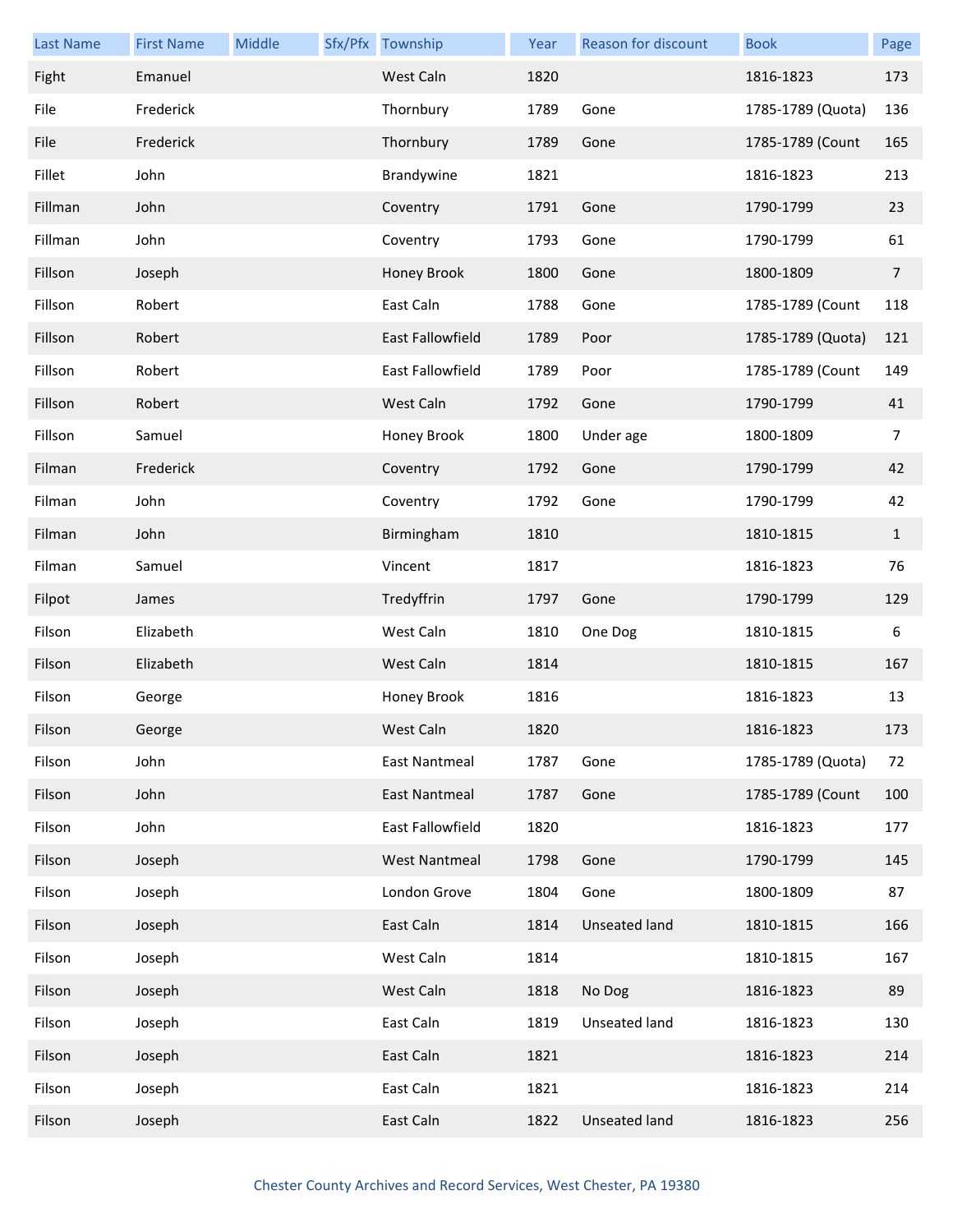| <b>Last Name</b> | <b>First Name</b> | Middle |      | Sfx/Pfx Township        | Year | Reason for discount | <b>Book</b>       | Page |
|------------------|-------------------|--------|------|-------------------------|------|---------------------|-------------------|------|
| Filson           | Joseph            |        |      | East Caln               | 1823 |                     | 1816-1823         | 299  |
| Filson           | Lilly             |        |      | <b>East Fallowfield</b> | 1812 | Dog Dead            | 1810-1815         | 91   |
| Filson           | Robert            |        |      | East Caln               | 1788 | Gone                | 1785-1789 (Quota) | 90   |
| Filson           | William           |        |      | West Caln               | 1818 |                     | 1816-1823         | 89   |
| Filson           | William           |        |      | West Caln               | 1819 |                     | 1816-1823         | 131  |
| Filson           | William           |        |      | West Caln               | 1820 |                     | 1816-1823         | 173  |
| Finch            | James             |        |      | Kennett                 | 1785 | No such man         | 1785-1789 (Count  | 11   |
| Finch            | Joseph            |        |      | Kennett                 | 1785 | Gone                | 1785-1789 (Count  | 11   |
| Finch            | Joseph            |        |      | Goshen                  | 1807 | Paid in Bradford    | 1800-1809         | 145  |
| Finch            | Joseph            |        |      | West Marlborough        | 1814 | Gone                | 1810-1815         | 180  |
| Finch            | Joseph            |        |      | Uwchlan                 | 1817 |                     | 1816-1823         | 74   |
| Finch            | Thomas            |        |      | Goshen                  | 1785 | Poor                | 1785-1789 (Quota) | 10   |
| Finch            | Thomas            |        |      | <b>West Nantmeal</b>    | 1818 |                     | 1816-1823         | 110  |
| Finch            | Thomas            |        |      | <b>West Nantmeal</b>    | 1822 |                     | 1816-1823         | 278  |
| Findley          | William           |        |      | East Whiteland          | 1813 | Gone                | 1810-1815         | 159  |
| Findly           | Charles           |        |      | Tredyffrin              | 1818 |                     | 1816-1823         | 116  |
| Fingen           | Valentine         |        |      | Pennsbury               | 1788 | Poor                | 1785-1789 (Quota) | 104  |
| Finger           | Mathias           |        |      | <b>West Bradford</b>    | 1789 | Gone                | 1785-1789 (Count  | 143  |
| Finger           | Valentine         |        |      | Pennsbury               | 1788 | Poor                | 1785-1789 (Count  | 132  |
| Fingers          | Mathias           |        |      | <b>West Bradford</b>    | 1789 | Gone                | 1785-1789 (Quota) | 115  |
| Finkebiner       |                   |        |      | Estate Vincent          | 1823 |                     | 1816-1823         | 331  |
| Finkinbiner      | Jacob             |        |      | Vincent                 | 1804 | Married             | 1800-1809         | 97   |
| Finley           | John              |        |      | Oxford                  | 1786 | Overrated           | 1785-1789 (Quota) | 47   |
| Finley           | John              |        |      | East Nottingham         | 1786 | Gone                | 1785-1789 (Quota) | 46   |
| Finley           | John              |        | Rev. | Oxford                  | 1789 | Not in township     | 1785-1789 (Count  | 160  |
| Finley           | John              |        | Rev. | Oxford                  | 1789 | Not in township     | 1785-1789 (Quota) | 132  |
| Finley           | Samuel            |        |      | East Marlborough        | 1808 | Poor                | 1800-1809         | 168  |
| Finley           | Thomas            |        |      | East Nottingham         | 1785 | Poor                | 1785-1789 (Quota) | 18   |
| Finley           | William           |        |      | Tredyffrin              | 1811 | Gone                | 1810-1815         | 74   |
| Finley           | William           |        |      | East Whiteland          | 1814 | Gone                | 1810-1815         | 199  |
| Finley           | William           |        |      | West Fallowfield        | 1823 |                     | 1816-1823         | 305  |
| Finly            | Samuel            |        |      | East Marlborough        | 1812 | Gone                | 1810-1815         | 99   |
| Finly            | William           |        |      | East Whiteland          | 1820 |                     | 1816-1823         | 206  |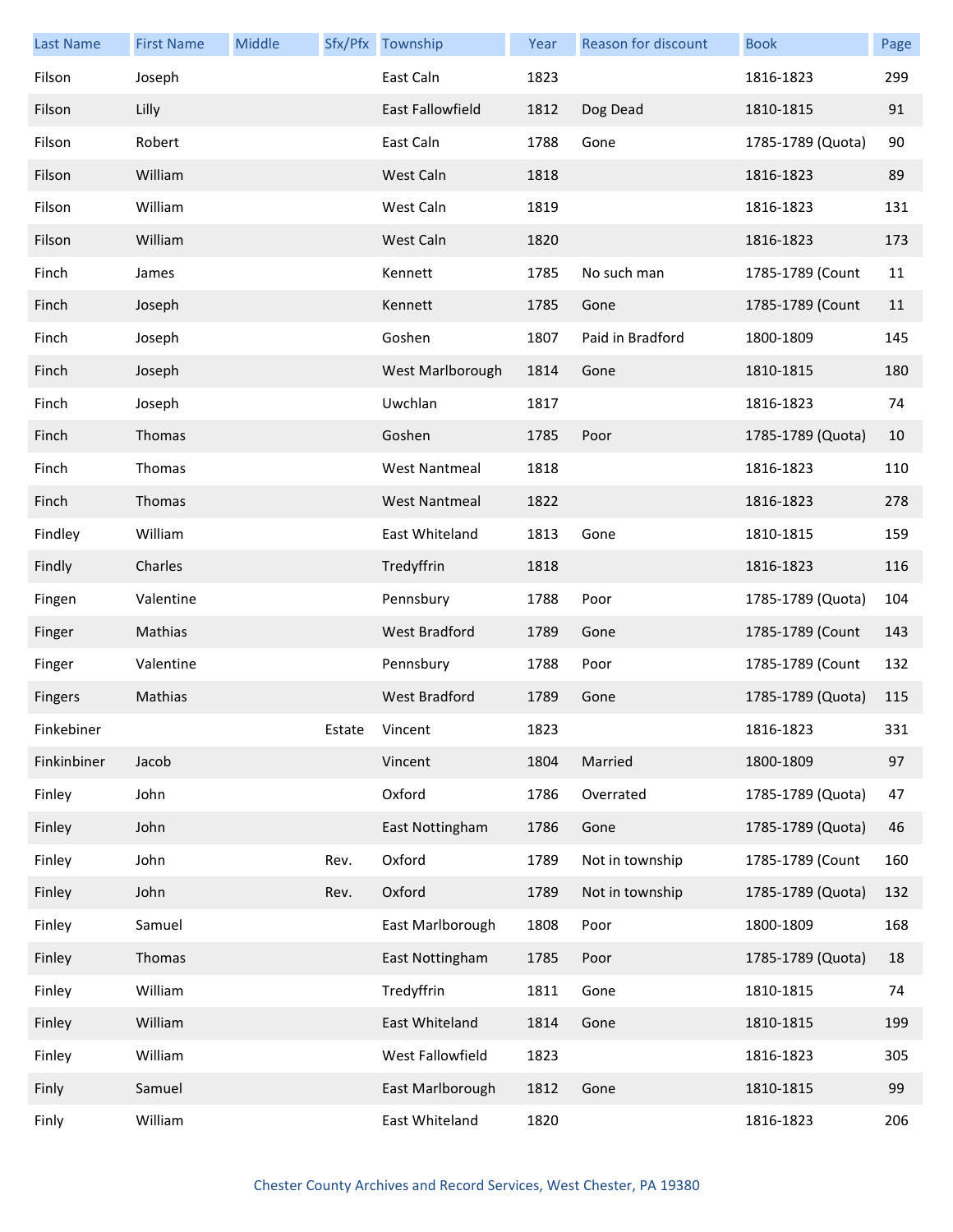| <b>Last Name</b> | <b>First Name</b> | Middle |      | Sfx/Pfx Township | Year | Reason for discount | <b>Book</b>       | Page |
|------------------|-------------------|--------|------|------------------|------|---------------------|-------------------|------|
| Finn             | Joseph            |        |      | Lower Chichester | 1786 | Charged to land     | 1785-1789 (Quota) | 33   |
| Finnemore        | John              |        |      | East Caln        | 1786 | Gone                | 1785-1789 (Quota) | 34   |
| Finnemore        | John              |        |      | Charlestown      | 1801 | Gone                | 1800-1809         | 24   |
| Finney           | Charles           |        |      | West Caln        | 1785 | Gone                | 1785-1789 (Count  | 6    |
| Finney           | Eli               |        |      | East Caln        | 1821 |                     | 1816-1823         | 214  |
| Finney           | Hugh              |        |      | New London       | 1823 |                     | 1816-1823         | 316  |
| Finney           | James             |        |      | Tredyffrin       | 1798 | Gone                | 1790-1799         | 149  |
| Finney           | John              |        |      | New Garden       | 1789 | Poor                | 1785-1789 (Quota) | 128  |
| Finney           | John              |        |      | East Caln        | 1808 | Gone                | 1800-1809         | 162  |
| Finney           | John              |        | Esq. | Londonderry      | 1814 | No Dog              | 1810-1815         | 177  |
| Finney           | John              |        |      | East Caln        | 1820 |                     | 1816-1823         | 172  |
| Finney           | Robert            |        |      | New London       | 1796 | Poor                | 1790-1799         | 104  |
| Finney           | Robert            |        | Jr.  | New London       | 1800 | Gone                | 1800-1809         | 11   |
| Finney           | Robert            |        |      | New London       | 1806 | Gone                | 1800-1809         | 130  |
| Finney           | Robert            |        |      | New London       | 1807 | Gone                | 1800-1809         | 150  |
| Finney           | Samuel            |        |      | West Bradford    | 1821 |                     | 1816-1823         | 212  |
| Finney           | William           |        |      | New London       | 1800 | Aged mother         | 1800-1809         | 11   |
| Finney           | William           |        |      | New London       | 1802 | Distress in family  | 1800-1809         | 50   |
| Finney           | William           |        |      | New London       | 1803 | Aids his parents    | 1800-1809         | 70   |
| Finney           | William           |        |      | New London       | 1805 | Poor                | 1800-1809         | 110  |
| Finny            | C.                |        |      | New London       | 1823 |                     | 1816-1823         | 316  |
| Finny            | James             |        |      | East Caln        | 1819 |                     | 1816-1823         | 130  |
| Finny            | John              |        |      | New Garden       | 1789 | Poor                | 1785-1789 (Count  | 156  |
| Finny            | Thomas            |        |      | Westtown         | 1804 | Gone                | 1800-1809         | 98   |
| Firth            | Jacob             |        |      | New Garden       | 1811 | No Dog              | 1810-1815         | 63   |
| Firth            | Jacob             |        |      | London Britain   | 1814 | Gone                | 1810-1815         | 178  |
| Firth            | Jacob             |        |      | New Garden       | 1816 |                     | 1816-1823         | 22   |
| Firth            | William           |        |      | New Garden       | 1797 | Gone                | 1790-1799         | 124  |
| Firth            | William           |        |      | London Grove     | 1807 | Poor                | 1800-1809         | 147  |
| Firth            | William           |        | Jr.  | New Garden       | 1808 | Gone                | 1800-1809         | 170  |
| Firth            | William           |        |      | West Fallowfield | 1822 |                     | 1816-1823         | 262  |
| Fisher           | Chris             |        |      | Sadsbury         | 1815 | Unseated land       | 1810-1815         | 232  |
| Fisher           | Chris             |        |      | Sadsbury         | 1820 |                     | 1816-1823         | 199  |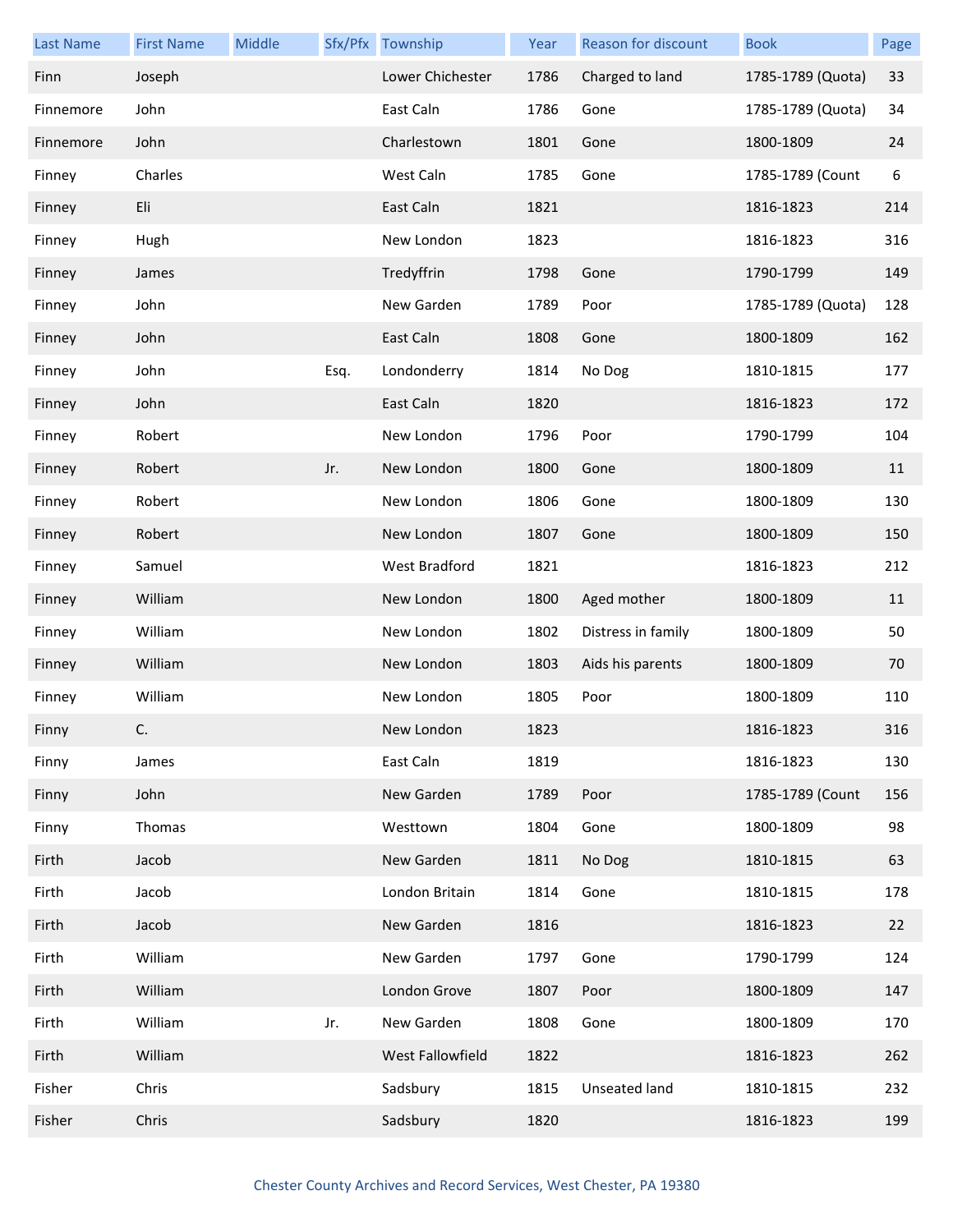| <b>Last Name</b> | <b>First Name</b> | Middle | Sfx/Pfx Township        | Year | Reason for discount  | <b>Book</b>       | Page           |
|------------------|-------------------|--------|-------------------------|------|----------------------|-------------------|----------------|
| Fisher           | Chris             |        | Sadsbury                | 1821 |                      | 1816-1823         | 242            |
| Fisher           | Christian         |        | Sadsbury                | 1805 | <b>Unseated land</b> | 1800-1809         | 115            |
| Fisher           | Christian         |        | Sadsbury                | 1809 | Unseated land        | 1800-1809         | 195            |
| Fisher           | Christian         |        | Sadsbury                | 1811 | Unseated land        | 1810-1815         | 72             |
| Fisher           | Christian         |        | Sadsbury                | 1812 | Unseated land        | 1810-1815         | 112            |
| Fisher           | Christian         |        | Sadsbury                | 1814 | Unseated land        | 1810-1815         | 192            |
| Fisher           | Christian         |        | Sadsbury                | 1816 |                      | 1816-1823         | 31             |
| Fisher           | David             |        | Chester                 | 1785 | Gone                 | 1785-1789 (Quota) | 3              |
| Fisher           | David             |        | Chester                 | 1785 | Poor                 | 1785-1789 (Count  | 3              |
| Fisher           | Elizabeth         |        | West Caln               | 1810 | One Dog              | 1810-1815         | 6              |
| Fisher           | Francis           |        | Tredyffrin              | 1821 |                      | 1816-1823         | 243            |
| Fisher           | George            |        | Radnor                  | 1789 | Infirm               | 1785-1789 (Count  | 163            |
| Fisher           | George            |        | West Bradford           | 1790 | Poor                 | 1790-1799         | $\overline{2}$ |
| Fisher           | George            |        | Kennett                 | 1802 | Gone                 | 1800-1809         | 47             |
| Fisher           | George            |        | East Fallowfield        | 1803 | Gone                 | 1800-1809         | 65             |
| Fisher           | George            |        | New London              | 1805 | Gone                 | 1800-1809         | 110            |
| Fisher           | George            |        | West Marlborough        | 1805 | Gone                 | 1800-1809         | 109            |
| Fisher           | George            |        | West Bradford           | 1807 | Poor                 | 1800-1809         | 141            |
| Fisher           | George            |        | <b>West Bradford</b>    | 1811 | Poor                 | 1810-1815         | 44             |
| Fisher           | George            |        | <b>East Fallowfield</b> | 1811 | Gone                 | 1810-1815         | 51             |
| Fisher           | George            |        | West Bradford           | 1811 | Poor                 | 1810-1815         | 44             |
| Fisher           | George            |        | East Bradford           | 1812 | Gone                 | 1810-1815         | 83             |
| Fisher           | George            |        | West Bradford           | 1816 |                      | 1816-1823         | 3              |
| Fisher           | George            |        | West Bradford           | 1818 |                      | 1816-1823         | 86             |
| Fisher           | George            |        | West Bradford           | 1819 |                      | 1816-1823         | 128            |
| Fisher           | George            |        | West Bradford           | 1822 |                      | 1816-1823         | 254            |
| Fisher           | Henry             |        | East Whiteland          | 1808 | Gone                 | 1800-1809         | 178            |
| Fisher           | Israel            |        | West Caln               | 1814 |                      | 1810-1815         | 167            |
| Fisher           | Israel            |        | Uwchlan                 | 1816 | Dead                 | 1816-1823         | 34             |
| Fisher           | Israel            |        | East Caln               | 1819 | <b>Unseated land</b> | 1816-1823         | 130            |
| Fisher           | Israel            |        | East Caln               | 1823 |                      | 1816-1823         | 299            |
| Fisher           | Jacob             |        | <b>West Nantmeal</b>    | 1814 | Gone                 | 1810-1815         | 187            |
| Fisher           | John              |        | Brandywine              | 1792 | Gone                 | 1790-1799         | 40             |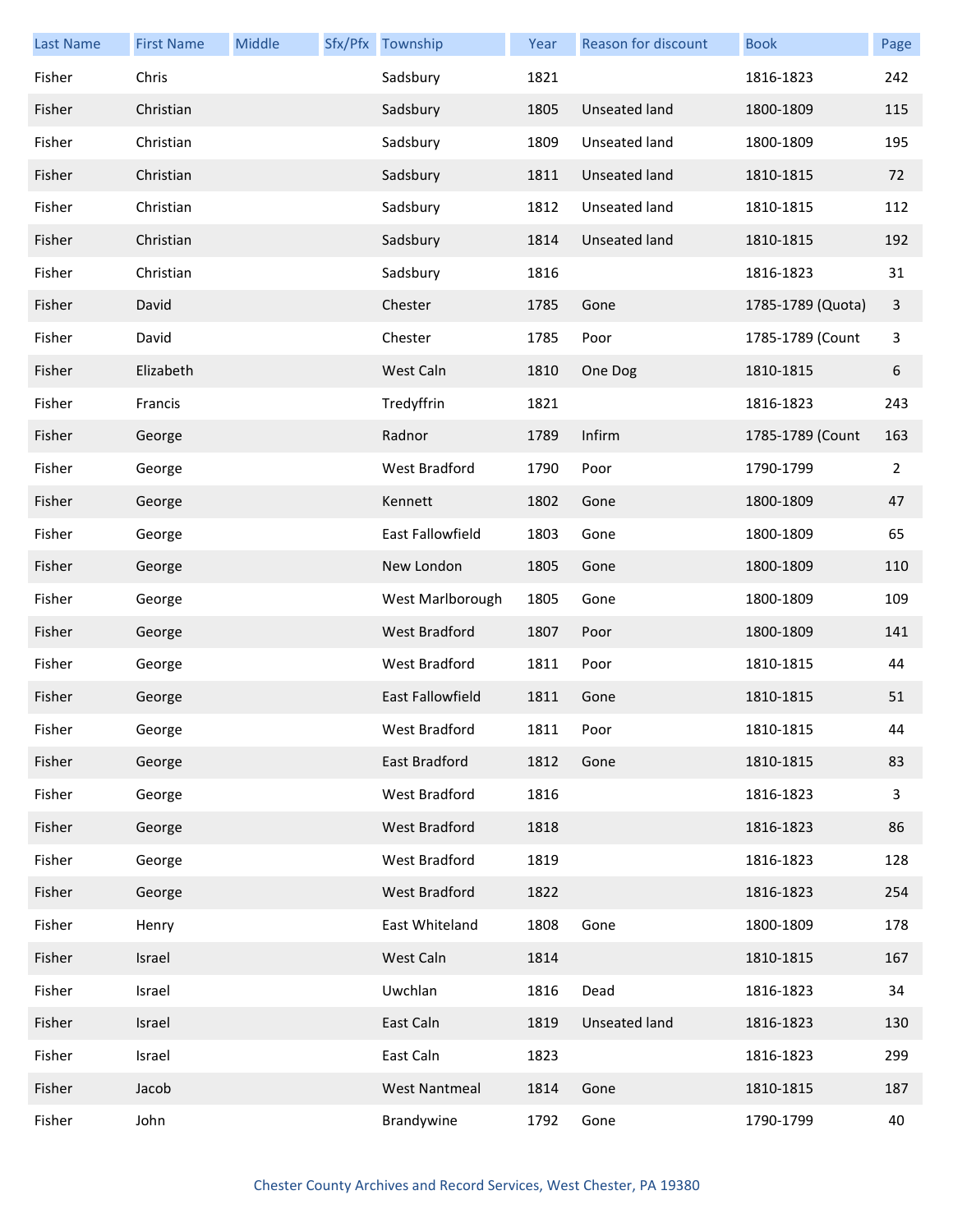| <b>Last Name</b> | <b>First Name</b> | Middle | Sfx/Pfx Township | Year | Reason for discount | <b>Book</b>       | Page |
|------------------|-------------------|--------|------------------|------|---------------------|-------------------|------|
| Fisher           | John              |        | Charlestown      | 1804 | Gone                | 1800-1809         | 84   |
| Fisher           | John              |        | West Caln        | 1805 | Gone                | 1800-1809         | 102  |
| Fisher           | John              |        | Tredyffrin       | 1819 |                     | 1816-1823         | 158  |
| Fisher           | John              |        | East Bradford    | 1819 | Unseated land       | 1816-1823         | 127  |
| Fisher           | Joseph            |        | Uwchlan          | 1786 | Overrated           | 1785-1789 (Quota) | 54   |
| Fisher           | Joseph            |        | Uwchlan          | 1786 | Overrated           | 1785-1789 (Count  | 54   |
| Fisher           | Joseph            |        | Uwchlan          | 1786 | Overrated           | 1785-1789 (Count  | 82   |
| Fisher           | Joseph            |        | Honey Brook      | 1804 | East Caln           | 1800-1809         | 86   |
| Fisher           | Joseph            |        | West Whiteland   | 1812 | Gone                | 1810-1815         | 120  |
| Fisher           | Joseph            |        | West Whiteland   | 1812 | Gone                | 1810-1815         | 120  |
| Fisher           | Joseph            |        | West Whiteland   | 1822 |                     | 1816-1823         | 292  |
| Fisher           | Moses             |        | New London       | 1805 | Twice taxed         | 1800-1809         | 110  |
| Fisher           | Peter             |        | East Whiteland   | 1785 | Gone                | 1785-1789 (Count  | 27   |
| Fisher           | Peter             |        | Honey Brook      | 1796 | Gone                | 1790-1799         | 100  |
| Fisher           | Peter             |        | Honey Brook      | 1797 | Charged to land     | 1790-1799         | 120  |
| Fisher           | Samuel            |        | West Marlborough | 1791 | Gone                | 1790-1799         | 29   |
| Fisher           | Samuel            |        | London Britain   | 1812 | Gone                | 1810-1815         | 98   |
| Fisher           | Samuel            |        | Uwchlan          | 1814 | Gone                | 1810-1815         | 195  |
| Fisher           | Samuel            |        | Uwchlan          | 1822 |                     | 1816-1823         | 287  |
| Fisher           | Susanna           |        | Uwchlan          | 1816 |                     | 1816-1823         | 34   |
| Fisher           | Thomas            |        | Uwchlan          | 1809 | Gone                | 1800-1809         | 196  |
| Fisher           | Thomas            |        | West Fallowfield | 1813 | Gone                | 1810-1815         | 132  |
| Fisher           | Thomas            |        | New London       | 1816 |                     | 1816-1823         | 21   |
| Fisher           | Zachariah         |        | Springfield      | 1785 | Gone                | 1785-1789 (Quota) | 23   |
| Fisher           | Zachariah         |        | Willistown       | 1790 | Gone                | 1790-1799         | 18   |
| Fisker           | Thomas            |        | East Caln        | 1802 | Dead                | 1800-1809         | 42   |
| Fisler           | Jacob             |        | East Caln        | 1810 | Nonresident         | 1810-1815         | 5    |
| Fisler           | Jacob             |        | East Caln        | 1810 | Noresident          | 1810-1815         | 5    |
| Fislop           | Joseph            |        | East Whiteland   | 1819 |                     | 1816-1823         | 164  |
| Fissell          | John              |        | Uwchlan          | 1805 | Gone                | 1800-1809         | 116  |
| Fitch            | Robert            |        | London Grove     | 1809 | Gone                | 1800-1809         | 187  |
| Fitsimons        | Michael           |        | West Chester     | 1819 |                     | 1816-1823         | 166  |
| Fitsimons        | William           |        | Vincent          | 1818 | Gone                | 1816-1823         | 119  |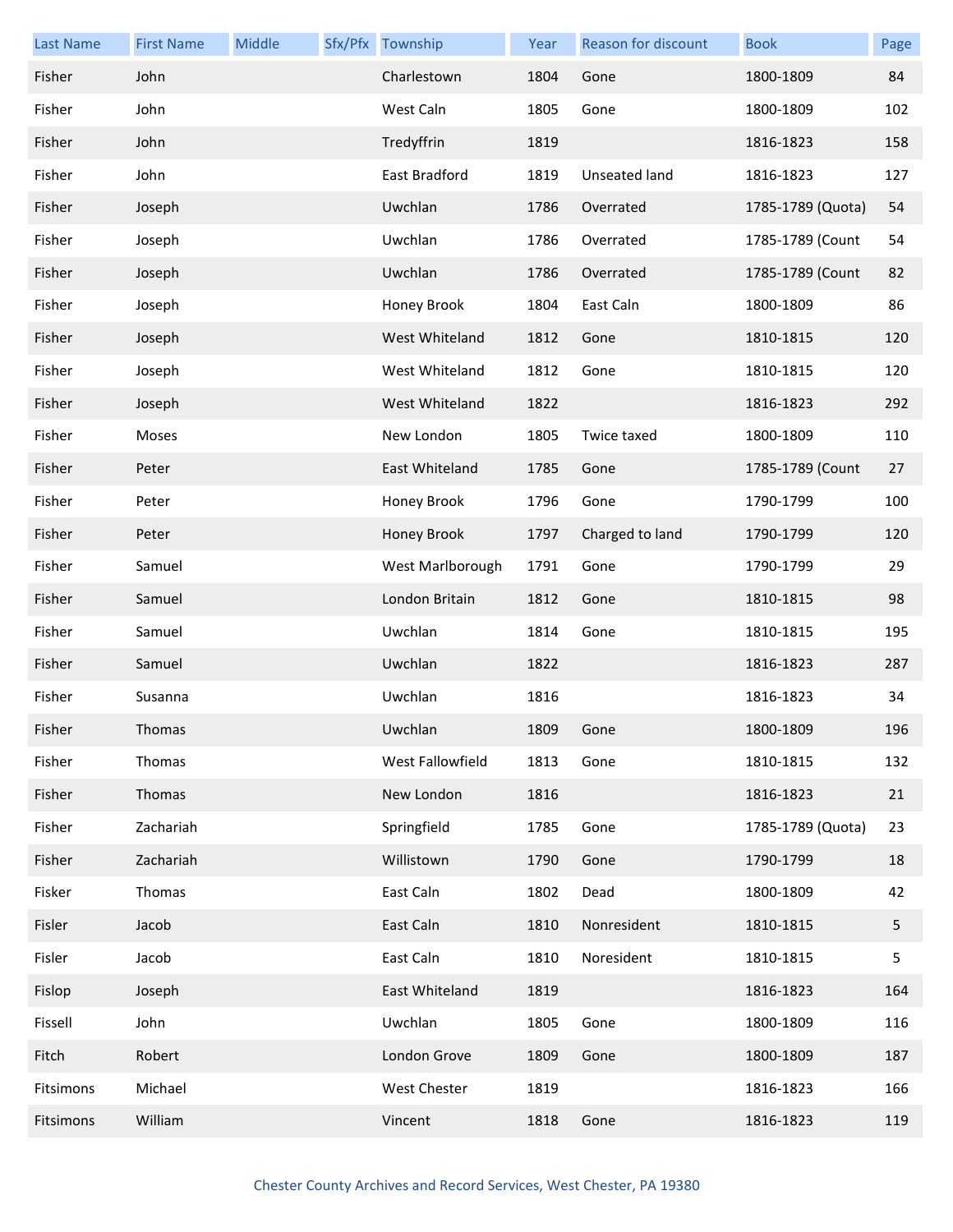| <b>Last Name</b> | <b>First Name</b> | Middle | Sfx/Pfx Township     | Year | Reason for discount | <b>Book</b>       | Page |
|------------------|-------------------|--------|----------------------|------|---------------------|-------------------|------|
| Fitting          | Casper            |        | Pikeland             | 1788 | Poor                | 1785-1789 (Quota) | 104  |
| Fitting          | Casper            |        | Pikeland             | 1790 | Broke & gone        | 1790-1799         | 14   |
| Fitting          | Casper            |        | Pikeland             | 1791 | Poor                | 1790-1799         | 33   |
| Fitzgerald       | James             |        | Charlestown          | 1819 |                     | 1816-1823         | 132  |
| Fitzgerald       | Morris            |        | East Nantmeal        | 1788 | Gone                | 1785-1789 (Count  | 128  |
| Fitzgerald       | Morris            |        | <b>East Nantmeal</b> | 1788 | Gone                | 1785-1789 (Quota) | 100  |
| Fitzgerald       | Thomas            |        | East Nottingham      | 1816 |                     | 1816-1823         | 23   |
| Fitzgerald       | Thomas            |        | Willistown           | 1821 |                     | 1816-1823         | 247  |
| Fitzgerald       | William           |        | East Nottingham      | 1821 |                     | 1816-1823         | 233  |
| Fitzgerrald      | John              |        | East Nottingham      | 1814 | Dead                | 1810-1815         | 184  |
| Fitzimons        | George            |        | Vincent              | 1793 | Poor                | 1790-1799         | 74   |
| Fitzimons        | John              |        | Chester              | 1785 | Ran away            | 1785-1789 (Count  | 3    |
| Fitzimons        | Michael           |        | Goshen               | 1817 |                     | 1816-1823         | 53   |
| Fitzimons        | Michael           |        | East Bradford        | 1821 |                     | 1816-1823         | 211  |
| Fitzimons        | Michael           |        | East Goshen          | 1822 |                     | 1816-1823         | 263  |
| Fitzimons        | Robert            |        | East Bradford        | 1819 |                     | 1816-1823         | 127  |
| Fitzpatrick      | Hector            |        | East Nantmeal        | 1788 | Gone                | 1785-1789 (Count  | 128  |
| Fitzpatrick      | James             |        | <b>West Nantmeal</b> | 1787 | Gone                | 1785-1789 (Quota) | 73   |
| Fitzpatrick      | James             |        | <b>West Nantmeal</b> | 1787 | Gone                | 1785-1789 (Count  | 101  |
| Fitzpatrick      | James             |        | <b>East Nantmeal</b> | 1788 | Gone                | 1785-1789 (Quota) | 100  |
| Fitzpatrick      | Martin            |        | West Goshen          | 1819 |                     | 1816-1823         | 138  |
| Fitzsimmons      | George            |        | Vincent              | 1792 | Poor                | 1790-1799         | 55   |
| Fitzsimmons      | George            |        | Vincent              | 1809 | Poor                | 1800-1809         | 197  |
| Fitzsimmons      | George            |        | Vincent              | 1814 | Poor                | 1810-1815         | 196  |
| Fitzwilliams     | John              |        | <b>West Nantmeal</b> | 1805 | Gone                | 1800-1809         | 112  |
| Flack            | Robert            |        | <b>Upper Oxford</b>  | 1803 | Gone                | 1800-1809         | 73   |
| Flanagan         | Thomas            |        | London Britain       | 1799 | Gone                | 1790-1799         | 161  |
| Flanegan         | John              |        | East Caln            | 1814 | No Dog              | 1810-1815         | 166  |
| Flanegin         | Frederick         |        | Brandywine           | 1811 | Gone                | 1810-1815         | 45   |
| Fleck            | George            |        | West Whiteland       | 1819 | No Dog              | 1816-1823         | 165  |
| Fleck            | Samuel            |        | West Whiteland       | 1820 |                     | 1816-1823         | 207  |
| Fleck            | William           |        | <b>West Nantmeal</b> | 1819 |                     | 1816-1823         | 152  |
| Flecke           | Samuel            |        | West Whiteland       | 1823 |                     | 1816-1823         | 335  |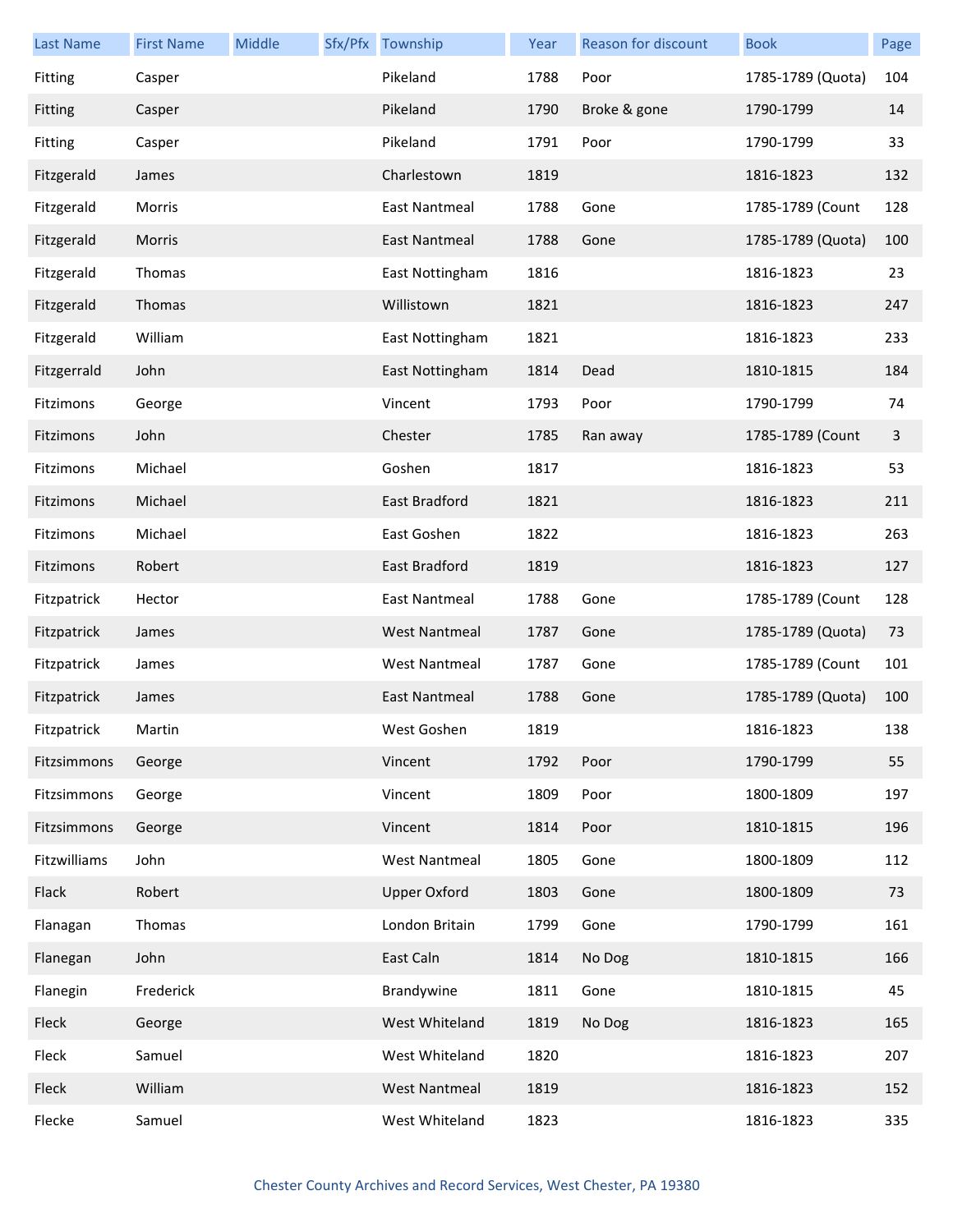| <b>Last Name</b> | <b>First Name</b> | Middle |     | Sfx/Pfx Township    | Year | Reason for discount  | <b>Book</b>       | Page |
|------------------|-------------------|--------|-----|---------------------|------|----------------------|-------------------|------|
| Fleming          | Andrew            |        |     | Lower Oxford        | 1823 |                      | 1816-1823         | 323  |
| Fleming          | Charles           |        |     | Uwchlan             | 1819 |                      | 1816-1823         | 160  |
| Fleming          | Cochran           |        |     | Tredyffrin          | 1820 |                      | 1816-1823         | 201  |
| Fleming          | David             |        |     | Sadsbury            | 1790 | Under age            | 1790-1799         | 15   |
| Fleming          | David             |        |     | Sadsbury            | 1797 | Paid in West Caln    | 1790-1799         | 128  |
| Fleming          | Henry             |        |     | Sadsbury            | 1819 |                      | 1816-1823         | 157  |
| Fleming          | James             |        |     | Sadsbury            | 1797 | Paid in West Caln    | 1790-1799         | 128  |
| Fleming          | James             |        |     | <b>Upper Oxford</b> | 1798 | Gone                 | 1790-1799         | 146  |
| Fleming          | James             |        |     | Sadsbury            | 1807 | Sick                 | 1800-1809         | 155  |
| Fleming          | James             |        |     | East Caln           | 1812 | Unseated land        | 1810-1815         | 86   |
| Fleming          | James             |        |     | East Caln           | 1812 |                      | 1810-1815         | 86   |
| Fleming          | James             |        | Sr. | Sadsbury            | 1812 | Not found            | 1810-1815         | 112  |
| Fleming          | James             |        |     | East Caln           | 1814 | <b>Unseated land</b> | 1810-1815         | 166  |
| Fleming          | James             |        |     | East Caln           | 1815 | <b>Unseated land</b> | 1810-1815         | 207  |
| Fleming          | John              |        |     | Sadsbury            | 1786 | Overrated            | 1785-1789 (Quota) | 51   |
| Fleming          | John              |        |     | Sadsbury            | 1788 | Overrated            | 1785-1789 (Quota) | 107  |
| Fleming          | John              |        |     | Sadsbury            | 1788 | Overrated            | 1785-1789 (Count  | 135  |
| Fleming          | John              |        |     | West Caln           | 1789 | Infirm               | 1785-1789 (Quota) | 118  |
| Fleming          | John              |        |     | West Caln           | 1789 | Infirm               | 1785-1789 (Count  | 146  |
| Fleming          | John              |        |     | East Caln           | 1789 | Overrated            | 1785-1789 (Count  | 145  |
| Fleming          | John              |        |     | Oxford              | 1790 | Gone                 | 1790-1799         | 13   |
| Fleming          | John              |        |     | Brandywine          | 1791 | Paid in West Caln    | 1790-1799         | 21   |
| Fleming          | John              |        |     | Oxford              | 1791 | Gone                 | 1790-1799         | 33   |
| Fleming          | John              |        | Sr. | West Caln           | 1791 | Error                | 1790-1799         | 22   |
| Fleming          | John              |        |     | Brandywine          | 1792 | Paid elsewhere       | 1790-1799         | 40   |
| Fleming          | John              |        |     | Brandywine          | 1792 | Paid in West Caln    | 1790-1799         | 40   |
| Fleming          | John              |        |     | West Caln           | 1792 |                      | 1790-1799         | 41   |
| Fleming          | John              |        |     | Pennsbury           | 1798 | Gone                 | 1790-1799         | 147  |
| Fleming          | John              |        |     | Brandywine          | 1812 | <b>Unseated land</b> | 1810-1815         | 85   |
| Fleming          | Joseph            |        |     | East Caln           | 1785 | Under age            | 1785-1789 (Quota) | 6    |
| Fleming          | Joseph            |        |     | East Caln           | 1789 | Overrated            | 1785-1789 (Quota) | 117  |
| Fleming          | Joseph            |        |     | East Caln           | 1789 | Overrated            | 1785-1789 (Count  | 145  |
| Fleming          | Robert            |        |     | East Nottingham     | 1809 | Gone                 | 1800-1809         | 191  |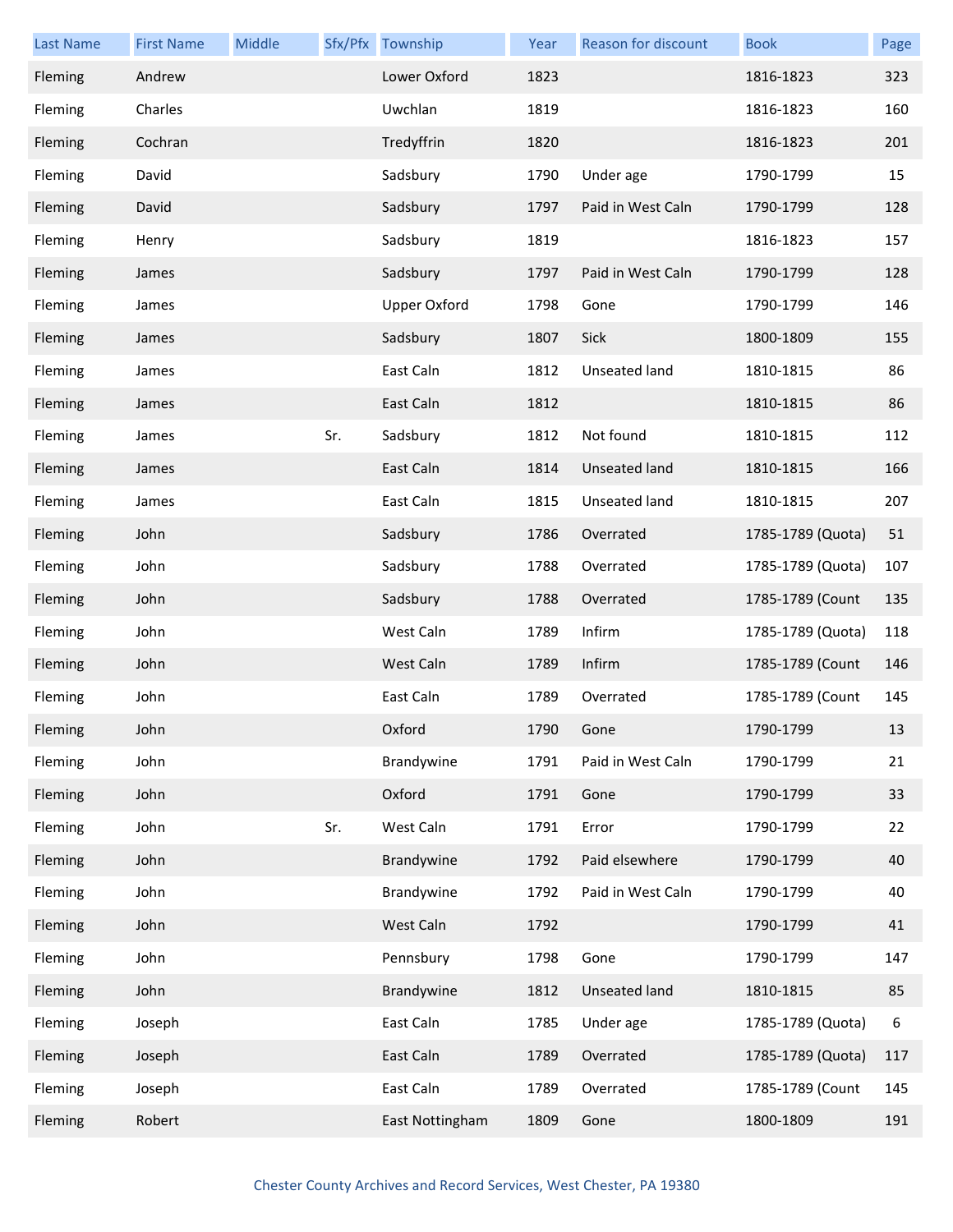| <b>Last Name</b> | <b>First Name</b> | Middle | Sfx/Pfx Township    | Year | Reason for discount | <b>Book</b>       | Page         |
|------------------|-------------------|--------|---------------------|------|---------------------|-------------------|--------------|
| Fleming          | Thomas            |        | Radnor              | 1786 | Gone                | 1785-1789 (Quota) | 50           |
| Fleming          | Thomas            |        | Radnor              | 1786 | Gone                | 1785-1789 (Count  | 50           |
| Fleming          | Thomas            |        | Radnor              | 1786 | Gone                | 1786-1789         | 22           |
| Fleming          | Thomas            |        | Radnor              | 1786 | Gone                | 1785-1789 (Count  | 78           |
| Fleming          | Thomas            |        | Radnor              | 1787 | Gone                | 1786-1789         | 50           |
| Fleming          | William           |        | <b>Upper Oxford</b> | 1811 | Under age           | 1810-1815         | 69           |
| Fleming          | William           |        | West Whiteland      | 1819 | Under age           | 1816-1823         | 165          |
| Flemmon          | Thomas            |        | Westtown            | 1809 | Gone                | 1800-1809         | 198          |
| Fleshhacker      | Martin            |        | Lower Oxford        | 1814 | Gone                | 1810-1815         | 189          |
| Fletcher         | Henry             |        | London Grove        | 1795 | Gone                | 1790-1799         | 83           |
| Fletcher         | John              |        | Bethel              | 1786 | Ran away            | 1785-1789 (Quota) | 29           |
| Fletcher         | John              |        | Ridley              | 1786 | Ran away            | 1785-1789 (Count  | 50           |
| Fletcher         | John              |        | Ridley              | 1786 | Ran away            | 1785-1789 (Quota) | 50           |
| Fletcher         | John              |        | Chester             | 1786 |                     | 1785-1789 (Count  | 59           |
| Fletcher         | John              |        | Ridley              | 1786 | Gone to Ireland     | 1785-1789 (Count  | 78           |
| Fletcher         | John              |        | Ridley              | 1786 | Ran away            | 1786-1789         | 22           |
| Fletcher         | John              |        | Bethel              | 1786 | Ran away            | 1785-1789 (Count  | 29           |
| Fletcher         | John              |        | Ridley              | 1787 | Gone to Ireland     | 1786-1789         | 50           |
| Fletcher         | John              |        | Chester             | 1788 |                     | 1786-1789         | 59           |
| Fletcher         | John              |        | Chester             | 1789 | Gone                | 1785-1789 (Count  | 143          |
| Fletcher         | John              |        | Chester             | 1789 | Gone                | 1785-1789 (Quota) | 115          |
| Fletcher         | Robert            |        | Oxford              | 1790 | Trouble collecting  | 1790-1799         | 13           |
| Fling            | John              |        | Vincent             | 1789 | Gone                | 1785-1789 (Count  | 166          |
| Fling            | John              |        | Vincent             | 1789 | Gone                | 1785-1789 (Quota) | 138          |
| Fling            | John              |        | Vincent             | 1790 | Gone                | 1790-1799         | 17           |
| Fling            | Thomas            |        | West Goshen         | 1819 |                     | 1816-1823         | 138          |
| Flint            | Joseph            |        | West Caln           | 1797 | Gone                | 1790-1799         | 116          |
| Flitcher         | John              |        | Bethel              | 1788 | Ran away            | 1786-1789         | $\mathbf{1}$ |
| Flounders        | James             |        | West Bradford       | 1819 |                     | 1816-1823         | 128          |
| Flounders        | James             |        | West Bradford       | 1820 |                     | 1816-1823         | 170          |
| Flower           | Christian         |        | West Caln           | 1789 | Gone                | 1785-1789 (Count  | 146          |
| Flower           | Christian         |        | West Caln           | 1789 | Gone                | 1785-1789 (Quota) | 118          |
| Flower           | David             |        | London Grove        | 1786 | Poor                | 1785-1789 (Count  | 68           |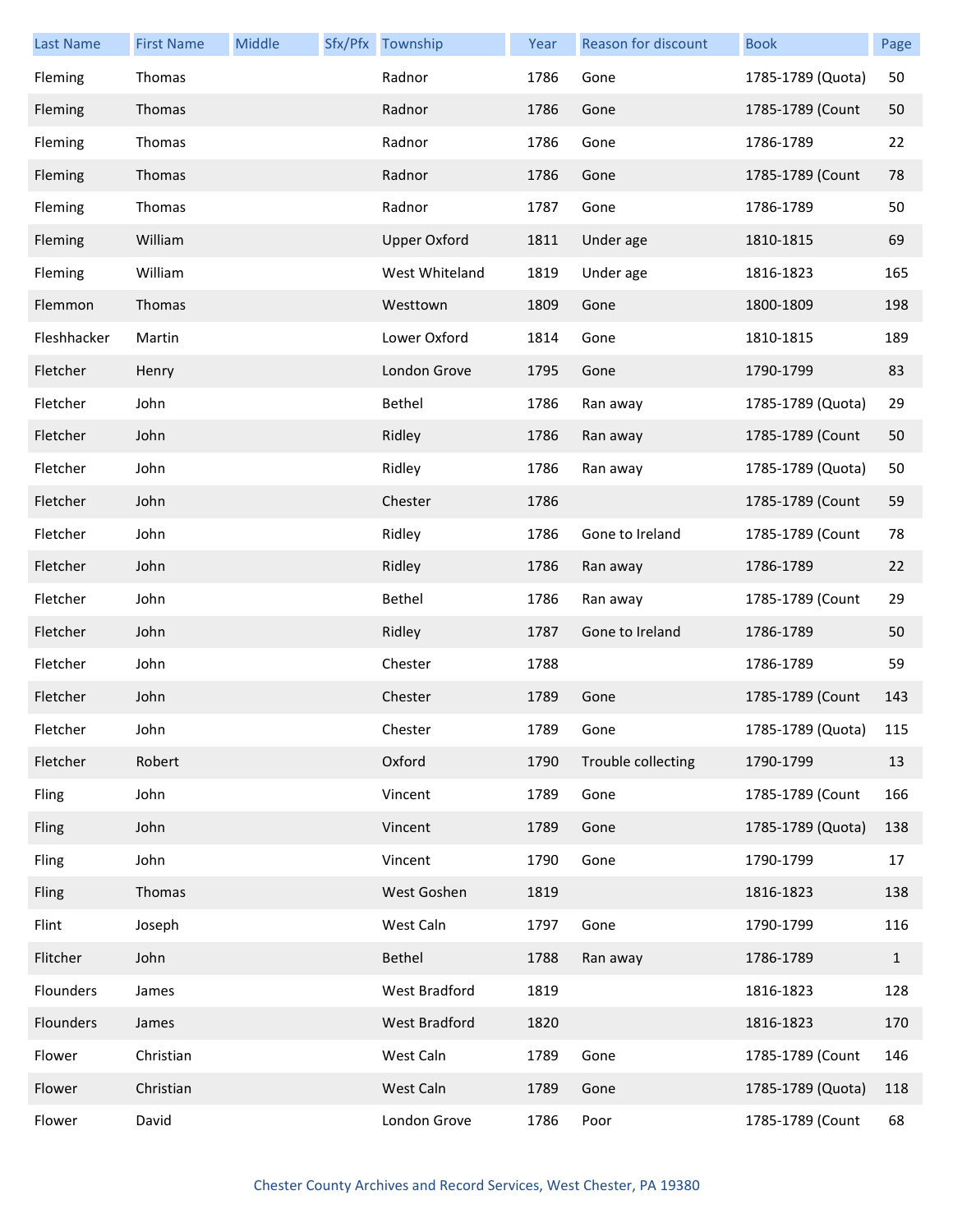| <b>Last Name</b> | <b>First Name</b> | Middle | Sfx/Pfx Township | Year | <b>Reason for discount</b> | <b>Book</b>       | Page           |
|------------------|-------------------|--------|------------------|------|----------------------------|-------------------|----------------|
| Flower           | David             |        | London Grove     | 1789 | Poor                       | 1786-1789         | 40             |
| Flower           | David             |        | London Grove     | 1790 | Poor                       | 1790-1799         | 7              |
| Flower           | Jesse             |        | London Grove     | 1800 | Gone                       | 1800-1809         | 8              |
| Flower           | John              |        | Lower Chichester | 1785 |                            | 1785-1789 (Quota) | 5              |
| Flower           | Richard           |        | Lower Chichester | 1785 |                            | 1785-1789 (Quota) | 5              |
| Flower           | Richard           |        | Chester          | 1789 | Overrated                  | 1785-1789 (Count  | 143            |
| Flower           | Richard           |        | Chester          | 1789 | Overrated                  | 1785-1789 (Quota) | 115            |
| Flower           | Thomas            |        | London Grove     | 1791 | Lame                       | 1790-1799         | 27             |
| Flower           | Thomas            |        | London Grove     | 1819 |                            | 1816-1823         | 141            |
| Flowers          | Prime             |        | Uwchlan          | 1820 |                            | 1816-1823         | 202            |
| Floyd            | Aaron             |        | West Marlborough | 1804 | Gone                       | 1800-1809         | 89             |
| Floyd            | William           |        | New London       | 1788 | Under age                  | 1785-1789 (Quota) | 102            |
| Floyd            | William           |        | New London       | 1788 | Under age                  | 1785-1789 (Count  | 130            |
| Floyd            | William           |        | New London       | 1790 | Gone                       | 1790-1799         | 10             |
| Floyd            | William           |        | East Bradford    | 1808 | Gone                       | 1800-1809         | 160            |
| Floyd            | William           |        | London Grove     | 1810 | Poor                       | 1810-1815         | 15             |
| Floyd            | William           |        | West Fallowfield | 1815 |                            | 1810-1815         | 213            |
| Floyd            | William           |        | West Fallowfield | 1816 |                            | 1816-1823         | 11             |
| Floyd            | William           |        | West Fallowfield | 1820 |                            | 1816-1823         | 178            |
| Floyd            | William           |        | West Fallowfield | 1822 |                            | 1816-1823         | 262            |
| Fobes            | Daniel            |        | London Britain   | 1796 | Gone                       | 1790-1799         | 102            |
| Fobes            | Daniel            |        | London Britain   | 1799 | Gone                       | 1790-1799         | 161            |
| Fock             | Henry             |        | Willistown       | 1813 | Gone                       | 1810-1815         | 157            |
| Fogle            | Frederick         |        | Charlestown      | 1811 | No Dog                     | 1810-1815         | 48             |
| Fogle            | John              |        | Uwchlan          | 1820 |                            | 1816-1823         | 202            |
| Folger           | Mayhew            |        | Charlestown      | 1811 | No Dog                     | 1810-1815         | 48             |
| Folk             | John              |        | Sadsbury         | 1821 |                            | 1816-1823         | 242            |
| Folk             | John              | C.     | East Whiteland   | 1807 | Gone                       | 1800-1809         | 158            |
| Folwell          | Edward            |        | Uwchlan          | 1785 | Gone                       | 1785-1789 (Count  | 25             |
| Foos             | Daniel            |        | Vincent          | 1814 | Gone                       | 1810-1815         | 196            |
| Foos             | Matthias          |        | Charlestown      | 1806 | Gone                       | 1800-1809         | 123            |
| Foos             | Samuel            |        | East Fallowfield | 1815 | Gone                       | 1810-1815         | 212            |
| Foose            | Daniel            |        | Charlestown      | 1810 | Gone                       | 1810-1815         | $\overline{7}$ |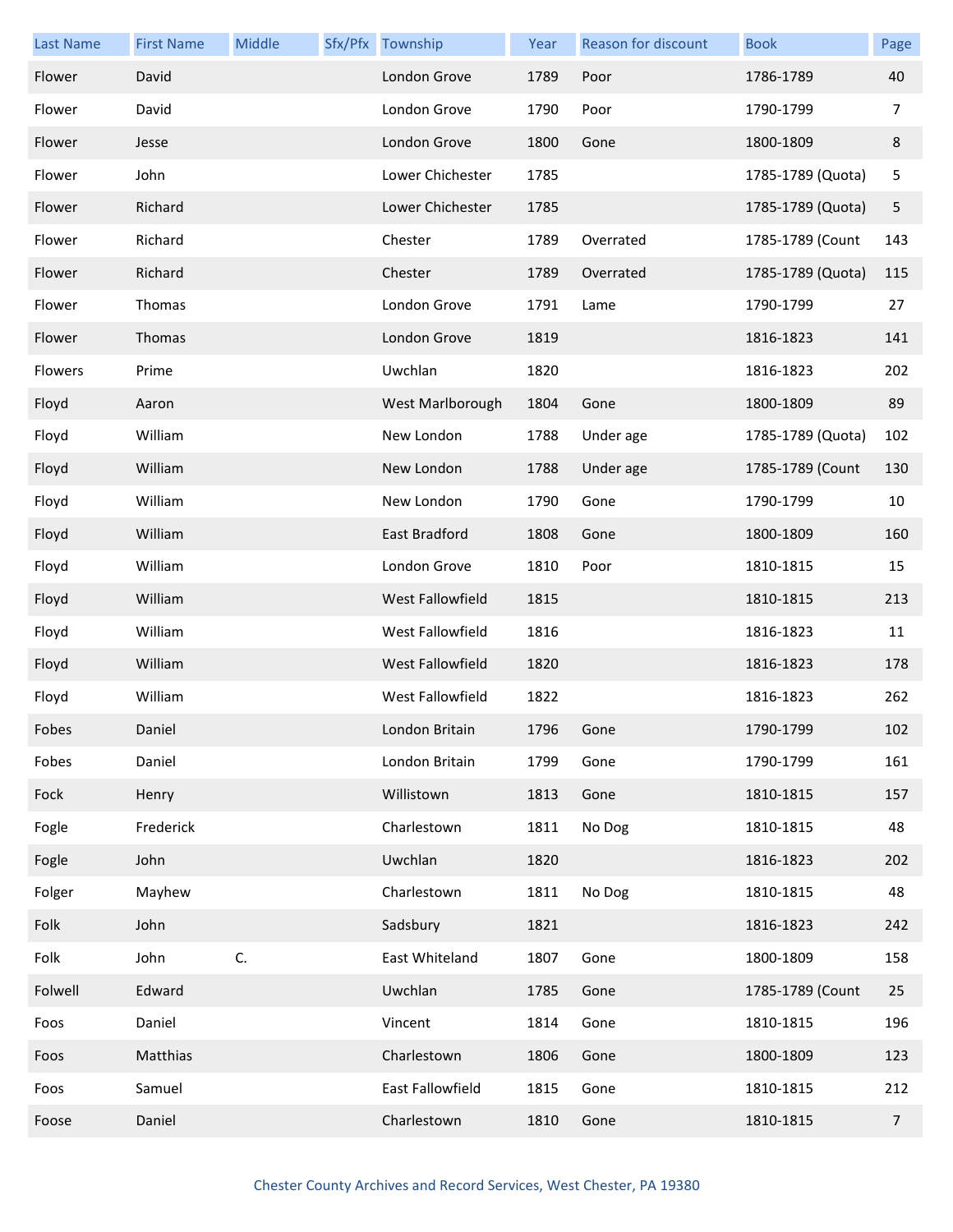| <b>Last Name</b> | <b>First Name</b> | Middle |     | Sfx/Pfx Township     | Year | Reason for discount | <b>Book</b>       | Page |
|------------------|-------------------|--------|-----|----------------------|------|---------------------|-------------------|------|
| Foose            | Daniel            |        |     | Charlestown          | 1810 | Gone                | 1810-1815         | 7    |
| Foose            | Frederick         |        |     | Vincent              | 1821 |                     | 1816-1823         | 246  |
| Foose            | Frederick         |        | Jr. | Vincent              | 1821 |                     | 1816-1823         | 246  |
| Foose            | John              |        |     | Pikeland             | 1811 | Gone                | 1810-1815         | 71   |
| Foose            | John              |        |     | Charlestown          | 1812 | Gone                | 1810-1815         | 88   |
| Foose            | John              |        |     | Charlestown          | 1813 | Gone                | 1810-1815         | 128  |
| Foose            | Samuel            |        |     | Pikeland             | 1808 | Gone                | 1800-1809         | 174  |
| Foose            | Samuel            |        |     | <b>Upper Oxford</b>  | 1817 |                     | 1816-1823         | 68   |
| Foose            | Val               |        |     | Pikeland             | 1816 |                     | 1816-1823         | 30   |
| Foose            | William           |        |     | Coventry             | 1787 | Gone                | 1785-1789 (Quota) | 60   |
| Foose            | William           |        |     | Coventry             | 1787 | Gone                | 1785-1789 (Count  | 88   |
| Foose            | William           |        |     | Coventry             | 1788 | Gone                | 1786-1789         | 60   |
| Foose            | William           |        |     | Vincent              | 1814 | Gone                | 1810-1815         | 196  |
| Fooste           | Henry             |        |     | West Whiteland       | 1812 | No such man         | 1810-1815         | 120  |
| Foot             | James             |        |     | Tredyffrin           | 1820 |                     | 1816-1823         | 201  |
| Foot             | James             |        |     | East Caln            | 1821 |                     | 1816-1823         | 214  |
| Foot             | John              |        |     | East Caln            | 1815 | No such man         | 1810-1815         | 207  |
| Foot             | Simon             |        |     | London Britain       | 1814 | Gone                | 1810-1815         | 178  |
| Forbes           | James             |        |     | Honey Brook          | 1809 | Gone                | 1800-1809         | 186  |
| Forbes           | John              |        |     | Goshen               | 1799 | Gone                | 1790-1799         | 158  |
| Forbes           | Robert            |        |     | East Caln            | 1786 | Gone                | 1785-1789 (Quota) | 34   |
| Forbes           | Robert            |        |     | East Caln            | 1786 | Gone                | 1785-1789 (Count  | 62   |
| Forbes           | Robert            |        |     | East Caln            | 1788 | Gone                | 1786-1789         | 34   |
| Forbes           | William           |        |     | <b>West Bradford</b> | 1803 | Poor                | 1800-1809         | 61   |
| Forbes           | William           |        |     | Pennsbury            | 1810 | In Poorhouse        | 1810-1815         | 29   |
| Forbis           | Andrew            |        |     | Honey Brook          | 1810 | One Dog             | 1810-1815         | 13   |
| Forbis           | John              |        |     | Brandywine           | 1811 | No Dog              | 1810-1815         | 45   |
| Forbit           | Robert            |        |     | East Caln            | 1786 | Gone                | 1785-1789 (Count  | 34   |
| Force            | Thomas            |        |     | Uwchlan              | 1801 | Gone                | 1800-1809         | 37   |
| Force            | William           |        |     | Lower Chichester     | 1789 | Poor                | 1785-1789 (Count  | 144  |
| Ford             | Abraham           |        |     | West Chester         | 1812 | Gone                | 1810-1815         | 121  |
| Ford             | Abraham           |        |     | <b>West Chester</b>  | 1813 | Gone                | 1810-1815         | 161  |
| Ford             | Benjamin          |        |     | Lower Chichester     | 1785 |                     | 1785-1789 (Quota) | 5    |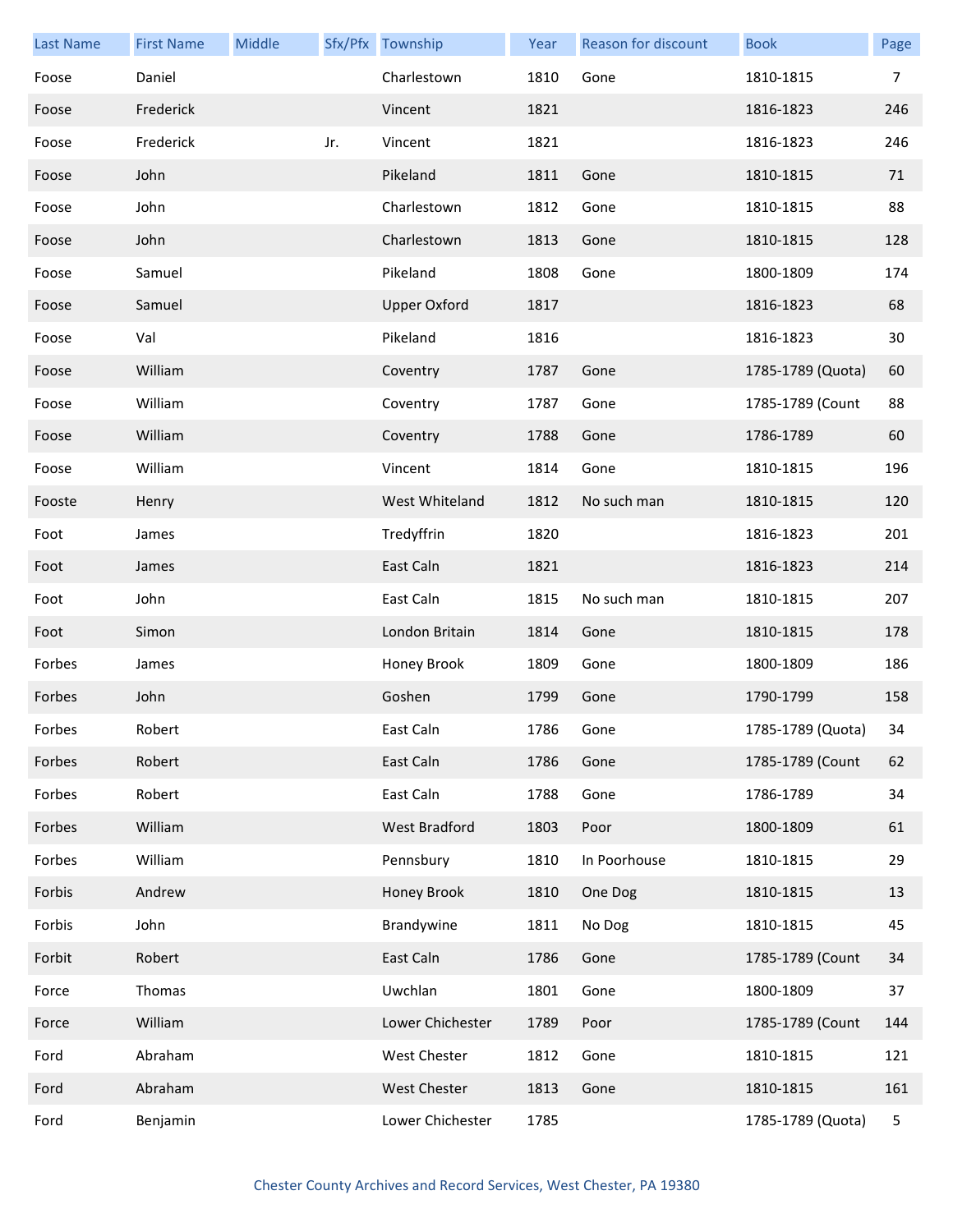| <b>Last Name</b> | <b>First Name</b> | Middle | Sfx/Pfx Township     | Year | Reason for discount | <b>Book</b>       | Page           |
|------------------|-------------------|--------|----------------------|------|---------------------|-------------------|----------------|
| Ford             | Benjamin          |        | Honey Brook          | 1820 |                     | 1816-1823         | 181            |
| Ford             | Caleb             |        | Tredyffrin           | 1814 | No Dog              | 1810-1815         | 194            |
| Ford             | Caleb             |        | Willistown           | 1814 | Gone                | 1810-1815         | 197            |
| Ford             | Caleb             |        | Tredyffrin           | 1814 | Poor                | 1810-1815         | 194            |
| Ford             | Caleb             |        | Willistown           | 1822 |                     | 1816-1823         | 289            |
| Ford             | Charles           |        | New London           | 1798 | Gone                | 1790-1799         | 143            |
| Ford             | Charles           |        | New London           | 1823 |                     | 1816-1823         | 316            |
| Ford             | Cyrus             |        | Thornbury            | 1814 | Gone                | 1810-1815         | 193            |
| Ford             | David             |        | Sadsbury             | 1817 |                     | 1816-1823         | 72             |
| Ford             | David             |        | Sadsbury             | 1823 |                     | 1816-1823         | 327            |
| Ford             | Edward            |        | Charlestown          | 1809 | Gone                | 1800-1809         | 183            |
| Ford             | Edward            |        | Willistown           | 1823 |                     | 1816-1823         | 332            |
| Ford             | Eli               |        | East Fallowfield     | 1810 |                     | 1810-1815         | 10             |
| Ford             | Eli               |        | East Fallowfield     | 1811 | Poor                | 1810-1815         | 51             |
| Ford             | Eli               |        | East Fallowfield     | 1816 |                     | 1816-1823         | 10             |
| Ford             | Eli               |        | East Fallowfield     | 1820 |                     | 1816-1823         | 177            |
| Ford             | Eli               |        | East Fallowfield     | 1822 |                     | 1816-1823         | 261            |
| Ford             | Elijah            |        | East Fallowfield     | 1811 | Poor                | 1810-1815         | 51             |
| Ford             | Gordon            |        | <b>West Nantmeal</b> | 1823 |                     | 1816-1823         | 321            |
| Ford             | Hugh              |        | New London           | 1788 | Not found           | 1785-1789 (Count  | 130            |
| Ford             | Hugh              |        | New London           | 1788 | Not found           | 1785-1789 (Quota) | 102            |
| Ford             | James             |        | East Nottingham      | 1792 | Not found           | 1790-1799         | 50             |
| Ford             | James             |        | East Nottingham      | 1793 | Gone                | 1790-1799         | 69             |
| Ford             | James             |        | West Fallowfield     | 1819 |                     | 1816-1823         | 136            |
| Ford             | James             |        | Willistown           | 1819 |                     | 1816-1823         | 162            |
| Ford             | James             |        | London Britain       | 1823 |                     | 1816-1823         | 312            |
| Ford             | Jehu              |        | Thornbury            | 1787 | Gone                | 1785-1789 (Count  | 108            |
| Ford             | Jehu              |        | Thornbury            | 1789 | Gone                | 1786-1789         | 80             |
| Ford             | John              |        | West Bradford        | 1789 | Poor                | 1785-1789 (Quota) | 115            |
| Ford             | John              |        | West Bradford        | 1789 | Poor                | 1785-1789 (Count  | 143            |
| Ford             | John              |        | West Bradford        | 1790 | Poor                | 1790-1799         | $\overline{2}$ |
| Ford             | John              |        | Newlin               | 1807 | Poor                | 1800-1809         | 149            |
| Ford             | John              |        | Newlin               | 1810 | Poor                | 1810-1815         | 20             |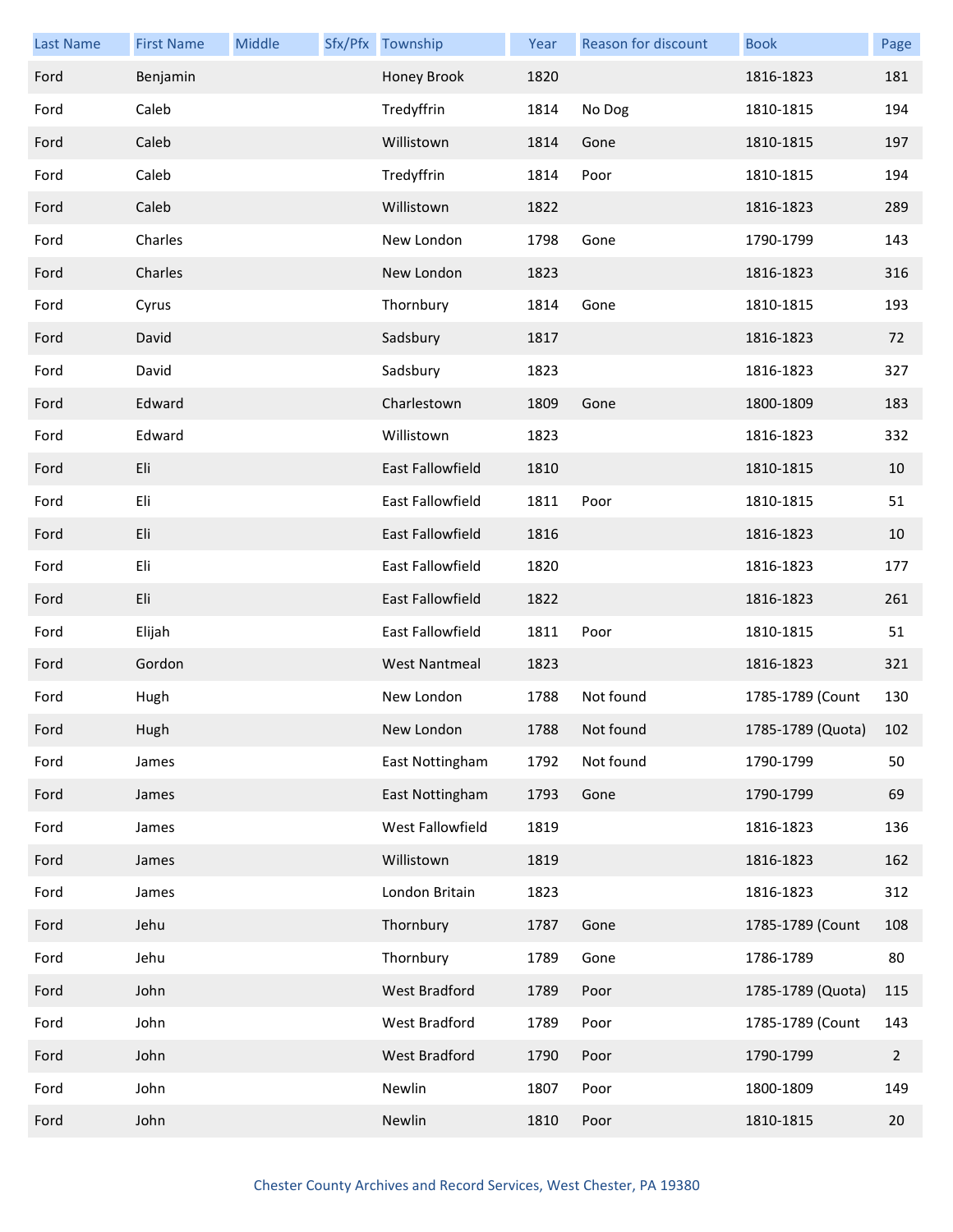| <b>Last Name</b> | <b>First Name</b> | Middle | Sfx/Pfx Township        | Year | <b>Reason for discount</b> | <b>Book</b>       | Page |
|------------------|-------------------|--------|-------------------------|------|----------------------------|-------------------|------|
| Ford             | John              |        | East Fallowfield        | 1818 | Not found                  | 1816-1823         | 93   |
| Ford             | Prudence          |        | <b>Upper Chichester</b> | 1785 | Gone                       | 1785-1789 (Count  | 5    |
| Ford             | Syrus             |        | East Caln               | 1816 |                            | 1816-1823         | 5    |
| Ford             | William           |        | Willistown              | 1785 | Poor                       | 1785-1789 (Count  | 26   |
| Ford             | William           |        | Lower Chichester        | 1786 | Charged to land            | 1785-1789 (Count  | 33   |
| Ford             | William           |        | Lower Chichester        | 1786 | Charged to land            | 1785-1789 (Quota) | 33   |
| Ford             | William           |        | Lower Chichester        | 1787 | Charged to land            | 1785-1789 (Quota) | 61   |
| Ford             | William           |        | Lower Chichester        | 1787 | Gone                       | 1785-1789 (Count  | 89   |
| Ford             | William           |        | Lower Chichester        | 1787 | Gone                       | 1785-1789 (Count  | 89   |
| Ford             | William           |        | Lower Chichester        | 1787 | Charged to land            | 1786-1789         | 5    |
| Ford             | William           |        | Lower Chichester        | 1787 | Ran away                   | 1785-1789 (Quota) | 61   |
| Ford             | William           |        | Lower Chichester        | 1788 | Poor                       | 1785-1789 (Quota) | 89   |
| Ford             | William           |        | Lower Chichester        | 1788 | Poor                       | 1785-1789 (Count  | 117  |
| Ford             | William           |        | Lower Chichester        | 1789 | Charged to land            | 1785-1789 (Quota) | 116  |
| Foreman          | Abram             |        | Easttown                | 1821 |                            | 1816-1823         | 218  |
| Foreman          | Alexander         |        | East Caln               | 1785 | Poor                       | 1785-1789 (Count  | 6    |
| Foreman          | John              |        | Easttown                | 1819 |                            | 1816-1823         | 134  |
| Foreman          | John              |        | Tredyffrin              | 1821 |                            | 1816-1823         | 243  |
| Forgeson         | James             |        | East Bradford           | 1809 |                            | 1800-1809         | 180  |
| Forgeson         | John              |        | East Marlborough        | 1787 | Gone                       | 1786-1789         | 42   |
| Forgus           | Andrew            |        | Coventry                | 1822 |                            | 1816-1823         | 259  |
| Forguson         | John              |        | Ridley                  | 1788 | Gone                       | 1785-1789 (Count  | 134  |
| Forguson         | John              |        | Ridley                  | 1788 | Gone                       | 1785-1789 (Quota) | 106  |
| Forrest          | Robert            |        | East Bradford           | 1823 |                            | 1816-1823         | 296  |
| Forrest          | Thomas            |        | West Caln               | 1822 |                            | 1816-1823         | 257  |
| Forrister        | George            |        | New London              | 1805 | Gone                       | 1800-1809         | 110  |
| Forster          | Hannah            |        | Sadsbury                | 1785 | Poor                       | 1785-1789 (Quota) | 23   |
| Forsythe         | George            |        | London Grove            | 1801 | Gone                       | 1800-1809         | 27   |
| Forsythe         | George            |        | London Britain          | 1823 |                            | 1816-1823         | 312  |
| Forsythe         | John              |        | East Caln               | 1819 |                            | 1816-1823         | 130  |
| Forsythe         | Robert            |        | Sadsbury                | 1792 | Gone                       | 1790-1799         | 53   |
| Forsythe         | Robert            |        | Sadsbury                | 1793 | Gone                       | 1790-1799         | 72   |
| Forsythe         | Samuel            |        | Brandywine              | 1813 | Gone                       | 1810-1815         | 125  |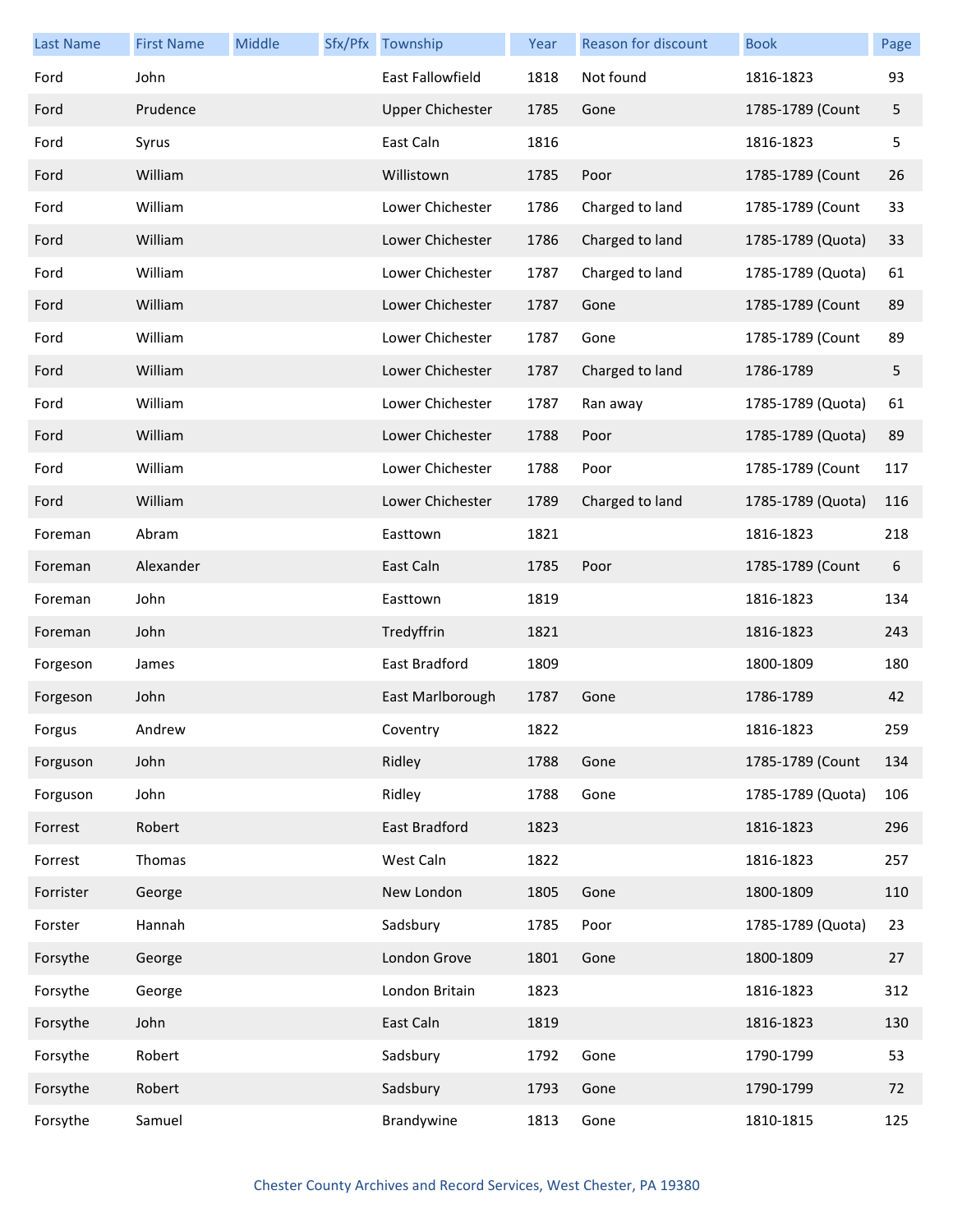| <b>Last Name</b> | <b>First Name</b> | Middle | Sfx/Pfx Township     | Year | Reason for discount | <b>Book</b>       | Page |
|------------------|-------------------|--------|----------------------|------|---------------------|-------------------|------|
| Forsythe         | Samuel            |        | Lower Oxford         | 1821 |                     | 1816-1823         | 237  |
| Forsythe         | William           |        | West Marlborough     | 1786 | Gone                | 1785-1789 (Count  | 43   |
| Forsythe         | William           |        | West Marlborough     | 1786 | Poor                | 1785-1789 (Count  | 71   |
| Forsythe         | William           |        | West Marlborough     | 1786 | Gone                | 1785-1789 (Quota) | 43   |
| Forsythe         | William           |        | West Marlborough     | 1787 | Unable to pay       | 1785-1789 (Count  | 99   |
| Forsythe         | William           |        | West Marlborough     | 1787 | Poor                | 1785-1789 (Quota) | 71   |
| Forsythe         | William           |        | West Marlborough     | 1787 | Poor                | 1786-1789         | 43   |
| Forsythe         | William           |        | West Marlborough     | 1788 | Gone                | 1785-1789 (Quota) | 99   |
| Forsythe         | William           |        | West Marlborough     | 1788 | Unable to pay       | 1786-1789         | 71   |
| Forsythe         | William           |        | West Marlborough     | 1788 | Gone                | 1785-1789 (Count  | 127  |
| Forsythe         | William           |        | West Marlborough     | 1789 | Gone                | 1785-1789 (Count  | 155  |
| Forsythe         | William           |        | West Marlborough     | 1789 | Gone                | 1785-1789 (Quota) | 127  |
| Forsythe         | William           |        | London Grove         | 1815 | Gone                | 1810-1815         | 217  |
| Forwood          | Jehu              |        | Thornbury            | 1787 | Gone                | 1785-1789 (Quota) | 80   |
| Foster           | (Widow)           |        | Sadsbury             | 1785 | Poor                | 1785-1789 (Count  | 23   |
| Foster           | Alexander         |        | Goshen               | 1795 | Gone                | 1790-1799         | 81   |
| Foster           | Alexander         |        | Goshen               | 1796 | Gone                | 1790-1799         | 100  |
| Foster           | Hannah            |        | Sadsbury             | 1786 | Poor                | 1785-1789 (Count  | 51   |
| Foster           | Hannah            |        | Sadsbury             | 1786 | Poor                | 1785-1789 (Quota) | 51   |
| Foster           | Hannah            |        | Springfield          | 1786 | Poor                | 1785-1789 (Count  | 79   |
| Foster           | Hannah            |        | Sadsbury             | 1787 | Poor                | 1785-1789 (Count  | 107  |
| Foster           | Hannah            |        | Sadsbury             | 1787 | Poor                | 1786-1789         | 51   |
| Foster           | Hannah            |        | Sadsbury             | 1787 | Poor                | 1785-1789 (Quota) | 79   |
| Foster           | Hannah            |        | Sadsbury             | 1788 | Poor                | 1785-1789 (Count  | 135  |
| Foster           | Hannah            |        | Sadsbury             | 1788 | Poor                | 1786-1789         | 79   |
| Foster           | Hannah            |        | Sadsbury             | 1788 | Poor                | 1785-1789 (Quota) | 107  |
| Foster           | Hannah            |        | Sadsbury             | 1788 | Poor                | 1786-1789         | 23   |
| Foster           | James             |        | West Marlborough     | 1789 | Gone                | 1785-1789 (Count  | 155  |
| Foster           | James             |        | West Marlborough     | 1789 | Gone                | 1785-1789 (Quota) | 127  |
| Foster           | James             |        | West Marlborough     | 1790 | Gone                | 1790-1799         | 9    |
| Foster           | James             |        | West Marlborough     | 1791 | Gone                | 1790-1799         | 29   |
| Foster           | John              |        | Sadsbury             | 1817 |                     | 1816-1823         | 72   |
| Foster           | Samuel            |        | <b>West Bradford</b> | 1811 | Not found           | 1810-1815         | 44   |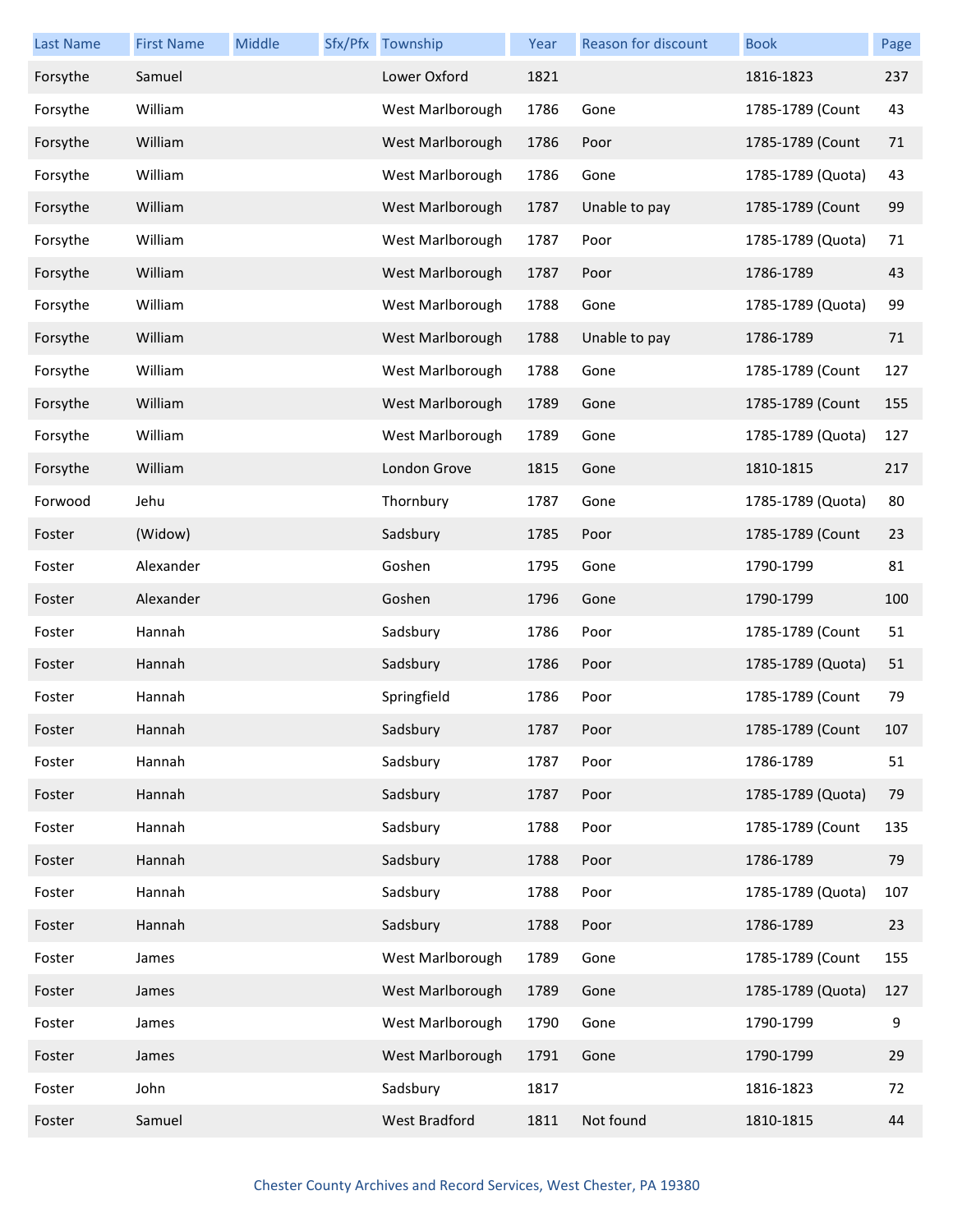| <b>Last Name</b> | <b>First Name</b> | Middle | Sfx/Pfx Township        | Year | Reason for discount  | <b>Book</b>       | Page |
|------------------|-------------------|--------|-------------------------|------|----------------------|-------------------|------|
| Foster           | Thomas            |        | Pennsbury               | 1789 | Poor                 | 1785-1789 (Quota) | 133  |
| Foster           | Thomas            |        | Pennsbury               | 1789 | Poor                 | 1785-1789 (Count  | 161  |
| Foster           | Thomas            |        | Pennsbury               | 1790 | Poor                 | 1790-1799         | 14   |
| Foster           | Thomas            |        | Goshen                  | 1814 | Gone                 | 1810-1815         | 173  |
| Foster           | Thomas            |        | London Grove            | 1820 | Gone                 | 1816-1823         | 183  |
| Foster           | William           |        | West Marlborough        | 1786 | Poor                 | 1785-1789 (Count  | 71   |
| Foster           | William           |        | West Marlborough        | 1786 | Gone                 | 1785-1789 (Count  | 43   |
| Foster           | William           |        | West Marlborough        | 1786 | Gone                 | 1785-1789 (Quota) | 43   |
| Foster           | William           |        | West Marlborough        | 1787 | Poor                 | 1786-1789         | 43   |
| Foster           | William           |        | Lower Chichester        | 1788 | Married              | 1785-1789 (Quota) | 89   |
| Foster           | William           |        | West Marlborough        | 1788 | Gone                 | 1785-1789 (Count  | 127  |
| Foster           | William           |        | Lower Chichester        | 1788 | Married              | 1785-1789 (Count  | 117  |
| Foster           | William           |        | West Marlborough        | 1788 | Gone                 | 1785-1789 (Quota) | 99   |
| Foster           | William           |        | West Marlborough        | 1789 | Gone                 | 1785-1789 (Count  | 155  |
| Foster           | William           |        | West Marlborough        | 1789 | Gone                 | 1785-1789 (Quota) | 127  |
| Foster           | William           |        | West Marlborough        | 1790 | Gone                 | 1790-1799         | 9    |
| Foster           | William           |        | West Marlborough        | 1791 | Gone                 | 1790-1799         | 29   |
| Foster           | William           |        | <b>Upper Oxford</b>     | 1819 | Gone                 | 1816-1823         | 153  |
| Fought           | Henry             |        | Coventry                | 1815 | No Dog               | 1810-1815         | 210  |
| Foulen           | Vincent           |        | East Whiteland          | 1821 |                      | 1816-1823         | 249  |
| Founds           | William           |        | New Garden              | 1809 | Under age            | 1800-1809         | 190  |
| Founds           | William           |        | New London              | 1815 | Gone                 | 1810-1815         | 223  |
| Founs            | William           |        | New Garden              | 1813 | Gone                 | 1810-1815         | 143  |
| Fowler           | Charles           |        | Sadsbury                | 1802 | Gone                 | 1800-1809         | 55   |
| Fowler           | Hugh              |        | Goshen                  | 1801 | Gone                 | 1800-1809         | 26   |
| Fowler           | Thomas            |        | West Caln               | 1814 |                      | 1810-1815         | 167  |
| Fox              | (Widow)           |        | Londonderry             | 1816 | <b>Unseated land</b> | 1816-1823         | 17   |
| Fox              | Arthur            |        | Goshen                  | 1798 | Gone                 | 1790-1799         | 138  |
| Fox              | Benjamin          |        | Coventry                | 1822 |                      | 1816-1823         | 259  |
| Fox              | George            |        | <b>Upper Providence</b> | 1786 | Under age            | 1785-1789 (Count  | 49   |
| Fox              | George            |        | <b>Upper Providence</b> | 1786 | Under age            | 1786-1789         | 21   |
| Fox              | Jacob             |        | <b>West Nantmeal</b>    | 1789 | Poor                 | 1785-1789 (Count  | 158  |
| Fox              | Jacob             |        | West Nantmeal           | 1789 | Poor                 | 1785-1789 (Quota) | 130  |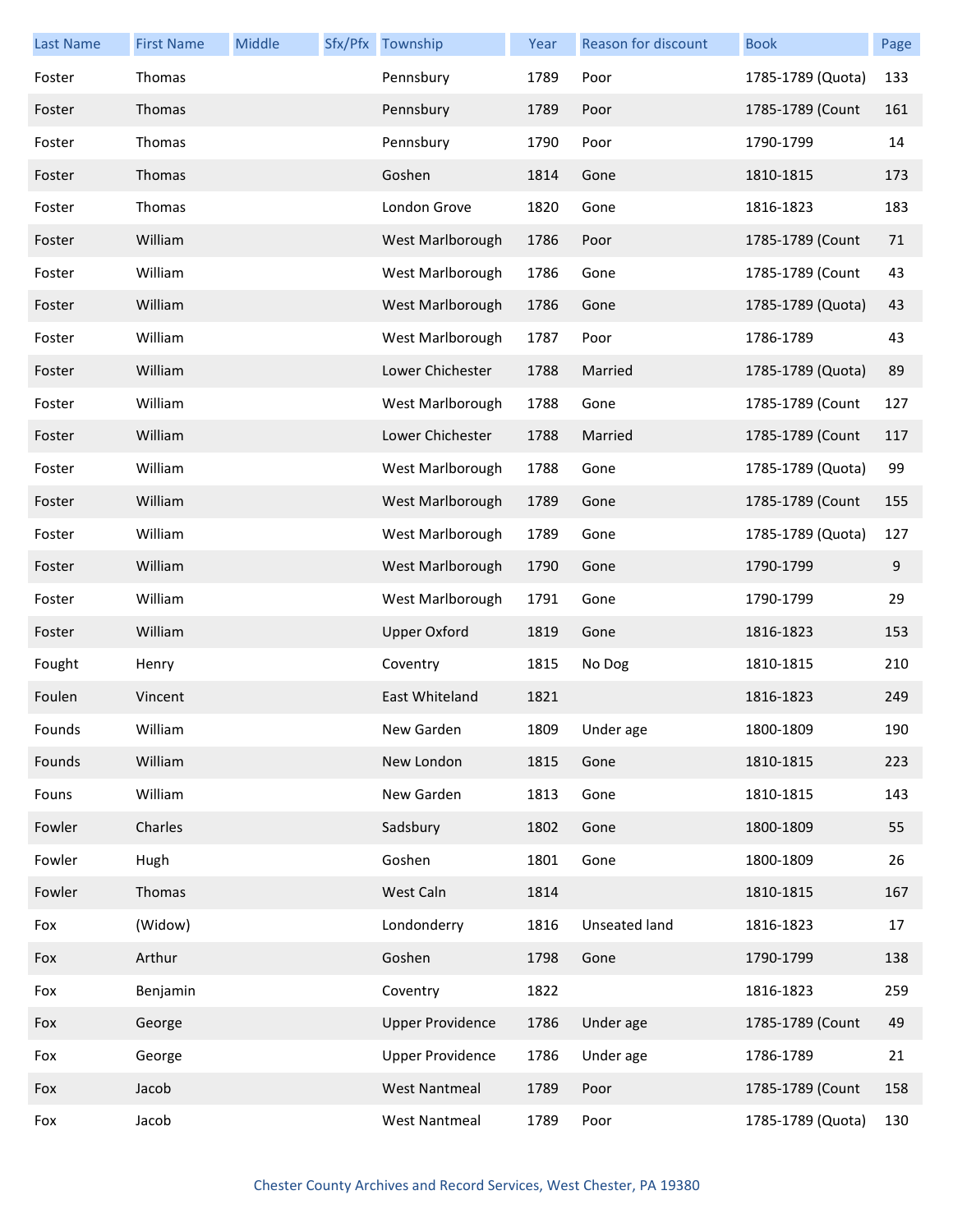| <b>Last Name</b> | <b>First Name</b> | Middle | Sfx/Pfx Township        | Year | <b>Reason for discount</b> | <b>Book</b>       | Page           |
|------------------|-------------------|--------|-------------------------|------|----------------------------|-------------------|----------------|
| Fox              | James             |        | Willistown              | 1787 | Poor                       | 1785-1789 (Count  | 110            |
| Fox              | James             |        | Willistown              | 1789 | Poor                       | 1786-1789         | 82             |
| Fox              | James             |        | Thornbury               | 1811 | Gone                       | 1810-1815         | 73             |
| Fox              | John              |        | Thornbury               | 1788 | Overrated                  | 1785-1789 (Quota) | 108            |
| Fox              | John              |        | Lower Oxford            | 1812 | Gone                       | 1810-1815         | 109            |
| Fox              | John              |        | Pikeland                | 1812 | Not found                  | 1810-1815         | 111            |
| Fox              | John              |        | Brandywine              | 1814 | Gone                       | 1810-1815         | 165            |
| Fox              | John              |        | Brandywine              | 1815 | Gone                       | 1810-1815         | 206            |
| Fox              | Joseph            |        | Westtown                | 1804 | Paid in Thornbury          | 1800-1809         | 98             |
| Fox              | Joseph            |        | Westtown                | 1806 | Gone                       | 1800-1809         | 138            |
| Fox              | Joseph            |        | Willistown              | 1810 | No Dog                     | 1810-1815         | 36             |
| Fox              | Joseph            |        | Charlestown             | 1814 | Enlisted                   | 1810-1815         | 168            |
| Fox              | Samuel            |        | <b>Upper Providence</b> | 1785 | Gone                       | 1785-1789 (Quota) | 21             |
| Fox              | Thomas            |        | East Nottingham         | 1817 |                            | 1816-1823         | 64             |
| Foxcraft         |                   |        | New London              | 1786 | Charged to land            | 1785-1789 (Count  | 46             |
| Foxcraft         |                   |        | New London              | 1786 | Charged to land            | 1785-1789 (Quota) | 46             |
| Foxcraft         |                   |        | New London              | 1787 |                            | 1785-1789 (Count  | 102            |
| Foxcraft         |                   |        | New London              | 1787 |                            | 1785-1789 (Quota) | 74             |
| Foy              | Henry             |        | <b>East Nantmeal</b>    | 1791 | Poor                       | 1790-1799         | 32             |
| Foy              | John              |        | Kennett                 | 1793 | Gone                       | 1790-1799         | 64             |
| Foy              | John              |        | East Caln               | 1822 |                            | 1816-1823         | 256            |
| Foy              | Matthias          | T.     | West Bradford           | 1815 | Dead                       | 1810-1815         | 205            |
| Foy              | Matthias          | T.     | <b>West Bradford</b>    | 1816 |                            | 1816-1823         | $\overline{3}$ |
| Fraim            | Henry             |        | Coventry                | 1789 | Poor                       | 1785-1789 (Count  | 147            |
| Fraim            | Henry             |        | Coventry                | 1789 | Poor                       | 1785-1789 (Quota) | 119            |
| Fraim            | John              |        | Bethel                  | 1788 | Ran away                   | 1786-1789         | $\mathbf{1}$   |
| Frain            | Henry             |        | Coventry                | 1822 |                            | 1816-1823         | 259            |
| Fraine           | John              |        | Bethel                  | 1786 | Ran away                   | 1785-1789 (Count  | 29             |
| Frains           | John              |        | Bethel                  | 1786 | Ran away                   | 1785-1789 (Quota) | 29             |
| Frame            | Enoch             |        | Sadsbury                | 1803 | Dead                       | 1800-1809         | 75             |
| Frame            | James             |        | New Garden              | 1790 | Gone                       | 1790-1799         | 11             |
| Frame            | John              |        | Bethel                  | 1786 | Gone to New Castle         | 1785-1789 (Count  | 57             |
| Frame            | John              |        | Bethel                  | 1787 | Gone to New Castle         | 1786-1789         | 29             |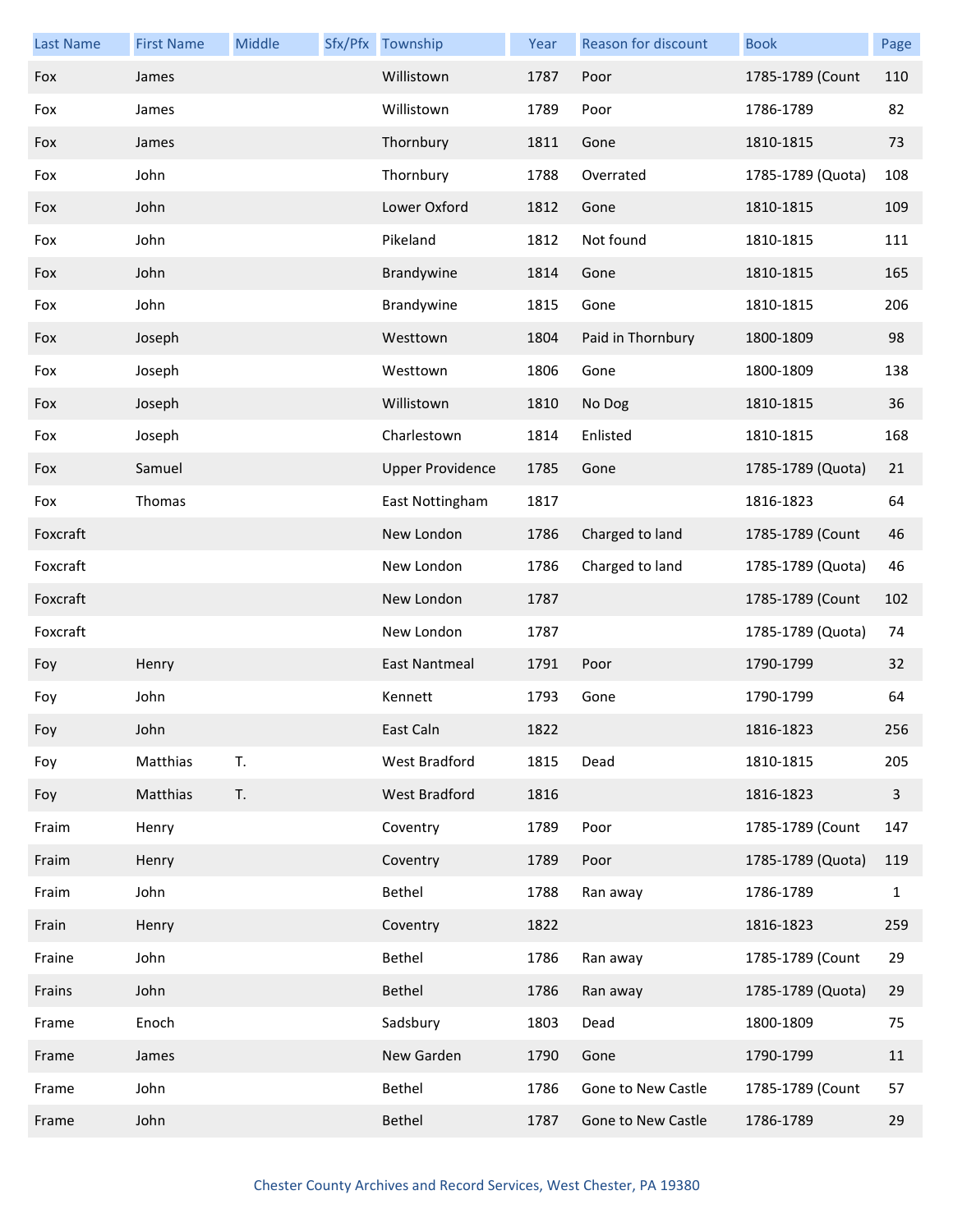| <b>Last Name</b>      | <b>First Name</b> | Middle |     | Sfx/Pfx Township | Year | Reason for discount | <b>Book</b>       | Page           |
|-----------------------|-------------------|--------|-----|------------------|------|---------------------|-------------------|----------------|
| Frame                 | John              |        |     | Coventry         | 1790 | Poor                | 1790-1799         | 8              |
| Frame                 | John              |        |     | East Bradford    | 1819 |                     | 1816-1823         | 127            |
| Frame                 | Joseph            |        |     | East Bradford    | 1785 | Paid in Goshen      | 1785-1789 (Quota) | $\overline{2}$ |
| Frame                 | Joseph            |        |     | Goshen           | 1785 | Gone                | 1785-1789 (Count  | 10             |
| Frame                 | Joseph            |        |     | East Bradford    | 1786 | Paid in Goshen      | 1785-1789 (Quota) | 30             |
| Frame                 | Joseph            |        |     | East Bradford    | 1786 | Paid in Goshen      | 1785-1789 (Count  | 30             |
| Frame                 | Joseph            |        |     | East Bradford    | 1788 | Paid in Goshen      | 1786-1789         | $\overline{2}$ |
| Frame                 | Joseph            |        |     | East Bradford    | 1788 | Gone                | 1785-1789 (Count  | 114            |
| Frame                 | Joseph            |        |     | East Bradford    | 1788 | Gone                | 1785-1789 (Quota) | 86             |
| Frame                 | Joseph            |        |     | Westtown         | 1814 | No Dog              | 1810-1815         | 198            |
| Frame                 | Nathan            |        |     | Sadsbury         | 1822 |                     | 1816-1823         | 284            |
| Frame                 | Thomas            |        |     | West Fallowfield | 1791 | Gone                | 1790-1799         | 25             |
| Frame                 | Thomas            |        |     | London Britain   | 1813 | Gone                | 1810-1815         | 138            |
| Frame                 | Thomas            |        |     | New Garden       | 1821 |                     | 1816-1823         | 232            |
| Frame                 | Thomas            |        |     | Pennsbury        | 1823 |                     | 1816-1823         | 324            |
| Frame                 | William           |        |     | London Grove     | 1810 | New Garden          | 1810-1815         | 15             |
| Francis               | Isaac             |        |     | Pikeland         | 1791 | Gone                | 1790-1799         | 33             |
| Francis               | John              |        | Jr. | Pikeland         | 1785 |                     | 1785-1789 (Count  | 20             |
| Francis               | John              |        |     | Tredyffrin       | 1787 | Gone                | 1785-1789 (Quota) | 81             |
| Francis               | John              |        |     | Tredyffrin       | 1787 | Gone                | 1785-1789 (Count  | 109            |
| Francis               | John              |        |     | Oxford           | 1788 | Gone                | 1785-1789 (Quota) | 103            |
| Francis               | John              |        |     | Tredyffrin       | 1788 | Gone                | 1786-1789         | 81             |
| Francis               | John              |        |     | Coventry         | 1789 | Gone                | 1785-1789 (Quota) | 119            |
| Francis               | John              |        |     | Coventry         | 1789 | Gone                | 1785-1789 (Count  | 147            |
| Francis               | John              |        |     | Willistown       | 1795 | Gone                | 1790-1799         | 92             |
| Francis               | John              |        |     | Charlestown      | 1802 | Gone                | 1800-1809         | 44             |
| Francis               | Joseph            |        |     | Uwchlan          | 1789 | Gone                | 1785-1789 (Count  | 166            |
| Francis               | Joseph            |        |     | Uwchlan          | 1789 | Gone                | 1785-1789 (Quota) | 137            |
| Francis               | Robert            |        |     | Tredyffrin       | 1822 |                     | 1816-1823         | 285            |
| Francis               | Thomas            |        |     | Coventry         | 1790 | Gone                | 1790-1799         | 8              |
| Frane                 | Henry             |        |     | Coventry         | 1790 | Poor                | 1790-1799         | 8              |
| Frank                 | Jacob             |        |     | East Caln        | 1811 | Gone                | 1810-1815         | 46             |
| Frankenberger Michael |                   |        |     | Pikeland         | 1800 | Gone                | 1800-1809         | 15             |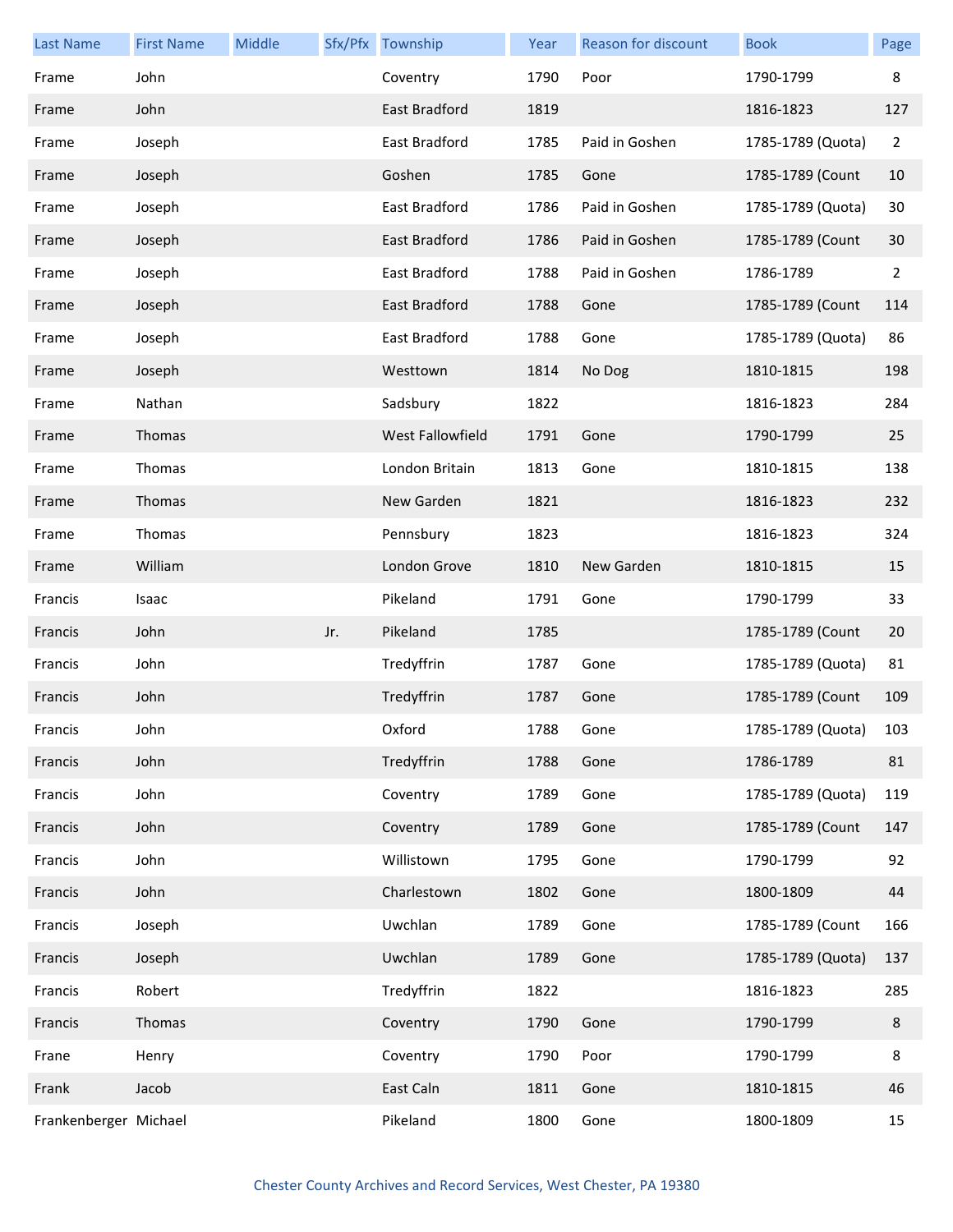| <b>Last Name</b> | <b>First Name</b> | Middle | Sfx/Pfx Township     | Year | Reason for discount  | <b>Book</b>       | Page |
|------------------|-------------------|--------|----------------------|------|----------------------|-------------------|------|
| Franklin         | George            |        | West Whiteland       | 1802 | Error                | 1800-1809         | 59   |
| Franklin         | George            |        | Uwchlan              | 1814 | Gone                 | 1810-1815         | 195  |
| Franklin         | John              |        | Sadsbury             | 1821 |                      | 1816-1823         | 242  |
| Franks           | Adam              |        | West Marlborough     | 1785 | Gone                 | 1785-1789 (Count  | 15   |
| Fraphill         | William           |        | Radnor               | 1788 | Gone                 | 1785-1789 (Quota) | 106  |
| Frazer           | Charles           |        | East Marlborough     | 1812 | Gone                 | 1810-1815         | 99   |
| Frazer           | John              |        | London Grove         | 1785 | Gone                 | 1785-1789 (Quota) | 12   |
| Frazer           | Persifer          |        | Westtown             | 1786 | Gone                 | 1785-1789 (Count  | 55   |
| Frazer           | Persifer          |        | Westtown             | 1786 | Gone                 | 1785-1789 (Quota) | 55   |
| Frazer           | Persifor          |        | Westtown             | 1786 | Gone                 | 1786-1789         | 27   |
| Frazer           | Robert            |        | Pikeland             | 1823 | <b>Unseated land</b> | 1816-1823         | 325  |
| Frazer           | Thomas            |        | Ridley               | 1788 | Overrated            | 1785-1789 (Count  | 134  |
| Frazer           | William           |        | Kennett              | 1796 | Poor                 | 1790-1799         | 101  |
| Frazer           | William           |        | Kennett              | 1797 | Poor                 | 1790-1799         | 120  |
| Frazer           | William           |        | New Garden           | 1804 | Gone                 | 1800-1809         | 91   |
| Frazer           | William           |        | East Marlborough     | 1812 | Gone                 | 1810-1815         | 99   |
| Frazer           | William           |        | Kennett              | 1814 | Gone                 | 1810-1815         | 175  |
| Frazier          | Charles           |        | East Marlborough     | 1811 | Gone                 | 1810-1815         | 59   |
| Fred             | Benjamin          |        | West Marlborough     | 1789 | Married              | 1785-1789 (Quota) | 127  |
| Fred             | Benjamin          |        | West Marlborough     | 1789 | Married              | 1785-1789 (Count  | 155  |
| Fred             | Benjamin          |        | West Fallowfield     | 1815 | Unseated land        | 1810-1815         | 213  |
| Fred             | Benjamin          |        | West Fallowfield     | 1816 |                      | 1816-1823         | 11   |
| Fred             | Isaac             |        | West Marlborough     | 1822 |                      | 1816-1823         | 271  |
| Fred             | Neal              |        | East Whiteland       | 1798 | Gone                 | 1790-1799         | 151  |
| Frede            | Abraham           |        | Coventry             | 1810 | Mistake              | 1810-1815         | 8    |
| Frede            | Henry             |        | Coventry             | 1810 | Mistake              | 1810-1815         | 8    |
| Frederick        |                   |        | <b>West Nantmeal</b> | 1799 | Overrated            | 1790-1799         | 165  |
| Frederick        | Benjamin          |        | Coventry             | 1813 | Gone                 | 1810-1815         | 129  |
| Frederick        | James             |        | <b>West Nantmeal</b> | 1800 | Gone                 | 1800-1809         | 13   |
| Frederick        | James             |        | <b>West Nantmeal</b> | 1801 | Gone                 | 1800-1809         | 33   |
| Frederick        | James             |        | <b>West Nantmeal</b> | 1805 | Gone                 | 1800-1809         | 113  |
| Frederick        | James             |        | Uwchlan              | 1811 | One Dog              | 1810-1815         | 75   |
| Frederick        | John              |        | Lower Darby          | 1789 | Sick                 | 1785-1789 (Quota) | 119  |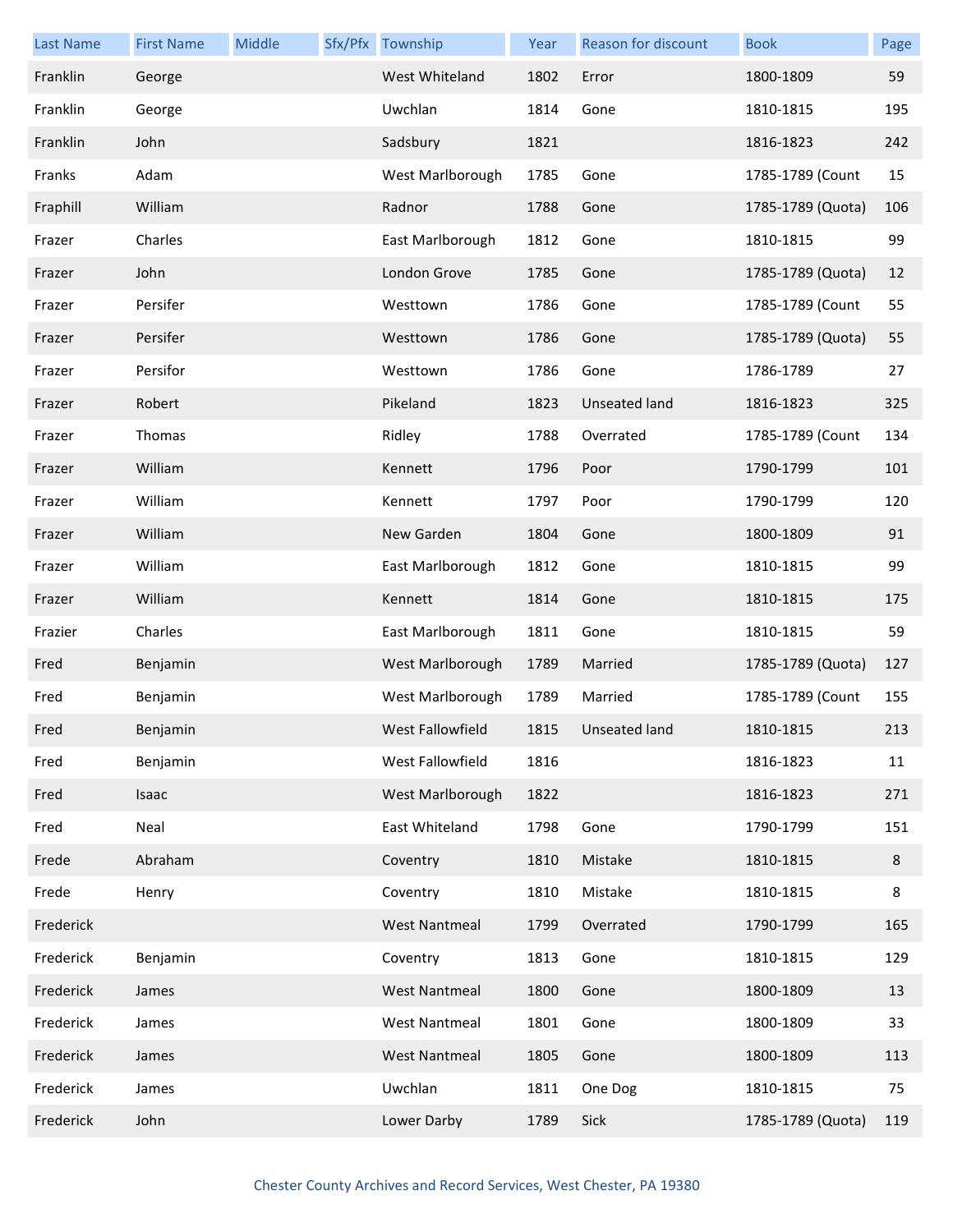| <b>Last Name</b> | <b>First Name</b> | Middle | Sfx/Pfx Township     | Year | Reason for discount     | <b>Book</b>       | Page |
|------------------|-------------------|--------|----------------------|------|-------------------------|-------------------|------|
| Frederick        | John              |        | Darby                | 1789 | Sick                    | 1785-1789 (Count  | 147  |
| Frederick        | John              |        | <b>West Nantmeal</b> | 1805 | Gone                    | 1800-1809         | 113  |
| Frederick        | John              |        | Vincent              | 1823 |                         | 1816-1823         | 331  |
| Frederick        | Laurence          |        | Lower Darby          | 1786 | Overflowing of the tide | 1785-1789 (Quota) | 36   |
| Free             | David             |        | Lower Oxford         | 1820 |                         | 1816-1823         | 196  |
| Free             | Mordecai          |        | Willistown           | 1798 | Gone                    | 1790-1799         | 150  |
| Freeborn         | George            |        | Ridley               | 1786 | No such man             | 1785-1789 (Count  | 78   |
| Freeborn         | George            |        | Ridley               | 1787 | No such man             | 1786-1789         | 50   |
| Freeborn         | James             |        | Oxford               | 1791 | Poor                    | 1790-1799         | 33   |
| Freeborn         | James             |        | Oxford               | 1793 | Poor                    | 1790-1799         | 71   |
| Freeborn         | Thomas            |        | <b>West Chester</b>  | 1823 |                         | 1816-1823         | 336  |
| Freeburn         | George            |        | Ridley               | 1786 | Ran away                | 1785-1789 (Quota) | 50   |
| Freed            | George            |        | Coventry             | 1809 |                         | 1800-1809         | 183  |
| Freed            | Isaac             |        | Charlestown          | 1823 |                         | 1816-1823         | 301  |
| Freel            | Patrick           |        | <b>West Nantmeal</b> | 1799 | Gone                    | 1790-1799         | 165  |
| Freeman          | Abel              |        | Brandywine           | 1805 | Poor                    | 1800-1809         | 101  |
| Freeman          | Anthony           |        | Tredyffrin           | 1811 | No Dog                  | 1810-1815         | 74   |
| Freeman          | George            | Dunn   | Newtown              | 1787 | Not found               | 1786-1789         | 73   |
| Freeman          | Isaac             |        | East Marlborough     | 1822 |                         | 1816-1823         | 270  |
| Freeman          | Isaac             |        | East Fallowfield     | 1823 |                         | 1816-1823         | 304  |
| Freeman          | Isachar           |        | Brandywine           | 1792 | Married                 | 1790-1799         | 40   |
| Freeman          | John              |        | Brandywine           | 1791 | Married                 | 1790-1799         | 21   |
| Freeman          | John              |        | Brandywine           | 1807 | Paid in East Caln       | 1800-1809         | 141  |
| Freeman          | John              |        | Brandywine           | 1808 | Paid in East Caln       | 1800-1809         | 161  |
| Freeman          | John              |        | East Caln            | 1815 | Dead                    | 1810-1815         | 207  |
| Freeman          | John              | W.     | West Nottingham      | 1821 |                         | 1816-1823         | 234  |
| Freemen          | Issachar          |        | Brandywine           | 1816 |                         | 1816-1823         | 4    |
| Frees            | Philip            |        | Uwchlan              | 1821 |                         | 1816-1823         | 245  |
| Freez            | Ludwick           |        | Charlestown          | 1792 | Gone                    | 1790-1799         | 42   |
| Freeze           | Ludwick           |        | Charlestown          | 1791 | Poor                    | 1790-1799         | 23   |
| Freeze           | Ludwick           |        | Charlestown          | 1793 | Gone                    | 1790-1799         | 61   |
| Freley           | Patrick           |        | West Caln            | 1791 | Gone                    | 1790-1799         | 22   |
| French           | Enoch             |        | London Grove         | 1808 | Gone                    | 1800-1809         | 167  |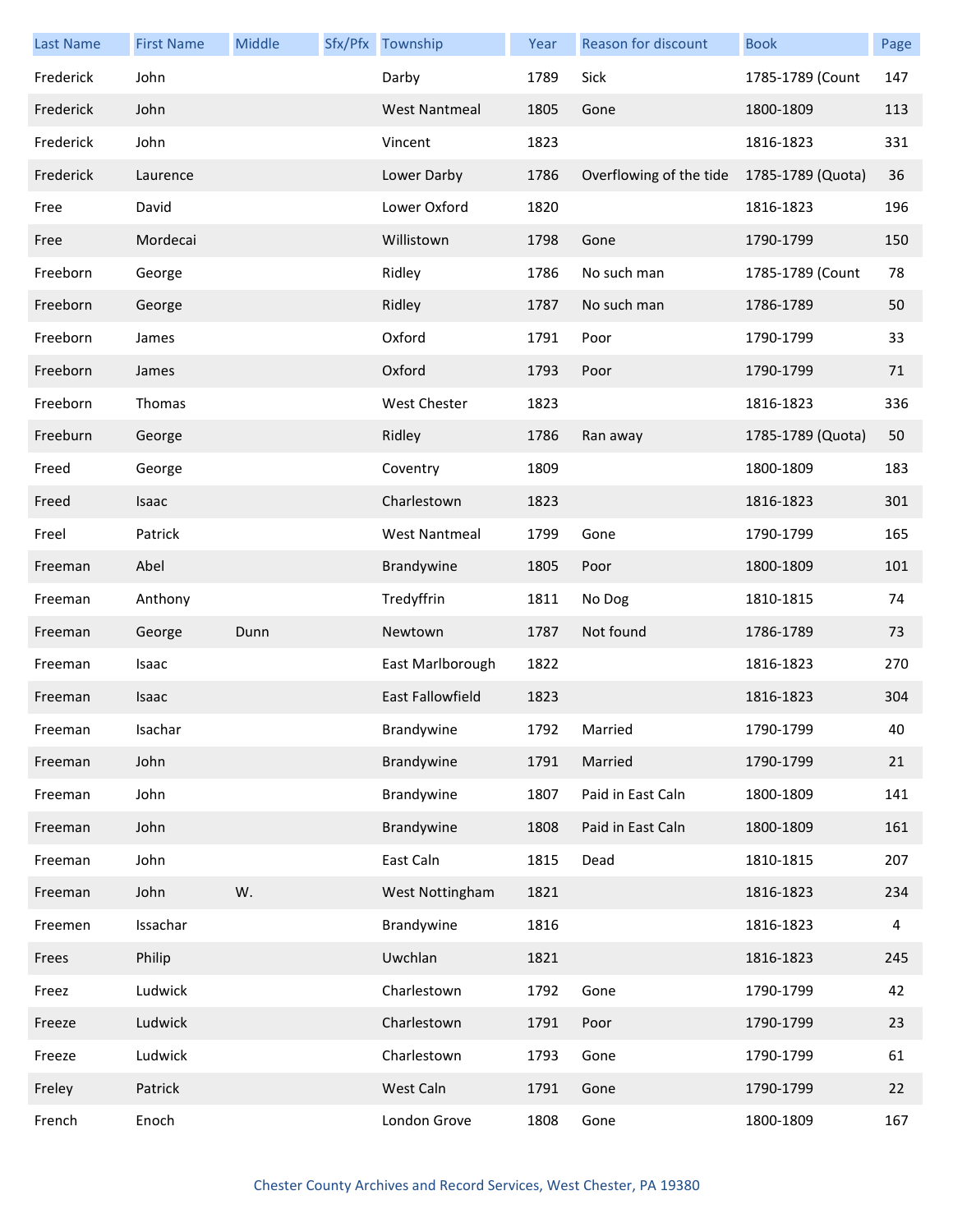| <b>Last Name</b> | <b>First Name</b> | Middle |     | Sfx/Pfx Township     | Year | <b>Reason for discount</b> | <b>Book</b>       | Page           |
|------------------|-------------------|--------|-----|----------------------|------|----------------------------|-------------------|----------------|
| French           | James             |        |     | New London           | 1808 |                            | 1800-1809         | 170            |
| Frew             | Adam              |        |     | London Grove         | 1813 | Gone                       | 1810-1815         | 136            |
| Frew             | David             |        |     | West Marlborough     | 1808 | Gone                       | 1800-1809         | 169            |
| Frew             | David             |        |     | London Grove         | 1812 | Gone                       | 1810-1815         | 96             |
| Frew             | David             |        |     | Sadsbury             | 1819 |                            | 1816-1823         | 157            |
| Friar            | Thomas            |        |     | Goshen               | 1816 |                            | 1816-1823         | 12             |
| Friar            | Thomas            |        |     | West Goshen          | 1820 |                            | 1816-1823         | 180            |
| Frick            | Frederick         |        |     | Vincent              | 1791 | Overrated                  | 1790-1799         | 36             |
| Frick            | John              |        |     | Vincent              | 1819 |                            | 1816-1823         | 161            |
| Friday           | Chris             |        |     | Pikeland             | 1823 |                            | 1816-1823         | 325            |
| Friday           | Jacob             |        |     | West Fallowfield     | 1823 |                            | 1816-1823         | 305            |
| Friddy           | Jacob             |        |     | West Fallowfield     | 1820 |                            | 1816-1823         | 178            |
| Fridge           | Alexander         |        |     | <b>Upper Darby</b>   | 1785 | Under age                  | 1785-1789 (Quota) | $\overline{7}$ |
| Frie             | Henry             |        |     | Charlestown          | 1805 | Gone                       | 1800-1809         | 103            |
| Friend           | Philip            |        |     | East Nantmeal        | 1785 | Gone                       | 1785-1789 (Count  | 17             |
| Friend           | Philip            |        |     | East Nantmeal        | 1790 | Gone                       | 1790-1799         | 12             |
| Fries            | Philip            |        |     | Uwchlan              | 1822 |                            | 1816-1823         | 287            |
| Frieze           | Daniel            |        |     | Coventry             | 1819 |                            | 1816-1823         | 133            |
| Frieze           | Daniel            |        |     | Coventry             | 1822 |                            | 1816-1823         | 259            |
| Fright           | Emanuel           |        |     | West Caln            | 1809 | Under age                  | 1800-1809         | 182            |
| Frishbaker       | Martin            |        |     | London Grove         | 1818 | Gone                       | 1816-1823         | 99             |
| Frith            | Robert            |        |     | East Nottingham      | 1787 | Gone                       | 1785-1789 (Quota) | 74             |
| Frits            | George            |        |     | West Fallowfield     | 1822 |                            | 1816-1823         | 262            |
| Frock            | Jacob             |        |     | <b>West Nantmeal</b> | 1822 |                            | 1816-1823         | 278            |
| Frock            | Jacob             |        |     | <b>West Nantmeal</b> | 1822 |                            | 1816-1823         | 278            |
| Frock            | Jacob             |        |     | East Nantmeal        | 1823 |                            | 1816-1823         | 320            |
| Frock            | Michael           |        |     | Vincent              | 1795 | Gone                       | 1790-1799         | 92             |
| Fry              | George            |        |     | Charlestown          | 1791 | Poor                       | 1790-1799         | 23             |
| Fry              | Henry             |        |     | Charlestown          | 1804 | Gone                       | 1800-1809         | 84             |
| Fry              | John              |        |     | West Nottingham      | 1818 | Unseated land              | 1816-1823         | 108            |
| Fry              | Peter             |        | Jr. | West Fallowfield     | 1818 |                            | 1816-1823         | 94             |
| Fryer            | David             |        |     | East Bradford        | 1821 |                            | 1816-1823         | 211            |
| Fryer            | George            |        |     | Thornbury            | 1788 | Gone                       | 1785-1789 (Count  | 136            |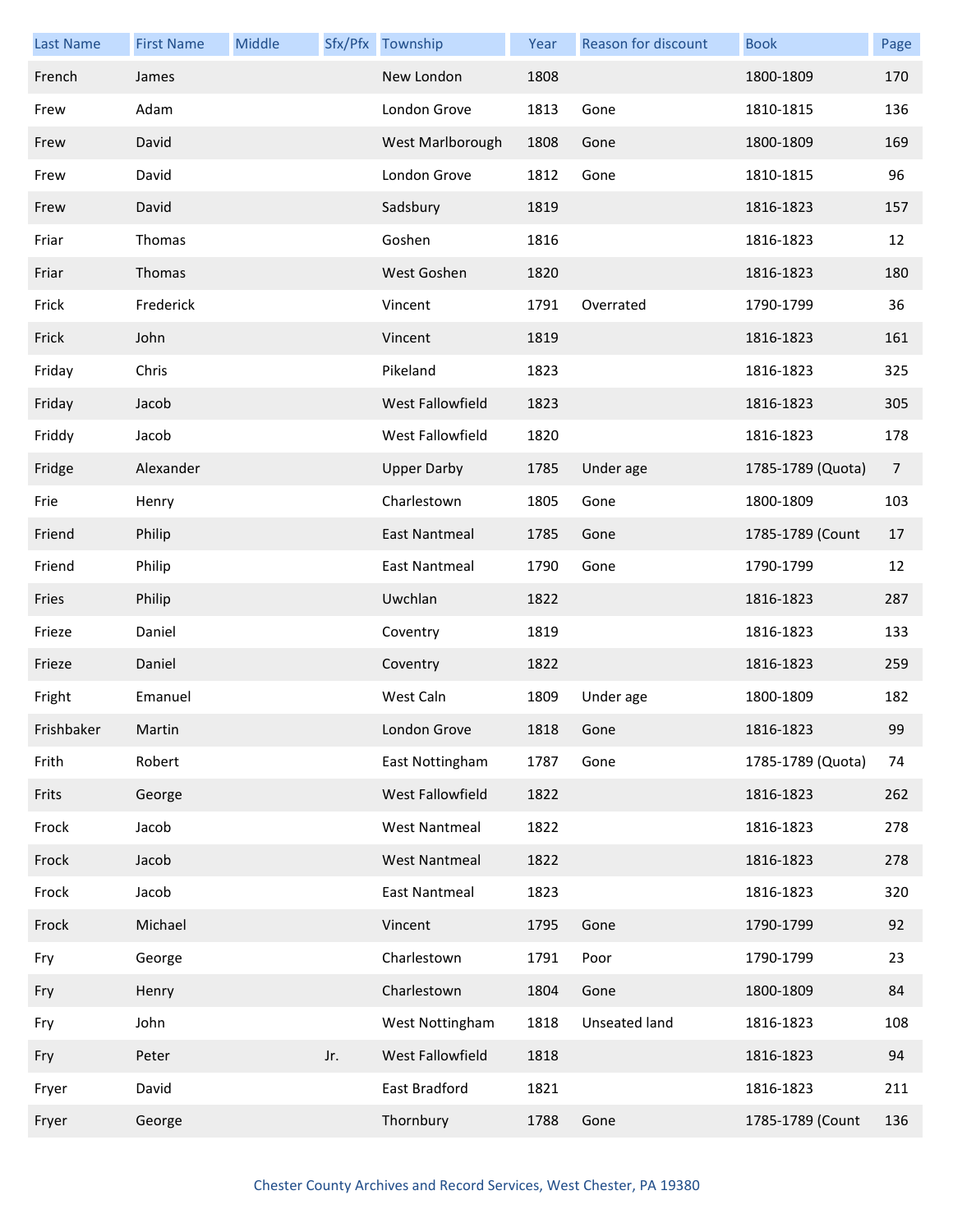| <b>Last Name</b> | <b>First Name</b> | Middle | Sfx/Pfx Township        | Year | Reason for discount | <b>Book</b>       | Page |
|------------------|-------------------|--------|-------------------------|------|---------------------|-------------------|------|
| Fryer            | George            |        | Thornbury               | 1788 | Gone                | 1785-1789 (Quota) | 108  |
| Fryer            | George            |        | Thornbury               | 1789 | Gone                | 1785-1789 (Quota) | 136  |
| Fryer            | George            |        | Thornbury               | 1789 | Gone                | 1785-1789 (Count  | 165  |
| Fryer            | Lewis             |        | East Bradford           | 1820 |                     | 1816-1823         | 169  |
| Fryer            | Lewis             |        | East Goshen             | 1821 |                     | 1816-1823         | 221  |
| Fryer            | Thomas            |        | Birmingham              | 1786 | Gone                | 1785-1789 (Quota) | 30   |
| Fryer            | Thomas            |        | Birmingham              | 1786 | Gone                | 1785-1789 (Count  | 30   |
| Fryer            | Thomas            |        | Birmingham              | 1788 | Dead                | 1785-1789 (Quota) | 86   |
| Fryer            | Thomas            |        | Birmingham              | 1788 | Dead                | 1785-1789 (Count  | 114  |
| Fryer            | Thomas            |        | Goshen                  | 1817 |                     | 1816-1823         | 53   |
| Fryer            | Thomas            |        | West Goshen             | 1819 |                     | 1816-1823         | 138  |
| Fryer            | Thomas            |        | West Goshen             | 1822 |                     | 1816-1823         | 264  |
| Fuerton          | David             |        | Vincent                 | 1808 |                     | 1800-1809         | 177  |
| Fulell           | Hugh              |        | Londonderry             | 1812 | Gone                | 1810-1815         | 97   |
| Fuller           | William           |        | West Marlborough        | 1801 | Gone                | 1800-1809         | 29   |
| Fuller           | William           |        | West Fallowfield        | 1804 | Gone                | 1800-1809         | 85   |
| Fuller           | William           |        | Londonderry             | 1812 | Poor                | 1810-1815         | 97   |
| Fullerton        | David             |        | Uwchlan                 | 1807 | Gone                | 1800-1809         | 156  |
| Fullerton        | David             |        | East Whiteland          | 1817 |                     | 1816-1823         | 79   |
| Fullerton        | David             |        | <b>West Nantmeal</b>    | 1817 |                     | 1816-1823         | 67   |
| Fullerton        | David             |        | West Nantmeal           | 1818 |                     | 1816-1823         | 110  |
| Fullerton        | David             |        | East Whiteland          | 1821 |                     | 1816-1823         | 249  |
| Fullerton        | David             |        | <b>West Nantmeal</b>    | 1822 |                     | 1816-1823         | 278  |
| Fullerton        | Henry             |        | <b>East Nantmeal</b>    | 1822 |                     | 1816-1823         | 277  |
| Fullerton        | Henry             |        | <b>East Nantmeal</b>    | 1823 |                     | 1816-1823         | 320  |
| Fullerton        | John              |        | <b>East Fallowfield</b> | 1785 | Poor                | 1785-1789 (Quota) | 9    |
| Fullerton        | John              |        | East Fallowfield        | 1787 | Gone                | 1785-1789 (Quota) | 65   |
| Fullerton        | John              |        | East Fallowfield        | 1787 | Poor                | 1785-1789 (Count  | 93   |
| Fullerton        | Thomas            |        | Uwchlan                 | 1801 | Gone                | 1800-1809         | 37   |
| Fullerton        | Thomas            |        | Uwchlan                 | 1804 | Gone                | 1800-1809         | 97   |
| Fullerton        | William           |        | Willistown              | 1797 | Not found           | 1790-1799         | 131  |
| Fullerton        | William           |        | Uwchlan                 | 1811 | Gone                | 1810-1815         | 75   |
| Fullerton        | William           |        | Uwchlan                 | 1811 | Gone                | 1810-1815         | 75   |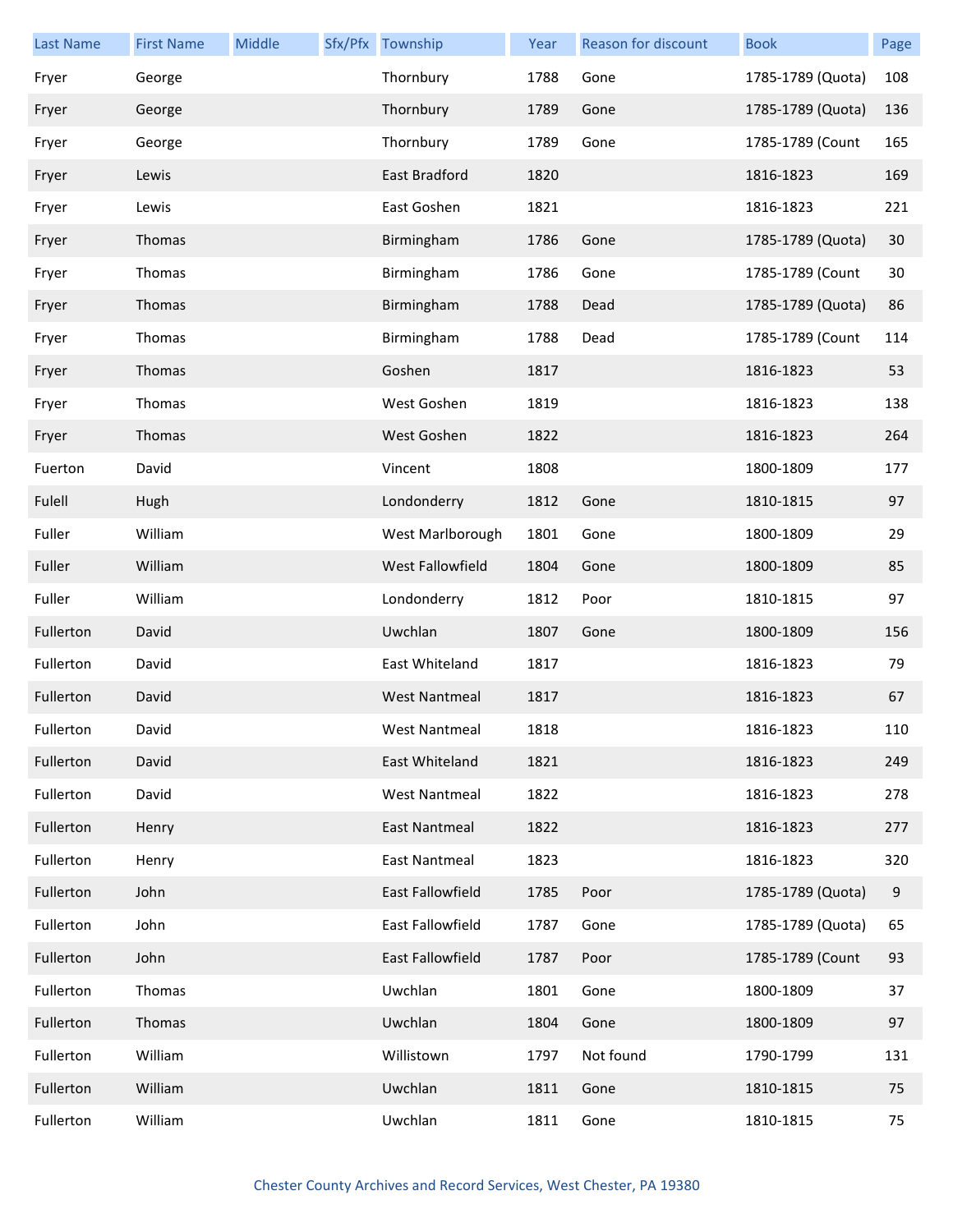| <b>Last Name</b> | <b>First Name</b> | Middle |     | Sfx/Pfx Township     | Year | Reason for discount    | <b>Book</b>       | Page           |
|------------------|-------------------|--------|-----|----------------------|------|------------------------|-------------------|----------------|
| Fullerton        | William           |        |     | Tredyffrin           | 1812 | No Dog                 | 1810-1815         | 114            |
| Fullerton        | William           |        |     | <b>West Nantmeal</b> | 1813 | Not found              | 1810-1815         | 147            |
| Fullerton        | William           |        |     | Uwchlan              | 1816 | Gone                   | 1816-1823         | 34             |
| Fullerton        | William           |        |     | <b>West Nantmeal</b> | 1819 |                        | 1816-1823         | 152            |
| Fullerton        | William           |        |     | <b>West Nantmeal</b> | 1820 |                        | 1816-1823         | 194            |
| Fullerton        | William           |        |     | East Nantmeal        | 1820 |                        | 1816-1823         | 193            |
| Fullerton        | William           |        |     | East Nantmeal        | 1821 |                        | 1816-1823         | 235            |
| Fullerton        | William           |        |     | East Nantmeal        | 1822 |                        | 1816-1823         | 277            |
| Fullerton        | William           |        |     | East Nantmeal        | 1823 |                        | 1816-1823         | 320            |
| Fulse            | Frederick         |        |     | Charlestown          | 1785 | Gone                   | 1785-1789 (Count  | $\overline{7}$ |
| Fulton           | David             |        |     | West Caln            | 1792 | Under age              | 1790-1799         | 41             |
| Fulton           | David             |        |     | East Whiteland       | 1813 | Gone                   | 1810-1815         | 159            |
| Fulton           | David             |        |     | <b>West Nantmeal</b> | 1821 |                        | 1816-1823         | 236            |
| Fulton           | James             |        |     | Lower Oxford         | 1814 | Gone                   | 1810-1815         | 189            |
| Fulton           | James             |        |     | Lower Oxford         | 1815 | Gone                   | 1810-1815         | 230            |
| Fulton           | John              |        |     | East Nottingham      | 1786 | Married                | 1785-1789 (Count  | 46             |
| Fulton           | John              |        | Jr. | East Nottingham      | 1786 | Married                | 1785-1789 (Quota) | 46             |
| Fulton           | John              |        |     | East Nottingham      | 1787 | Married before the app | 1786-1789         | 18             |
| Fulton           | John              |        |     | Londonderry          | 1790 | Married                | 1790-1799         | $\overline{7}$ |
| Fulton           | John              |        |     | New London           | 1808 | Dead                   | 1800-1809         | 170            |
| Fulton           | John              |        |     | <b>Upper Oxford</b>  | 1814 | Gone                   | 1810-1815         | 188            |
| Fulton           | John              |        |     | Sadsbury             | 1816 |                        | 1816-1823         | 31             |
| Fulton           | John              |        |     | Sadsbury             | 1817 |                        | 1816-1823         | 72             |
| Fulton           | John              |        |     | Pikeland             | 1819 |                        | 1816-1823         | 155            |
| Fulton           | John              |        |     | <b>Upper Oxford</b>  | 1820 |                        | 1816-1823         | 195            |
| Fulton           | John              |        |     | East Whiteland       | 1823 |                        | 1816-1823         | 334            |
| Fulton           | John              |        |     | East Whiteland       | 1823 |                        | 1816-1823         | 334            |
| Fulton           | John              |        |     | New London           | 1823 | Unseated land          | 1816-1823         | 316            |
| Fulton           | Joseph            |        |     | Sadsbury             | 1809 | Gone                   | 1800-1809         | 195            |
| Fulton           | Joseph            |        |     | East Nottingham      | 1823 |                        | 1816-1823         | 318            |
| Fulton           | Joshua            |        |     | Sadsbury             | 1819 |                        | 1816-1823         | 157            |
| Fulton           | Joshua            |        |     | Sadsbury             | 1821 |                        | 1816-1823         | 242            |
| Fulton           | Robert            |        |     | Sadsbury             | 1818 |                        | 1816-1823         | 115            |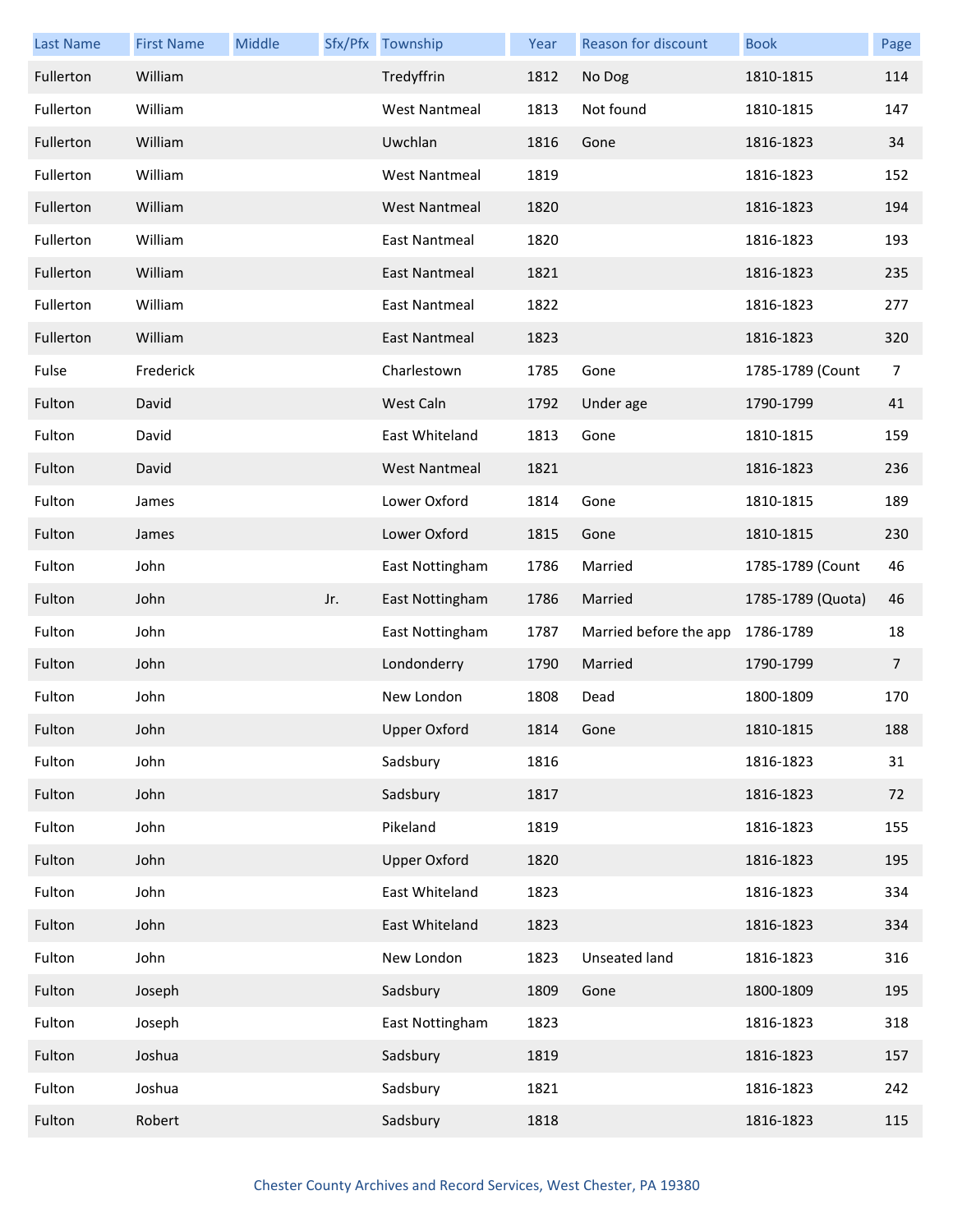| <b>Last Name</b> | <b>First Name</b> | Middle |     | Sfx/Pfx Township | Year | <b>Reason for discount</b> | <b>Book</b>       | Page |
|------------------|-------------------|--------|-----|------------------|------|----------------------------|-------------------|------|
| Fulton           | Robert            |        |     | Sadsbury         | 1819 |                            | 1816-1823         | 157  |
| Fulton           | Susannah          |        |     | West Caln        | 1785 | Overrated                  | 1785-1789 (Count  | 6    |
| Fulton           | Thomas            |        |     | Sadsbury         | 1798 | Gone                       | 1790-1799         | 148  |
| Fulton           | William           |        |     | Lower Oxford     | 1817 | No Dog                     | 1816-1823         | 69   |
| Fundersmith      | Joseph            |        |     | East Caln        | 1814 | Paid elsewhere             | 1810-1815         | 166  |
| Funderwise       | John              |        |     | Charlestown      | 1793 | Insane                     | 1790-1799         | 61   |
| Funderwise       | John              |        |     | Charlestown      | 1822 |                            | 1816-1823         | 258  |
| Funderwise       | John              |        | Sr. | Charlestown      | 1823 |                            | 1816-1823         | 301  |
| Funk             | Elijah            |        |     | Charlestown      | 1815 | Dog Dead                   | 1810-1815         | 209  |
| Funk             | Elijah            |        |     | Charlestown      | 1819 | No Dog                     | 1816-1823         | 132  |
| Funk             | Elijah            |        |     | Charlestown      | 1820 |                            | 1816-1823         | 175  |
| Funk             | Henry             |        |     | Londonderry      | 1791 | Gone                       | 1790-1799         | 27   |
| Funk             | Henry             |        |     | Vincent          | 1814 | Gone                       | 1810-1815         | 196  |
| Funk             | Jacob             |        |     | Vincent          | 1822 |                            | 1816-1823         | 288  |
| Funnell          | John              |        |     | Charlestown      | 1789 | Gone                       | 1785-1789 (Quota) | 118  |
| Funnell          | John              |        |     | Charlestown      | 1789 | Gone                       | 1785-1789 (Count  | 146  |
| Funtervice       | Jacob             |        |     | Charlestown      | 1805 | Gone                       | 1800-1809         | 103  |
| Furlong          | Edward            |        |     | East Nantmeal    | 1817 |                            | 1816-1823         | 66   |
| Furlong          | Edward            |        |     | Vincent          | 1820 |                            | 1816-1823         | 203  |
| Fury             | Hugh              |        |     | New London       | 1791 | Under age                  | 1790-1799         | 30   |
| Fury             | Joseph            |        | Jr. | New London       | 1810 | Gone                       | 1810-1815         | 21   |
| Fury             | Robert            |        |     | Londonderry      | 1820 |                            | 1816-1823         | 185  |
| Fury             | Robert            | C.     |     | New London       | 1805 | Poor                       | 1800-1809         | 110  |
| Fussell          | William           |        |     | East Nantmeal    | 1813 | No Dog                     | 1810-1815         | 146  |
| Fussell          | William           |        |     | East Caln        | 1820 | Unseated land              | 1816-1823         | 172  |
| Fuz              | Matthew           |        |     | Charlestown      | 1798 | Sickness                   | 1790-1799         | 136  |
| Gabb             | Phinehas          |        |     | Tredyffrin       | 1789 | Gone                       | 1785-1789 (Quota) | 136  |
| Gabb             | Phinehas          |        |     | Tredyffrin       | 1789 | Gone                       | 1785-1789 (Count  | 164  |
| Gable            | Casper            |        |     | Uwchlan          | 1786 | Gone                       | 1785-1789 (Quota) | 54   |
| Gable            | Casper            |        |     | Uwchlan          | 1786 | Gone                       | 1785-1789 (Count  | 82   |
| Gable            | Casper            |        |     | Uwchlan          | 1786 | Gone                       | 1785-1789 (Count  | 54   |
| Gable            | Casper            |        |     | Uwchlan          | 1787 | Gone                       | 1785-1789 (Quota) | 82   |
| Gable            | Casper            |        |     | Uwchlan          | 1788 | Gone                       | 1786-1789         | 82   |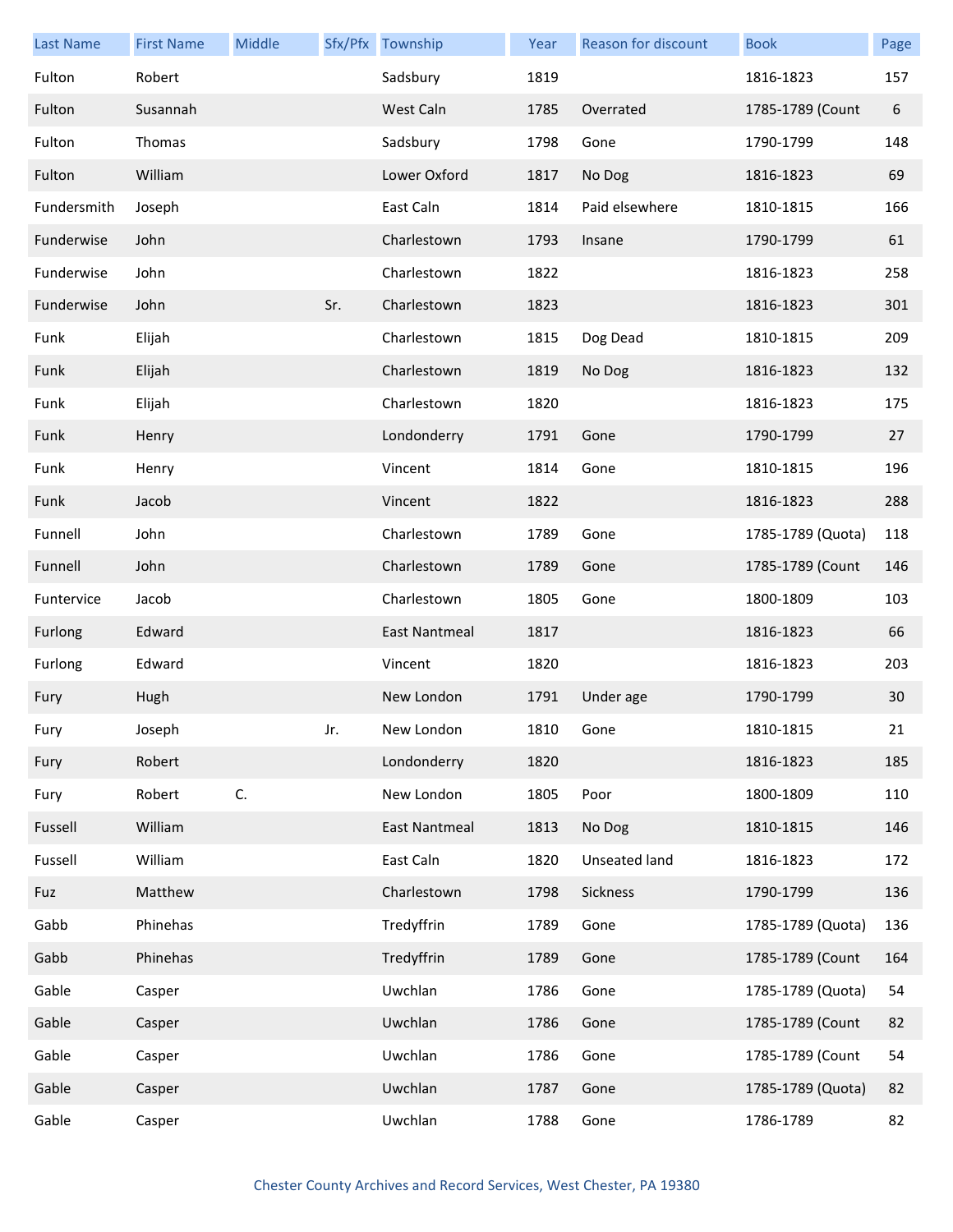| <b>Last Name</b> | <b>First Name</b> | Middle | Sfx/Pfx Township     | Year | <b>Reason for discount</b> | <b>Book</b>       | Page |
|------------------|-------------------|--------|----------------------|------|----------------------------|-------------------|------|
| Gable            | Gasper            |        | Uwchlan              | 1787 | Gone                       | 1785-1789 (Count  | 110  |
| Gable            | Jacob             |        | Charlestown          | 1820 |                            | 1816-1823         | 175  |
| Gable            | Lewis             |        | Uwchlan              | 1785 | Insolvent                  | 1785-1789 (Quota) | 26   |
| Gable            | Lewis             |        | East Caln            | 1786 | Insolvent                  | 1785-1789 (Count  | 62   |
| Gable            | Lewis             |        | Uwchlan              | 1786 | Overrated                  | 1785-1789 (Count  | 82   |
| Gable            | Lewis             |        | Uwchlan              | 1786 | Overrated                  | 1785-1789 (Count  | 54   |
| Gable            | Lewis             |        | Uwchlan              | 1786 | Overrated                  | 1785-1789 (Quota) | 54   |
| Gable            | Lewis             |        | East Caln            | 1788 | Insolvent                  | 1786-1789         | 34   |
| Gaddes           | John              |        | East Caln            | 1788 | Gone                       | 1785-1789 (Quota) | 90   |
| Gadsby           | James             |        | East Caln            | 1788 | Gone                       | 1786-1789         | 34   |
| Gaffert          | Jacob             |        | East Bradford        | 1821 |                            | 1816-1823         | 211  |
| Gageby           | James             |        | East Caln            | 1788 | Gone off                   | 1786-1789         | 6    |
| Gaghy            | James             |        | West Marlborough     | 1803 | Gone                       | 1800-1809         | 69   |
| Gahagen          | Bartholomew       |        | Goshen               | 1793 | Gone                       | 1790-1799         | 63   |
| Gahagen          | Bartholomew       |        | Goshen               | 1797 | Gone                       | 1790-1799         | 119  |
| Gahan            | Jeremiah          |        | <b>West Nantmeal</b> | 1789 | Gone                       | 1785-1789 (Count  | 158  |
| Gahan            | Joseph            |        | Oxford               | 1791 | Poor                       | 1790-1799         | 33   |
| Gahan            | Thomas            |        | Oxford               | 1791 | Gone                       | 1790-1799         | 33   |
| Gahms            | Patrick           |        | Tredyffrin           | 1814 | Gone                       | 1810-1815         | 194  |
| Gailand          | James             |        | West Fallowfield     | 1804 | Gone                       | 1800-1809         | 85   |
| Gainer           | George            |        | Vincent              | 1802 | Poor                       | 1800-1809         | 57   |
| Gainer           | Joseph            |        | Vincent              | 1802 | Poor                       | 1800-1809         | 57   |
| Gainer           | Luke              |        | Tredyffrin           | 1799 | Gone                       | 1790-1799         | 168  |
| Gainer           | Luke              |        | Tredyffrin           | 1813 | Gone                       | 1810-1815         | 154  |
| Galagher         | Henry             |        | <b>West Bradford</b> | 1820 |                            | 1816-1823         | 170  |
| Galagher         | John              |        | Uwchlan              | 1823 |                            | 1816-1823         | 330  |
| Galagher         | Neal              |        | Willistown           | 1822 |                            | 1816-1823         | 289  |
| Galagher         | Robert            |        | East Nottingham      | 1821 |                            | 1816-1823         | 233  |
| Galahar          | Peter             |        | East Bradford        | 1821 |                            | 1816-1823         | 211  |
| Galaher          | Henry             |        | West Bradford        | 1819 | Error                      | 1816-1823         | 128  |
| Galaher          | James             |        | East Caln            | 1805 | Gone                       | 1800-1809         | 102  |
| Galaher          | James             |        | East Nottingham      | 1819 |                            | 1816-1823         | 149  |
| Galaher          | John              |        | West Caln            | 1788 | Dead                       | 1785-1789 (Quota) | 90   |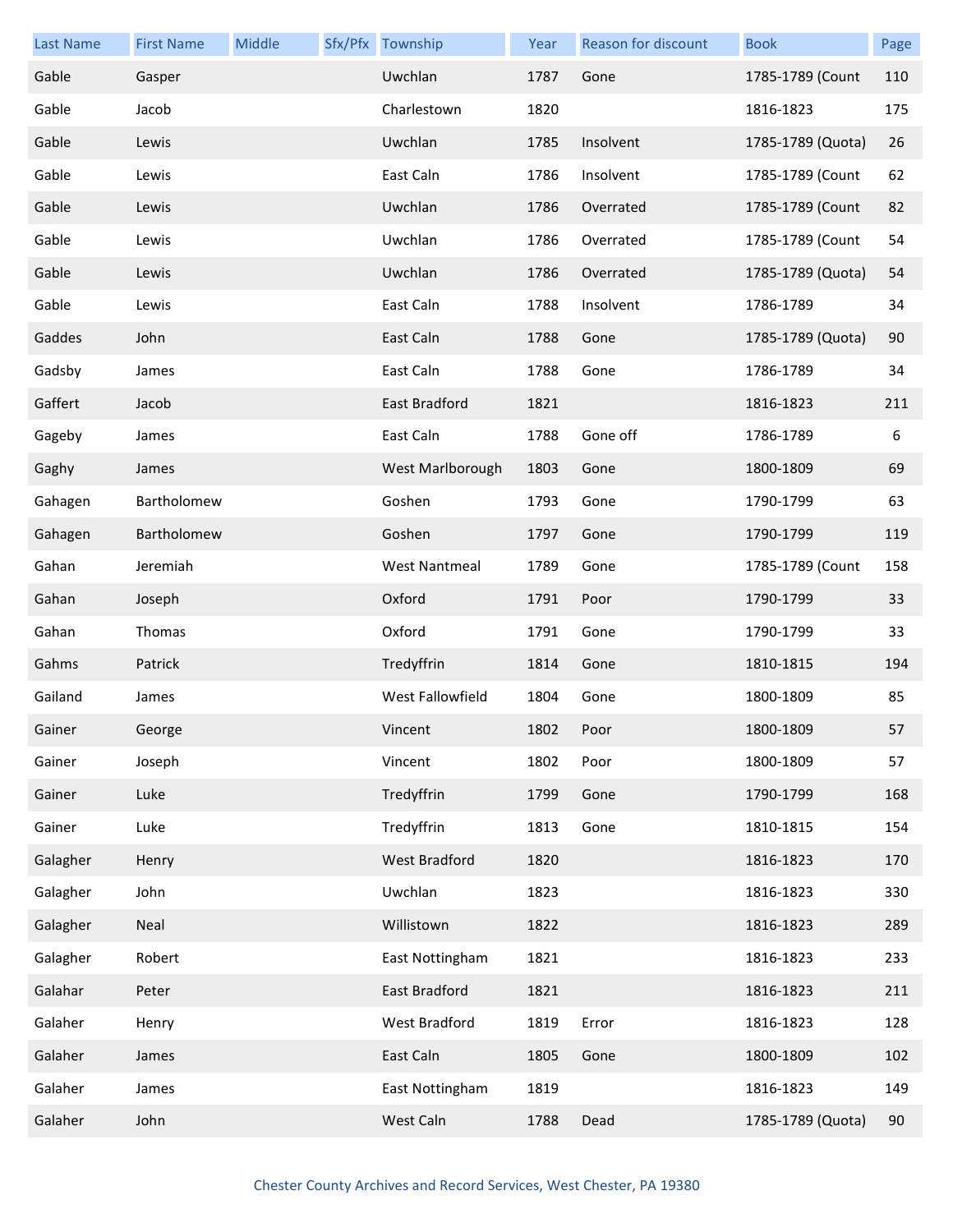| <b>Last Name</b> | <b>First Name</b> | Middle | Sfx/Pfx Township     | Year | Reason for discount | <b>Book</b>       | Page           |
|------------------|-------------------|--------|----------------------|------|---------------------|-------------------|----------------|
| Galaher          | John              |        | West Caln            | 1788 | Dead                | 1785-1789 (Count  | 118            |
| Galaher          | Peter             |        | New Garden           | 1806 |                     | 1800-1809         | 130            |
| Galasby          | John              |        | East Goshen          | 1823 |                     | 1816-1823         | 306            |
| Galaspie         | James             |        | Honey Brook          | 1818 |                     | 1816-1823         | 97             |
| Galaspie         | Matthew           |        | Honey Brook          | 1820 |                     | 1816-1823         | 181            |
| Galaspie         | Matthew           |        | <b>West Nantmeal</b> | 1820 |                     | 1816-1823         | 194            |
| Galaspie         | Samuel            |        | West Nottingham      | 1820 |                     | 1816-1823         | 192            |
| Galaspie         | Samuel            |        | West Nottingham      | 1823 |                     | 1816-1823         | 319            |
| Galaspy          | Abram             |        | <b>West Nantmeal</b> | 1807 | Gone                | 1800-1809         | 152            |
| Galaspy          | James             |        | <b>East Nantmeal</b> | 1799 | Poor                | 1790-1799         | 165            |
| Galaspy          | John              |        | East Bradford        | 1807 | Paid in Pennsbury   | 1800-1809         | 140            |
| Galaspy          | Matthew           |        | Honey Brook          | 1819 |                     | 1816-1823         | 139            |
| Galaway          | Joseph            |        | <b>West Nantmeal</b> | 1821 |                     | 1816-1823         | 236            |
| Galaway          | William           |        | <b>West Nantmeal</b> | 1806 | Gone                | 1800-1809         | 132            |
| Galbraeth        | Robert            |        | Lower Oxford         | 1808 | Gone                | 1800-1809         | 173            |
| Galbraith        | Robert            |        | West Fallowfield     | 1821 |                     | 1816-1823         | 220            |
| Galbreath        | John              |        | Vincent              | 1798 | Gone                | 1790-1799         | 150            |
| Galbreath        | William           |        | Goshen               | 1785 | Overrated           | 1785-1789 (Count  | 10             |
| Gale             | John              |        | Charlestown          | 1823 |                     | 1816-1823         | 301            |
| Gales            | Benjamin          |        | Uwchlan              | 1811 | <b>Black</b>        | 1810-1815         | 75             |
| Gales            | Benjamin          |        | Uwchlan              | 1817 |                     | 1816-1823         | 74             |
| Galey            | nancy             |        | East Nantmeal        | 1823 |                     | 1816-1823         | 320            |
| Gallagan         | Charles           |        | East Whiteland       | 1788 | Gone                | 1785-1789 (Quota) | 111            |
| Gallagher        | Connell           |        | New Garden           | 1799 | Gone                | 1790-1799         | 163            |
| Gallagher        | David             |        | Goshen               | 1802 | Gone                | 1800-1809         | 46             |
| Gallagher        | James             |        | <b>West Bradford</b> | 1809 | Gone                | 1800-1809         | 181            |
| Gallagher        | Peter             |        | New Garden           | 1804 | Gone                | 1800-1809         | 91             |
| Gallagher        | William           |        | Coventry             | 1787 | Poor                | 1785-1789 (Count  | 88             |
| Gallagher        | William           |        | Coventry             | 1787 | Poor                | 1785-1789 (Quota) | 60             |
| Gallahan         | Charles           |        | East Whiteland       | 1788 | Gone                | 1785-1789 (Count  | 139            |
| Gallaher         | George            |        | West Bradford        | 1790 | Paid in Newlin      | 1790-1799         | $\overline{2}$ |
| Gallaher         | Hugh              |        | West Caln            | 1802 | Gone                | 1800-1809         | 43             |
| Gallaher         | James             |        | New Garden           | 1792 | Gone                | 1790-1799         | 49             |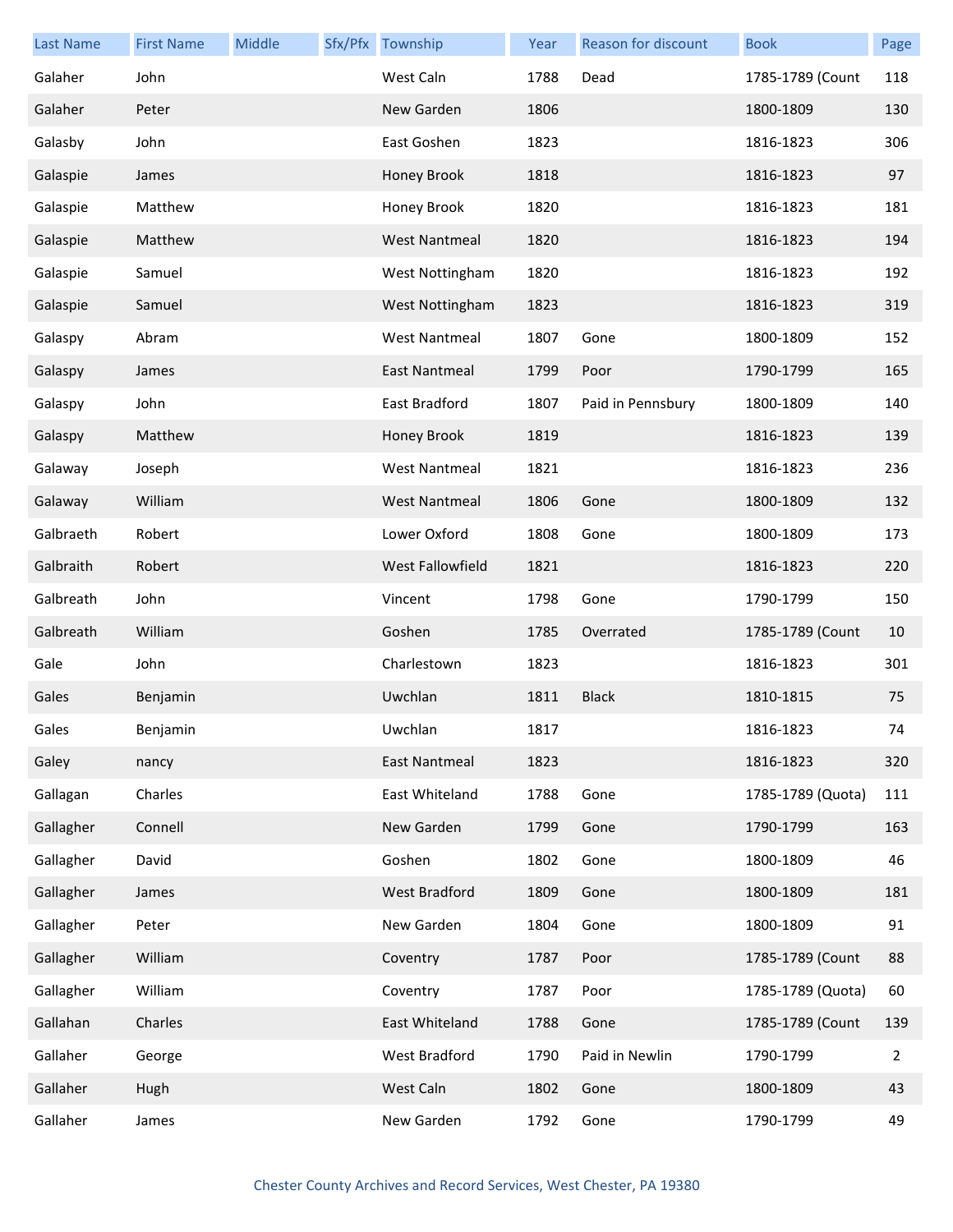| <b>Last Name</b> | <b>First Name</b> | Middle | Sfx/Pfx Township     | Year | Reason for discount                       | <b>Book</b>       | Page |
|------------------|-------------------|--------|----------------------|------|-------------------------------------------|-------------------|------|
| Gallaher         | James             |        | London Britain       | 1795 |                                           | 1790-1799         | 84   |
| Gallaher         | James             |        | Sadsbury             | 1797 | Inmate                                    | 1790-1799         | 128  |
| Gallaher         | John              |        | West Caln            | 1810 |                                           | 1810-1815         | 6    |
| Gallaher         | Neal              |        | East Bradford        | 1813 | Gone                                      | 1810-1815         | 123  |
| Gallaher         | Peter             |        | East Bradford        | 1799 |                                           | 1790-1799         | 153  |
| Gallaher         | Peter             |        | London Britain       | 1814 | Gone                                      | 1810-1815         | 178  |
| Gallaher         | William           |        | Coventry             | 1788 | Poor                                      | 1786-1789         | 60   |
| Gallaspey        | John              |        | West Caln            | 1789 | Poor                                      | 1785-1789 (Quota) | 118  |
| Gallaspie        | Francis           |        | <b>West Chester</b>  | 1811 | Not found                                 | 1810-1815         | 81   |
| Gallaspy         | Matthew           |        | Honey Brook          | 1810 | Gone                                      | 1810-1815         | 13   |
| Gallaspy         | William           |        | Uwchlan              | 1798 | Gone                                      | 1790-1799         | 149  |
| Gallaway         | John              |        | West Marlborough     | 1787 | Gone                                      | 1785-1789 (Count  | 99   |
| Gallaway         | John              |        | West Marlborough     | 1788 | Gone                                      | 1786-1789         | 71   |
| Galleher         | Hugh              |        | East Caln            | 1788 | Poor                                      | 1786-1789         | 34   |
| Galleno          | Thomas            |        | Pennsbury            | 1785 | Poor                                      | 1785-1789 (Quota) | 20   |
| Galliher         | Elizabeth         |        | West Caln            | 1813 | Gone                                      | 1810-1815         | 127  |
| Galliher         | Elizabeth         |        | West Caln            | 1813 | Gone                                      | 1810-1815         | 127  |
| Galliher         | John              |        | West Caln            | 1813 |                                           | 1810-1815         | 127  |
| Galliher         | Peter             |        | New Garden           | 1809 | Gone                                      | 1800-1809         | 190  |
| Gallimore        | Nail              |        | Pennsbury            | 1814 | Gone                                      | 1810-1815         | 190  |
| Gallop           | Daniel            |        | Lower Darby          | 1786 | Overflowing of the tide 1785-1789 (Quota) |                   | 36   |
| Gallop           | Gilbert           |        | Ridley               | 1787 | Not found                                 | 1785-1789 (Quota) | 78   |
| Gallop           | Gilbert           |        | Ridley               | 1787 | Not found                                 | 1785-1789 (Count  | 106  |
| Gallop           | Gilbert           |        | Ridley               | 1788 | Not found                                 | 1786-1789         | 78   |
| Gallop           | Oliver            |        | Lower Darby          | 1786 | Overflowing of the tide                   | 1785-1789 (Quota) | 36   |
| Galloway         | John              |        | West Marlborough     | 1787 | Gone                                      | 1785-1789 (Quota) | 71   |
| Galloway         | John              |        | <b>West Nantmeal</b> | 1804 | Gone                                      | 1800-1809         | 93   |
| Galloway         | John              |        | East Bradford        | 1806 | Gone                                      | 1800-1809         | 120  |
| Galloway         | William           |        | East Whiteland       | 1796 | Gone                                      | 1790-1799         | 112  |
| Galloway         | William           |        | West Caln            | 1801 | Gone                                      | 1800-1809         | 23   |
| Galoway          | Robert            |        | East Nottingham      | 1821 |                                           | 1816-1823         | 233  |
| Gamble           | Archibald         | L.     | New London           | 1823 |                                           | 1816-1823         | 316  |
| Gamble           | James             |        | West Fallowfield     | 1807 | Gone                                      | 1800-1809         | 145  |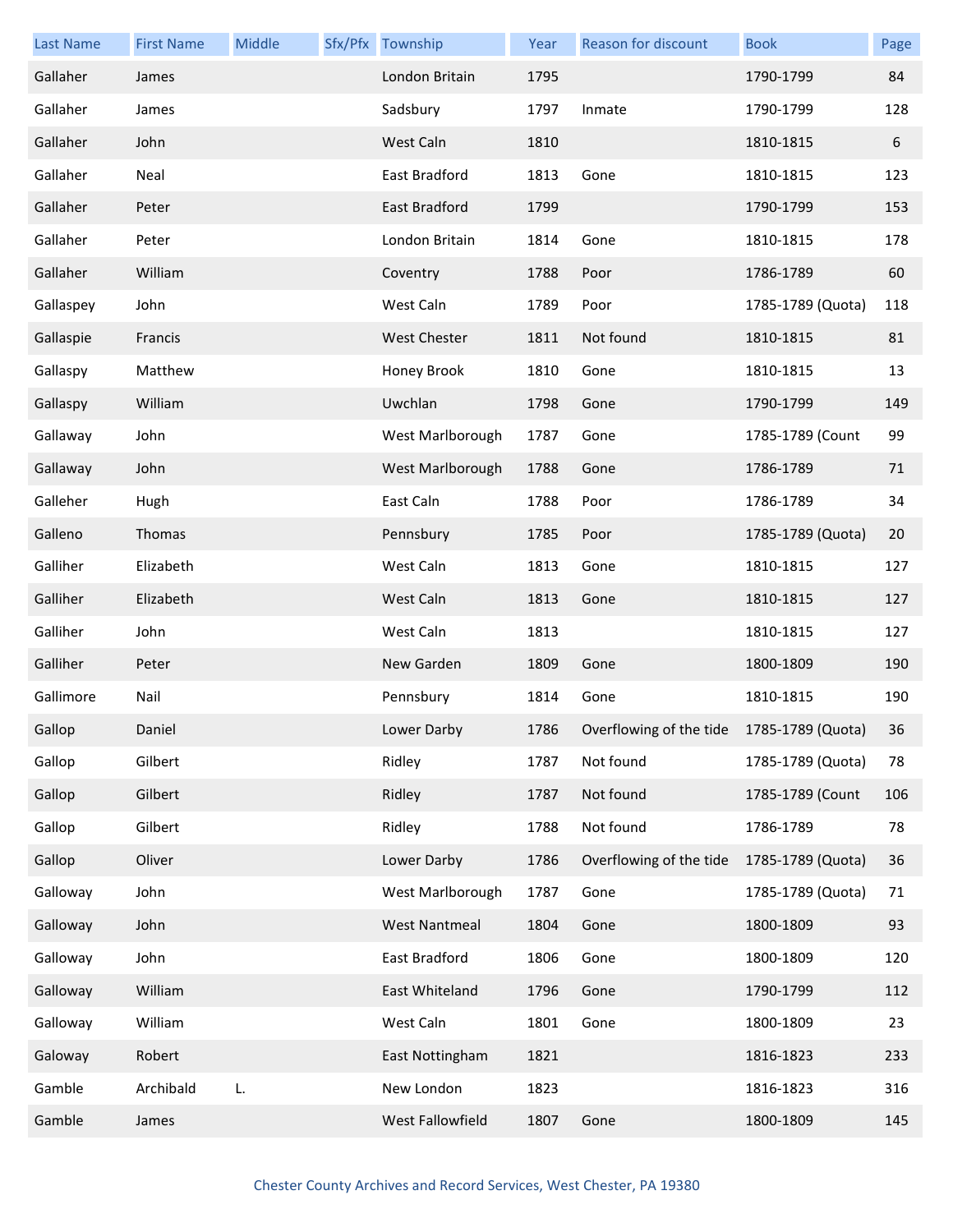| <b>Last Name</b> | <b>First Name</b> | Middle | Sfx/Pfx Township     | Year | Reason for discount | <b>Book</b>       | Page |
|------------------|-------------------|--------|----------------------|------|---------------------|-------------------|------|
| Gamble           | James             |        | West Fallowfield     | 1812 | Dead                | 1810-1815         | 92   |
| Gamble           | James             |        | Charlestown          | 1815 |                     | 1810-1815         | 209  |
| Gamble           | James             |        | East Whiteland       | 1817 |                     | 1816-1823         | 79   |
| Gamble           | James             |        | East Whiteland       | 1818 |                     | 1816-1823         | 122  |
| Gamble           | James             |        | East Whiteland       | 1821 |                     | 1816-1823         | 249  |
| Gamble           | Jesse             |        | West Whiteland       | 1817 |                     | 1816-1823         | 80   |
| Gamble           | John              |        | Sadsbury             | 1786 | Gone                | 1785-1789 (Count  | 51   |
| Gamble           | John              |        | Sadsbury             | 1786 | Gone                | 1785-1789 (Quota) | 51   |
| Gamble           | John              |        | Sadsbury             | 1788 | Gone                | 1786-1789         | 23   |
| Gamble           | John              |        | West Fallowfield     | 1790 | Gone                | 1790-1799         | 5    |
| Gamble           | John              |        | West Fallowfield     | 1797 | Gone                | 1790-1799         | 119  |
| Gamble           | John              |        | Pennsbury            | 1800 | Not found           | 1800-1809         | 15   |
| Gamble           | Joseph            |        | Lower Chichester     | 1787 | Charged to land     | 1785-1789 (Quota) | 61   |
| Gamble           | Peter             |        | Sadsbury             | 1791 | Gone                | 1790-1799         | 34   |
| Gamble           | Peter             |        | Sadsbury             | 1792 | Gone                | 1790-1799         | 53   |
| Gamble           | Peter             |        | Sadsbury             | 1793 | Gone                | 1790-1799         | 72   |
| Gamble           | Peter             |        | West Marlborough     | 1806 | Not found           | 1800-1809         | 129  |
| Gamble           | Peter             |        | Sadsbury             | 1817 |                     | 1816-1823         | 72   |
| Gamble           | Peter             |        | Sadsbury             | 1818 | Gone                | 1816-1823         | 115  |
| Gamble           | Samuel            |        | Kennett              | 1823 |                     | 1816-1823         | 309  |
| Gamble           | William           |        | Londonderry          | 1819 |                     | 1816-1823         | 143  |
| Gamble           | William           |        | West Fallowfield     | 1822 |                     | 1816-1823         | 262  |
| Gamble           | William           |        | Sadsbury             | 1822 |                     | 1816-1823         | 284  |
| Gamble           | William           |        | Brandywine           | 1822 |                     | 1816-1823         | 255  |
| Gange            | David             |        | Willistown           | 1813 | Gone                | 1810-1815         | 157  |
| Gangem           | William           |        | Lower Chichester     | 1787 | Gone                | 1785-1789 (Count  | 89   |
| Ganger           | George            |        | East Whiteland       | 1786 | Poor                | 1785-1789 (Count  | 83   |
| Ganger           | George            |        | East Whiteland       | 1788 | Poor                | 1786-1789         | 55   |
| Ganger           | George            |        | <b>East Nantmeal</b> | 1809 | Sickly              | 1800-1809         | 192  |
| Ganger           | Joseph            |        | Vincent              | 1798 | Gone                | 1790-1799         | 150  |
| Ganger           | Joseph            |        | Charlestown          | 1799 | Gone                | 1790-1799         | 156  |
| Ganger           | Joseph            |        | <b>East Nantmeal</b> | 1806 | Dead                | 1800-1809         | 132  |
| Ganger           | Steven            |        | West Nantmeal        | 1818 |                     | 1816-1823         | 110  |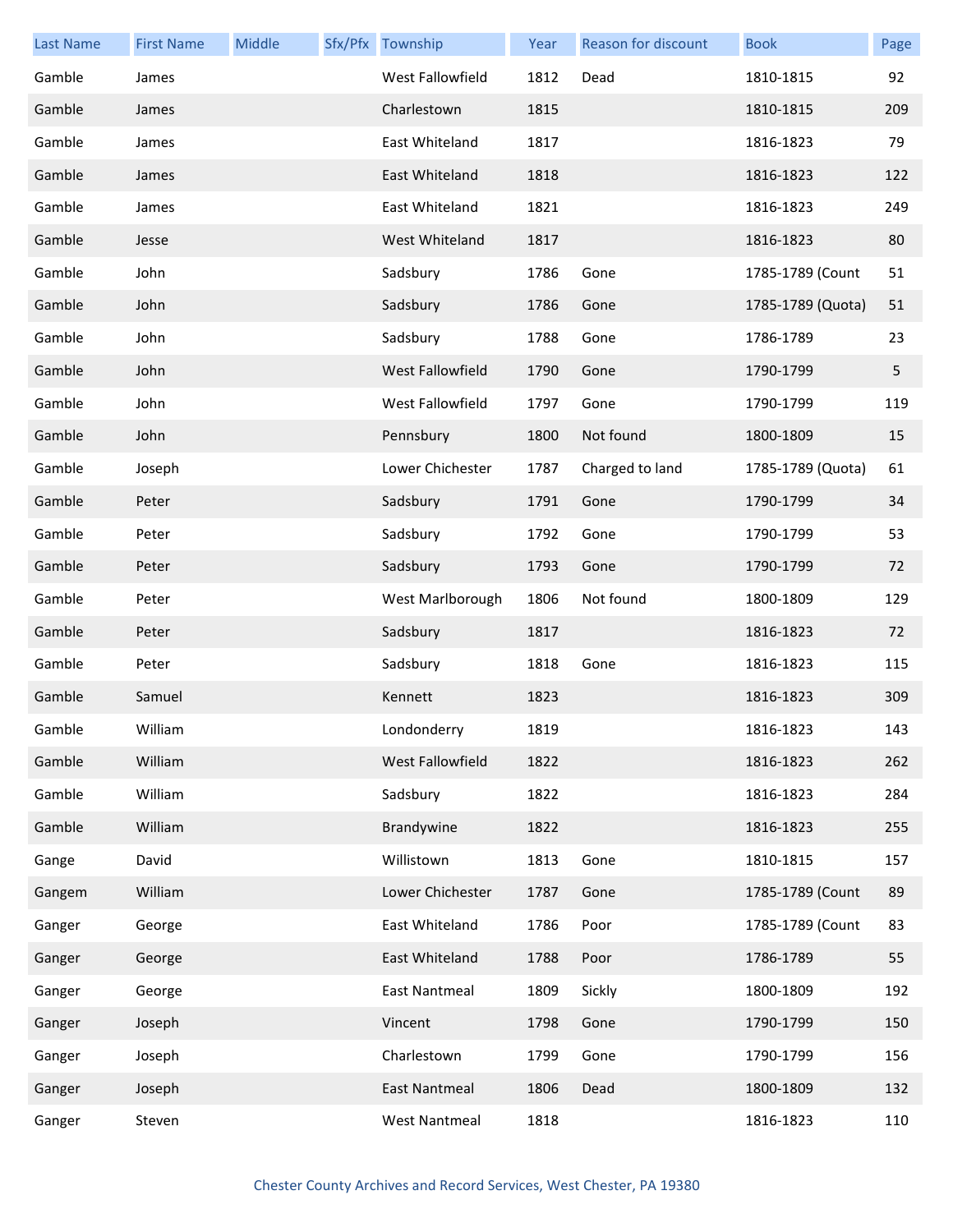| <b>Last Name</b> | <b>First Name</b> | Middle |     | Sfx/Pfx Township     | Year | <b>Reason for discount</b> | <b>Book</b>       | Page         |
|------------------|-------------------|--------|-----|----------------------|------|----------------------------|-------------------|--------------|
| Ganson           | William           |        |     | East Goshen          | 1822 |                            | 1816-1823         | 263          |
| Gant             | John              |        |     | Uwchlan              | 1808 | Gone                       | 1800-1809         | 176          |
| Garber           | Benjamin          |        |     | Charlestown          | 1817 |                            | 1816-1823         | 48           |
| Garbert          | J.                |        |     | Charlestown          | 1819 |                            | 1816-1823         | 132          |
| Garbert          | John              |        |     | Charlestown          | 1820 |                            | 1816-1823         | 175          |
| Garbut           | John              |        |     | West Whiteland       | 1817 |                            | 1816-1823         | 80           |
| Gard             | George            |        |     | <b>Upper Darby</b>   | 1786 | Poor                       | 1785-1789 (Count  | 35           |
| Gard             | George            |        |     | <b>Upper Darby</b>   | 1786 | Poor                       | 1785-1789 (Quota) | 35           |
| Gard             | John              |        |     | East Whiteland       | 1819 |                            | 1816-1823         | 164          |
| Gardner          | Amos              |        |     | Pennsbury            | 1787 | Gone                       | 1785-1789 (Count  | 104          |
| Gardner          | Amos              |        |     | Pennsbury            | 1787 | Not found                  | 1785-1789 (Quota) | 76           |
| Gardner          | Amos              |        |     | Pennsbury            | 1788 | Gone                       | 1785-1789 (Quota) | 104          |
| Gardner          | Amos              |        |     | Pennsbury            | 1788 | Gone                       | 1785-1789 (Count  | 132          |
| Gardner          | Amos              |        |     | Pennsbury            | 1789 | Gone                       | 1786-1789         | 76           |
| Gardner          | Andrew            |        |     | West Caln            | 1789 | Gone                       | 1785-1789 (Count  | 146          |
| Gardner          | Andrew            |        |     | Tredyffrin           | 1789 | Gone                       | 1785-1789 (Count  | 164          |
| Gardner          | Andrew            |        |     | West Caln            | 1789 | Gone                       | 1785-1789 (Quota) | 118          |
| Gardner          | Andrew            |        |     | Charlestown          | 1793 | Gone                       | 1790-1799         | 61           |
| Gardner          | Andrew            |        |     | Tredyffrin           | 1796 | Poor                       | 1790-1799         | 109          |
| Gardner          | Archibald         |        |     | West Nottingham      | 1787 | Poor                       | 1785-1789 (Quota) | 75           |
| Gardner          | Archibald         |        |     | West Nottingham      | 1787 | Poor                       | 1785-1789 (Count  | 103          |
| Gardner          | Archibald         |        |     | West Nottingham      | 1788 | Poor                       | 1786-1789         | 75           |
| Gardner          | В.                | W.     |     | New London           | 1823 |                            | 1816-1823         | 316          |
| Gardner          | Benjamin          | W.     |     | East Nottingham      | 1819 |                            | 1816-1823         | 149          |
| Gardner          | Francis           |        |     | Sadsbury             | 1797 | Gone                       | 1790-1799         | 128          |
| Gardner          | George            |        |     | Aston                | 1785 | Not found                  | 1785-1789 (Count  | $\mathbf{1}$ |
| Gardner          | John              |        |     | <b>West Nantmeal</b> | 1786 | Gone                       | 1785-1789 (Count  | 73           |
| Gardner          | John              |        |     | Willistown           | 1810 | No Dog                     | 1810-1815         | 36           |
| Gardner          | John              |        |     | <b>East Nantmeal</b> | 1822 |                            | 1816-1823         | 277          |
| Gardner          | Joseph            |        | Dr. | Sadsbury             | 1786 | Paid in West Caln          | 1785-1789 (Count  | 51           |
| Gardner          | Joseph            |        |     | West Caln            | 1786 | Paid in Sadsbury           | 1785-1789 (Count  | 62           |
| Gardner          | Joseph            |        |     | West Caln            | 1788 | In Sadsbury                | 1786-1789         | 34           |
| Gardner          | Joseph            |        | Dr. | Sadsbury             | 1788 | Paid in West Caln          | 1786-1789         | 23           |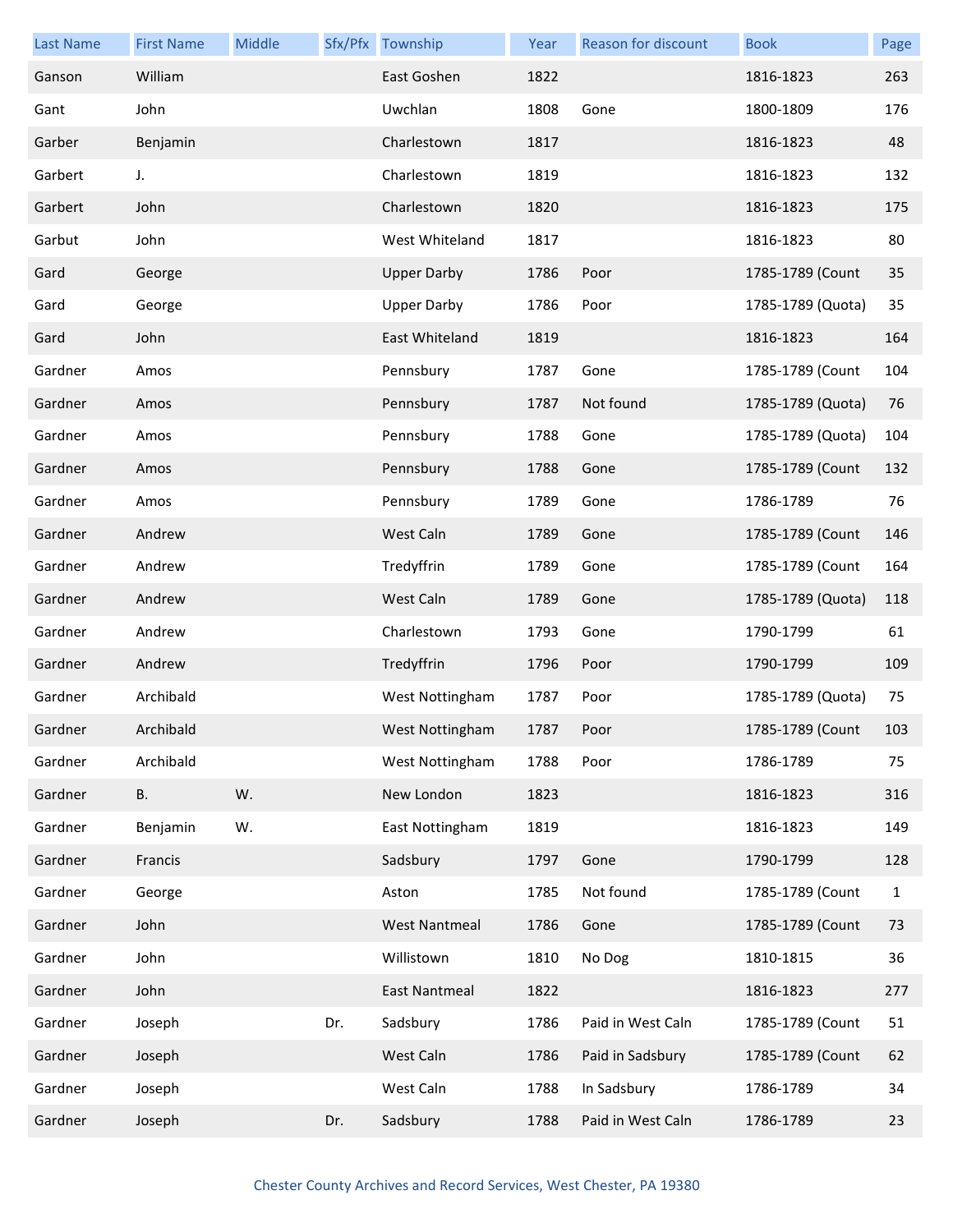| <b>Last Name</b> | <b>First Name</b> | Middle      | Sfx/Pfx Township        | Year | Reason for discount | <b>Book</b>       | Page |
|------------------|-------------------|-------------|-------------------------|------|---------------------|-------------------|------|
| Gardner          | Joseph            | Doctor      | Sadsbury                | 1786 | Paid in West Caln   | 1785-1789 (Quota) | 51   |
| Gardner          | William           |             | <b>West Nantmeal</b>    | 1787 | Gone                | 1785-1789 (Quota) | 73   |
| Gardner          | William           |             | <b>West Nantmeal</b>    | 1787 | Gone                | 1785-1789 (Count  | 101  |
| Gardner          | William           |             | <b>Upper Darby</b>      | 1789 | Gone                | 1785-1789 (Quota) | 120  |
| Gardner          | William           |             | <b>Upper Darby</b>      | 1789 | Gone                | 1785-1789 (Count  | 148  |
| Gardner          | William           |             | Brandywine              | 1820 |                     | 1816-1823         | 171  |
| Gargis           | John              | Christopher | Goshen                  | 1809 | Gone                | 1800-1809         | 185  |
| Garland          | James             |             | <b>West Fallowfield</b> | 1800 | Poor                | 1800-1809         | 6    |
| Garland          | James             |             | West Fallowfield        | 1801 | Poor                | 1800-1809         | 25   |
| Garland          | James             |             | West Fallowfield        | 1803 | Gone                | 1800-1809         | 65   |
| Garner           | Edward            |             | Uwchlan                 | 1785 | Gone                | 1785-1789 (Count  | 25   |
| Garner           | <b>Ellis</b>      |             | Goshen                  | 1810 | Gone                | 1810-1815         | 12   |
| Garner           | Jacob             |             | Pikeland                | 1820 |                     | 1816-1823         | 197  |
| Garner           | John              |             | Willistown              | 1811 | Gone                | 1810-1815         | 80   |
| Garner           | William           |             | West Goshen             | 1822 |                     | 1816-1823         | 264  |
| Garr             | James             |             | West Caln               | 1814 |                     | 1810-1815         | 167  |
| Garretson        | John              |             | Birmingham              | 1803 | Gone                | 1800-1809         | 60   |
| Garrett          | Abner             |             | Willistown              | 1821 |                     | 1816-1823         | 247  |
| Garrett          | Abram             |             | Pikeland                | 1823 | Unseated land       | 1816-1823         | 325  |
| Garrett          | Amos              |             | West Marlborough        | 1819 | Dog Dead            | 1816-1823         | 145  |
| Garrett          | Ann               |             | Willistown              | 1821 |                     | 1816-1823         | 247  |
| Garrett          | Benjamin          |             | Goshen                  | 1797 | Gone                | 1790-1799         | 119  |
| Garrett          | Benjamin          |             | Goshen                  | 1798 | Gone                | 1790-1799         | 138  |
| Garrett          | David             |             | East Whiteland          | 1817 |                     | 1816-1823         | 79   |
| Garrett          | Elisha            |             | New London              | 1823 |                     | 1816-1823         | 316  |
| Garrett          | George            |             | East Whiteland          | 1786 | Overrated           | 1785-1789 (Quota) | 55   |
| Garrett          | George            |             | East Whiteland          | 1799 | Gone                | 1790-1799         | 171  |
| Garrett          | Isaac             |             | Willistown              | 1796 | House burnt         | 1790-1799         | 112  |
| Garrett          | James             |             | Goshen                  | 1793 | Overrated           | 1790-1799         | 63   |
| Garrett          | Jesse             |             | Willistown              | 1823 |                     | 1816-1823         | 332  |
| Garrett          | John              |             | Kennett                 | 1796 | Out of the county   | 1790-1799         | 101  |
| Garrett          | John              |             | East Whiteland          | 1798 | Not found           | 1790-1799         | 151  |
| Garrett          | John              |             | Willistown              | 1822 |                     | 1816-1823         | 289  |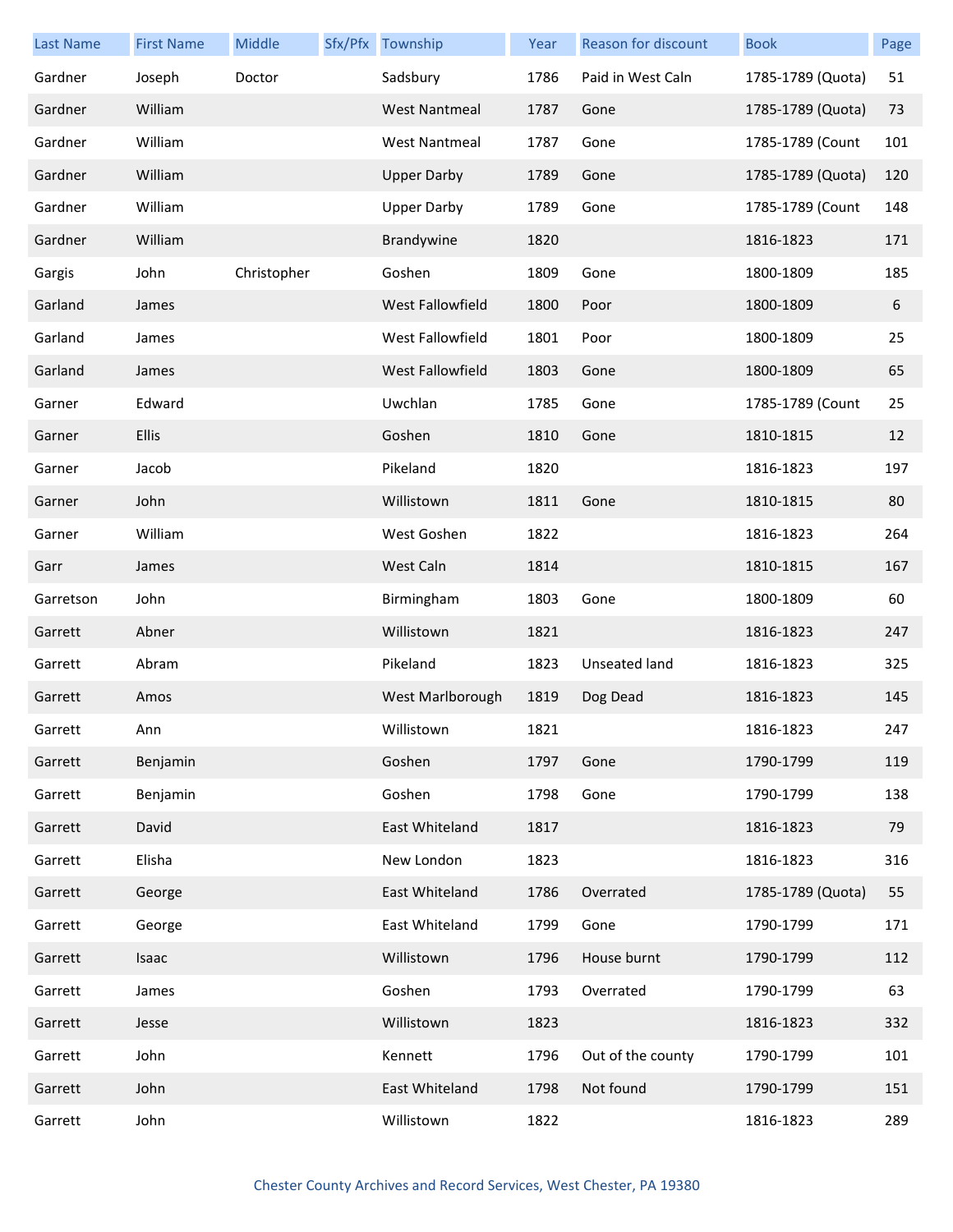| <b>Last Name</b> | <b>First Name</b> | Middle |     | Sfx/Pfx Township     | Year | Reason for discount  | <b>Book</b>      | Page           |
|------------------|-------------------|--------|-----|----------------------|------|----------------------|------------------|----------------|
| Garrett          | Jonathan          |        |     | Willistown           | 1809 | Dead                 | 1800-1809        | 197            |
| Garrett          | Joseph            |        |     | Goshen               | 1815 | No Dog               | 1810-1815        | 214            |
| Garrett          | Levi              |        |     | Kennett              | 1818 |                      | 1816-1823        | 98             |
| Garrett          | Lewis             |        |     | Goshen               | 1807 | Gone                 | 1800-1809        | 145            |
| Garrett          | Lewis             |        |     | Willistown           | 1815 | One Dog              | 1810-1815        | 238            |
| Garrett          | Nathan            |        |     | Willistown           | 1810 | Paid elsewhere       | 1810-1815        | 36             |
| Garrett          | Noah              |        |     | Birmingham           | 1810 | Poor                 | 1810-1815        | $\mathbf{1}$   |
| Garrett          | Noah              |        |     | Pennsbury            | 1811 | Gone                 | 1810-1815        | 70             |
| Garrett          | Noah              |        |     | Sadsbury             | 1817 |                      | 1816-1823        | 72             |
| Garrett          | Robert            |        |     | Brandywine           | 1817 |                      | 1816-1823        | 45             |
| Garrett          | Robert            |        |     | East Whiteland       | 1821 | <b>Unseated land</b> | 1816-1823        | 249            |
| Garrett          | Thomas            |        |     | East Bradford        | 1785 | Under age            | 1785-1789 (Count | $\overline{2}$ |
| Garrett          | Thomas            |        |     | West Whiteland       | 1791 | Paid in Goshen       | 1790-1799        | 38             |
| Garrett          | Thomas            |        |     | West Fallowfield     | 1814 | Gone                 | 1810-1815        | 172            |
| Garrett          | Thomas            |        |     | East Goshen          | 1819 |                      | 1816-1823        | 137            |
| Garrett          | Thomas            |        |     | Willistown           | 1821 |                      | 1816-1823        | 247            |
| Garrett          | Thomas            |        |     | Willistown           | 1823 |                      | 1816-1823        | 332            |
| Garrett          | William           |        |     | East Whiteland       | 1821 | Unseated land        | 1816-1823        | 249            |
| Garris           | Augustus          |        |     | Newlin               | 1814 | No Dog               | 1810-1815        | 181            |
| Garris           | Augustus          |        |     | <b>West Nantmeal</b> | 1823 |                      | 1816-1823        | 321            |
| Garrison         | Hanum             |        |     | Honey Brook          | 1823 |                      | 1816-1823        | 308            |
| Garrison         | Harman            |        |     | Honey Brook          | 1822 |                      | 1816-1823        | 265            |
| Garter           | John              |        |     | Lower Oxford         | 1813 | Gone                 | 1810-1815        | 149            |
| Garver           | Adam              |        | Jr. | Coventry             | 1814 | Enlisted             | 1810-1815        | 169            |
| Garver           | Francis           |        |     | New London           | 1823 |                      | 1816-1823        | 316            |
| Garver           | Leonard           |        |     | Coventry             | 1817 |                      | 1816-1823        | 49             |
| Garver           | Leonard           |        |     | Lower Oxford         | 1819 |                      | 1816-1823        | 154            |
| Garver           | Leonard           |        |     | Lower Oxford         | 1820 |                      | 1816-1823        | 196            |
| Garver           | Leonard           |        |     | Lower Oxford         | 1823 |                      | 1816-1823        | 323            |
| Garvin           | Francis           |        |     | New London           | 1818 | Sickly               | 1816-1823        | 105            |
| Garvin           | Joseph            |        |     | Sadsbury             | 1815 | Gone                 | 1810-1815        | 232            |
| Garvin           | Joseph            |        |     | Sadsbury             | 1815 | Gone                 | 1810-1815        | 232            |
| Garvin           | Thomas            |        |     | Penn                 | 1821 |                      | 1816-1823        | 240            |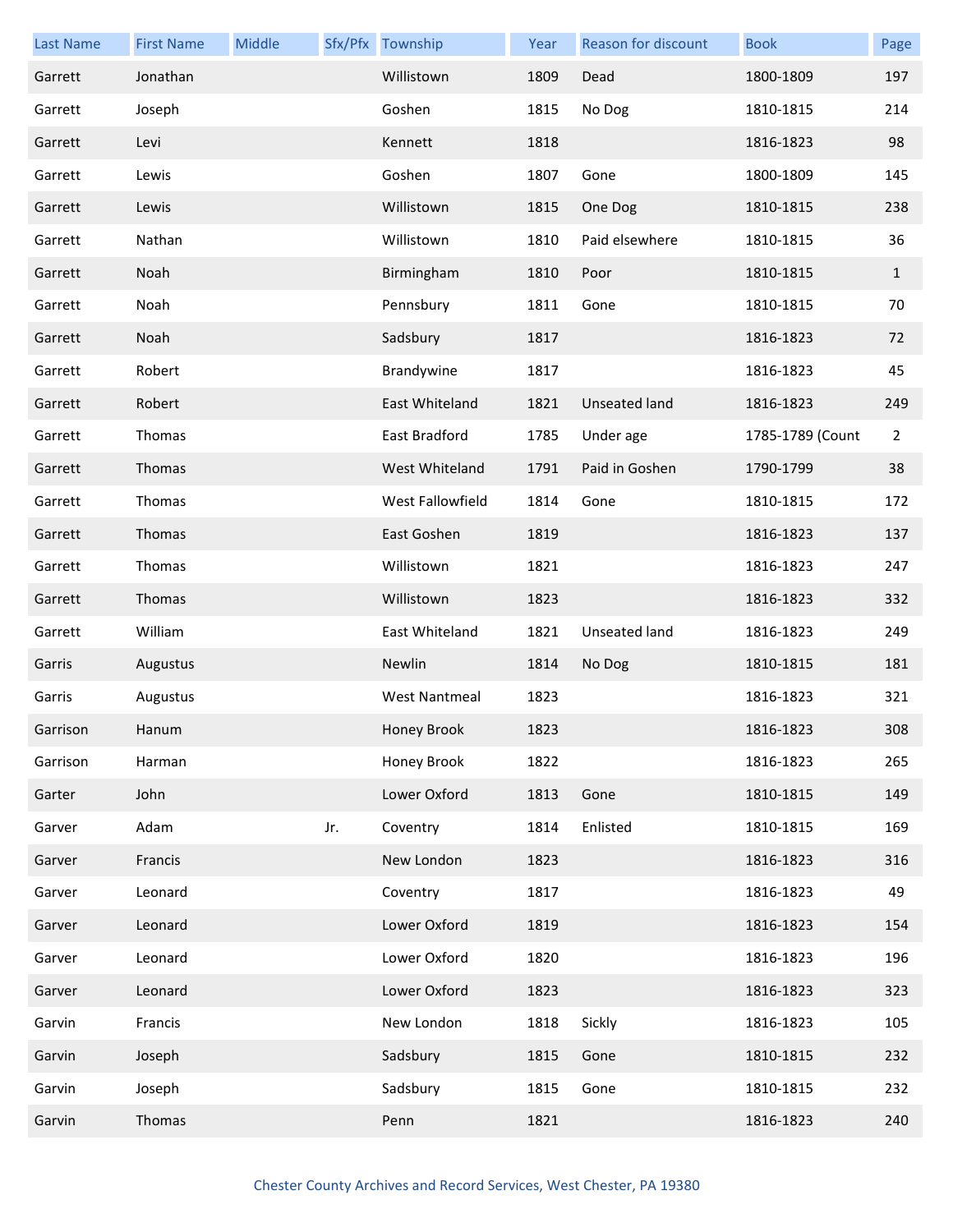| <b>Last Name</b> | <b>First Name</b> | Middle |     | Sfx/Pfx Township     | Year | <b>Reason for discount</b> | <b>Book</b>       | Page           |
|------------------|-------------------|--------|-----|----------------------|------|----------------------------|-------------------|----------------|
| Garvine          | Francis           |        |     | New London           | 1815 | No Dog                     | 1810-1815         | 223            |
| Garvine          | Francis           |        |     | New London           | 1816 |                            | 1816-1823         | 21             |
| Garvine          | James             |        |     | New Garden           | 1813 | Gone                       | 1810-1815         | 143            |
| Garvine          | James             |        |     | New London           | 1813 | Gone                       | 1810-1815         | 142            |
| Garvine          | James             |        |     | New London           | 1819 |                            | 1816-1823         | 147            |
| Garvine          | James             |        |     | New London           | 1820 |                            | 1816-1823         | 189            |
| Garvine          | James             |        |     | New London           | 1823 |                            | 1816-1823         | 316            |
| Garvine          | Joseph            |        |     | New London           | 1823 |                            | 1816-1823         | 316            |
| Garvine          | Thomas            |        |     | Londonderry          | 1820 |                            | 1816-1823         | 185            |
| Garvine          | Thomas            |        |     | New London           | 1821 |                            | 1816-1823         | 231            |
| Gary             | William           |        |     | West Chester         | 1817 |                            | 1816-1823         | 81             |
| Gaseby           | James             |        |     | East Caln            | 1786 | Gone                       | 1785-1789 (Count  | 34             |
| Gaseby           | James             |        |     | East Caln            | 1786 | Gone                       | 1785-1789 (Quota) | 34             |
| Gaskin           | William           |        |     | <b>East Nantmeal</b> | 1800 | Gone                       | 1800-1809         | 13             |
| Gasner           | John              |        |     | <b>East Nantmeal</b> | 1823 |                            | 1816-1823         | 320            |
| Gaston           | William           |        |     | East Nantmeal        | 1795 | Gone                       | 1790-1799         | 88             |
| Gatchell         | Jacob             |        |     | East Nottingham      | 1810 | Gone                       | 1810-1815         | 23             |
| Gatchell         | Jeremiah          |        |     | West Fallowfield     | 1819 |                            | 1816-1823         | 136            |
| Gatchell         | Samuel            |        |     | Pennsbury            | 1787 | Gone                       | 1785-1789 (Count  | 104            |
| Gatchell         | Samuel            |        |     | Pennsbury            | 1787 | Not found                  | 1785-1789 (Quota) | 76             |
| Gaugant          | Francis           |        |     | West Bradford        | 1821 |                            | 1816-1823         | 212            |
| Gault            | William           |        |     | Brandywine           | 1812 | Enlisted                   | 1810-1815         | 85             |
| Gauly            | Robert            |        |     | East Nottingham      | 1817 |                            | 1816-1823         | 64             |
| Gaunt            | John              |        |     | Charlestown          | 1816 |                            | 1816-1823         | $\overline{7}$ |
| Gause            | Samuel            |        |     | East Marlborough     | 1818 |                            | 1816-1823         | 102            |
| Gause            | Samuel            |        |     | East Goshen          | 1822 |                            | 1816-1823         | 263            |
| Gaut             | Adam              |        |     | <b>West Nantmeal</b> | 1785 | Gone                       | 1785-1789 (Count  | 17             |
| Gaver            | Adam              |        | Jr. | Coventry             | 1814 | Enlisted                   | 1810-1815         | 169            |
| Gavin            | Robert            |        |     | Westtown             | 1802 | Gone                       | 1800-1809         | 58             |
| Gawthrop         | James             |        |     | Newlin               | 1808 | Married                    | 1800-1809         | 169            |
| Gay              | Samuel            |        |     | Londonderry          | 1800 | Poor                       | 1800-1809         | 8              |
| Gay              | William           |        |     | East Nottingham      | 1798 | Gone                       | 1790-1799         | 144            |
| Gay              | William           |        |     | East Nottingham      | 1800 | Gone                       | 1800-1809         | 12             |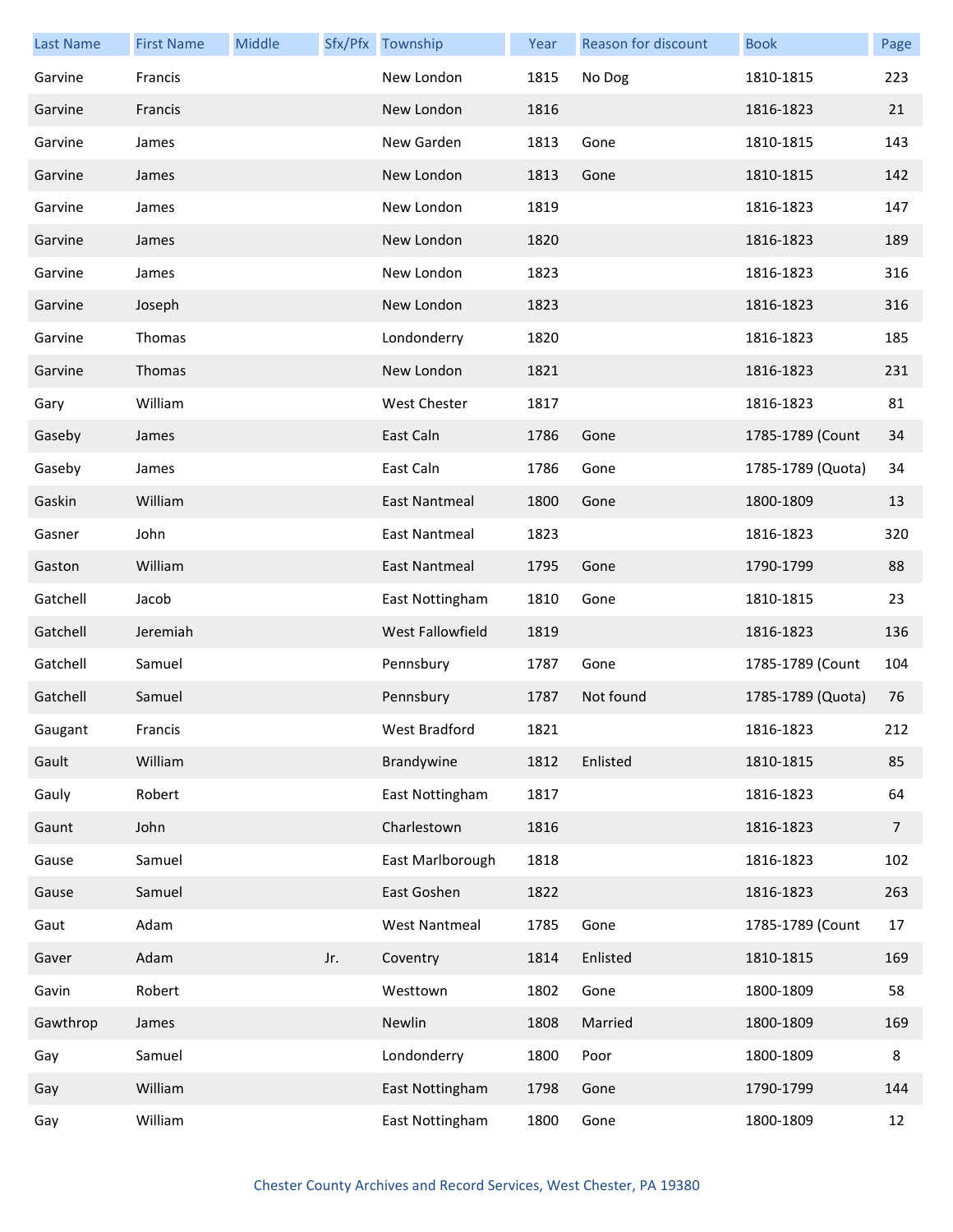| <b>Last Name</b> | <b>First Name</b> | Middle | Sfx/Pfx Township        | Year | Reason for discount     | <b>Book</b>       | Page           |
|------------------|-------------------|--------|-------------------------|------|-------------------------|-------------------|----------------|
| Gayley           | Charles           |        | East Nantmeal           | 1809 | Old                     | 1800-1809         | 192            |
| Gayman           | Benjamin          |        | Honey Brook             | 1823 |                         | 1816-1823         | 308            |
| Gearheart        | Mathew            |        | Vincent                 | 1790 | Gone                    | 1790-1799         | 17             |
| Geary            | David             |        | Goshen                  | 1792 | Gone                    | 1790-1799         | 44             |
| Geary            | James             |        | East Caln               | 1799 | Poor                    | 1790-1799         | 155            |
| Geary            | James             |        | East Caln               | 1800 | Gone                    | 1800-1809         | 3              |
| Geary            | William           |        | East Bradford           | 1804 | Gone                    | 1800-1809         | 81             |
| Geirger          | George            |        | Radnor                  | 1785 | Cripple                 | 1785-1789 (Quota) | 22             |
| Gelaspy          | Alexander         |        | <b>West Nantmeal</b>    | 1812 | Gone                    | 1810-1815         | 107            |
| Gelles           | Asher             |        | Newtown                 | 1786 | Gone                    | 1785-1789 (Count  | 73             |
| Gellit           | Asher             |        | Newtown                 | 1787 | Gone                    | 1786-1789         | 17             |
| Gellit           | Benjamin          |        | Newtown                 | 1787 | Gone                    | 1786-1789         | 17             |
| Genis            | Samuel            |        | New London              | 1806 | At Doe Run Forge        | 1800-1809         | 130            |
| Genner           | Samuel            |        | Newlin                  | 1797 | Gone                    | 1790-1799         | 124            |
| George           | Bedford           |        | <b>East Fallowfield</b> | 1801 | Charged to land         | 1800-1809         | 25             |
| George           | Bedford           |        | East Fallowfield        | 1801 | Stock                   | 1800-1809         | 25             |
| George           | James             |        | <b>Upper Darby</b>      | 1785 | Gone                    | 1785-1789 (Quota) | $\overline{7}$ |
| George           | Thomas            |        | Charlestown             | 1819 |                         | 1816-1823         | 132            |
| george           | Thomas            |        | Charlestown             | 1821 | <b>Unseated land</b>    | 1816-1823         | 217            |
| George           | William           |        | <b>Upper Darby</b>      | 1785 | Gone                    | 1785-1789 (Quota) | 7              |
| George           | William           |        | Birmingham              |      | 1799 Overrated          | 1790-1799         | 153            |
| George           | William           |        | Birmingham              | 1807 | Gone                    | 1800-1809         | 140            |
| Gephart          | Adam              |        | <b>East Nantmeal</b>    | 1819 | No Dog                  | 1816-1823         | 151            |
| Gephart          | Adam              |        | East Nantmeal           | 1822 |                         | 1816-1823         | 277            |
| Gere             | Hugh              |        | East Nottingham         | 1808 | Gone                    | 1800-1809         | 171            |
| Gerhart          | Abraham           |        | Pikeland                | 1819 |                         | 1816-1823         | 155            |
| Gerhart          | John              |        | Pikeland                | 1823 |                         | 1816-1823         | 325            |
| German           | Enoch             |        | Marple                  | 1789 | Paid in Providence      | 1785-1789 (Count  | 154            |
| German           | John              |        | Newtown                 | 1786 | <b>Carriage Useless</b> | 1785-1789 (Count  | 73             |
| German           | John              |        | Newtown                 | 1787 | <b>Carriage Useless</b> | 1786-1789         | 45             |
| Gerrin           | Christian         |        | Tredyffrin              | 1813 | Gone                    | 1810-1815         | 154            |
| Gerry            | William           |        | Westtown                | 1813 | Gone                    | 1810-1815         | 158            |
| Gervin           | Robert            |        | Tredyffrin              | 1811 | Gone                    | 1810-1815         | 74             |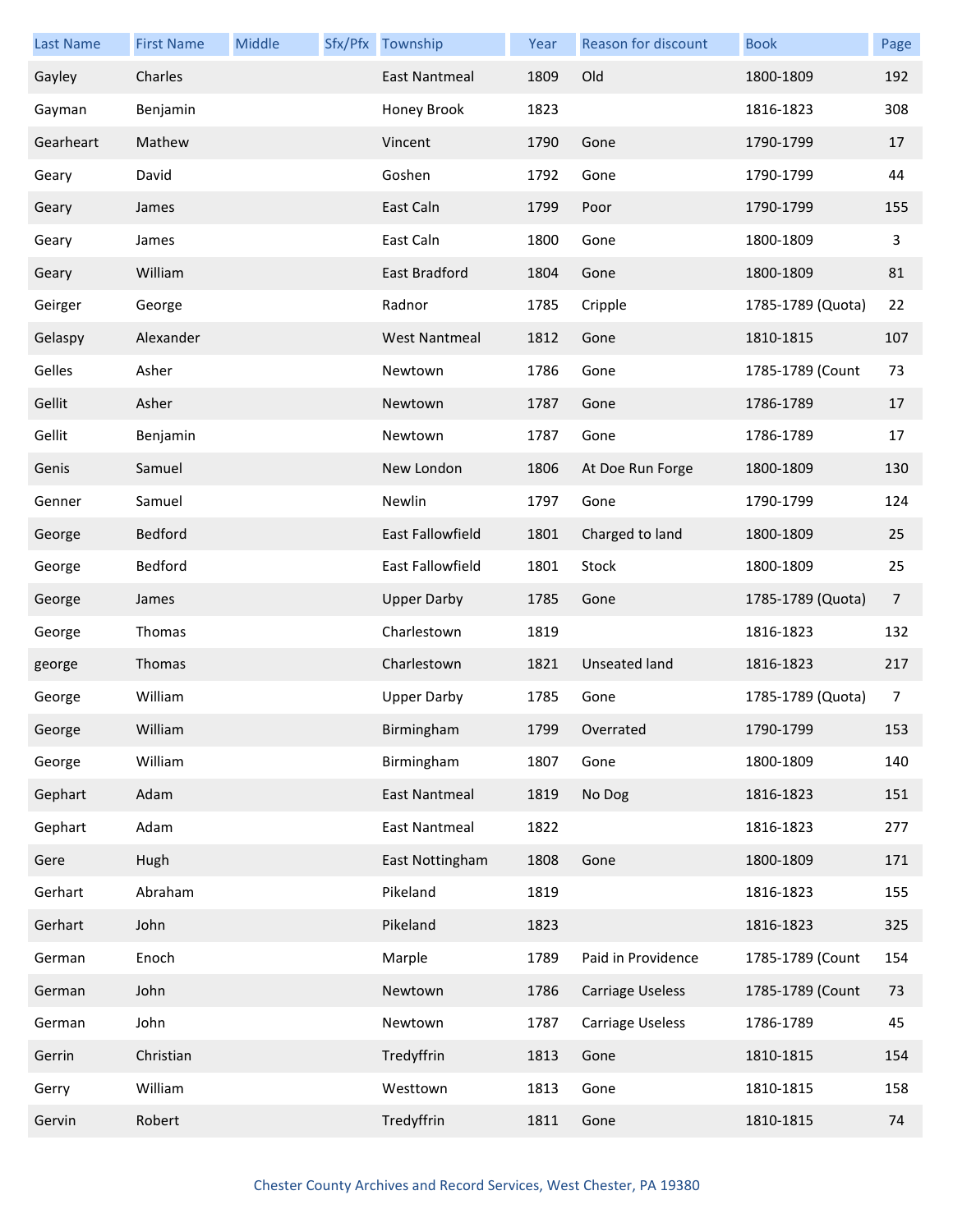| <b>Last Name</b> | <b>First Name</b> | Middle | Sfx/Pfx Township        | Year | <b>Reason for discount</b> | <b>Book</b>       | Page           |
|------------------|-------------------|--------|-------------------------|------|----------------------------|-------------------|----------------|
| Gest             | Matthias          |        | Coventry                | 1818 | No Dog                     | 1816-1823         | 91             |
| Gest             | Samuel            |        | Bethel                  | 1788 | Paid in New Castle         | 1786-1789         | 57             |
| Getchell         | Jacob             |        | East Nottingham         | 1810 |                            | 1810-1815         | 23             |
| Getchell         | Samuel            |        | Newlin                  | 1793 |                            | 1790-1799         | 67             |
| Gheen            | Joseph            |        | Goshen                  | 1816 |                            | 1816-1823         | 12             |
| Gheen            | Joseph            |        | Thornbury               | 1819 | No Dog                     | 1816-1823         | 159            |
| Gheen            | Nathan            |        | East Bradford           | 1785 | Gone                       | 1785-1789 (Count  | 2              |
| Gheen            | Nathan            |        | East Bradford           | 1785 | Gone                       | 1785-1789 (Quota) | $\overline{2}$ |
| Gheen            | Nathan            |        | East Fallowfield        | 1789 | Gone                       | 1785-1789 (Quota) | 121            |
| Gheen            | Nathan            |        | <b>East Fallowfield</b> | 1789 | Gone                       | 1785-1789 (Count  | 149            |
| Gheen            | William           |        | Goshen                  | 1802 | Paid elsewhere             | 1800-1809         | 46             |
| Gheen            | William           |        | Sadsbury                | 1812 | Unseated land              | 1810-1815         | 112            |
| Gheen            | William           |        | East Caln               | 1813 | Insolvent                  | 1810-1815         | 126            |
| Gibboney         | George            |        | <b>West Nantmeal</b>    | 1787 | Gone                       | 1785-1789 (Quota) | 73             |
| Gibbons          | Daniel            |        | West Fallowfield        | 1816 |                            | 1816-1823         | 11             |
| Gibbons          | Daniel            |        | <b>West Fallowfield</b> | 1816 |                            | 1816-1823         | 11             |
| Gibbons          | Daniel            |        | West Fallowfield        | 1817 |                            | 1816-1823         | 52             |
| Gibbons          | Daniel            |        | West Fallowfield        | 1821 |                            | 1816-1823         | 220            |
| Gibbons          | Daniel            |        | West Fallowfield        | 1823 |                            | 1816-1823         | 305            |
| Gibbons          | George            |        | <b>West Nantmeal</b>    | 1786 | Gone                       | 1785-1789 (Count  | 73             |
| Gibbons          | George            |        | Pennsbury               | 1797 | Under age                  | 1790-1799         | 128            |
| Gibbons          | Jacob             |        | Westtown                | 1789 | Losses                     | 1785-1789 (Quota) | 138            |
| Gibbons          | Jacob             |        | Westtown                | 1789 | Loss                       | 1785-1789 (Count  | 167            |
| Gibbons          | James             |        | West Marlborough        | 1807 | Gone                       | 1800-1809         | 149            |
| Gibbons          | John              |        | West Caln               | 1798 | Gone                       | 1790-1799         | 135            |
| Gibbons          | Joseph            |        | Springfield             | 1786 | Chair old & not used       | 1785-1789 (Count  | 79             |
| Gibbons          | Joseph            |        | Springfield             | 1787 | Moved away                 | 1786-1789         | 51             |
| Gibbons          | Joseph            |        | Springfield             | 1787 | Carriage broke             | 1785-1789 (Count  | 107            |
| Gibbons          | Joseph            |        | Springfield             | 1787 | Chair old & not used       | 1786-1789         | 51             |
| Gibbons          | Joseph            |        | Springfield             | 1787 | Carriage broke             | 1786-1789         | 79             |
| Gibbons          | Joseph            |        | Springfield             | 1788 | Overrated                  | 1785-1789 (Count  | 135            |
| Gibbons          | Joseph            |        | Springfield             | 1788 | Overrated                  | 1785-1789 (Quota) | 107            |
| Gibbons          | Joseph            |        | Uwchlan                 | 1805 | Gone                       | 1800-1809         | 116            |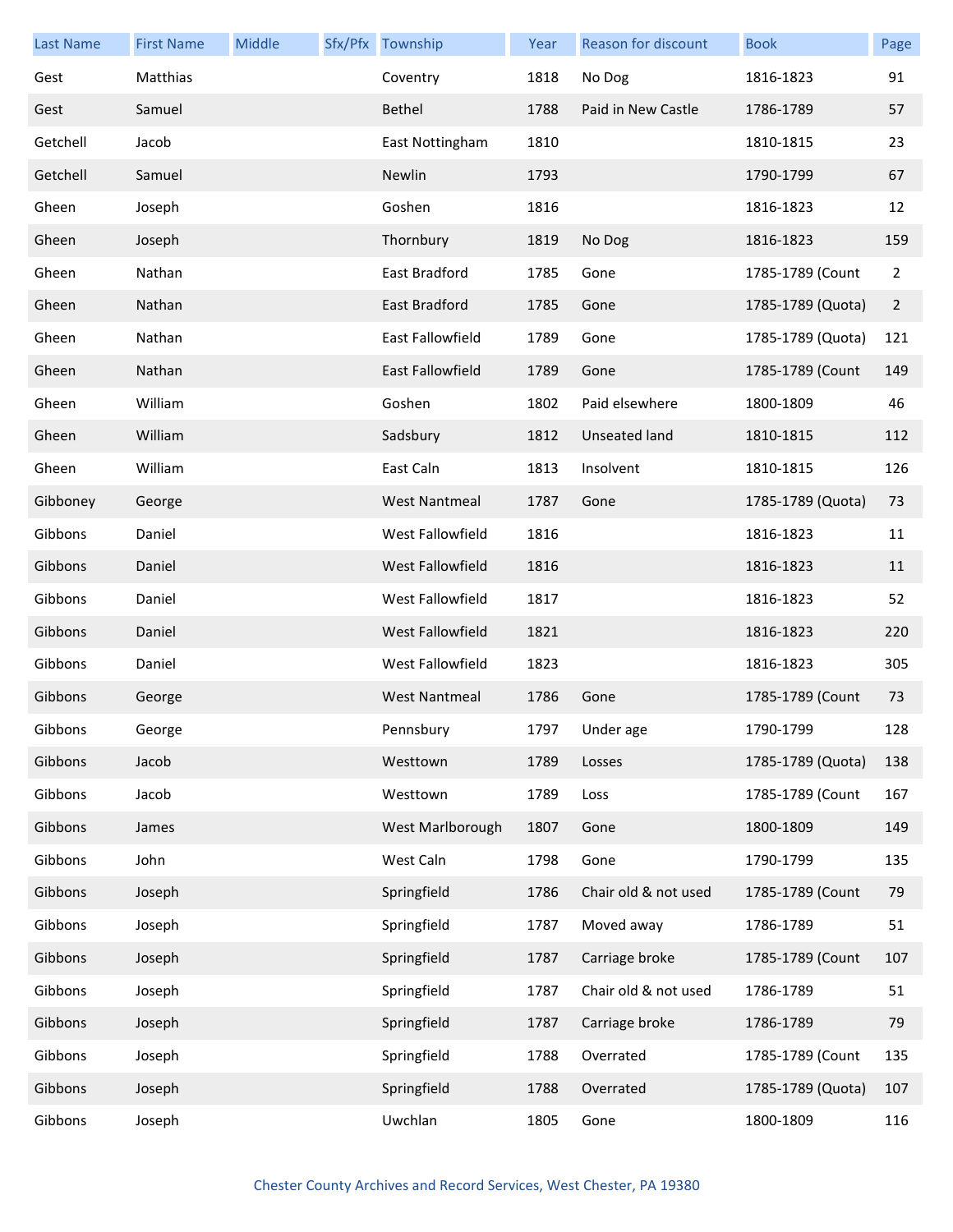| <b>Last Name</b> | <b>First Name</b> | Middle |      | Sfx/Pfx Township     | Year | <b>Reason for discount</b> | <b>Book</b>       | Page |
|------------------|-------------------|--------|------|----------------------|------|----------------------------|-------------------|------|
| Gibbons          | Joseph            |        |      | Honey Brook          | 1818 |                            | 1816-1823         | 97   |
| Gibbons          | Joseph            |        |      | West Caln            | 1818 |                            | 1816-1823         | 89   |
| Gibbons          | Joseph            |        |      | West Caln            | 1819 | Unseated land              | 1816-1823         | 131  |
| Gibbons          | Joseph            |        |      | West Caln            | 1820 |                            | 1816-1823         | 173  |
| Gibbons          | Joseph            |        |      | West Caln            | 1821 |                            | 1816-1823         | 215  |
| Gibbons          | Joseph            |        |      | West Caln            | 1822 |                            | 1816-1823         | 257  |
| Gibbons          | Philip            |        |      | Brandywine           | 1820 |                            | 1816-1823         | 171  |
| Gibbons          | Samuel            |        |      | West Fallowfield     | 1816 |                            | 1816-1823         | 11   |
| Gibbons          | Samuel            |        |      | West Fallowfield     | 1816 |                            | 1816-1823         | 11   |
| Gibbons          | Samuel            |        |      | West Fallowfield     | 1817 |                            | 1816-1823         | 52   |
| Gibbons          | Samuel            |        |      | West Fallowfield     | 1820 | Unseated land              | 1816-1823         | 178  |
| Gibbons          | Samuel            |        |      | West Fallowfield     | 1821 |                            | 1816-1823         | 220  |
| Gibbons          | Samuel            |        |      | West Fallowfield     | 1823 |                            | 1816-1823         | 305  |
| Gibbons          | Thomas            |        |      | Birmingham           | 1815 | Gone                       | 1810-1815         | 203  |
| Gibbons          | William           |        |      | Vincent              | 1786 | Gone                       | 1786-1789         | 25   |
| Gibbons          | William           |        |      | Vincent              | 1786 | Gone                       | 1785-1789 (Count  | 53   |
| Gibbons          | William           |        | Esq. | Goshen               | 1795 | Overrated                  | 1790-1799         | 81   |
| Gibbons          | William           |        |      | Birmingham           | 1806 | Out of township            | 1800-1809         | 120  |
| Gibbons          | William           |        |      | East Whiteland       | 1813 | No Dog                     | 1810-1815         | 159  |
| Gibbony          | George            |        |      | <b>West Nantmeal</b> | 1787 | Gone                       | 1785-1789 (Count  | 101  |
| Gibbony          | William           |        |      | Vincent              | 1786 |                            | 1785-1789 (Count  | 81   |
| Gibbs            | George            |        |      | West Fallowfield     | 1821 |                            | 1816-1823         | 220  |
| Gibons           | Alexander         |        |      | Sadsbury             | 1822 |                            | 1816-1823         | 284  |
| Gibony           | George            |        |      | <b>West Nantmeal</b> | 1786 | Gone                       | 1785-1789 (Quota) | 45   |
| Gibony           | William           |        |      | Vincent              | 1788 |                            | 1786-1789         | 53   |
| Gibson           | Adam              |        |      | West Caln            | 1786 | Gone                       | 1785-1789 (Quota) | 35   |
| Gibson           | Adam              |        |      | West Caln            | 1786 | Gone                       | 1785-1789 (Count  | 62   |
| Gibson           | Adam              |        |      | West Caln            | 1786 | Poor                       | 1785-1789 (Count  | 34   |
| Gibson           | Adam              |        |      | West Caln            | 1788 | Poor                       | 1786-1789         | 6    |
| Gibson           | Adam              |        |      | West Caln            | 1788 | Gone                       | 1786-1789         | 34   |
| Gibson           | Adam              |        |      | Brandywine           | 1791 | Married                    | 1790-1799         | 21   |
| Gibson           | Adam              |        |      | Brandywine           | 1792 | Gone                       | 1790-1799         | 40   |
| Gibson           | Alexander         |        |      | <b>Upper Oxford</b>  | 1808 | Gone                       | 1800-1809         | 173  |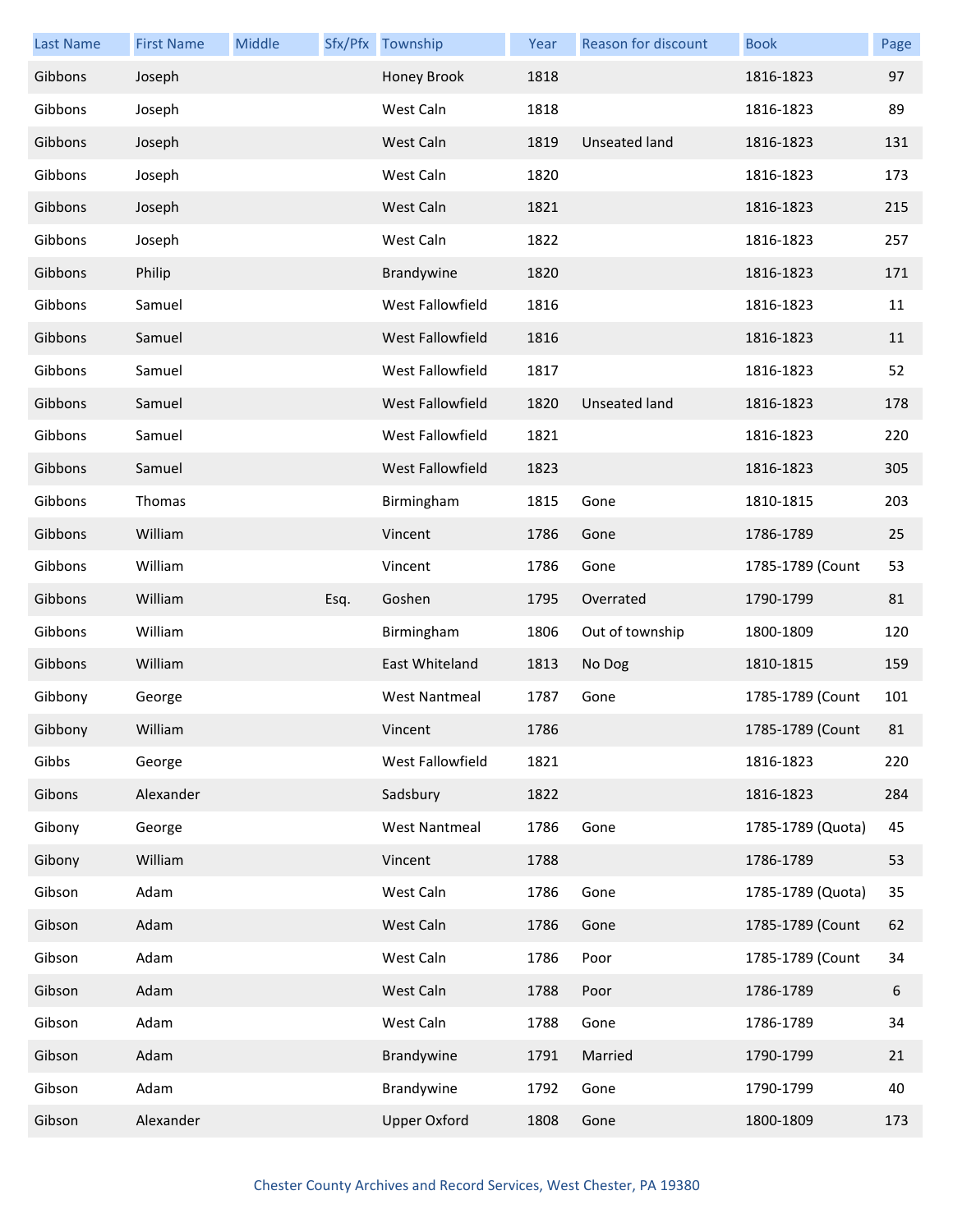| <b>Last Name</b> | <b>First Name</b> | Middle | Sfx/Pfx Township    | Year | Reason for discount | <b>Book</b>       | Page |
|------------------|-------------------|--------|---------------------|------|---------------------|-------------------|------|
| Gibson           | Andrew            |        | Oxford              | 1785 | Poor                | 1785-1789 (Quota) | 19   |
| Gibson           | Andrew            |        | Londonderry         | 1823 |                     | 1816-1823         | 311  |
| Gibson           | George            |        | Londonderry         | 1807 | Fire                | 1800-1809         | 147  |
| Gibson           | Jacob             |        | West Marlborough    | 1812 | Gone                | 1810-1815         | 100  |
| Gibson           | Jacob             |        | West Marlborough    | 1812 | Gone                | 1810-1815         | 100  |
| Gibson           | James             |        | Londonderry         | 1785 | Overrated           | 1785-1789 (Quota) | 13   |
| Gibson           | James             |        | Charlestown         | 1802 | Gone                | 1800-1809         | 44   |
| Gibson           | James             |        | New Garden          | 1810 | Paid elsewhere      | 1810-1815         | 22   |
| Gibson           | James             |        | <b>Upper Oxford</b> | 1810 |                     | 1810-1815         | 27   |
| Gibson           | James             |        | East Nottingham     | 1812 | Gone                | 1810-1815         | 104  |
| Gibson           | James             |        | <b>Upper Oxford</b> | 1814 | Gone                | 1810-1815         | 188  |
| Gibson           | James             |        | New Garden          | 1817 |                     | 1816-1823         | 63   |
| Gibson           | James             |        | New London          | 1821 |                     | 1816-1823         | 231  |
| Gibson           | James             |        | New London          | 1823 |                     | 1816-1823         | 316  |
| Gibson           | John              |        | New London          | 1793 | Twice entered       | 1790-1799         | 68   |
| Gibson           | John              |        | Londonderry         | 1796 | Gone                | 1790-1799         | 102  |
| Gibson           | John              |        | East Whiteland      | 1801 | Gone                | 1800-1809         | 39   |
| Gibson           | John              |        | East Nottingham     | 1815 | Paid                | 1810-1815         | 225  |
| Gibson           | John              |        | East Nottingham     | 1815 | Poor                | 1810-1815         | 225  |
| Gibson           | John              |        | West Caln           | 1818 |                     | 1816-1823         | 89   |
| Gibson           | John              |        | West Caln           | 1820 |                     | 1816-1823         | 173  |
| Gibson           | John              |        | West Fallowfield    | 1820 |                     | 1816-1823         | 178  |
| Gibson           | John              |        | West Fallowfield    | 1822 |                     | 1816-1823         | 262  |
| Gibson           | John              |        | West Caln           | 1823 |                     | 1816-1823         | 300  |
| Gibson           | John              | G.     | Charlestown         | 1819 |                     | 1816-1823         | 132  |
| Gibson           | Joseph            |        | Londonderry         | 1810 | Gone                | 1810-1815         | 16   |
| Gibson           | Joshua            |        | West Caln           | 1823 |                     | 1816-1823         | 300  |
| Gibson           | Mary              |        | <b>Upper Oxford</b> | 1817 | No Dog              | 1816-1823         | 68   |
| Gibson           | Matthew           |        | East Nottingham     | 1821 |                     | 1816-1823         | 233  |
| Gibson           | Robert            |        | West Fallowfield    | 1788 | Poor                | 1785-1789 (Quota) | 94   |
| Gibson           | Robert            |        | West Fallowfield    | 1788 | Poor                | 1785-1789 (Count  | 122  |
| Gibson           | Robert            |        | West Fallowfield    | 1791 | Gone                | 1790-1799         | 25   |
| Gibson           | Robert            |        | West Fallowfield    | 1795 | Poor                | 1790-1799         | 81   |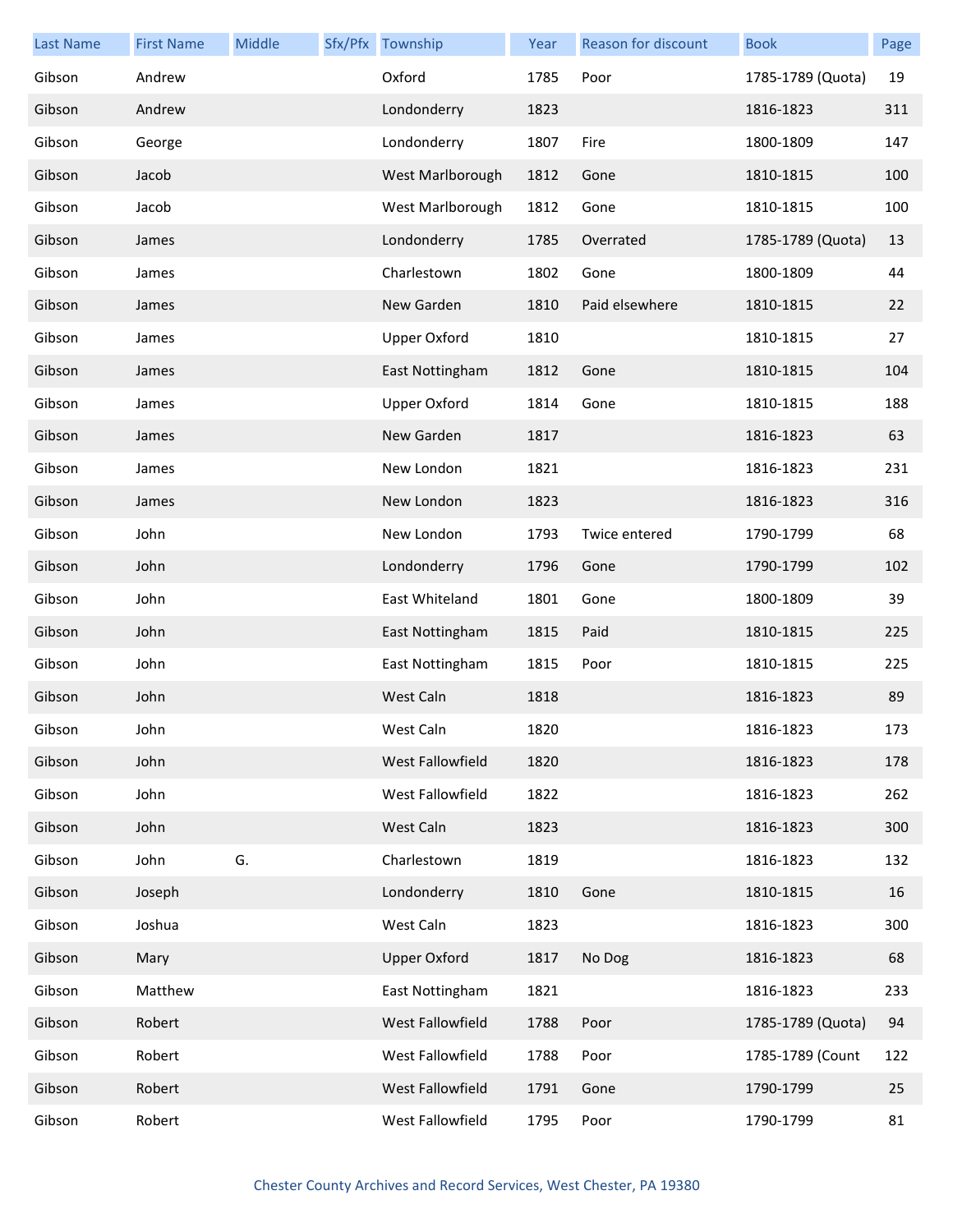| <b>Last Name</b> | <b>First Name</b> | Middle |     | Sfx/Pfx Township        | Year | Reason for discount | <b>Book</b>       | Page |
|------------------|-------------------|--------|-----|-------------------------|------|---------------------|-------------------|------|
| Gibson           | Robert            |        |     | West Fallowfield        | 1804 | Poor                | 1800-1809         | 85   |
| Gibson           | Robert            |        |     | West Fallowfield        | 1806 | Poor                | 1800-1809         | 125  |
| Gibson           | Robert            |        |     | <b>West Fallowfield</b> | 1813 | Poor                | 1810-1815         | 132  |
| Gibson           | Samuel            |        |     | West Fallowfield        | 1795 | Poor                | 1790-1799         | 81   |
| Gibson           | Samuel            |        |     | Sadsbury                | 1821 |                     | 1816-1823         | 242  |
| Gibson           | Thomas            |        | Sr. | Londonderry             | 1800 | Poor                | 1800-1809         | 8    |
| Gibson           | Thomas            |        |     | London Grove            | 1809 | Gone                | 1800-1809         | 187  |
| Gibson           | Thomas            |        |     | London Grove            | 1810 | No Dog              | 1810-1815         | 15   |
| Gibson           | Thomas            |        |     | London Grove            | 1810 | Gone                | 1810-1815         | 15   |
| Gibson           | Thomas            |        |     | <b>Upper Oxford</b>     | 1811 | Gone                | 1810-1815         | 69   |
| Gibson           | Thomas            |        |     | Sadsbury                | 1817 |                     | 1816-1823         | 72   |
| Gibson           | Thomas            |        |     | <b>Upper Oxford</b>     | 1817 |                     | 1816-1823         | 68   |
| Gibson           | Thomas            |        |     | <b>Upper Oxford</b>     | 1819 | Gone                | 1816-1823         | 153  |
| Gibson           | Thomas            |        |     | West Fallowfield        | 1821 |                     | 1816-1823         | 220  |
| Gibson           | Thomas            | Α.     |     | Londonderry             | 1803 | Gone                | 1800-1809         | 68   |
| Gibson           | William           |        |     | <b>Upper Oxford</b>     | 1817 |                     | 1816-1823         | 68   |
| Giffen           | Tatty             |        |     | <b>West Nantmeal</b>    | 1811 | Gone                | 1810-1815         | 62   |
| Giffin           | Tatty             |        |     | <b>West Nantmeal</b>    | 1811 | Gone                | 1810-1815         | 62   |
| Giger            | George            |        |     | Coventry                | 1816 |                     | 1816-1823         | 8    |
| Gilbert          | Benjamin          |        |     | Sadsbury                | 1805 | Gone                | 1800-1809         | 115  |
| Gilbert          | Benjamin          |        |     | Sadsbury                | 1813 | Gone                | 1810-1815         | 152  |
| Gilbert          | Benjamin          |        |     | Sadsbury                | 1815 | Poor                | 1810-1815         | 232  |
| Gilbert          | Benjamin          |        |     | Sadsbury                | 1820 |                     | 1816-1823         | 199  |
| Gilbert          | Benjamin          |        |     | West Caln               | 1822 |                     | 1816-1823         | 257  |
| Gilbert          | Edward            |        |     | <b>West Nantmeal</b>    | 1787 | Gone                | 1785-1789 (Count  | 101  |
| Gilbert          | Edward            |        |     | <b>West Nantmeal</b>    | 1787 | Gone                | 1785-1789 (Quota) | 73   |
| Gilbert          | Hugh              |        |     | Sadsbury                | 1807 | Gone                | 1800-1809         | 155  |
| Gilbert          | Isaac             |        |     | East Caln               | 1814 | Gone                | 1810-1815         | 166  |
| Gilbert          | Isaac             |        |     | East Caln               | 1818 |                     | 1816-1823         | 88   |
| Gilbraith        | Hugh              |        |     | <b>East Nantmeal</b>    | 1811 | Gone                | 1810-1815         | 61   |
| Giles            | John              |        |     | Lower Chichester        | 1786 | Gone                | 1785-1789 (Count  | 61   |
| Giles            | John              |        |     | Lower Chichester        | 1787 | Gone                | 1786-1789         | 33   |
| Giles            | John              |        |     | West Chester            | 1821 |                     | 1816-1823         | 251  |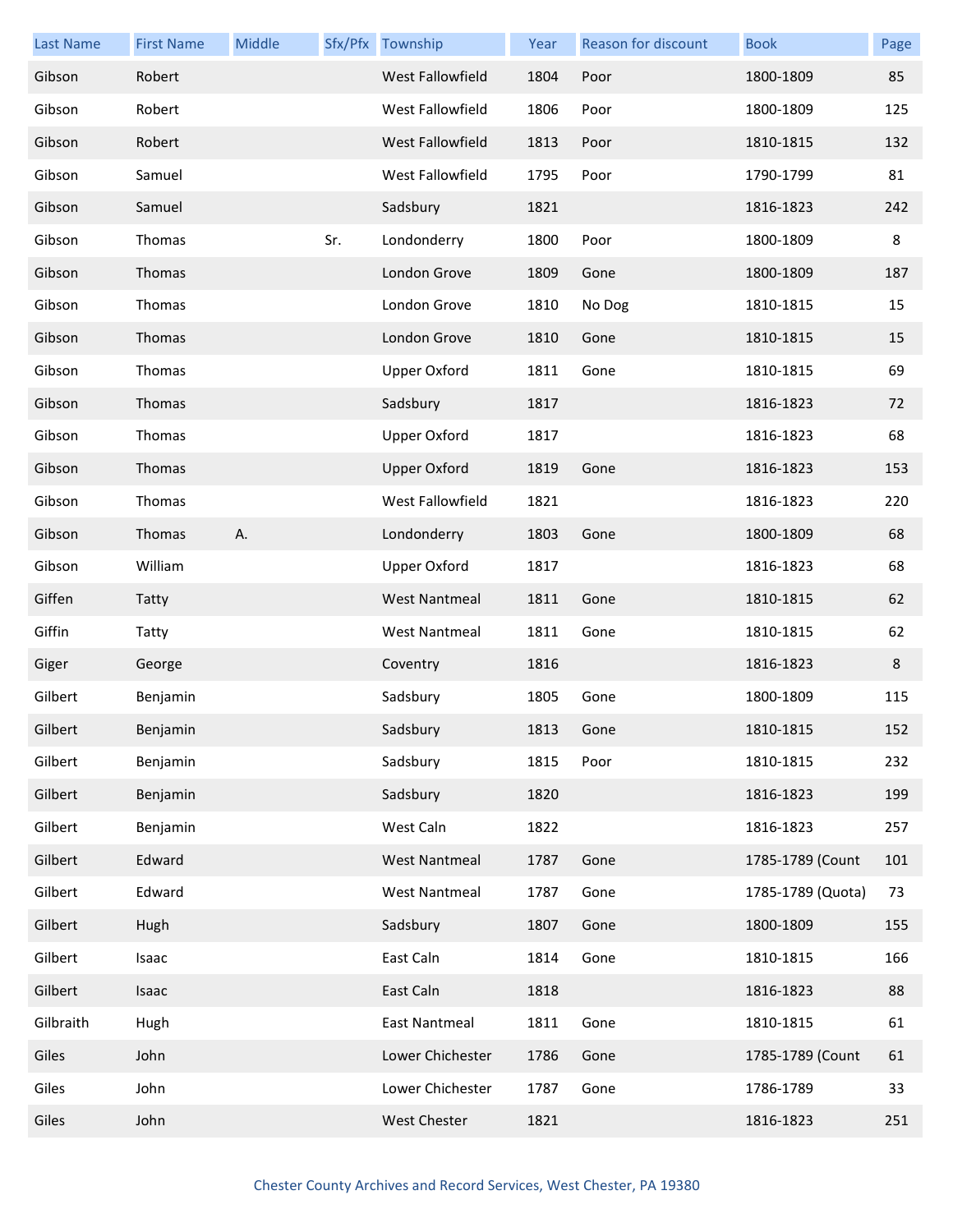| <b>Last Name</b> | <b>First Name</b> | Middle | Sfx/Pfx Township | Year | <b>Reason for discount</b> | <b>Book</b>       | Page            |
|------------------|-------------------|--------|------------------|------|----------------------------|-------------------|-----------------|
| Giles            | Joseph            |        | East Nottingham  | 1809 | Gone                       | 1800-1809         | 191             |
| Giles            | Joseph            |        | Lower Oxford     | 1816 |                            | 1816-1823         | 28              |
| Giles            | Nicholas          |        | Coventry         | 1808 | Poor                       | 1800-1809         | 163             |
| Giley            | John              |        | Honey Brook      | 1803 | Gone                       | 1800-1809         | 66              |
| Gilf             | David             |        | West Caln        | 1798 |                            | 1790-1799         | 135             |
| Gilfillen        | Archibald         |        | Sadsbury         | 1789 | Gone                       | 1785-1789 (Quota) | 135             |
| Gilfillen        | Archibald         |        | Sadsbury         | 1790 | Gone                       | 1790-1799         | 15              |
| Gilfillen        | David             |        | West Caln        | 1789 | Paid in another place      | 1785-1789 (Quota) | 118             |
| Gilfillin        | David             |        | West Caln        | 1789 | Paid elsewhere             | 1785-1789 (Count  | 146             |
| Gilfillin        | David             |        | Sadsbury         | 1793 | Gone                       | 1790-1799         | 72              |
| Gilfilling       | Archibald         |        | West Fallowfield | 1809 | Gone                       | 1800-1809         | 185             |
| Gilfilling       | Archibald         |        | Sadsbury         | 1810 | No Dog                     | 1810-1815         | 31              |
| Gilfilling       | Archibald         |        | Sadsbury         | 1814 | No Dog                     | 1810-1815         | 192             |
| Gilfilling       | Archibald         |        | Sadsbury         | 1815 | Gone                       | 1810-1815         | 232             |
| Gilfilling       | David             |        | West Caln        | 1818 | No Dog                     | 1816-1823         | 89              |
| Gilfillon        | David             |        | West Caln        | 1790 | Paid in Sadsbury           | 1790-1799         | 3               |
| Gilham           | James             |        | Coventry         | 1804 | Gone                       | 1800-1809         | 83              |
| Gilham           | Thomas            |        | Coventry         | 1785 |                            | 1785-1789 (Count  | 4               |
| Gilham           | William           |        | Coventry         | 1822 |                            | 1816-1823         | 259             |
| Gill             | Charles           |        | Lower Darby      | 1788 | Gone                       | 1785-1789 (Quota) | 92              |
| Gill             | Charles           |        | Goshen           | 1811 | Gone                       | 1810-1815         | 53              |
| Gill             | Daniel            |        | Charlestown      | 1810 | Gone                       | 1810-1815         | $7\overline{ }$ |
| Gill             | David             |        | Coventry         | 1792 | Poor                       | 1790-1799         | 42              |
| Gill             | David             |        | Coventry         | 1793 | Poor                       | 1790-1799         | 61              |
| Gill             | David             |        | Charlestown      | 1814 | Gone                       | 1810-1815         | 168             |
| Gill             | David             |        | West Caln        | 1816 |                            | 1816-1823         | 6               |
| Gill             | Edmund            |        | Willistown       | 1819 |                            | 1816-1823         | 162             |
| Gill             | Edward            |        | Tredyffrin       | 1822 |                            | 1816-1823         | 285             |
| Gill             | Fanny             |        | Charlestown      | 1821 | Unseated land              | 1816-1823         | 217             |
| Gill             | Francis           |        | Charlestown      | 1819 | <b>Unseated land</b>       | 1816-1823         | 132             |
| Gill             | George            |        | Goshen           | 1785 | Gone                       | 1785-1789 (Quota) | 10              |
| Gill             | George            |        | West Caln        | 1788 | Dead                       | 1785-1789 (Quota) | 90              |
| Gill             | George            |        | West Caln        | 1788 | Dead                       | 1785-1789 (Count  | 118             |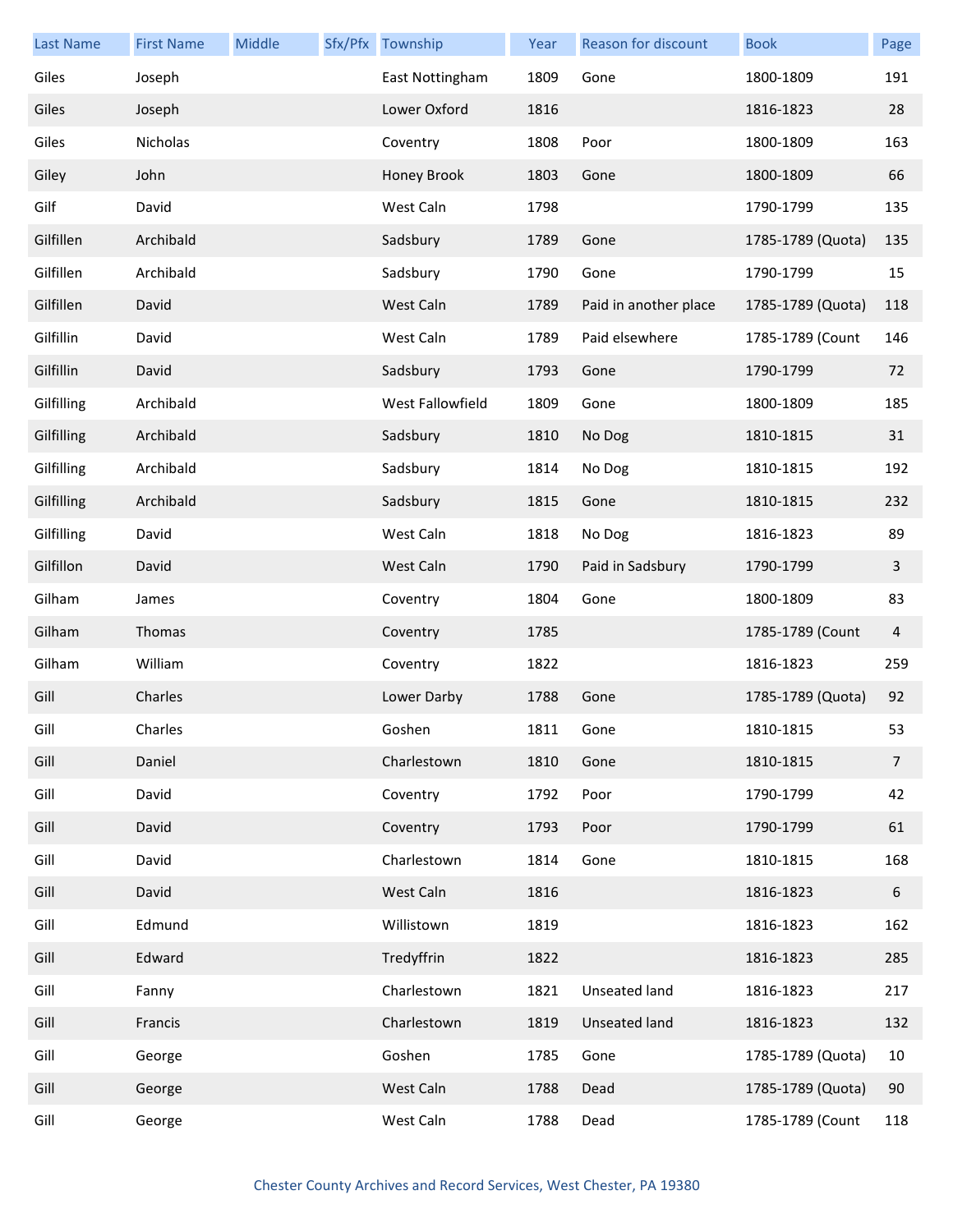| <b>Last Name</b> | <b>First Name</b> | Middle | Sfx/Pfx Township | Year | Reason for discount | <b>Book</b>       | Page           |
|------------------|-------------------|--------|------------------|------|---------------------|-------------------|----------------|
| Gill             | Henry             |        | East Caln        | 1785 | Gone                | 1785-1789 (Quota) | 6              |
| Gill             | Isaac             |        | Pikeland         | 1823 |                     | 1816-1823         | 325            |
| Gill             | James             |        | Chester          | 1788 | Gone                | 1785-1789 (Count  | 115            |
| Gill             | James             |        | Chester          | 1788 | Gone                | 1785-1789 (Quota) | 87             |
| Gill             | James             |        | Charlestown      | 1815 |                     | 1810-1815         | 209            |
| Gill             | John              |        | West Marlborough | 1786 | Poor                | 1785-1789 (Count  | 43             |
| Gill             | John              |        | Goshen           | 1814 | Gone                | 1810-1815         | 173            |
| Gill             | John              |        | Willistown       | 1819 |                     | 1816-1823         | 162            |
| Gill             | William           |        | Chester          | 1785 | Gone                | 1785-1789 (Quota) | $\overline{3}$ |
| Gill             | William           |        | Chester          | 1785 | Ran away            | 1785-1789 (Count  | 3              |
| Gillam           | James             |        | West Fallowfield | 1790 | Poor                | 1790-1799         | 5              |
| Gillam           | James             |        | Coventry         | 1819 |                     | 1816-1823         | 133            |
| Gillam           | Jesse             |        | East Nottingham  | 1815 |                     | 1810-1815         | 225            |
| Gillam           | Samuel            |        | East Whiteland   | 1823 |                     | 1816-1823         | 334            |
| Gillam           | Thomas            |        | Coventry         | 1787 | Poor                | 1785-1789 (Quota) | 60             |
| Gillam           | Thomas            |        | Coventry         | 1787 | Poor                | 1785-1789 (Count  | 88             |
| Gillam           | Thomas            |        | Coventry         | 1788 | Poor                | 1786-1789         | 60             |
| Gillam           | Thomas            |        | Coventry         | 1788 | Poor                | 1785-1789 (Quota) | 88             |
| Gillam           | Thomas            |        | Coventry         | 1788 |                     | 1785-1789 (Count  | 116            |
| Gillam           | Thomas            |        | Coventry         | 1789 | Poor                | 1785-1789 (Count  | 147            |
| Gillam           | Thomas            |        | Coventry         | 1789 | Poor                | 1785-1789 (Quota) | 119            |
| Gillam           | Thomas            |        | Coventry         | 1790 | Poor                | 1790-1799         | 8              |
| Gillam           | Thomas            |        | Charlestown      | 1815 |                     | 1810-1815         | 209            |
| Gillaspey        | John              |        | West Caln        | 1789 | Gone                | 1785-1789 (Count  | 146            |
| Gillen           | Dennis            |        | Kennett          | 1787 | Gone                | 1785-1789 (Quota) | 67             |
| Gillen           | Dennis            |        | Kennett          | 1787 | Gone                | 1785-1789 (Count  | 95             |
| Gillen           | Dennis            |        | Kennett          | 1789 | Gone                | 1786-1789         | 67             |
| Gillen           | Elizabeth         |        | Charlestown      | 1817 |                     | 1816-1823         | 48             |
| Gillen           | William           |        | Sadsbury         | 1805 | Gone                | 1800-1809         | 115            |
| Gilles           | John              |        | Honey Brook      | 1809 | Gone                | 1800-1809         | 186            |
| Gilles           | Joseph            |        | Newlin           | 1807 |                     | 1800-1809         | 149            |
| Gillespey        | Charles           |        | East Nottingham  | 1804 | Poor                | 1800-1809         | 91             |
| Gillespie        | John              |        | East Bradford    | 1804 | Gone                | 1800-1809         | 81             |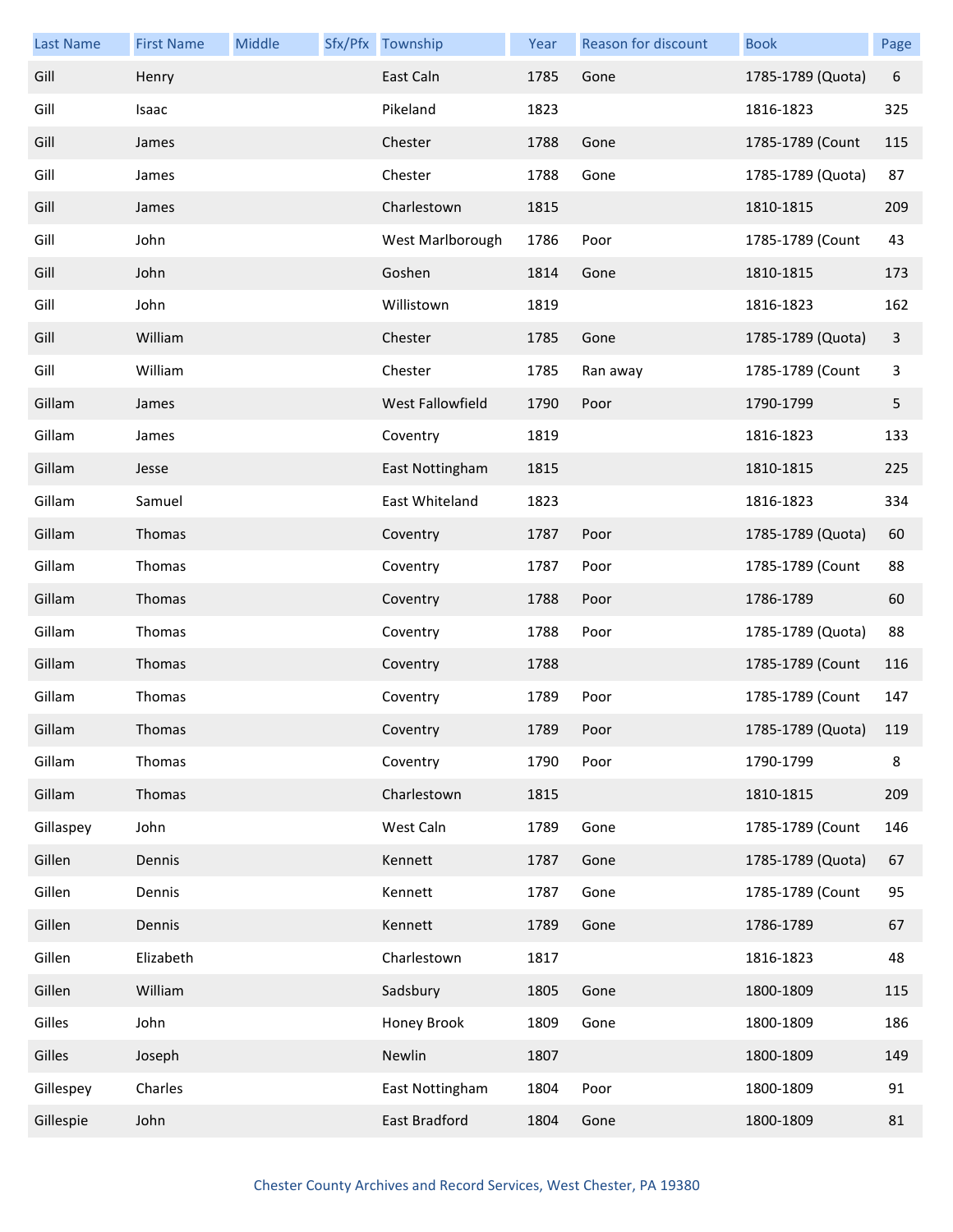| <b>Last Name</b> | <b>First Name</b> | Middle |     | Sfx/Pfx Township        | Year | Reason for discount | <b>Book</b>       | Page |
|------------------|-------------------|--------|-----|-------------------------|------|---------------------|-------------------|------|
| Gillespy         | Charles           |        |     | East Nottingham         | 1805 | Dead                | 1800-1809         | 111  |
| Gillet           | Asher             |        |     | Newtown                 | 1786 | Gone                | 1785-1789 (Count  | 45   |
| Gillet           | Asher             |        |     | Newtown                 | 1786 | Gone                | 1785-1789 (Quota) | 45   |
| Gillet           | Benjamin          |        |     | Newtown                 | 1786 | Gone                | 1785-1789 (Count  | 45   |
| Gillet           | Benjamin          |        |     | Newtown                 | 1786 | Gone                | 1785-1789 (Count  | 73   |
| Gillet           | Benjamin          |        |     | Newtown                 | 1786 | Gone                | 1785-1789 (Quota) | 45   |
| Gilley           | Charles           |        |     | Lower Darby             | 1788 | Gone                | 1785-1789 (Count  | 120  |
| Gillfillen       | Archibald         |        |     | Sadsbury                | 1789 | Gone                | 1785-1789 (Count  | 164  |
| Gillgone         | David             |        |     | Uwchlan                 | 1813 | Gone                | 1810-1815         | 155  |
| Gilliam          | John              |        |     | East Bradford           | 1799 | Gone                | 1790-1799         | 153  |
| Gillilan         | Thomas            |        |     | Charlestown             | 1816 |                     | 1816-1823         | 7    |
| Gillingham       | James             |        |     | Sadsbury                | 1816 |                     | 1816-1823         | 31   |
| Gillingham       | James             |        |     | Brandywine              | 1817 |                     | 1816-1823         | 45   |
| Gillingham       | Thomas            |        |     | New London              | 1821 |                     | 1816-1823         | 231  |
| Gillingham       | Thomas            |        |     | Kennett                 | 1822 |                     | 1816-1823         | 266  |
| Gillingham       | William           |        | Dr. | Kennett                 | 1820 |                     | 1816-1823         | 182  |
| Gillis           | George            |        |     | Goshen                  | 1797 | Gone                | 1790-1799         | 119  |
| Gillis           | George            |        |     | Willistown              | 1817 |                     | 1816-1823         | 77   |
| Gillis           | James             |        |     | Tredyffrin              | 1815 | Gone                | 1810-1815         | 235  |
| Gillis           | William           |        |     | East Marlborough        | 1811 | Gone                | 1810-1815         | 59   |
| Gilmer           | Barny             |        |     | East Nantmeal           | 1790 | Gone                | 1790-1799         | 12   |
| Gilmore          | Archibald         |        |     | Charlestown             | 1818 | Minor               | 1816-1823         | 90   |
| Gilmore          | Barney            |        |     | East Nantmeal           | 1789 | Gone                | 1785-1789 (Quota) | 129  |
| Gilmore          | Barney            |        |     | <b>East Nantmeal</b>    | 1789 | Gone                | 1785-1789 (Count  | 157  |
| Gilmore          | Benjamin          |        |     | Willistown              | 1811 | Gone                | 1810-1815         | 80   |
| Gilmore          | Benjamin          |        |     | Willistown              | 1812 | Twice taxed         | 1810-1815         | 117  |
| Gilmore          | Benjamin          |        |     | Willistown              | 1817 |                     | 1816-1823         | 77   |
| Gilmore          | Benjamin          |        |     | Tredyffrin              | 1817 |                     | 1816-1823         | 74   |
| Gilmore          | David             |        |     | Londonderry             | 1817 | Gone                | 1816-1823         | 57   |
| Gilmore          | David             |        |     | Londonderry             | 1821 |                     | 1816-1823         | 226  |
| Gilmore          | John              |        |     | Goshen                  | 1785 | Gone                | 1785-1789 (Count  | 10   |
| Gilmore          | John              |        |     | <b>Upper Providence</b> | 1789 | Gone                | 1785-1789 (Count  | 160  |
| Gilmore          | John              |        |     | <b>Upper Providence</b> | 1789 | Gone                | 1785-1789 (Quota) | 132  |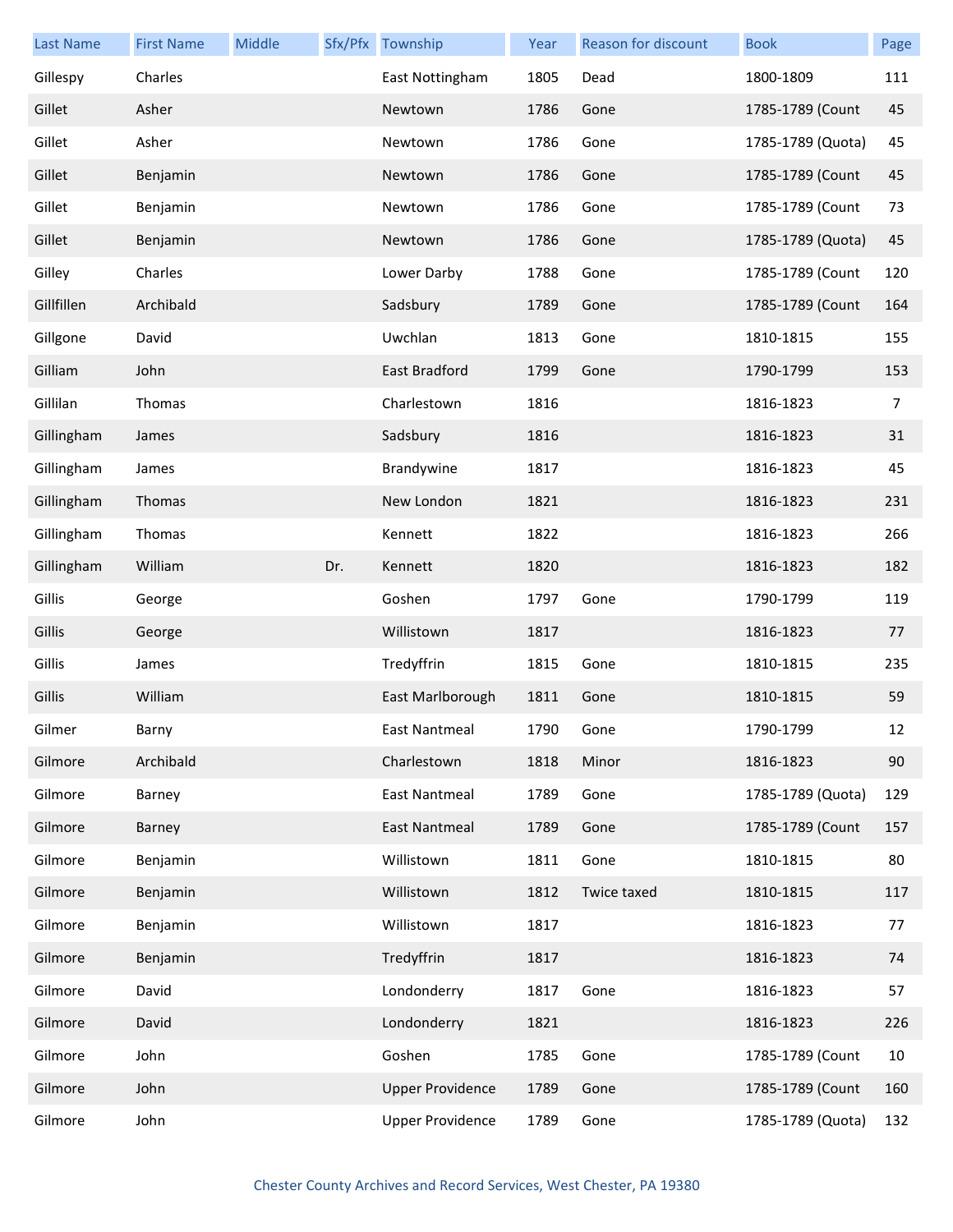| <b>Last Name</b> | <b>First Name</b> | Middle | Sfx/Pfx Township     | Year | Reason for discount | <b>Book</b>       | Page           |
|------------------|-------------------|--------|----------------------|------|---------------------|-------------------|----------------|
| Gilmore          | John              |        | Willistown           | 1811 | Gone                | 1810-1815         | 80             |
| Gilmore          | John              |        | Londonderry          | 1817 | Gone                | 1816-1823         | 57             |
| Gilmore          | John              |        | Londonderry          | 1818 | Gone                | 1816-1823         | 100            |
| Gilmore          | John              |        | East Whiteland       | 1818 |                     | 1816-1823         | 122            |
| Gilmore          | Robert            |        | West Fallowfield     | 1788 | Gone                | 1785-1789 (Count  | 122            |
| Gilmore          | Robert            |        | West Fallowfield     | 1788 | Gone                | 1785-1789 (Quota) | 94             |
| Gilmore          | Robert            |        | Willistown           | 1807 | Gone                | 1800-1809         | 157            |
| Gilmore          | Samuel            |        | Honey Brook          | 1804 | Gone                | 1800-1809         | 86             |
| Gilmore          | Thomas            |        | New Garden           | 1819 |                     | 1816-1823         | 148            |
| Gilmore          | Thomas            |        | New London           | 1823 |                     | 1816-1823         | 316            |
| Gilmore          | William           |        | Pennsbury            | 1817 |                     | 1816-1823         | 70             |
| Gilnner          | Thomas            |        | New London           | 1814 | Gone                | 1810-1815         | 182            |
| Gilpin           | Barnard           |        | New Garden           | 1787 | Gone                | 1785-1789 (Count  | 99             |
| Gilpin           | Bernard           |        | New Garden           | 1787 | Gone                | 1785-1789 (Quota) | 71             |
| Gilpin           | Isaac             |        | Birmingham           | 1788 | Gone                | 1785-1789 (Count  | 114            |
| Gilpin           | Isaac             |        | Birmingham           | 1788 | Gone                | 1785-1789 (Quota) | 86             |
| Gilpin           | Samuel            |        | Birmingham           | 1788 | Gone                | 1785-1789 (Quota) | 86             |
| Gilpin           | Samuel            |        | Birmingham           | 1788 | Gone                | 1785-1789 (Count  | 114            |
| Gilpin           | Thomas            |        | Birmingham           | 1785 | Charged to land     | 1785-1789 (Count  | $\overline{2}$ |
| Gilpin           | Thomas            |        | Birmingham           | 1787 | Gone                | 1785-1789 (Quota) | 58             |
| Gilpin           | Thomas            |        | Birmingham           | 1787 | Gone                | 1785-1789 (Count  | 86             |
| Gilpin           | Thomas            |        | New Garden           | 1800 | Gone                | 1800-1809         | 11             |
| Ginter           | John              |        | Pikeland             | 1787 | Gone                | 1785-1789 (Quota) | 76             |
| Gipson           | Andrew            |        | Sadsbury             | 1820 |                     | 1816-1823         | 199            |
| Girah            | Richard           |        | London Grove         | 1785 | Gone                | 1785-1789 (Quota) | 12             |
| Girtin           | William           |        | East Bradford        | 1813 | Gone                | 1810-1815         | 123            |
| Gitchel          | Elisha            |        | East Caln            | 1811 | Gone                | 1810-1815         | 46             |
| Gitchel          | Elisha            |        | East Caln            | 1811 | Gone                | 1810-1815         | 46             |
| Gitchel          | Jeremiah          |        | East Nottingham      | 1820 |                     | 1816-1823         | 191            |
| Gitchell         | Jeremiah          |        | East Fallowfield     | 1821 |                     | 1816-1823         | 219            |
| Gitchell         | Samuel            |        | Pennsbury            | 1789 | Gone                | 1786-1789         | 76             |
| Gitiling         | Frederick         |        | Pikeland             | 1823 |                     | 1816-1823         | 325            |
| Gittinger        | Randolph          |        | <b>West Nantmeal</b> | 1789 | Gone                | 1785-1789 (Count  | 158            |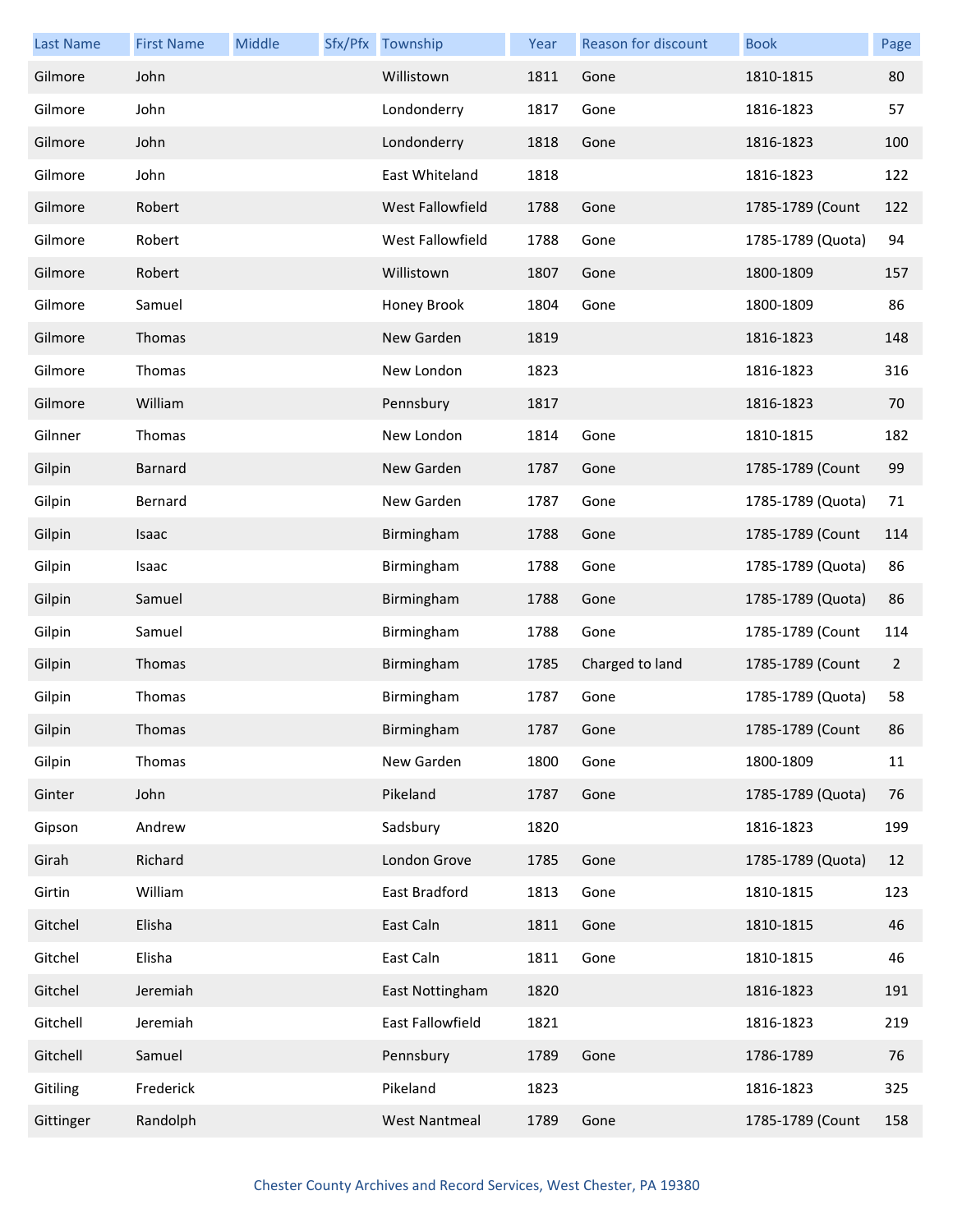| <b>Last Name</b> | <b>First Name</b> | Middle | Sfx/Pfx Township        | Year | Reason for discount | <b>Book</b>       | Page |
|------------------|-------------------|--------|-------------------------|------|---------------------|-------------------|------|
| Gittinger        | Rudolph           |        | <b>West Nantmeal</b>    | 1789 | Gone                | 1785-1789 (Quota) | 130  |
| Given            | George            |        | East Caln               | 1812 |                     | 1810-1815         | 86   |
| Given            | George            |        | East Caln               | 1813 | Gone                | 1810-1815         | 126  |
| Given            | James             |        | <b>Upper Darby</b>      | 1786 | Gone                | 1785-1789 (Quota) | 35   |
| Given            | James             |        | <b>Upper Darby</b>      | 1786 | Gone                | 1785-1789 (Count  | 35   |
| Given            | James             |        | Brandywine              | 1819 | Gone                | 1816-1823         | 129  |
| Given            | Robert            |        | <b>West Nantmeal</b>    | 1808 | Gone                | 1800-1809         | 172  |
| Given            | William           |        | West Goshen             | 1822 |                     | 1816-1823         | 264  |
| Givin            | Hugh              |        | Tredyffrin              | 1820 |                     | 1816-1823         | 201  |
| Givin            | John              |        | Brandywine              | 1822 |                     | 1816-1823         | 255  |
| Glacken          | Daniel            |        | London Grove            | 1817 | Gone                | 1816-1823         | 56   |
| Glackin          | Daniel            |        | London Grove            | 1812 | Gone                | 1810-1815         | 96   |
| Gladen           | Joseph            |        | West Caln               | 1818 |                     | 1816-1823         | 89   |
| Gladen           | Samuel            |        | <b>East Fallowfield</b> | 1807 | Gone                | 1800-1809         | 144  |
| Gladney          | Joseph            |        | West Caln               | 1819 | Unseated land       | 1816-1823         | 131  |
| Gladney          | Joseph            |        | West Caln               | 1820 |                     | 1816-1823         | 173  |
| Gladney          | Joseph            |        | West Caln               | 1821 |                     | 1816-1823         | 215  |
| Gladney          | Joseph            |        | West Caln               | 1822 |                     | 1816-1823         | 257  |
| Gladney          | Joseph            |        | West Caln               | 1823 |                     | 1816-1823         | 300  |
| Gladney          | Samuel            |        | West Fallowfield        | 1820 |                     | 1816-1823         | 178  |
| Glanding         | David             |        | West Fallowfield        | 1820 |                     | 1816-1823         | 178  |
| Glasby           | Eli               |        | Kennett                 | 1823 |                     | 1816-1823         | 309  |
| Glasco           | Ε.                |        | New London              | 1823 |                     | 1816-1823         | 316  |
| Glasco           | Jacob             |        | New London              | 1823 |                     | 1816-1823         | 316  |
| Glascow          | Elias             |        | New London              | 1819 |                     | 1816-1823         | 147  |
| Glascow          | Samuel            |        | East Fallowfield        | 1790 | Gone                | 1790-1799         | 24   |
| Glascow          | Samuel            |        | West Caln               | 1814 |                     | 1810-1815         | 167  |
| Glascow          | Thomas            |        | Tinicum                 | 1789 | Gone                | 1785-1789 (Count  | 165  |
| Glascow          | Thomas            |        | Tinicum                 | 1789 | Gone                | 1785-1789 (Quota) | 137  |
| Glasgow          | Elias             |        | New London              | 1816 |                     | 1816-1823         | 21   |
| Glasgow          | Elias             |        | New London              | 1820 |                     | 1816-1823         | 189  |
| Glasgow          | Hugh              |        | West Nottingham         | 1797 | Charged to land     | 1790-1799         | 125  |
| Glasgow          | Samuel            |        | West Whiteland          | 1799 | Gone                | 1790-1799         | 172  |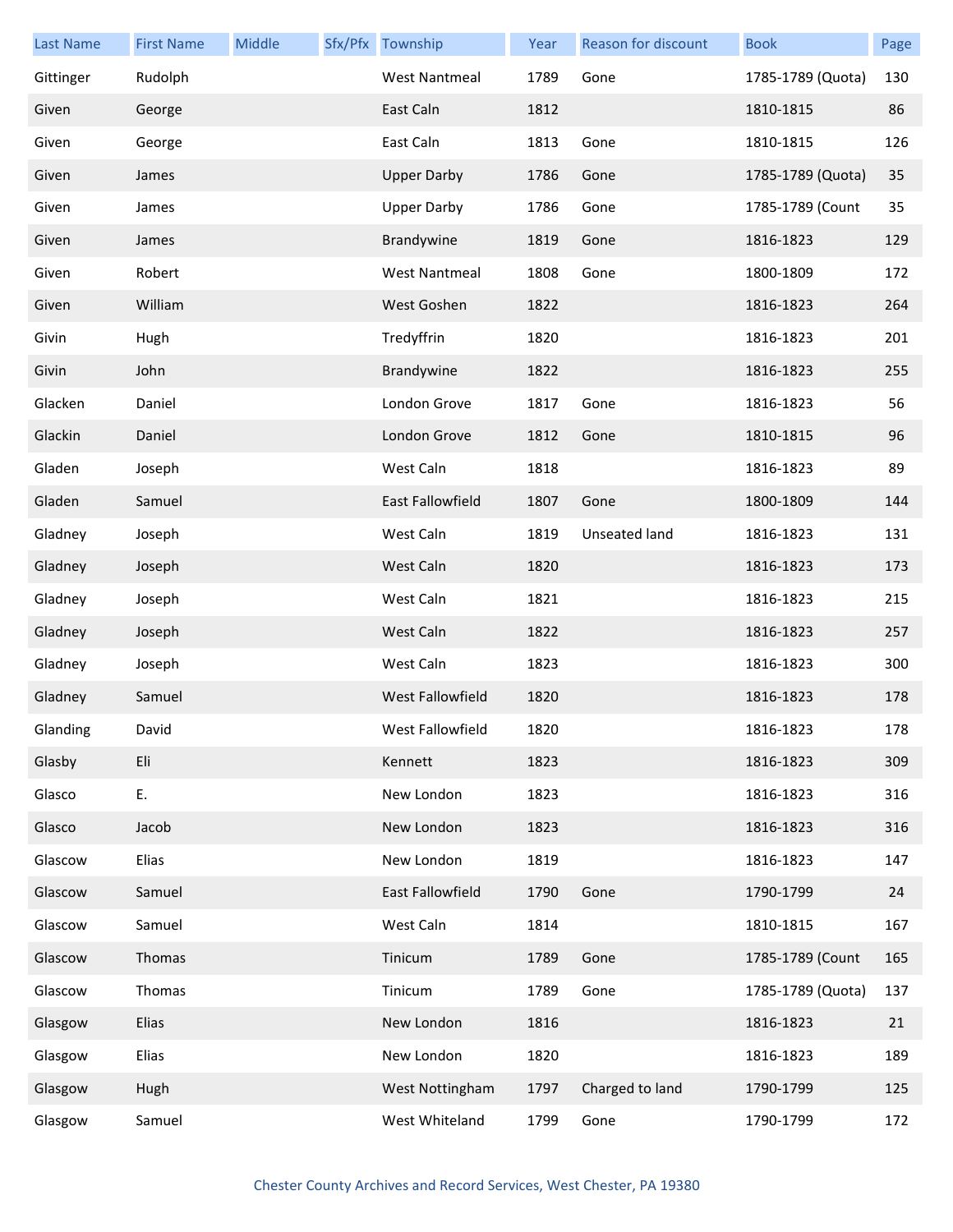| <b>Last Name</b> | <b>First Name</b> | Middle | Sfx/Pfx Township        | Year | Reason for discount | <b>Book</b>       | Page |
|------------------|-------------------|--------|-------------------------|------|---------------------|-------------------|------|
| Glass            | Adam              |        | New London              | 1815 | Gone                | 1810-1815         | 223  |
| Glass            | Alexander         |        | Willistown              | 1808 | Gone                | 1800-1809         | 177  |
| Glasses          | Samuel            |        | Uwchlan                 | 1797 | Gone                | 1790-1799         | 130  |
| Glazer           | John              |        | Honey Brook             | 1810 | No Dog              | 1810-1815         | 13   |
| Glen             | Hugh              |        | <b>West Fallowfield</b> | 1807 | Gone                | 1800-1809         | 145  |
| Glen             | Hugh              |        | East Fallowfield        | 1809 | Gone                | 1800-1809         | 184  |
| Glen             | William           |        | <b>Upper Oxford</b>     | 1801 | Poor                | 1800-1809         | 33   |
| Glendening       | Adam              |        | West Fallowfield        | 1787 | Married             | 1785-1789 (Count  | 94   |
| Glendening       | Adam              |        | West Fallowfield        | 1787 | Married             | 1785-1789 (Quota) | 66   |
| Glendening       | John              |        | West Fallowfield        | 1788 | Gone                | 1785-1789 (Count  | 122  |
| Glendening       | John              |        | West Fallowfield        | 1788 | Gone                | 1785-1789 (Quota) | 94   |
| Glendening       | John              |        | West Fallowfield        | 1789 | Gone                | 1785-1789 (Count  | 150  |
| Glendening       | John              |        | West Fallowfield        | 1789 | Gone                | 1785-1789 (Quota) | 122  |
| Glendening       | John              |        | West Fallowfield        | 1796 | Poor                | 1790-1799         | 99   |
| Glendening       | John              |        | West Fallowfield        | 1798 | Poor                | 1790-1799         | 138  |
| Glendening       | John              |        | West Fallowfield        | 1800 | Gone                | 1800-1809         | 6    |
| Glendening       | John              |        | West Fallowfield        | 1805 | Dead                | 1800-1809         | 105  |
| Glenn            | Hugh              |        | East Nottingham         | 1816 |                     | 1816-1823         | 23   |
| Glenn            | Hugh              |        | <b>West Fallowfield</b> | 1819 |                     | 1816-1823         | 136  |
| Glenn            | James             |        | Brandywine              | 1800 | Pays land tax       | 1800-1809         | 2    |
| Glenn            | James             |        | Sadsbury                | 1815 |                     | 1810-1815         | 232  |
| Glenn            | John              |        | East Caln               | 1816 |                     | 1816-1823         | 5    |
| Glenn            | Lewis             |        | <b>West Nantmeal</b>    | 1817 |                     | 1816-1823         | 67   |
| Glenn            | William           |        | <b>Upper Oxford</b>     | 1797 | Poor                | 1790-1799         | 127  |
| Glissen          | Thomas            |        | Goshen                  | 1809 | Dead                | 1800-1809         | 185  |
| Glisten          | Benjamin          |        | Willistown              | 1804 | Gone                | 1800-1809         | 86   |
| Glisten          | Benjamin          |        | Easttown                | 1805 | Gone                | 1800-1809         | 104  |
| Glistin          | Benjamin          |        | Willistown              | 1804 | Gone                | 1800-1809         | 98   |
| Gloss            | Charles           |        | West Whiteland          | 1819 |                     | 1816-1823         | 165  |
| Godfrey          | Arthur            |        | East Whiteland          | 1795 | Gone                | 1790-1799         | 93   |
| Godfrey          | Arthur            |        | Goshen                  | 1798 | Gone                | 1790-1799         | 138  |
| Godsby           | James             |        | East Caln               | 1786 | Gone                | 1785-1789 (Count  | 62   |
| Godshalk         | Samuel            |        | East Nottingham         | 1820 |                     | 1816-1823         | 191  |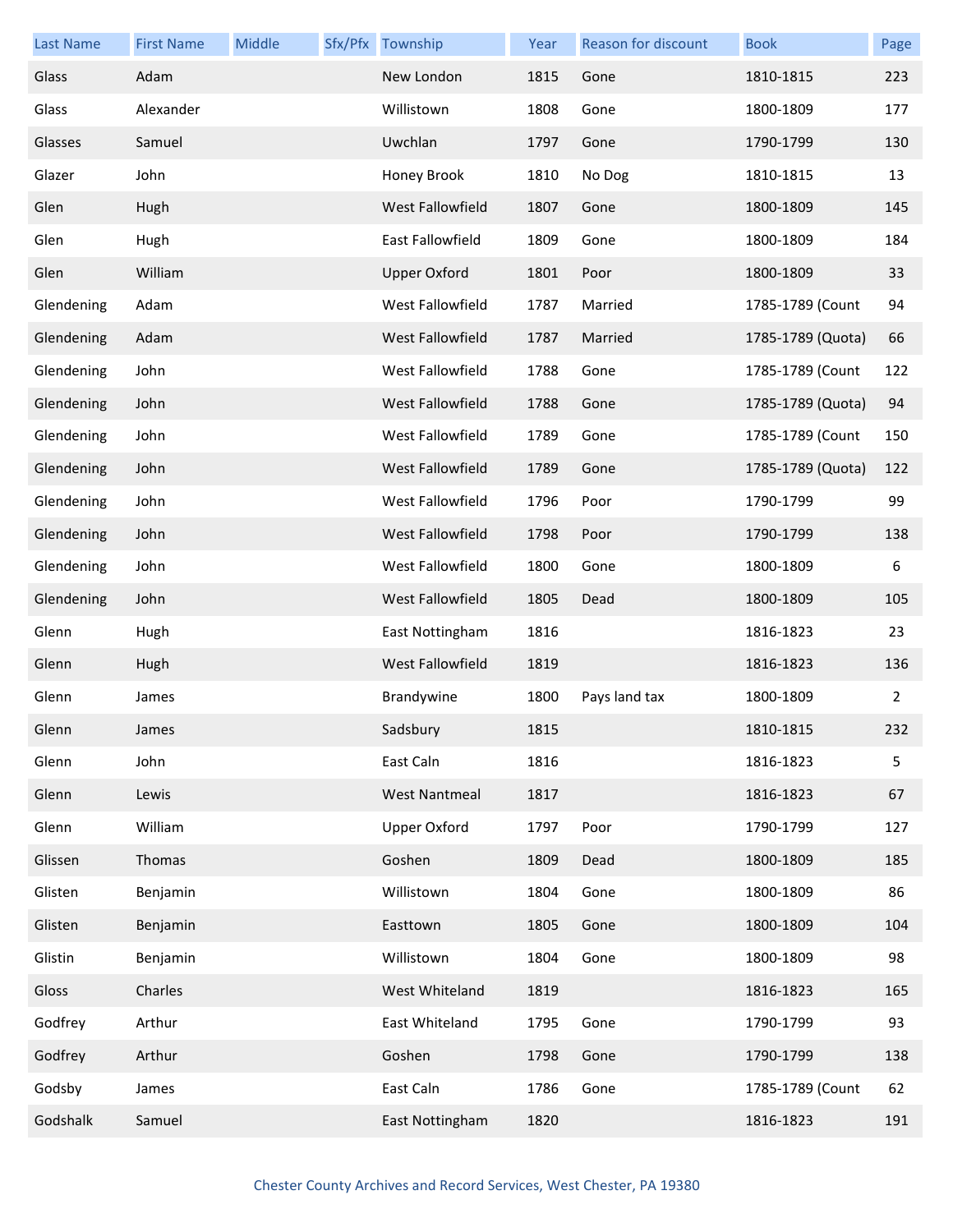| <b>Last Name</b> | <b>First Name</b> | Middle | Sfx/Pfx Township     | Year | Reason for discount  | <b>Book</b>       | Page |
|------------------|-------------------|--------|----------------------|------|----------------------|-------------------|------|
| Goheen           | (Widow)           |        | <b>West Nantmeal</b> | 1822 |                      | 1816-1823         | 278  |
| Goheen           | Edward            |        | <b>West Nantmeal</b> | 1808 | Gone                 | 1800-1809         | 172  |
| Goheen           | Edward            |        | <b>West Nantmeal</b> | 1814 | Dead                 | 1810-1815         | 187  |
| Goheen           | Hugh              |        | Honey Brook          | 1802 | Gone                 | 1800-1809         | 46   |
| Goheen           | Hugh              |        | <b>West Nantmeal</b> | 1806 | Gone                 | 1800-1809         | 132  |
| Goheen           | Hugh              |        | Honey Brook          | 1815 |                      | 1810-1815         | 215  |
| Goheen           | Hugh              |        | Honey Brook          | 1819 |                      | 1816-1823         | 139  |
| Goheen           | Hugh              |        | <b>West Nantmeal</b> | 1822 |                      | 1816-1823         | 278  |
| Goheen           | James             |        | East Caln            | 1797 | Gone                 | 1790-1799         | 116  |
| Goheen           | John              |        | Honey Brook          | 1821 |                      | 1816-1823         | 223  |
| Goheen           | John              |        | <b>West Nantmeal</b> | 1821 |                      | 1816-1823         | 236  |
| Goheen           | John              |        | <b>West Nantmeal</b> | 1822 |                      | 1816-1823         | 278  |
| Goheen           | Lane              |        | Honey Brook          | 1816 |                      | 1816-1823         | 13   |
| Goheen           | Thomas            |        | Honey Brook          | 1815 | <b>Unseated land</b> | 1810-1815         | 215  |
| Gola             | George            |        | Tredyffrin           | 1789 | Gone                 | 1785-1789 (Count  | 164  |
| Golaher          | James             |        | East Caln            | 1808 | Gone                 | 1800-1809         | 162  |
| Golcher          | Daniel            |        | East Whiteland       | 1809 | Gone                 | 1800-1809         | 198  |
| Gold             | George            |        | Tredyffrin           | 1789 | Gone                 | 1785-1789 (Quota) | 136  |
| Gold             | George            |        | Tredyffrin           | 1816 |                      | 1816-1823         | 32   |
| Gold             | James             |        | West Caln            | 1789 | Gone                 | 1785-1789 (Count  | 146  |
| Gold             | James             |        | West Marlborough     | 1804 | Gone                 | 1800-1809         | 89   |
| Gold             | William           |        | Honey Brook          | 1815 | Unseated land        | 1810-1815         | 215  |
| Gold             | William           |        | Honey Brook          | 1816 | Unseated land        | 1816-1823         | 13   |
| Golden           | George            |        | Charlestown          | 1796 |                      | 1790-1799         | 97   |
| Golden           | Thomas            |        | Uwchlan              | 1787 | Gone                 | 1785-1789 (Count  | 110  |
| Golden           | Thomas            |        | Uwchlan              | 1787 | Gone                 | 1785-1789 (Quota) | 82   |
| Golden           | Thomas            |        | Uwchlan              | 1788 | Gone                 | 1786-1789         | 82   |
| Goldrick         | Peter             |        | London Grove         | 1813 | Gone                 | 1810-1815         | 136  |
| Goloher          | James             |        | Charlestown          | 1816 |                      | 1816-1823         | 7    |
| Golwhere         | Peter             |        | Pennsbury            | 1815 | Poor & Gone          | 1810-1815         | 231  |
| Gomut            | John              |        | East Marlborough     | 1786 | Gone                 | 1785-1789 (Quota) | 42   |
| Good             | Chris             |        | East Bradford        | 1819 |                      | 1816-1823         | 127  |
| Good             | Chris             |        | East Bradford        | 1821 |                      | 1816-1823         | 211  |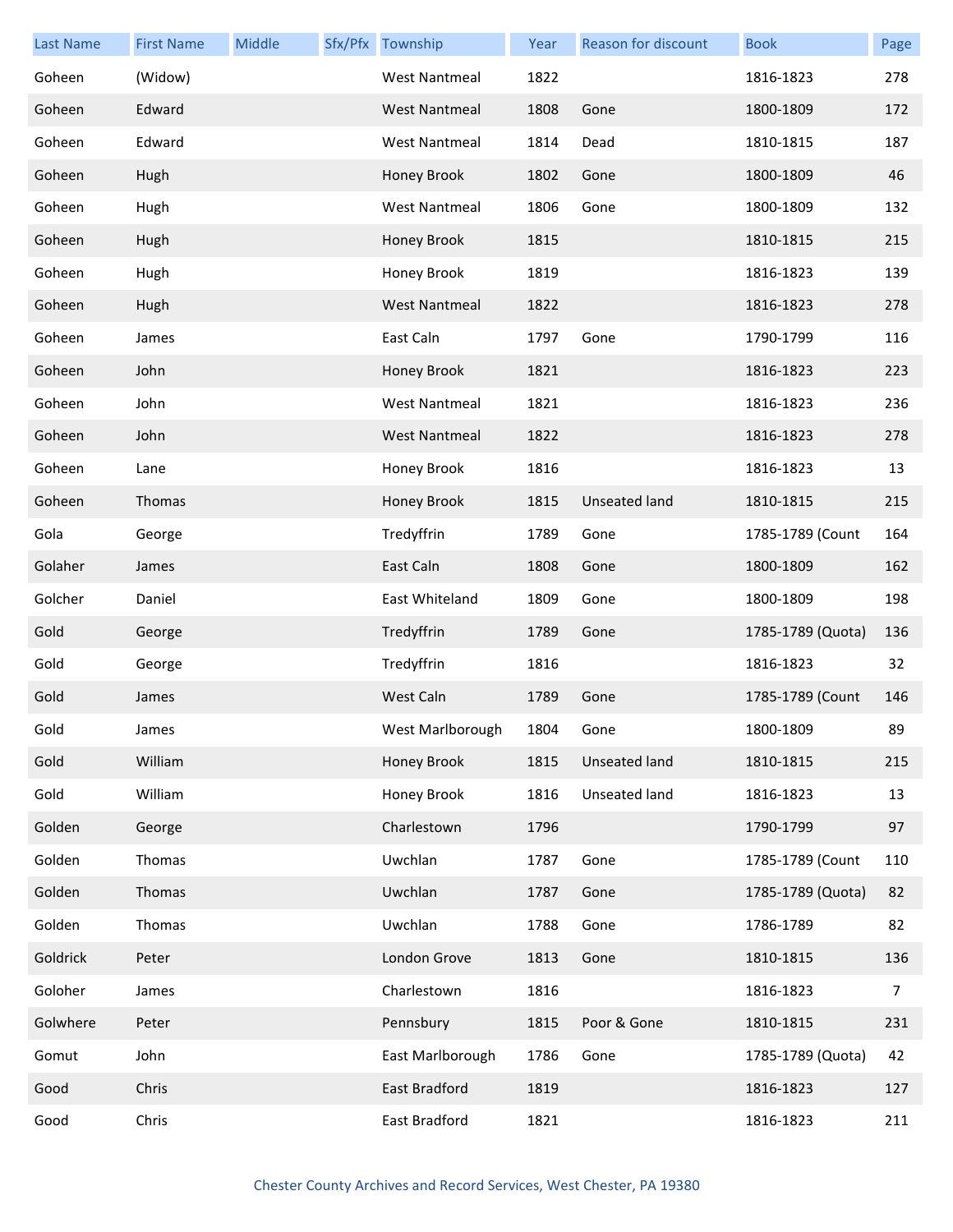| <b>Last Name</b> | <b>First Name</b> | Middle | Sfx/Pfx Township        | Year | <b>Reason for discount</b> | <b>Book</b>       | Page |
|------------------|-------------------|--------|-------------------------|------|----------------------------|-------------------|------|
| Good             | Christ.           |        | Pikeland                | 1785 | Poor                       | 1785-1789 (Quota) | 20   |
| Good             | Christ.           |        | Pikeland                | 1786 | Not found                  | 1785-1789 (Count  | 48   |
| Good             | Christ.           |        | Pikeland                | 1786 | Not found                  | 1785-1789 (Quota) | 48   |
| Good             | Christ.           |        | Pikeland                | 1787 | Not found                  | 1786-1789         | 20   |
| Good             | George            |        | West Whiteland          | 1820 |                            | 1816-1823         | 207  |
| Good             | Henry             |        | Goshen                  | 1816 |                            | 1816-1823         | 12   |
| Good             | Jacob             |        | <b>West Fallowfield</b> | 1822 |                            | 1816-1823         | 262  |
| Good             | James             |        | <b>West Nantmeal</b>    | 1803 |                            | 1800-1809         | 73   |
| Good             | James             |        | <b>West Nantmeal</b>    | 1823 |                            | 1816-1823         | 321  |
| Good             | Robert            |        | <b>West Nantmeal</b>    | 1803 | Gone                       | 1800-1809         | 73   |
| Good             | Robert            |        | <b>East Nantmeal</b>    | 1807 | Gone                       | 1800-1809         | 152  |
| Goodarle         | George            |        | West Marlborough        | 1811 | Gone                       | 1810-1815         | 60   |
| Goodattle        | George            |        | West Marlborough        | 1786 | Poor                       | 1785-1789 (Count  | 71   |
| Goodattle        | George            |        | West Marlborough        | 1786 | Poor                       | 1785-1789 (Quota) | 43   |
| Goodattle        | George            |        | West Marlborough        | 1786 | Overrated                  | 1785-1789 (Count  | 43   |
| Goodeithe        | George            |        | West Marlborough        | 1787 | Poor                       | 1786-1789         | 43   |
| Goodettle        | George            |        | West Marlborough        | 1788 | Poor                       | 1785-1789 (Quota) | 99   |
| Goodettle        | George            |        | West Marlborough        | 1788 | Poor                       | 1785-1789 (Count  | 127  |
| Goodfellow       | William           |        | Honey Brook             | 1811 | Poor                       | 1810-1815         | 54   |
| Goodin           | George            |        | East Whiteland          | 1820 |                            | 1816-1823         | 206  |
| Goodman          | Charles           |        | Uwchlan                 | 1797 | Poor                       | 1790-1799         | 130  |
| Goodman          | Charles           |        | <b>West Nantmeal</b>    | 1800 | Poor                       | 1800-1809         | 13   |
| Goodman          | Charles           |        | Honey Brook             | 1805 | Poor                       | 1800-1809         | 106  |
| Goodman          | Charles           |        | Honey Brook             | 1809 | Poor                       | 1800-1809         | 186  |
| Goodman          | Charles           |        | <b>West Nantmeal</b>    | 1811 | Gone                       | 1810-1815         | 62   |
| Goodman          | Charles           |        | <b>West Nantmeal</b>    | 1811 | Poor                       | 1810-1815         | 62   |
| Goodman          | Charles           |        | Honey Brook             | 1816 |                            | 1816-1823         | 13   |
| Goodman          | Charles           |        | Honey Brook             | 1822 |                            | 1816-1823         | 265  |
| Goodman          | Peter             |        | <b>West Nantmeal</b>    | 1812 | Gone                       | 1810-1815         | 107  |
| Goodwin          | Elisha            |        | Thornbury               | 1789 | Gone                       | 1785-1789 (Count  | 165  |
| Goodwin          | Elisha            |        | Thornbury               | 1789 | Gone                       | 1785-1789 (Quota) | 136  |
| Goodwin          | Elisha            |        | Londonderry             | 1817 |                            | 1816-1823         | 57   |
| Goodwin          | Thomas            |        | Goshen                  | 1800 | Under age                  | 1800-1809         | 6    |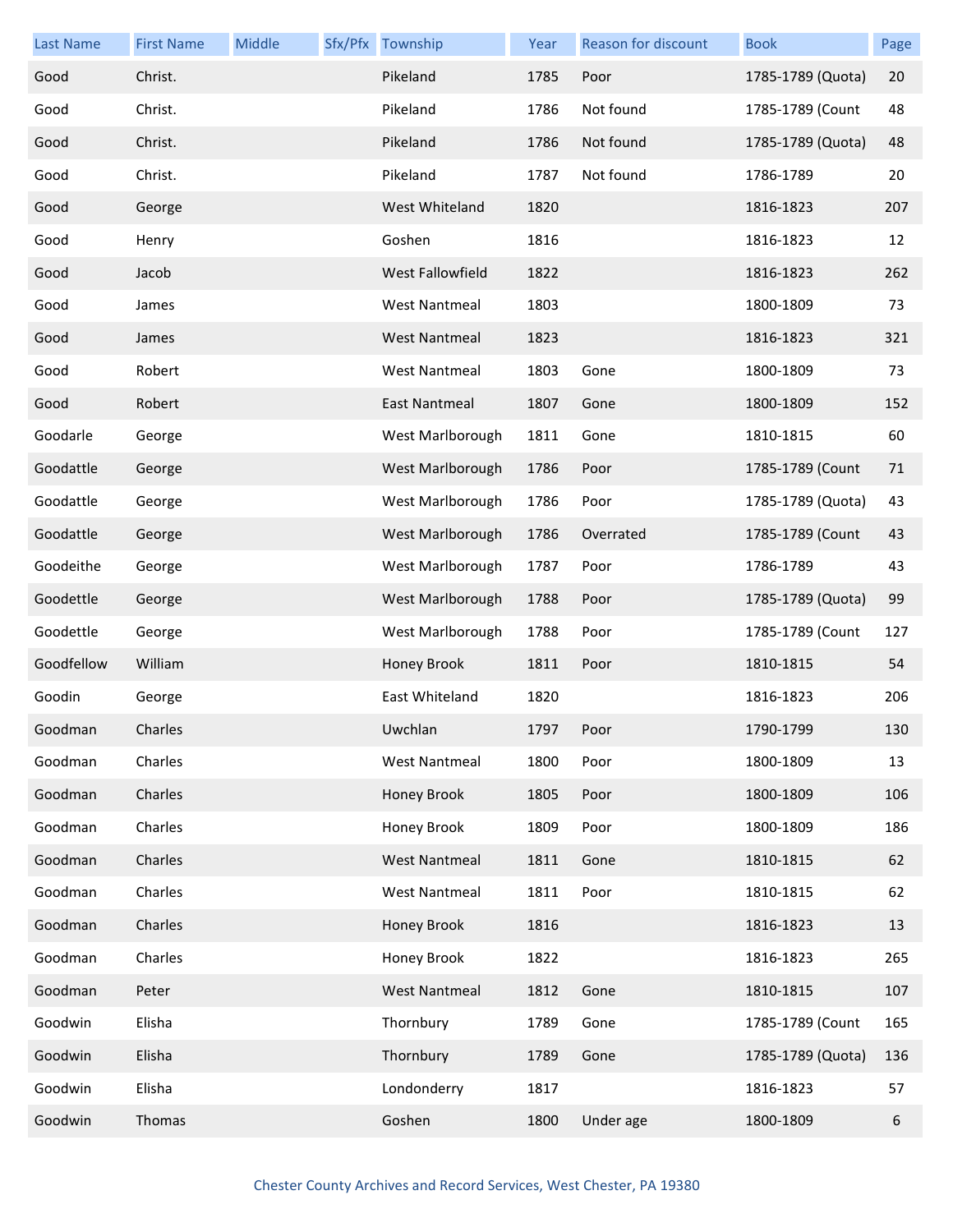| <b>Last Name</b> | <b>First Name</b> | Middle | Sfx/Pfx Township     | Year | Reason for discount | <b>Book</b>       | Page |
|------------------|-------------------|--------|----------------------|------|---------------------|-------------------|------|
| Goodwin          | William           |        | Honey Brook          | 1823 |                     | 1816-1823         | 308  |
| Gordan           | Frederick         |        | Middletown           | 1786 | Gone                | 1785-1789 (Count  | 70   |
| Gordan           | Frederick         |        | Middletown           | 1787 | Gone                | 1786-1789         | 42   |
| Gordan           | James             |        | <b>West Nantmeal</b> | 1819 |                     | 1816-1823         | 152  |
| Gorden           | James             |        | <b>West Nantmeal</b> | 1809 | Gone                | 1800-1809         | 192  |
| Gordon           | Andrew            |        | <b>West Nantmeal</b> | 1785 | Poor                | 1785-1789 (Quota) | 17   |
| Gordon           | Andrew            |        | Tredyffrin           | 1789 | Gone                | 1785-1789 (Quota) | 136  |
| Gordon           | Ephraim           |        | Honey Brook          | 1821 |                     | 1816-1823         | 223  |
| Gordon           | Ephraim           |        | Honey Brook          | 1823 |                     | 1816-1823         | 308  |
| Gordon           | James             |        | <b>West Nantmeal</b> | 1814 | Gone                | 1810-1815         | 187  |
| Gordon           | James             |        | Honey Brook          | 1823 |                     | 1816-1823         | 308  |
| Gordon           | John              |        | East Caln            | 1788 | Gone                | 1785-1789 (Count  | 118  |
| Gordon           | John              |        | Birmingham           | 1789 | Gone                | 1785-1789 (Count  | 142  |
| Gordon           | John              |        | Birmingham           | 1789 | Gone                | 1785-1789 (Quota) | 114  |
| Gordon           | John              |        | <b>West Nantmeal</b> | 1806 | Poor                | 1800-1809         | 132  |
| Gordon           | John              |        | Uwchlan              | 1811 | Over taxed          | 1810-1815         | 75   |
| Gordon           | John              |        | Uwchlan              | 1811 | No Dog              | 1810-1815         | 75   |
| Gordon           | Moses             |        | West Fallowfield     | 1807 | Gone                | 1800-1809         | 145  |
| Gordon           | Moses             |        | West Fallowfield     | 1808 | Gone                | 1800-1809         | 165  |
| Gordon           | Moses             |        | West Fallowfield     | 1810 | Gone                | 1810-1815         | 11   |
| Gordon           | Moses             |        | West Fallowfield     | 1811 | Gone                | 1810-1815         | 52   |
| Gordon           | Moses             |        | West Fallowfield     | 1819 |                     | 1816-1823         | 136  |
| Gordon           | Richard           |        | Westtown             | 1812 | Gone                | 1810-1815         | 118  |
| Gordon           | Robert            |        | <b>West Nantmeal</b> | 1785 | Gone                | 1785-1789 (Quota) | 17   |
| Gordon           | Thomas            |        | Marple               | 1786 | Gone                | 1785-1789 (Quota) | 41   |
| Gordon           | Thomas            |        | Marple               | 1786 | Gone                | 1785-1789 (Count  | 41   |
| Gordon           | Thomas            |        | Marple               | 1786 | Gone                | 1786-1789         | 13   |
| Gordon           | Thomas            |        | London Britain       | 1792 | Gone                | 1790-1799         | 47   |
| Gordon           | Thomas            |        | <b>East Nantmeal</b> | 1823 |                     | 1816-1823         | 320  |
| Gordon           | William           |        | Sadsbury             | 1798 | Gone                | 1790-1799         | 148  |
| Gordon           | William           |        | Sadsbury             | 1799 | Gone                | 1790-1799         | 168  |
| Gordon           | William           |        | Sadsbury             | 1821 |                     | 1816-1823         | 242  |
| Gordon           | William           |        | Sadsbury             | 1823 |                     | 1816-1823         | 327  |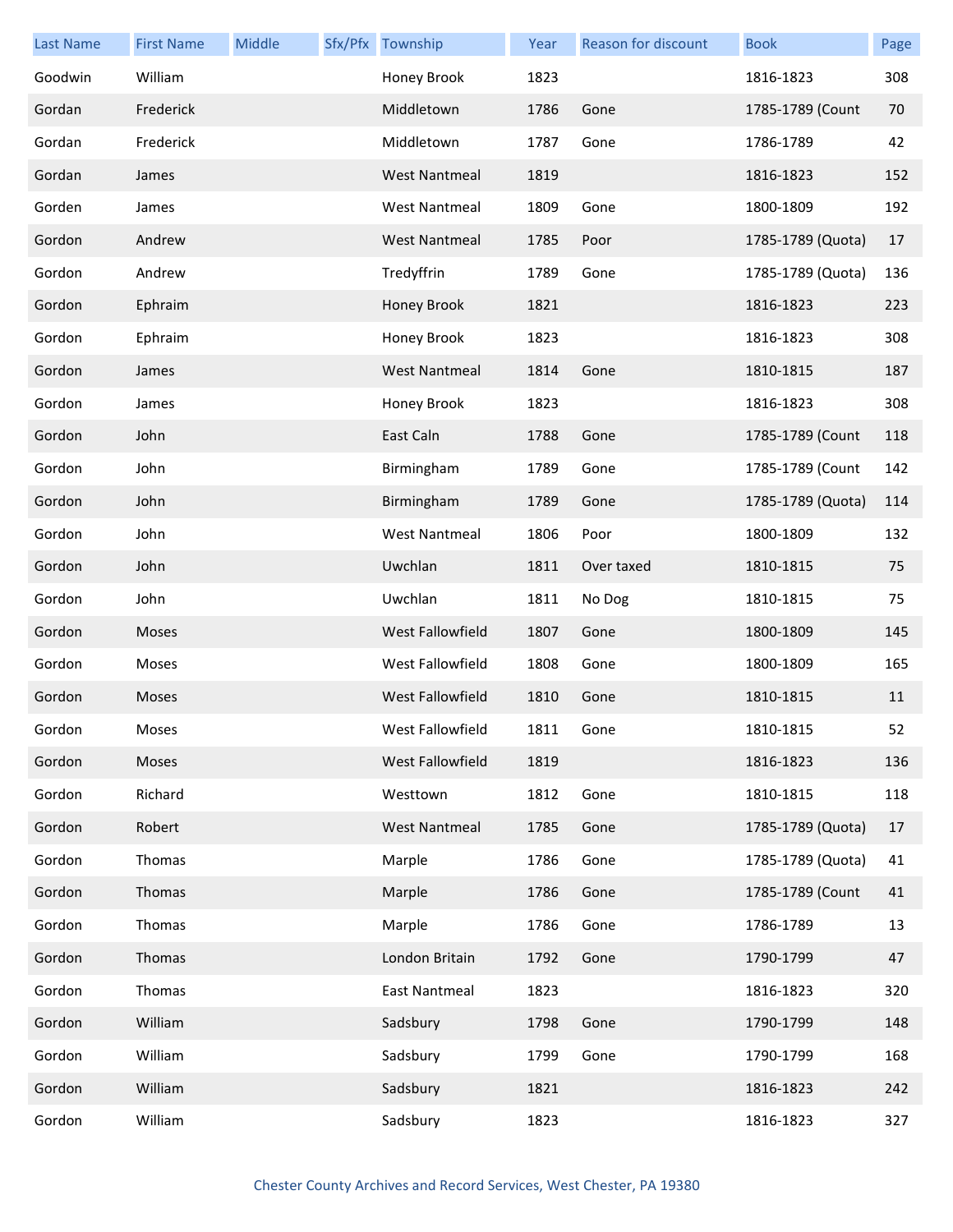| <b>Last Name</b> | <b>First Name</b> | <b>Middle</b> |     | Sfx/Pfx Township     | Year | <b>Reason for discount</b> | <b>Book</b>       | Page           |
|------------------|-------------------|---------------|-----|----------------------|------|----------------------------|-------------------|----------------|
| Gore             | Thomas            |               |     | East Caln            | 1811 | Gone                       | 1810-1815         | 46             |
| Gorgas           | John              |               |     | Uwchlan              | 1796 | Not found                  | 1790-1799         | 110            |
| Gorman           | Enoch             |               |     | Marple               | 1789 | Paid in Providence         | 1785-1789 (Quota) | 126            |
| Gorman           | Enoch             |               |     | London Britain       | 1805 | Gone                       | 1800-1809         | 107            |
| Goss             | Anthony           |               |     | Charlestown          | 1816 |                            | 1816-1823         | $\overline{7}$ |
| Gossage          | Pompey            |               |     | Lower Chichester     | 1785 | Poor                       | 1785-1789 (Count  | 5              |
| Gossett          | John              |               |     | East Marlborough     | 1786 | Gone                       | 1785-1789 (Count  | 42             |
| Gosut            | John              |               |     | East Marlborough     | 1788 | Gone                       | 1786-1789         | 14             |
| Gott             | John              |               |     | West Whiteland       | 1807 | Gone                       | 1800-1809         | 159            |
| Gott             | William           |               |     | West Whiteland       | 1812 | Enlisted                   | 1810-1815         | 120            |
| Goudy            | James             |               |     | <b>West Nantmeal</b> | 1786 | Gone                       | 1785-1789 (Quota) | 45             |
| Gould            | James             |               |     | West Caln            | 1788 | Soldier                    | 1785-1789 (Quota) | 90             |
| Gould            | James             |               |     | West Caln            | 1788 | Soldier                    | 1785-1789 (Count  | 118            |
| Gould            | James             |               |     | West Caln            | 1789 | Gone                       | 1785-1789 (Quota) | 118            |
| Govett           | John              |               |     | Lower Darby          | 1789 | Poor                       | 1785-1789 (Quota) | 119            |
| Gowdy            | James             |               |     | <b>West Nantmeal</b> | 1786 | Gone                       | 1785-1789 (Count  | 73             |
| Graff            | William           |               |     | Coventry             | 1822 |                            | 1816-1823         | 259            |
| Grafton          | James             |               |     | Coventry             | 1823 |                            | 1816-1823         | 302            |
| Graham           | Alexander         |               |     | East Bradford        | 1786 | Paid in Westtown           | 1785-1789 (Count  | 30             |
| Graham           | Alexander         |               |     | East Bradford        | 1786 | Paid in Westtown           | 1785-1789 (Quota) | 30             |
| Graham           | Alexander         |               |     | East Bradford        | 1787 | Paid in Westtown           | 1785-1789 (Quota) | 59             |
| Graham           | Alexander         |               |     | East Bradford        | 1787 |                            | 1785-1789 (Count  | 86             |
| Graham           | Alexander         |               |     | East Bradford        | 1788 |                            | 1786-1789         | 58             |
| Graham           | Alexander         |               |     | East Bradford        | 1788 | Paid in Westtown           | 1786-1789         | 2              |
| Graham           | Alexander         |               |     | East Bradford        | 1789 | Paid in Kennett            | 1785-1789 (Quota) | 114            |
| Graham           | Alexander         |               |     | East Bradford        | 1790 | Paid in Pennsbury          | 1790-1799         | $\mathbf{1}$   |
| Graham           | Alexander         |               |     | East Bradford        | 1795 | Paid in Birmingham         | 1790-1799         | 77             |
| Graham           | Alexander         |               | Sr. | Birmingham           | 1803 |                            | 1800-1809         | 60             |
| Graham           | Alexander         |               |     | East Marlborough     | 1811 | Twice taxed                | 1810-1815         | 59             |
| Graham           | Alexander         |               |     | East Bradford        | 1816 |                            | 1816-1823         | 2              |
| Graham           | Alexander         |               |     | East Bradford        | 1817 |                            | 1816-1823         | 43             |
| Graham           | Alexander         |               | Jr. | East Bradford        | 1821 |                            | 1816-1823         | 211            |
| Graham           | Alexander         |               |     | East Bradford        | 1822 |                            | 1816-1823         | 253            |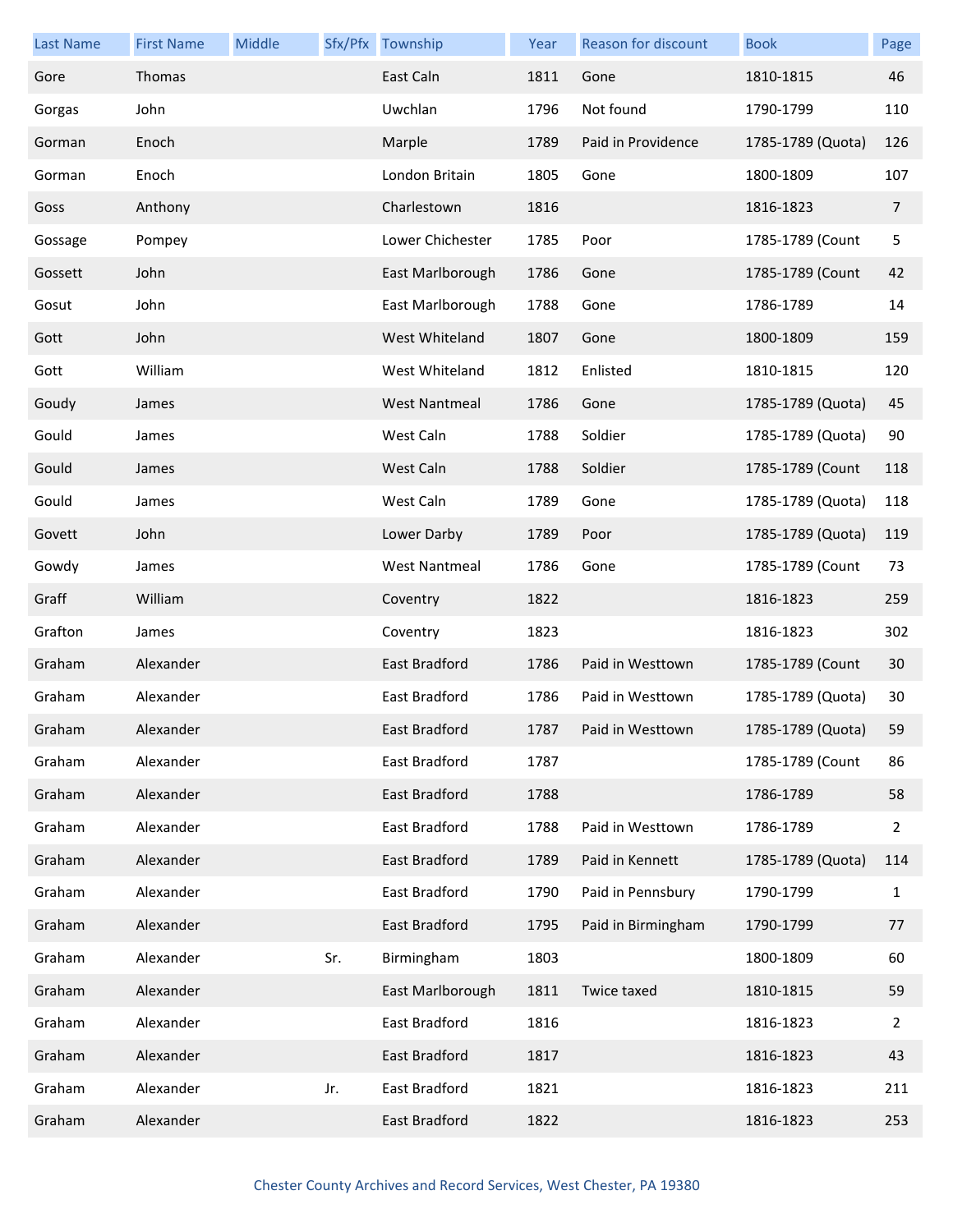| <b>Last Name</b> | <b>First Name</b> | Middle | Sfx/Pfx Township        | Year | Reason for discount | <b>Book</b>       | Page           |
|------------------|-------------------|--------|-------------------------|------|---------------------|-------------------|----------------|
| Graham           | Alexander         |        | Pennsbury               | 1823 |                     | 1816-1823         | 324            |
| Graham           | Alexander         |        | East Bradford           | 1823 |                     | 1816-1823         | 296            |
| Graham           | Daniel            |        | East Bradford           | 1786 | Poor                | 1785-1789 (Count  | 30             |
| Graham           | Daniel            |        | East Bradford           | 1786 | Poor                | 1785-1789 (Quota) | 30             |
| Graham           | Daniel            |        | East Bradford           | 1787 | Gone                | 1785-1789 (Quota) | 59             |
| Graham           | Daniel            |        | East Bradford           | 1787 | Poor                | 1785-1789 (Count  | 86             |
| Graham           | Daniel            |        | East Bradford           | 1788 | Poor                | 1786-1789         | 58             |
| Graham           | Daniel            |        | East Bradford           | 1788 | Poor                | 1786-1789         | $\overline{2}$ |
| Graham           | Daniel            |        | East Bradford           | 1798 | Poor                | 1790-1799         | 133            |
| Graham           | David             |        | East Bradford           | 1817 |                     | 1816-1823         | 43             |
| Graham           | Francis           |        | Londonderry             | 1804 | Gone                | 1800-1809         | 88             |
| Graham           | Η.                | Η.     | Chester                 | 1787 | Mistake             | 1785-1789 (Quota) | 59             |
| Graham           | Isaac             |        | Newlin                  | 1823 |                     | 1816-1823         | 315            |
| Graham           | Isaac             |        | <b>East Fallowfield</b> | 1823 |                     | 1816-1823         | 304            |
| Graham           | James             |        | West Caln               | 1810 | Not found           | 1810-1815         | 6              |
| Graham           | James             |        | West Whiteland          | 1810 | Gone                | 1810-1815         | 39             |
| Graham           | James             |        | West Caln               | 1814 |                     | 1810-1815         | 167            |
| Graham           | James             |        | Honey Brook             | 1822 |                     | 1816-1823         | 265            |
| Graham           | Jeremiah          |        | <b>West Nantmeal</b>    | 1789 | Gone                | 1785-1789 (Quota) | 130            |
| Graham           | Jeremiah          |        | <b>West Nantmeal</b>    | 1790 | Gone                | 1790-1799         | 13             |
| Graham           | John              |        | New Garden              | 1807 | Gone                | 1800-1809         | 150            |
| Graham           | John              |        | <b>West Nantmeal</b>    | 1814 | Gone                | 1810-1815         | 187            |
| Graham           | John              |        | Coventry                | 1815 | Gone                | 1810-1815         | 210            |
| Graham           | John              |        | East Caln               | 1818 |                     | 1816-1823         | 88             |
| Graham           | John              |        | Charlestown             | 1821 |                     | 1816-1823         | 217            |
| Graham           | John              |        | Vincent                 | 1822 |                     | 1816-1823         | 288            |
| Graham           | Nathaniel         |        | East Nottingham         | 1803 | Gone                | 1800-1809         | 71             |
| Graham           | Nathaniel         |        | East Nottingham         | 1804 | Gone                | 1800-1809         | 91             |
| Graham           | Robert            |        | East Caln               | 1786 | Gone                | 1785-1789 (Count  | 62             |
| Graham           | Robert            |        | East Caln               | 1786 | Gone                | 1785-1789 (Quota) | 34             |
| Graham           | Robert            |        | East Caln               | 1786 | Gone                | 1785-1789 (Count  | 34             |
| Graham           | Robert            |        | East Caln               | 1787 | Gone                | 1785-1789 (Count  | 90             |
| Graham           | Robert            |        | East Caln               | 1787 | Gone                | 1785-1789 (Quota) | 62             |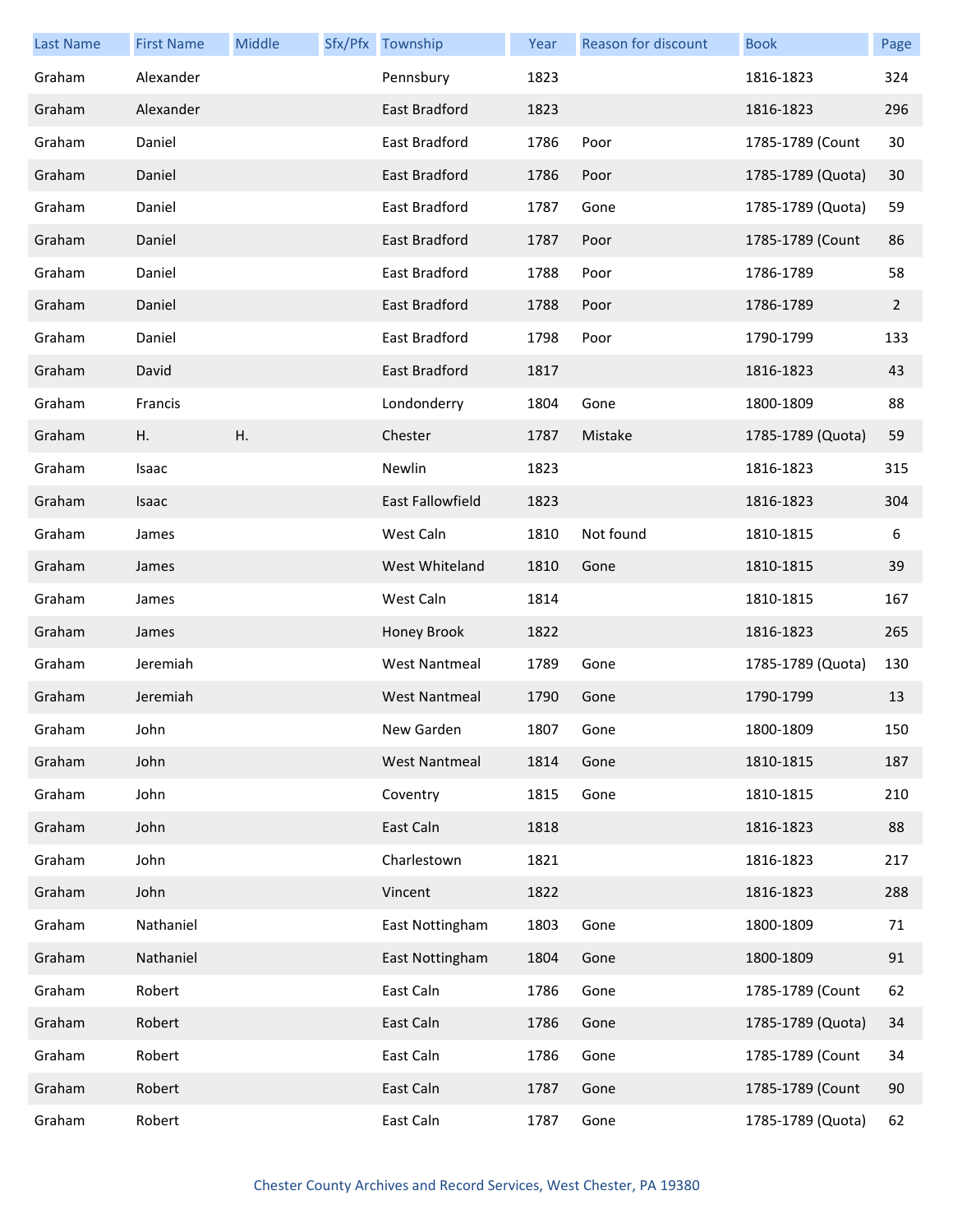| <b>Last Name</b> | <b>First Name</b> | Middle | Sfx/Pfx Township     | Year | Reason for discount | <b>Book</b>       | Page |
|------------------|-------------------|--------|----------------------|------|---------------------|-------------------|------|
| Graham           | Robert            |        | East Caln            | 1788 | Gone                | 1786-1789         | 34   |
| Graham           | Robert            |        | East Caln            | 1788 | Not found           | 1786-1789         | 6    |
| Graham           | Robert            |        | <b>Upper Oxford</b>  | 1819 | Dead                | 1816-1823         | 153  |
| Graham           | Roger             |        | Honey Brook          | 1796 | Gone                | 1790-1799         | 100  |
| Graham           | Samuel            |        | West Nantmeal        | 1786 | Ran away            | 1785-1789 (Count  | 45   |
| Graham           | Samuel            |        | <b>West Nantmeal</b> | 1786 | Paid in Juniata     | 1785-1789 (Quota) | 45   |
| Graham           | Samuel            |        | <b>West Nantmeal</b> | 1787 | Ran away            | 1786-1789         | 17   |
| Graham           | Samuel            |        | Honey Brook          | 1797 | Gone                | 1790-1799         | 120  |
| Graham           | Samuel            |        | Coventry             | 1822 |                     | 1816-1823         | 259  |
| Graham           | Thomas            |        | Pikeland             | 1801 | Gone                | 1800-1809         | 35   |
| Graham           | Thomas            |        | East Whiteland       | 1821 |                     | 1816-1823         | 249  |
| Graham           | William           |        | East Caln            | 1797 | Poor                | 1790-1799         | 116  |
| Graham           | William           |        | <b>Upper Oxford</b>  | 1800 | Gone                | 1800-1809         | 14   |
| Graham           | William           |        | East Fallowfield     | 1817 |                     | 1816-1823         | 51   |
| Graham           | William           |        | <b>Upper Oxford</b>  | 1817 |                     | 1816-1823         | 68   |
| Graham           | William           |        | East Caln            | 1817 |                     | 1816-1823         | 46   |
| Graham           | William           |        | Pikeland             | 1820 |                     | 1816-1823         | 197  |
| Graham           | William           |        | East Fallowfield     | 1823 |                     | 1816-1823         | 304  |
| Grame            | Joseph            |        | East Bradford        | 1786 | Paid in Goshen      | 1785-1789 (Count  | 58   |
| Grangee          | John              |        | West Bradford        | 1798 | Poor                | 1790-1799         | 134  |
| Grangent         | Francis           |        | East Bradford        | 1820 |                     | 1816-1823         | 169  |
| Granger          | Joseph            |        | Birmingham           | 1808 | Paid in Delaware    | 1800-1809         | 160  |
| Grant            | George            |        | New London           | 1801 | Gone                | 1800-1809         | 30   |
| Grant            | George            |        | New London           | 1802 | Gone                | 1800-1809         | 50   |
| Grant            | Horatio           |        | New London           | 1823 |                     | 1816-1823         | 316  |
| Grant            | Jacob             |        | Ridley               | 1785 | Poor                | 1785-1789 (Quota) | 22   |
| Grant            | Jacob             |        | Tredyffrin           | 1814 | Gone                | 1810-1815         | 194  |
| Grant            | John              |        | Lower Darby          | 1787 | Poor                | 1785-1789 (Quota) | 64   |
| Grant            | John              |        | Lower Darby          | 1787 | Poor                | 1785-1789 (Count  | 92   |
| Grant            | John              |        | Lower Darby          | 1788 | Poor                | 1786-1789         | 64   |
| Graul            | Jacob             |        | West Marlborough     | 1821 |                     | 1816-1823         | 229  |
| Graul            | John              |        | West Fallowfield     | 1819 |                     | 1816-1823         | 136  |
| Graul            | John              |        | West Fallowfield     | 1821 |                     | 1816-1823         | 220  |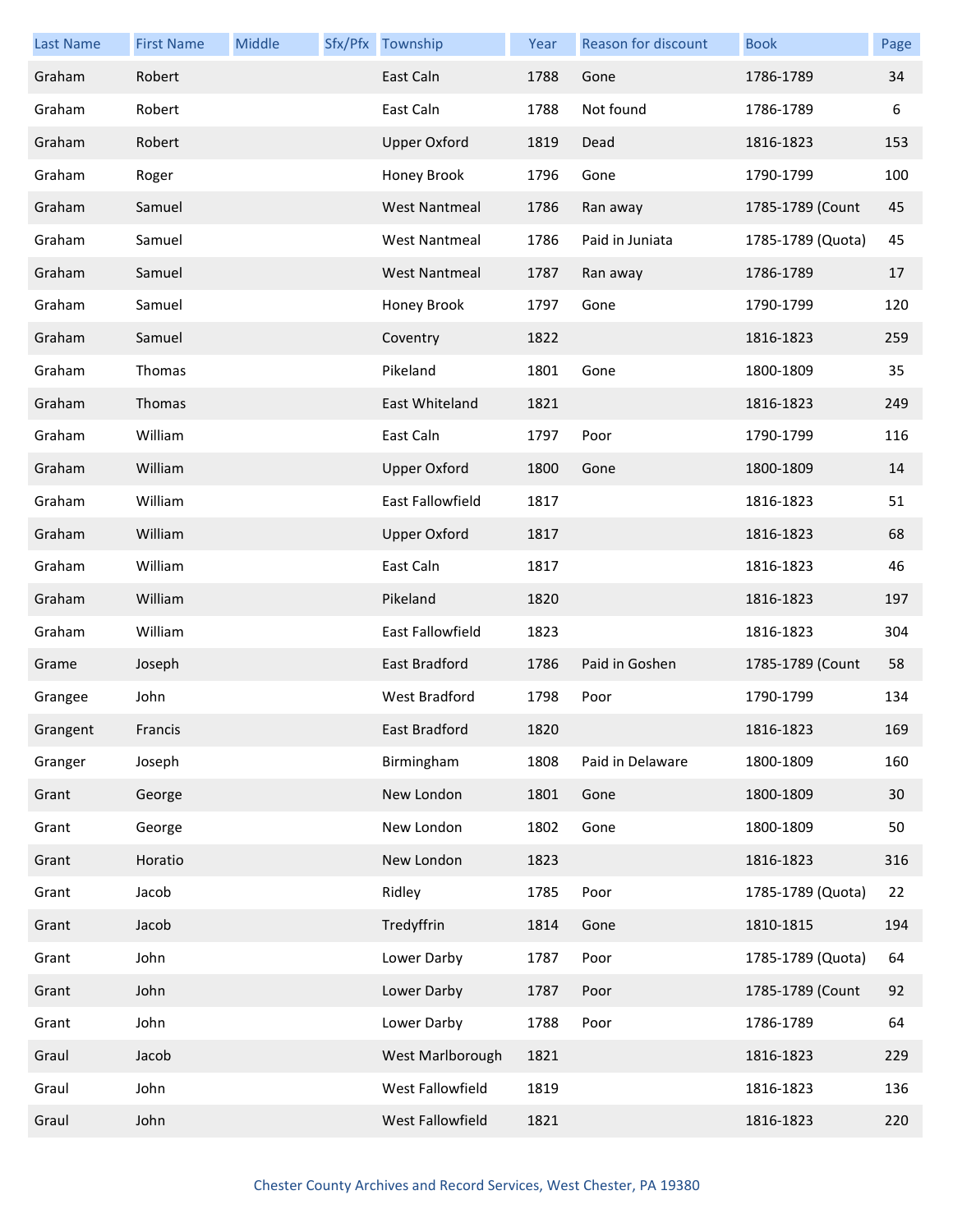| <b>Last Name</b> | <b>First Name</b> | <b>Middle</b> | Sfx/Pfx Township     | Year | <b>Reason for discount</b> | <b>Book</b>       | Page           |
|------------------|-------------------|---------------|----------------------|------|----------------------------|-------------------|----------------|
| Grave            | William           |               | Uwchlan              | 1821 |                            | 1816-1823         | 245            |
| Gravel           | William           |               | Tredyffrin           | 1804 | Gone                       | 1800-1809         | 96             |
| Graves           | Jehu              |               | Kennett              | 1789 | Gone                       | 1785-1789 (Quota) | 124            |
| Graves           | Jesse             |               | Birmingham           | 1785 |                            | 1785-1789 (Quota) | $\overline{2}$ |
| Graves           | Thomas            |               | Charlestown          | 1816 |                            | 1816-1823         | 7              |
| Graves           | Thomas            |               | Charlestown          | 1818 | Gone                       | 1816-1823         | 90             |
| Grawl            | John              |               | Londonderry          | 1822 |                            | 1816-1823         | 269            |
| Gray             | Absalom           |               | <b>West Bradford</b> | 1818 |                            | 1816-1823         | 86             |
| Gray             | Alexander         |               | Chester              | 1785 | Ran away                   | 1785-1789 (Count  | 3              |
| Gray             | Andrew            |               | Uwchlan              | 1814 | Paid elsewhere             | 1810-1815         | 195            |
| Gray             | Andrew            |               | Uwchlan              | 1816 | Dead                       | 1816-1823         | 34             |
| Gray             | Anthony           |               | East Bradford        | 1799 | Sickness                   | 1790-1799         | 153            |
| Gray             | Cheyney           |               | East Bradford        | 1820 |                            | 1816-1823         | 169            |
| Gray             | David             |               | East Nottingham      | 1788 | Gone                       | 1785-1789 (Quota) | 102            |
| Gray             | David             |               | East Nottingham      | 1788 | Gone                       | 1785-1789 (Count  | 130            |
| Gray             | David             |               | West Whiteland       | 1817 |                            | 1816-1823         | 80             |
| Gray             | David             |               | West Goshen          | 1821 |                            | 1816-1823         | 222            |
| Gray             | Enoch             |               | East Bradford        | 1789 | Overrated                  | 1785-1789 (Count  | 142            |
| Gray             | Enoch             |               | East Bradford        | 1789 | Overrated                  | 1785-1789 (Quota) | 114            |
| Gray             | George            |               | East Caln            | 1785 | Poor                       | 1785-1789 (Count  | 6              |
| Gray             | George            |               | East Caln            | 1786 | Gone                       | 1785-1789 (Count  | 34             |
| Gray             | George            |               | East Caln            | 1786 | Loss                       | 1785-1789 (Count  | 62             |
| Gray             | George            |               | East Caln            | 1786 | Gone                       | 1785-1789 (Quota) | 34             |
| Gray             | George            |               | East Caln            | 1786 | Gone                       | 1785-1789 (Count  | 62             |
| Gray             | George            |               | East Caln            | 1788 | Gone off                   | 1786-1789         | 6              |
| Gray             | George            |               | East Caln            | 1788 | Gone                       | 1786-1789         | 34             |
| Gray             | George            |               | East Caln            | 1788 | Loss                       | 1786-1789         | 34             |
| Gray             | George            |               | East Bradford        | 1789 | Gone                       | 1785-1789 (Quota) | 114            |
| Gray             | George            |               | East Bradford        | 1789 | Gone                       | 1785-1789 (Count  | 142            |
| Gray             | George            |               | East Bradford        | 1790 | Gone                       | 1790-1799         | $\mathbf{1}$   |
| Gray             | George            |               | East Bradford        | 1791 | Gone                       | 1790-1799         | 20             |
| Gray             | George            |               | Goshen               | 1796 | Paid in West Whiteland     | 1790-1799         | 100            |
| Gray             | George            |               | Goshen               | 1799 | Poor                       | 1790-1799         | 158            |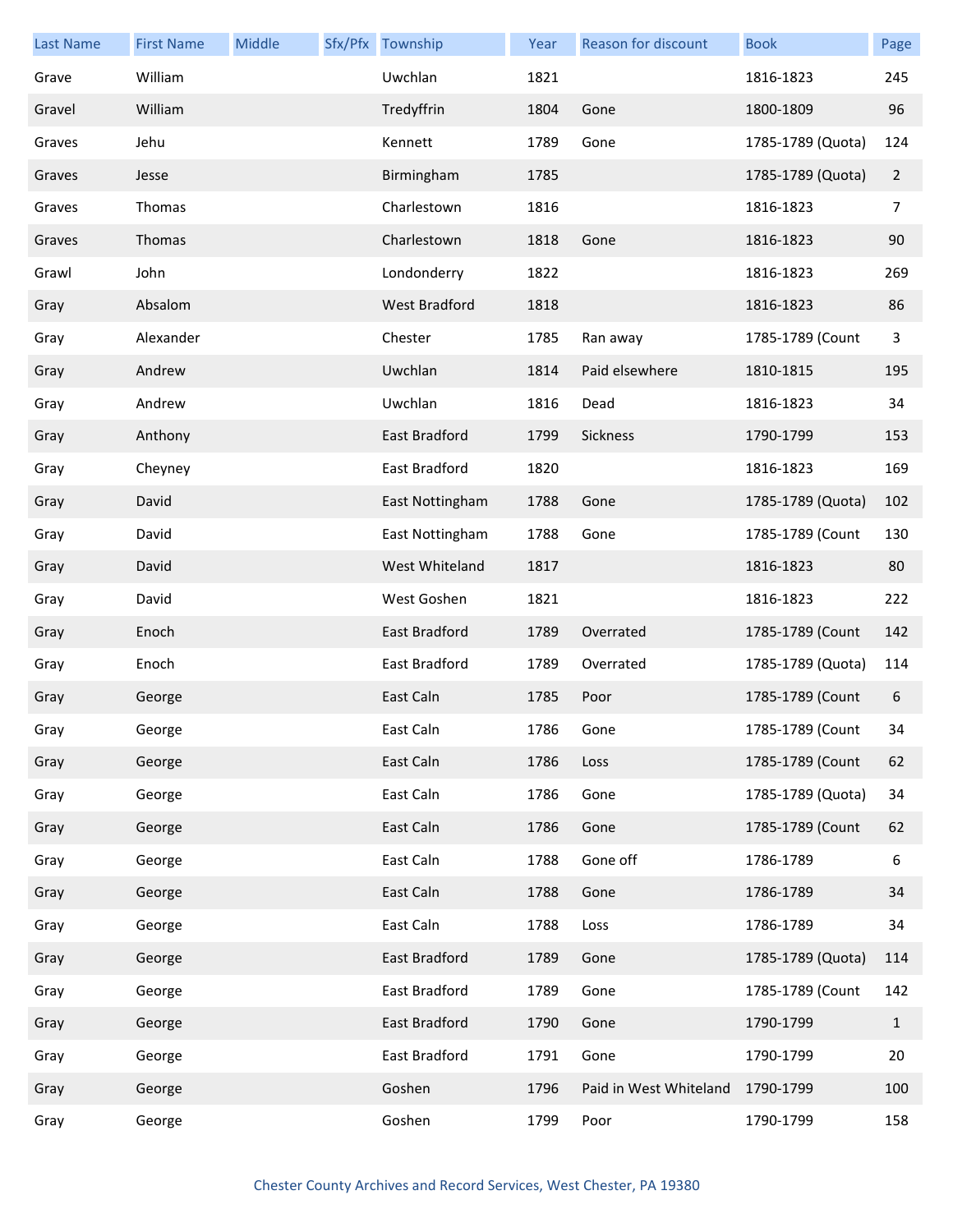| <b>Last Name</b> | <b>First Name</b> | Middle | Sfx/Pfx Township     | Year | Reason for discount | <b>Book</b>       | Page           |
|------------------|-------------------|--------|----------------------|------|---------------------|-------------------|----------------|
| Gray             | George            |        | East Bradford        | 1801 | Lame                | 1800-1809         | 21             |
| Gray             | George            |        | <b>West Bradford</b> | 1815 | No Dog              | 1810-1815         | 205            |
| Gray             | George            |        | East Bradford        | 1822 |                     | 1816-1823         | 253            |
| Gray             | George            | А.     | East Nottingham      | 1822 |                     | 1816-1823         | 275            |
| Gray             | Gibbons           |        | London Britain       | 1812 | Gone                | 1810-1815         | 98             |
| Gray             | Isaac             |        | Tredyffrin           | 1815 | Gone                | 1810-1815         | 235            |
| Gray             | Isaac             |        | East Caln            | 1819 |                     | 1816-1823         | 130            |
| Gray             | James             |        | East Bradford        | 1785 | Gone                | 1785-1789 (Count  | $\overline{2}$ |
| Gray             | James             |        | Coventry             | 1793 | Gone                | 1790-1799         | 61             |
| Gray             | James             |        | Thornbury            | 1805 | Gone                | 1800-1809         | 116            |
| Gray             | John              |        | Lower Darby          | 1787 | Gone                | 1785-1789 (Count  | 92             |
| Gray             | John              |        | Lower Darby          | 1787 | Gone                | 1785-1789 (Quota) | 64             |
| Gray             | John              |        | East Bradford        | 1788 | Gone                | 1785-1789 (Count  | 114            |
| Gray             | John              |        | Lower Darby          | 1788 | Gone                | 1786-1789         | 64             |
| Gray             | John              |        | East Bradford        | 1788 | Gone                | 1785-1789 (Quota) | 86             |
| Gray             | John              |        | Oxford               | 1795 | Lame                | 1790-1799         | 89             |
| Gray             | John              |        | Brandywine           | 1798 | Gone                | 1790-1799         | 134            |
| Gray             | John              |        | East Bradford        | 1807 | Gone                | 1800-1809         | 140            |
| Gray             | John              |        | East Bradford        | 1815 | Gone                | 1810-1815         | 204            |
| Gray             | Jonathan          |        | West Whiteland       | 1809 | Gone                | 1800-1809         | 199            |
| Gray             | Jonathan          |        | East Bradford        | 1815 | Paid elsewhere      | 1810-1815         | 204            |
| Gray             | Joshua            |        | East Bradford        | 1815 | Gone                | 1810-1815         | 204            |
| Gray             | Peter             |        | West Whiteland       | 1819 |                     | 1816-1823         | 165            |
| Gray             | Robert            |        | West Fallowfield     | 1791 | Gone                | 1790-1799         | 25             |
| Gray             | Robert            |        | <b>West Nantmeal</b> | 1797 | Charged to land     | 1790-1799         | 126            |
| Gray             | Robert            |        | Pennsbury            | 1797 | Gone                | 1790-1799         | 128            |
| Gray             | Robert            |        | West Caln            | 1798 | Gone                | 1790-1799         | 135            |
| Gray             | Robert            |        | Thornbury            | 1802 | Gone                | 1800-1809         | 56             |
| Gray             | Robert            |        | Birmingham           | 1806 | Gone                | 1800-1809         | 120            |
| Gray             | Samuel            |        | Birmingham           | 1797 | Poor                | 1790-1799         | 114            |
| Gray             | Samuel            |        | Birmingham           | 1801 | Gone                | 1800-1809         | 20             |
| Gray             | Samuel            |        | Charlestown          | 1815 |                     | 1810-1815         | 209            |
| Gray             | Thomas            |        | Thornbury            | 1789 | Gone                | 1785-1789 (Quota) | 136            |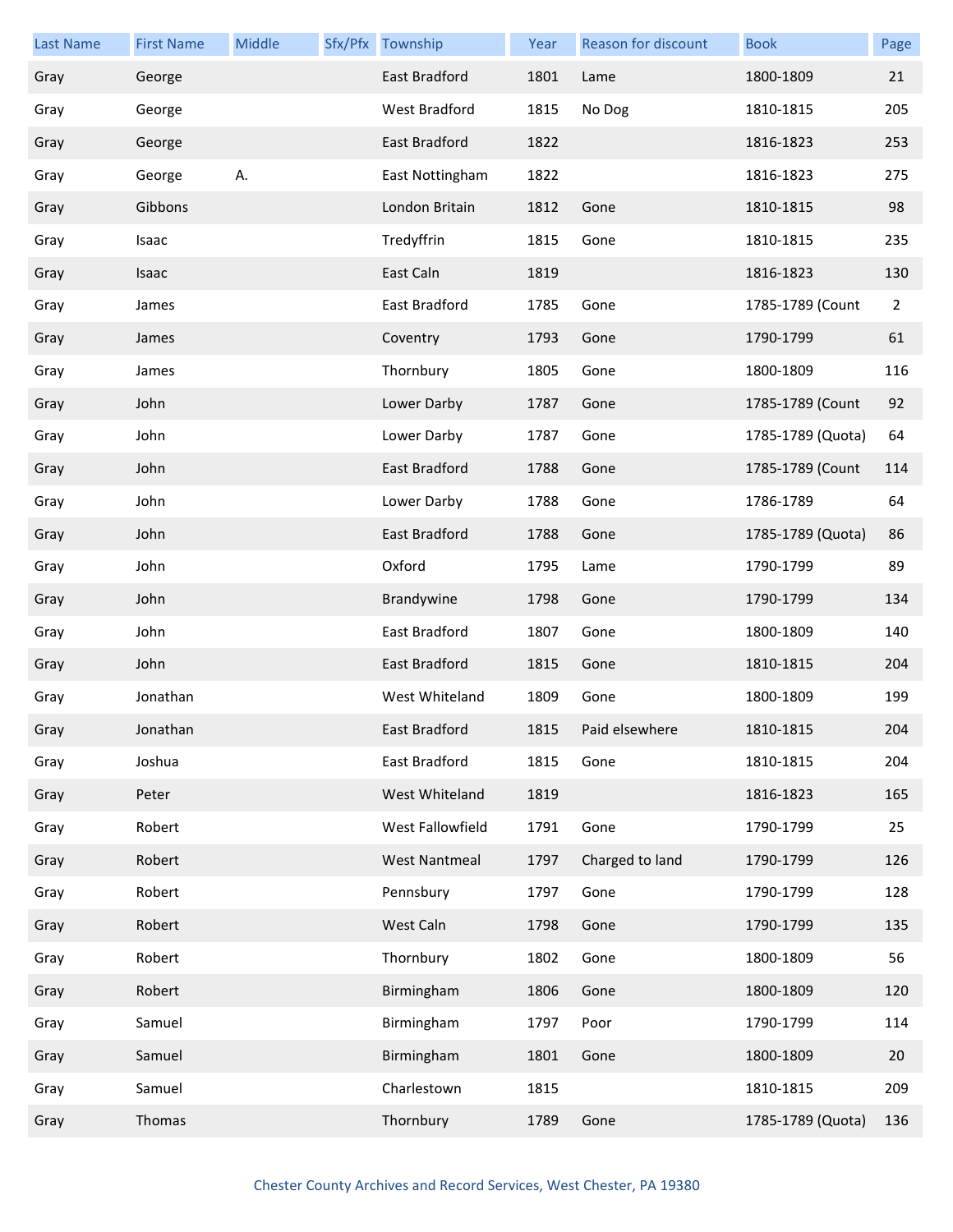| <b>Last Name</b> | <b>First Name</b> | Middle | Sfx/Pfx Township        | Year | <b>Reason for discount</b> | <b>Book</b>       | Page           |
|------------------|-------------------|--------|-------------------------|------|----------------------------|-------------------|----------------|
| Gray             | Thomas            |        | Thornbury               | 1789 | Gone                       | 1785-1789 (Count  | 165            |
| Gray             | Thomas            |        | West Whiteland          | 1793 |                            | 1790-1799         | 76             |
| Gray             | Thomas            |        | Uwchlan                 | 1806 | Gone                       | 1800-1809         | 136            |
| Gray             | Thomas            |        | Uwchlan                 | 1822 |                            | 1816-1823         | 287            |
| Gray             | William           |        | West Whiteland          | 1818 |                            | 1816-1823         | 123            |
| Gray             | William           |        | Uwchlan                 | 1822 |                            | 1816-1823         | 287            |
| Grazor           | John              |        | London Grove            | 1785 | Gone                       | 1785-1789 (Quota) | 12             |
| Grebbin          | James             |        | Honey Brook             | 1795 | Gone                       | 1790-1799         | 82             |
| Grebbin          | John              |        | Brandywine              | 1795 | Poor                       | 1790-1799         | 78             |
| Green            |                   |        | Goshen                  | 1793 | Not found                  | 1790-1799         | 63             |
| Green            | Amos              |        | Birmingham              | 1785 | Gone                       | 1785-1789 (Quota) | $\overline{2}$ |
| Green            | Armstead          |        | Tredyffrin              | 1812 | Gone                       | 1810-1815         | 114            |
| Green            | Asau              |        | West Fallowfield        | 1820 |                            | 1816-1823         | 178            |
| Green            | Cookson           |        | West Caln               | 1811 | Enlisted                   | 1810-1815         | 47             |
| Green            | Cookson           |        | West Caln               | 1812 | Gone                       | 1810-1815         | 87             |
| Green            | Daniel            |        | East Caln               | 1814 | Gone                       | 1810-1815         | 166            |
| Green            | Edward            |        | West Whiteland          | 1803 | Gone                       | 1800-1809         | 79             |
| Green            | George            |        | West Fallowfield        | 1810 | Under age                  | 1810-1815         | 11             |
| Green            | George            |        | East Bradford           | 1821 |                            | 1816-1823         | 211            |
| Green            | Isaac             |        | East Bradford           | 1818 |                            | 1816-1823         | 85             |
| Green            | James             |        | East Caln               | 1806 | Gone                       | 1800-1809         | 122            |
| Green            | James             |        | East Caln               | 1807 | Not found                  | 1800-1809         | 142            |
| Green            | James             |        | Charlestown             | 1810 | Gone                       | 1810-1815         | $\overline{7}$ |
| Green            | Jesse             |        | Birmingham              | 1788 | Paid in Concord            | 1785-1789 (Count  | 114            |
| Green            | Jesse             |        | Birmingham              | 1788 | Paid in Concord            | 1785-1789 (Quota) | 86             |
| Green            | Job               |        | London Grove            | 1787 | Gone                       | 1785-1789 (Quota) | 68             |
| Green            | Job               |        | London Grove            | 1787 | Gone                       | 1785-1789 (Count  | 96             |
| Green            | Job               |        | London Grove            | 1788 | Gone                       | 1786-1789         | 68             |
| Green            | Job               |        | West Chester            | 1818 | Gone                       | 1816-1823         | 124            |
| Green            | John              |        | <b>Upper Chichester</b> | 1785 | Not found                  | 1785-1789 (Quota) | 5              |
| Green            | John              |        | East Caln               | 1786 | Gone                       | 1785-1789 (Count  | 62             |
| Green            | John              |        | Springfield             | 1786 | Not found                  | 1785-1789 (Count  | 79             |
| Green            | John              |        | East Caln               | 1786 |                            | 1785-1789 (Count  | 34             |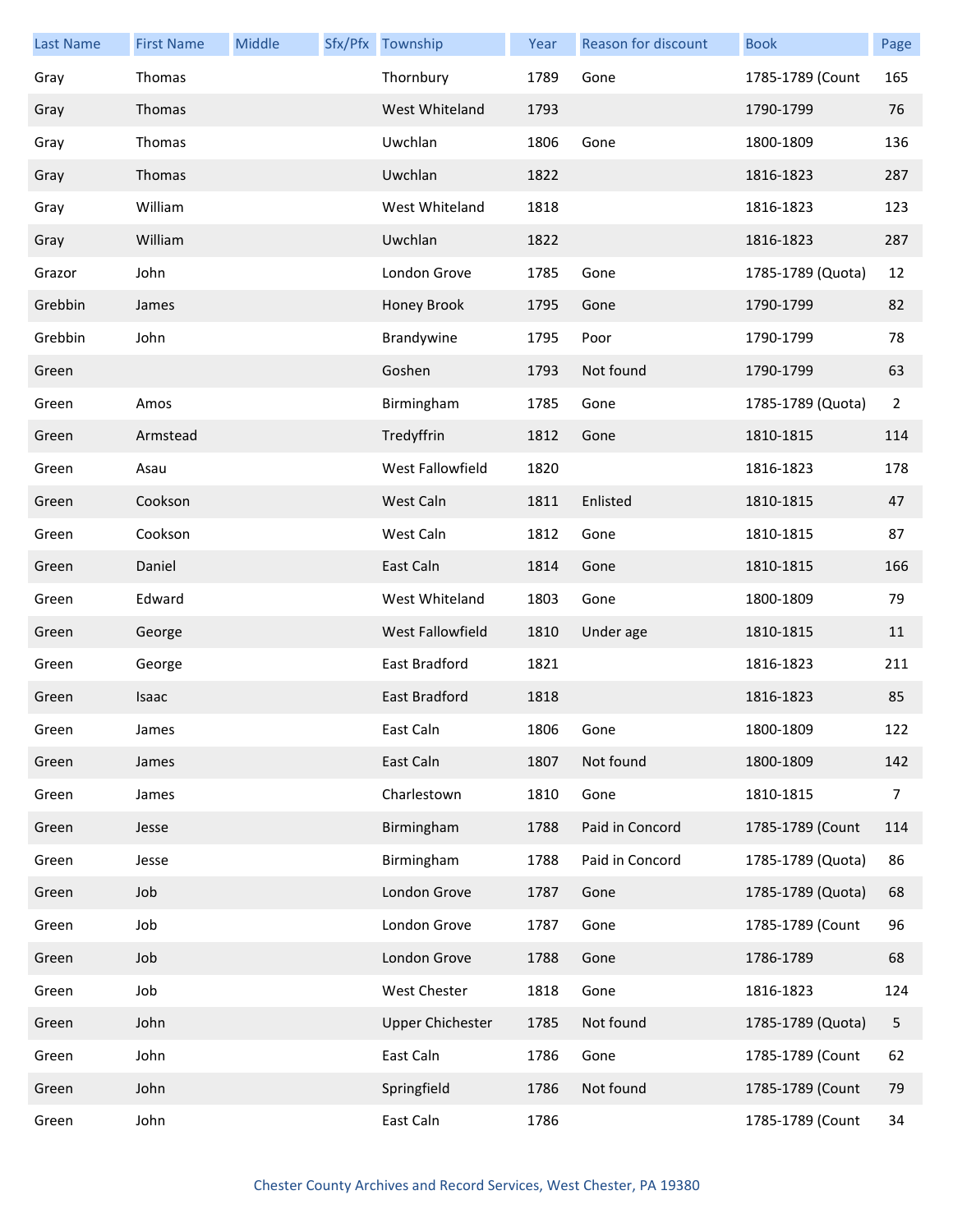| <b>Last Name</b> | <b>First Name</b> | Middle | Sfx/Pfx Township        | Year | <b>Reason for discount</b>                | <b>Book</b>       | Page |
|------------------|-------------------|--------|-------------------------|------|-------------------------------------------|-------------------|------|
| Green            | John              |        | <b>Upper Chichester</b> | 1786 | Paid in another place                     | 1785-1789 (Count  | 33   |
| Green            | John              |        | <b>Upper Chichester</b> | 1786 | Paid in another place                     | 1786-1789         | 5    |
| Green            | John              |        | East Caln               | 1786 | Gone                                      | 1785-1789 (Quota) | 34   |
| Green            | John              |        | <b>Upper Chichester</b> | 1786 | Paid in Lower Chicheste 1785-1789 (Quota) |                   | 33   |
| Green            | John              |        | Springfield             | 1787 | Not found                                 | 1786-1789         | 51   |
| Green            | John              |        | Lower Chichester        | 1787 | Gone                                      | 1785-1789 (Count  | 89   |
| Green            | John              |        | Lower Chichester        | 1787 | Ran away                                  | 1785-1789 (Quota) | 61   |
| Green            | John              |        | East Caln               | 1788 | Gone off                                  | 1786-1789         | 6    |
| Green            | John              |        | East Caln               | 1788 | Gone                                      | 1786-1789         | 34   |
| Green            | John              |        | Kennett                 | 1789 | Gone                                      | 1785-1789 (Count  | 152  |
| Green            | John              |        | Westtown                | 1791 | Gone                                      | 1790-1799         | 37   |
| Green            | John              |        | Westtown                | 1792 | Gone                                      | 1790-1799         | 56   |
| Green            | John              |        | Honey Brook             | 1805 | Gone                                      | 1800-1809         | 106  |
| Green            | John              |        | <b>West Nantmeal</b>    | 1808 | Gone                                      | 1800-1809         | 172  |
| Green            | John              |        | East Fallowfield        | 1816 |                                           | 1816-1823         | 10   |
| Green            | John              |        | Uwchlan                 | 1817 |                                           | 1816-1823         | 74   |
| Green            | John              |        | New Garden              | 1817 |                                           | 1816-1823         | 63   |
| Green            | John              |        | Sadsbury                | 1821 |                                           | 1816-1823         | 242  |
| Green            | Jonathan          |        | West Caln               | 1799 | Poor                                      | 1790-1799         | 155  |
| Green            | Jonathan          |        | West Caln               | 1800 | Charged to land                           | 1800-1809         | 3    |
| Green            | Jonathan          |        | Honey Brook             | 1803 | Poor                                      | 1800-1809         | 66   |
| Green            | Jonathan          |        | Honey Brook             | 1804 | <b>West Nantmeal</b>                      | 1800-1809         | 86   |
| Green            | Jonathan          |        | Honey Brook             | 1812 | Poor                                      | 1810-1815         | 94   |
| Green            | Jonathan          |        | Honey Brook             | 1812 | Poor                                      | 1810-1815         | 94   |
| Green            | Jonathan          |        | Honey Brook             | 1813 | Poor                                      | 1810-1815         | 134  |
| Green            | Jonathan          |        | West Caln               | 1814 |                                           | 1810-1815         | 167  |
| Green            | Jonathan          |        | West Caln               | 1817 |                                           | 1816-1823         | 47   |
| Green            | Jonathan          |        | West Caln               | 1819 |                                           | 1816-1823         | 131  |
| Green            | Jonathan          |        | West Caln               | 1820 |                                           | 1816-1823         | 173  |
| Green            | Jonathan          |        | Brandywine              | 1821 |                                           | 1816-1823         | 213  |
| Green            | Joseph            |        | West Whiteland          | 1810 | Mulatto                                   | 1810-1815         | 39   |
| Green            | Joseph            |        | Charlestown             | 1816 |                                           | 1816-1823         | 7    |
| Green            | Patrick           |        | East Marlborough        | 1817 |                                           | 1816-1823         | 59   |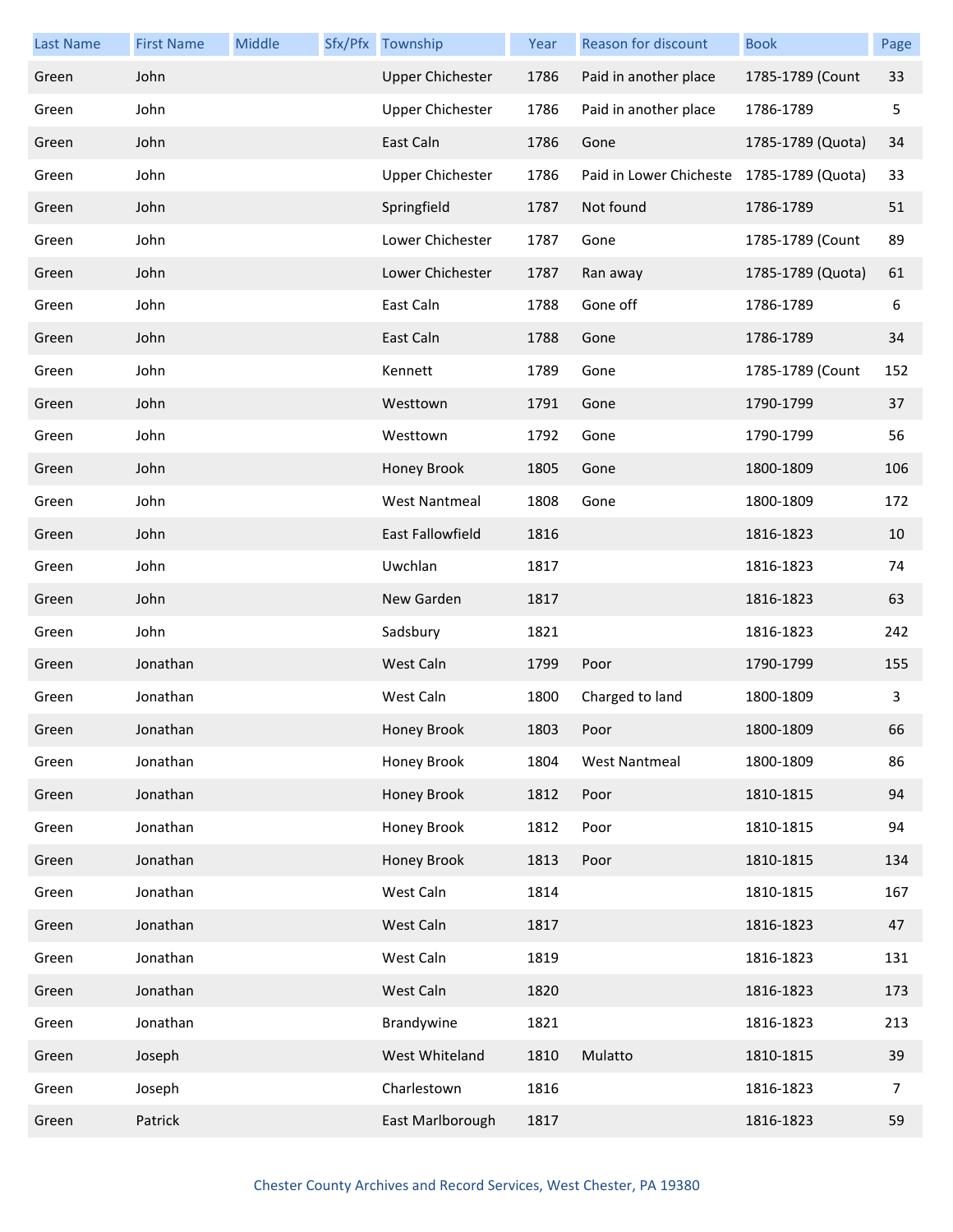| <b>Last Name</b> | <b>First Name</b> | Middle | Sfx/Pfx Township     | Year | Reason for discount  | <b>Book</b>       | Page |
|------------------|-------------------|--------|----------------------|------|----------------------|-------------------|------|
| Green            | Peter             |        | Londonderry          | 1813 | Gone                 | 1810-1815         | 137  |
| Green            | Peter             |        | East Caln            | 1817 |                      | 1816-1823         | 46   |
| Green            | Robert            |        | East Fallowfield     | 1793 | Gone                 | 1790-1799         | 62   |
| Green            | Robert            |        | West Bradford        | 1803 | Gone                 | 1800-1809         | 61   |
| Green            | Robert            |        | Brandywine           | 1803 | Gone                 | 1800-1809         | 62   |
| Green            | Samuel            |        | Honey Brook          | 1813 | Gone                 | 1810-1815         | 134  |
| Green            | Samuel            |        | East Caln            | 1815 | Gone                 | 1810-1815         | 207  |
| Green            | Thomas            |        | East Caln            | 1786 | Poor                 | 1785-1789 (Count  | 62   |
| Green            | Thomas            |        | East Caln            | 1788 | Poor                 | 1786-1789         | 34   |
| Green            | Thomas            |        | Brandywine           | 1796 | Charged to land      | 1790-1799         | 113  |
| Green            | Thomas            |        | East Caln            | 1797 | Not found            | 1790-1799         | 116  |
| Green            | Thomas            |        | Honey Brook          | 1810 | Poor                 | 1810-1815         | 13   |
| Green            | William           |        | East Nottingham      | 1809 | Gone                 | 1800-1809         | 191  |
| Greene           | John              |        | Honey Brook          | 1804 | <b>West Nantmeal</b> | 1800-1809         | 86   |
| Greenfield       | Aaron             |        | East Marlborough     | 1816 |                      | 1816-1823         | 18   |
| Greenfield       | Amos              |        | West Marlborough     | 1799 | Overrated            | 1790-1799         | 162  |
| Greenfield       | Amos              |        | West Marlborough     | 1810 | Gone                 | 1810-1815         | 19   |
| Greenfield       | Amos              |        | West Marlborough     | 1810 | Gone                 | 1810-1815         | 19   |
| Greenfield       | John              |        | West Marlborough     | 1807 | Inmate               | 1800-1809         | 149  |
| Greenfield       | Levi              |        | London Grove         | 1815 | Gone                 | 1810-1815         | 217  |
| Greenfield       | Stephen           |        | New Garden           | 1797 | Gone                 | 1790-1799         | 124  |
| Greenfield       | Stephen           |        | New Garden           | 1804 | Poor                 | 1800-1809         | 91   |
| Greenland        | Flower            |        | <b>West Bradford</b> | 1786 | Gone                 | 1785-1789 (Quota) | 31   |
| Greenland        | Flower            |        | West Bradford        | 1786 | Gone                 | 1785-1789 (Count  | 31   |
| Greenland        | Flower            |        | West Bradford        | 1787 | Gone                 | 1786-1789         | 3    |
| Greer            | James             |        | Goshen               | 1790 | Poor                 | 1790-1799         | 5    |
| Greer            | John              |        | Sadsbury             | 1790 | Under age            | 1790-1799         | 15   |
| Greer            | John              |        | Brandywine           | 1805 | Gone                 | 1800-1809         | 101  |
| Greer            | John              | M.     | Brandywine           | 1813 | Gone                 | 1810-1815         | 125  |
| Greg             | John              |        | New Garden           | 1808 | Gone                 | 1800-1809         | 170  |
| Gregg            | Aaron             |        | New Garden           | 1810 | Insolvent            | 1810-1815         | 22   |
| Gregg            | Aaron             |        | New Garden           | 1810 | Insolvent            | 1810-1815         | 22   |
| Gregg            | Aaron             |        | New Garden           | 1811 | Gone                 | 1810-1815         | 63   |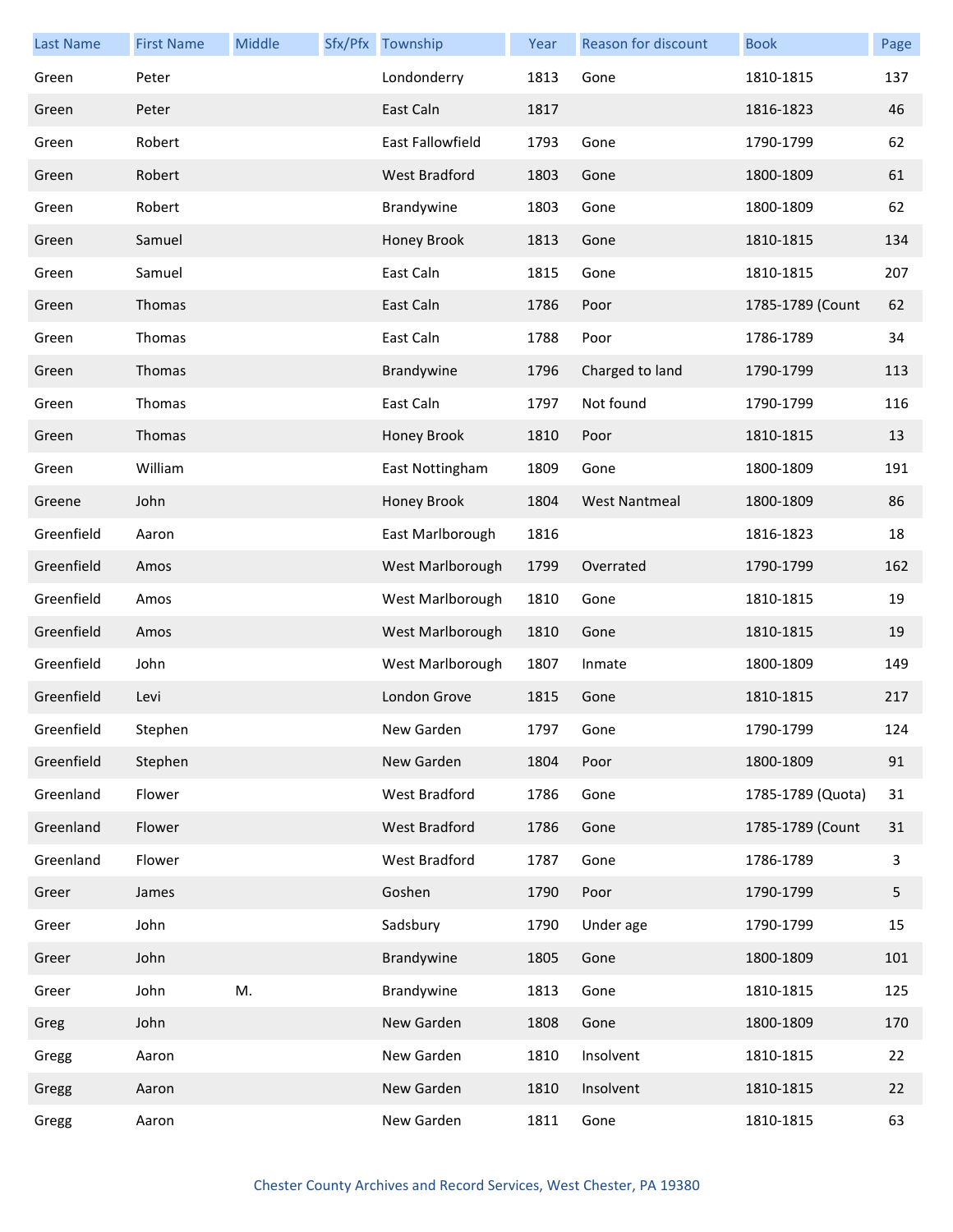| <b>Last Name</b> | <b>First Name</b> | Middle | Sfx/Pfx Township    | Year | <b>Reason for discount</b> | <b>Book</b>       | Page |
|------------------|-------------------|--------|---------------------|------|----------------------------|-------------------|------|
| Gregg            | Abraham           |        | Kennett             | 1813 | Gone                       | 1810-1815         | 135  |
| Gregg            | Abram             |        | Kennett             | 1817 | Gone                       | 1816-1823         | 55   |
| Gregg            | Andrew            |        | West Marlborough    | 1802 | Ran away                   | 1800-1809         | 49   |
| Gregg            | Cowan             |        | Honey Brook         | 1811 | Gone                       | 1810-1815         | 54   |
| Gregg            | Cowen             |        | Honey Brook         | 1806 | Gone                       | 1800-1809         | 126  |
| Gregg            | Daniel            |        | East Nottingham     | 1785 |                            | 1785-1789 (Count  | 18   |
| Gregg            | George            |        | New Garden          | 1788 |                            | 1785-1789 (Quota) | 99   |
| Gregg            | George            |        | New Garden          | 1788 | Paid in New Caslte         | 1785-1789 (Count  | 127  |
| Gregg            | George            |        | Kennett             | 1820 |                            | 1816-1823         | 182  |
| Gregg            | James             |        | New Garden          | 1810 | Gone                       | 1810-1815         | 22   |
| Gregg            | James             |        | <b>Upper Oxford</b> | 1814 |                            | 1810-1815         | 188  |
| Gregg            | James             |        | <b>Upper Oxford</b> | 1816 | Gone                       | 1816-1823         | 27   |
| Gregg            | John              |        | Pikeland            | 1806 | Gone                       | 1800-1809         | 134  |
| Gregg            | John              |        | West Fallowfield    | 1808 | Gone                       | 1800-1809         | 165  |
| Gregg            | Samuel            |        | West Caln           | 1791 | Gone                       | 1790-1799         | 22   |
| Gregg            | Samuel            |        | Kennett             | 1818 |                            | 1816-1823         | 98   |
| Gregg            | Samuel            |        | Kennett             | 1823 |                            | 1816-1823         | 309  |
| Gregg            | Solomon           |        | Kennett             | 1818 |                            | 1816-1823         | 98   |
| Gregg            | William           |        | Sadsbury            | 1800 | Gone                       | 1800-1809         | 16   |
| Gregory          | John              |        | Uwchlan             | 1792 | Gone                       | 1790-1799         | 55   |
| Gregory          | John              |        | East Caln           | 1799 | Gone                       | 1790-1799         | 155  |
| Gregory          | John              |        | Willistown          | 1810 | One Dog                    | 1810-1815         | 36   |
| Gregory          | John              |        | Charlestown         | 1822 |                            | 1816-1823         | 258  |
| Gregory          | Samuel            | M.     | Charlestown         | 1823 |                            | 1816-1823         | 301  |
| Gregory          | William           |        | Lower Chichester    | 1787 | Ran away                   | 1785-1789 (Quota) | 61   |
| Gregory          | William           |        | East Bradford       | 1818 | No Dog                     | 1816-1823         | 85   |
| Gregory          | William           |        | Newlin              | 1821 |                            | 1816-1823         | 230  |
| Grenop           | George            |        | Tinicum             | 1787 | Ran away                   | 1785-1789 (Quota) | 80   |
| Grenoss          | George            |        | Tinicum             | 1788 | Ran away                   | 1786-1789         | 80   |
| Greps            | Thomas            |        | Vincent             | 1799 | Poor                       | 1790-1799         | 170  |
| Grey             | James             |        | Ridley              | 1786 | Ran away                   | 1786-1789         | 22   |
| Grey             | James             |        | Ridley              | 1786 | Ran away                   | 1785-1789 (Quota) | 50   |
| Grey             | Thomas            |        | Uwchlan             | 1807 | Gone                       | 1800-1809         | 156  |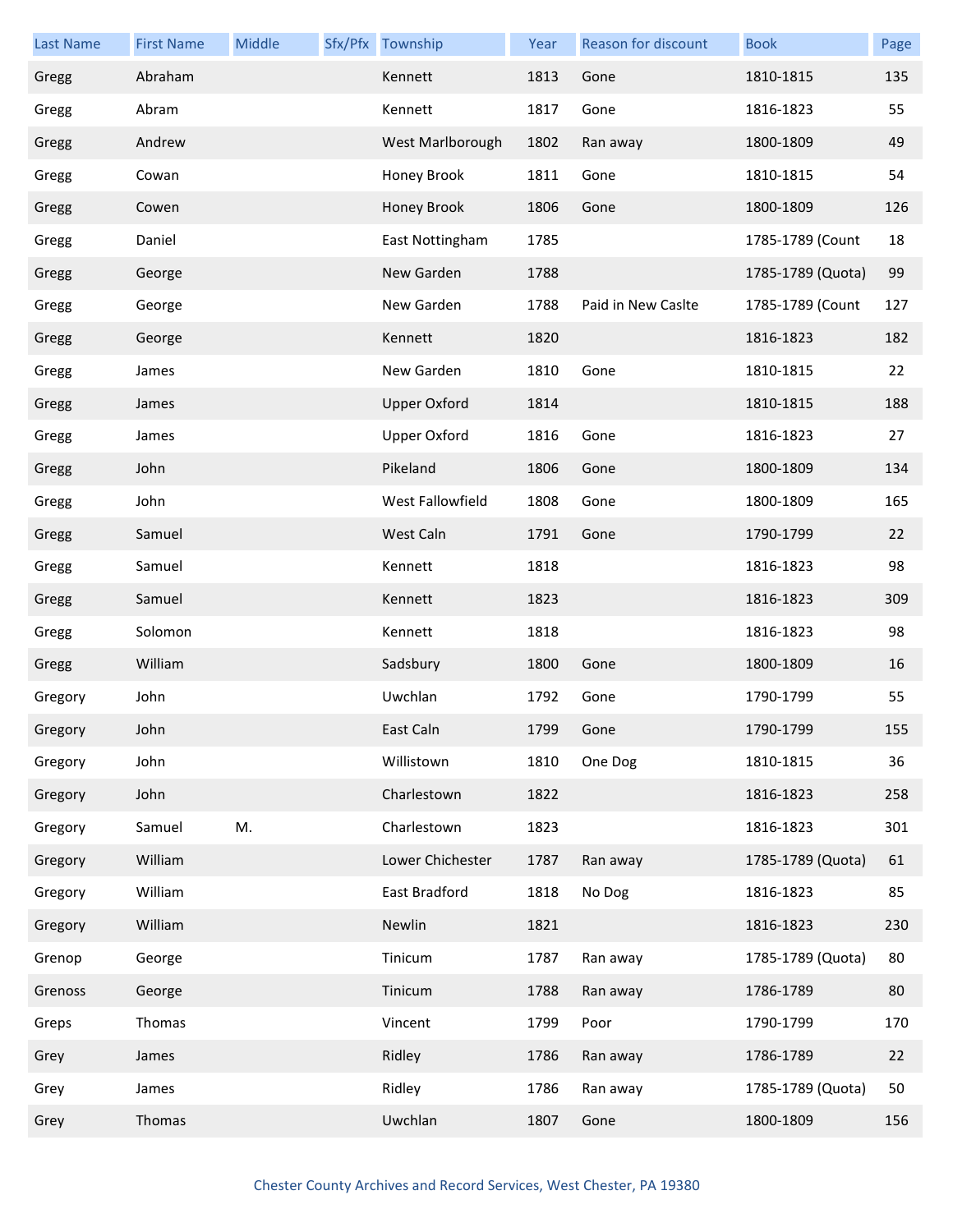| <b>Last Name</b> | <b>First Name</b> | Middle | Sfx/Pfx Township | Year | Reason for discount | <b>Book</b>       | Page |
|------------------|-------------------|--------|------------------|------|---------------------|-------------------|------|
| Grey             | Thomas            |        | Uwchlan          | 1823 |                     | 1816-1823         | 330  |
| Gribben          | John              |        | East Caln        | 1798 | Gone                | 1790-1799         | 135  |
| Gribben          | John              |        | Brandywine       | 1799 | Poor                | 1790-1799         | 154  |
| Gribbs           | Thomas            |        | Vincent          | 1798 | Poor                | 1790-1799         | 150  |
| Grible           | Robert            |        | Charlestown      | 1822 |                     | 1816-1823         | 258  |
| Grier            | James             |        | West Caln        | 1795 | Overrated           | 1790-1799         | 79   |
| Grier            | John              |        | Brandywine       | 1804 | Gone                | 1800-1809         | 82   |
| Grier            | John              |        | Sadsbury         | 1809 | Poor                | 1800-1809         | 195  |
| Grier            | John              | F.     | Brandywine       | 1807 | Gone                | 1800-1809         | 141  |
| Grier            | John              | F.     | Brandywine       | 1811 | Not found           | 1810-1815         | 45   |
| Grier            | Nathan            |        | Honey Brook      | 1803 | Paid in Brandywine  | 1800-1809         | 66   |
| Grier            | Solomon           |        | Lower Oxford     | 1817 |                     | 1816-1823         | 69   |
| Grier            | Solomon           |        | Lower Oxford     | 1819 |                     | 1816-1823         | 154  |
| Grier            | Solomon           |        | Lower Oxford     | 1820 |                     | 1816-1823         | 196  |
| Grier            | Solomon           |        | Lower Oxford     | 1821 |                     | 1816-1823         | 237  |
| Griffey          | Abel              |        | West Caln        | 1788 | Moved away          | 1786-1789         | 34   |
| Griffin          | John              |        | East Marlborough | 1822 |                     | 1816-1823         | 270  |
| Griffin          | John              |        | London Grove     | 1823 |                     | 1816-1823         | 310  |
| Griffin          | Levi              |        | East Bradford    | 1818 |                     | 1816-1823         | 85   |
| Griffith         | Abel              |        | West Caln        | 1786 | Moved away          | 1785-1789 (Count  | 62   |
| Griffith         | Abel              |        | Honey Brook      | 1796 | Poor                | 1790-1799         | 100  |
| Griffith         | Abijah            |        | Charlestown      | 1786 | Gone                | 1785-1789 (Quota) | 34   |
| Griffith         | Abijah            |        | Charlestown      | 1786 | Gone                | 1785-1789 (Count  | 63   |
| Griffith         | Abijah            |        | Charlestown      | 1788 | Gone                | 1786-1789         | 35   |
| Griffith         | Abner             |        | Thornbury        | 1789 | Poor                | 1785-1789 (Quota) | 136  |
| Griffith         | Abner             |        | Thornbury        | 1789 | Gone                | 1785-1789 (Count  | 165  |
| Griffith         | Abram             |        | West Caln        | 1785 | Gone                | 1785-1789 (Quota) | 6    |
| Griffith         | Abram             |        | Charlestown      | 1785 | Gone                | 1785-1789 (Count  | 7    |
| Griffith         | Abram             |        | West Caln        | 1788 | Not to be found     | 1786-1789         | 34   |
| Griffith         | Benjamin          |        | Pikeland         | 1788 | Gone                | 1785-1789 (Quota) | 104  |
| Griffith         | Benjamin          |        | Pikeland         | 1788 | Gone                | 1785-1789 (Count  | 132  |
| Griffith         | Benjamin          |        | East Fallowfield | 1812 | Gone                | 1810-1815         | 91   |
| Griffith         | Benjamin          |        | East Fallowfield | 1813 | Poor                | 1810-1815         | 131  |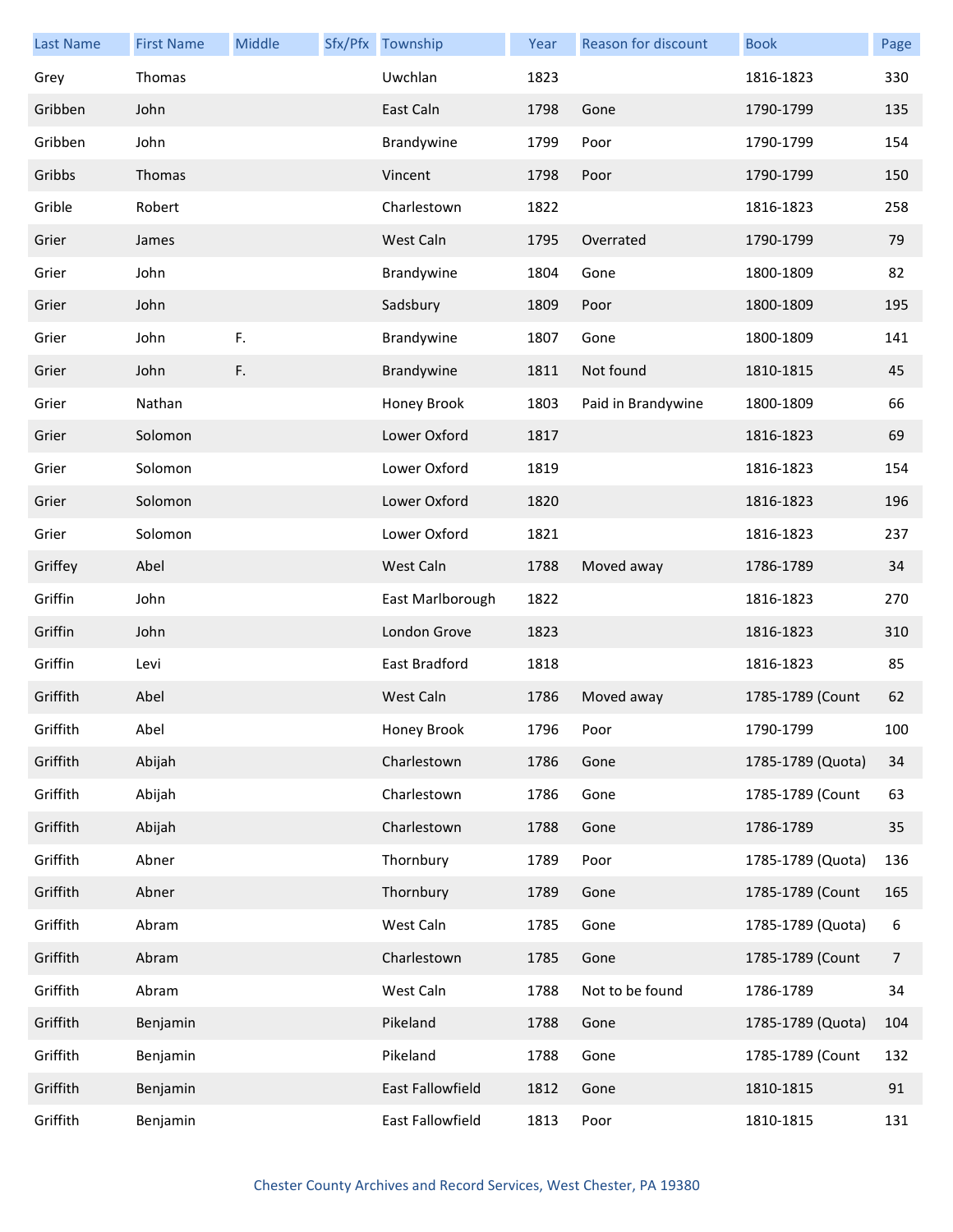| <b>Last Name</b> | <b>First Name</b> | Middle |      | Sfx/Pfx Township     | Year | Reason for discount | <b>Book</b>       | Page                    |
|------------------|-------------------|--------|------|----------------------|------|---------------------|-------------------|-------------------------|
| Griffith         | Castle            |        |      | Sadsbury             | 1813 | Twice taxed         | 1810-1815         | 152                     |
| Griffith         | Christopher       |        |      | West Fallowfield     | 1810 | Unseated land       | 1810-1815         | 11                      |
| Griffith         | Dan               |        | Esq. | <b>West Nantmeal</b> | 1787 |                     | 1785-1789 (Quota) | 73                      |
| Griffith         | David             |        |      | Coventry             | 1785 | Poor                | 1785-1789 (Count  | $\overline{\mathbf{4}}$ |
| Griffith         | David             |        | Jr.  | Coventry             | 1787 | Poor                | 1785-1789 (Count  | 88                      |
| Griffith         | David             |        |      | Coventry             | 1787 | Poor                | 1785-1789 (Quota) | 60                      |
| Griffith         | David             |        |      | Coventry             | 1788 |                     | 1785-1789 (Count  | 116                     |
| Griffith         | David             |        |      | Coventry             | 1788 | Poor                | 1785-1789 (Quota) | 88                      |
| Griffith         | David             |        | Jr.  | Coventry             | 1788 | Poor                | 1786-1789         | 60                      |
| Griffith         | David             |        |      | Coventry             | 1805 | Gone                | 1800-1809         | 103                     |
| Griffith         | David             |        |      | East Nantmeal        | 1806 | Gone                | 1800-1809         | 132                     |
| Griffith         | David             |        |      | <b>East Nantmeal</b> | 1809 | Gone                | 1800-1809         | 192                     |
| Griffith         | David             |        |      | <b>West Nantmeal</b> | 1810 | Poor                | 1810-1815         | 26                      |
| Griffith         | David             |        |      | Vincent              | 1811 | Poor                | 1810-1815         | 76                      |
| Griffith         | David             |        |      | <b>West Nantmeal</b> | 1812 | Gone                | 1810-1815         | 107                     |
| Griffith         | David             |        |      | Brandywine           | 1812 | Poor                | 1810-1815         | 85                      |
| Griffith         | Ebenezer          |        |      | Vincent              | 1819 |                     | 1816-1823         | 161                     |
| Griffith         | Ephraim           |        |      | Charlestown          | 1820 |                     | 1816-1823         | 175                     |
| Griffith         | Esther            |        |      | Willistown           | 1787 | Poor                | 1785-1789 (Count  | 110                     |
| Griffith         | Esther            |        |      | Willistown           | 1789 | Poor                | 1786-1789         | 82                      |
| Griffith         | Evan              |        |      | East Nantmeal        | 1786 | Insane              | 1785-1789 (Quota) | 44                      |
| Griffith         | Evan              |        |      | <b>East Nantmeal</b> | 1787 | Insane              | 1785-1789 (Quota) | 72                      |
| Griffith         | Evan              |        |      | East Nantmeal        | 1788 | Insane              | 1785-1789 (Quota) | 100                     |
| Griffith         | Evan              |        |      | Charlestown          | 1820 |                     | 1816-1823         | 175                     |
| Griffith         | Ezekiel           |        |      | Goshen               | 1788 | Poor                | 1785-1789 (Quota) | 94                      |
| Griffith         | Ezekiel           |        |      | Goshen               | 1788 | Poor                | 1785-1789 (Count  | 122                     |
| Griffith         | Ezekiel           |        |      | Goshen               | 1789 | Poor                | 1785-1789 (Count  | 150                     |
| Griffith         | Ezekiel           |        |      | Goshen               | 1789 | Poor                | 1785-1789 (Quota) | 122                     |
| Griffith         | Ezekiel           |        |      | Goshen               | 1791 | Poor                | 1790-1799         | 25                      |
| Griffith         | Ezekiel           |        |      | Goshen               | 1797 | Poor & Gone         | 1790-1799         | 119                     |
| Griffith         | Ezekiel           |        |      | Goshen               | 1804 | Poor                | 1800-1809         | 86                      |
| Griffith         | Ezekiel           |        |      | Westtown             | 1809 | Gone                | 1800-1809         | 198                     |
| Griffith         | Ezekiel           |        |      | Willistown           | 1810 | Gone                | 1810-1815         | 36                      |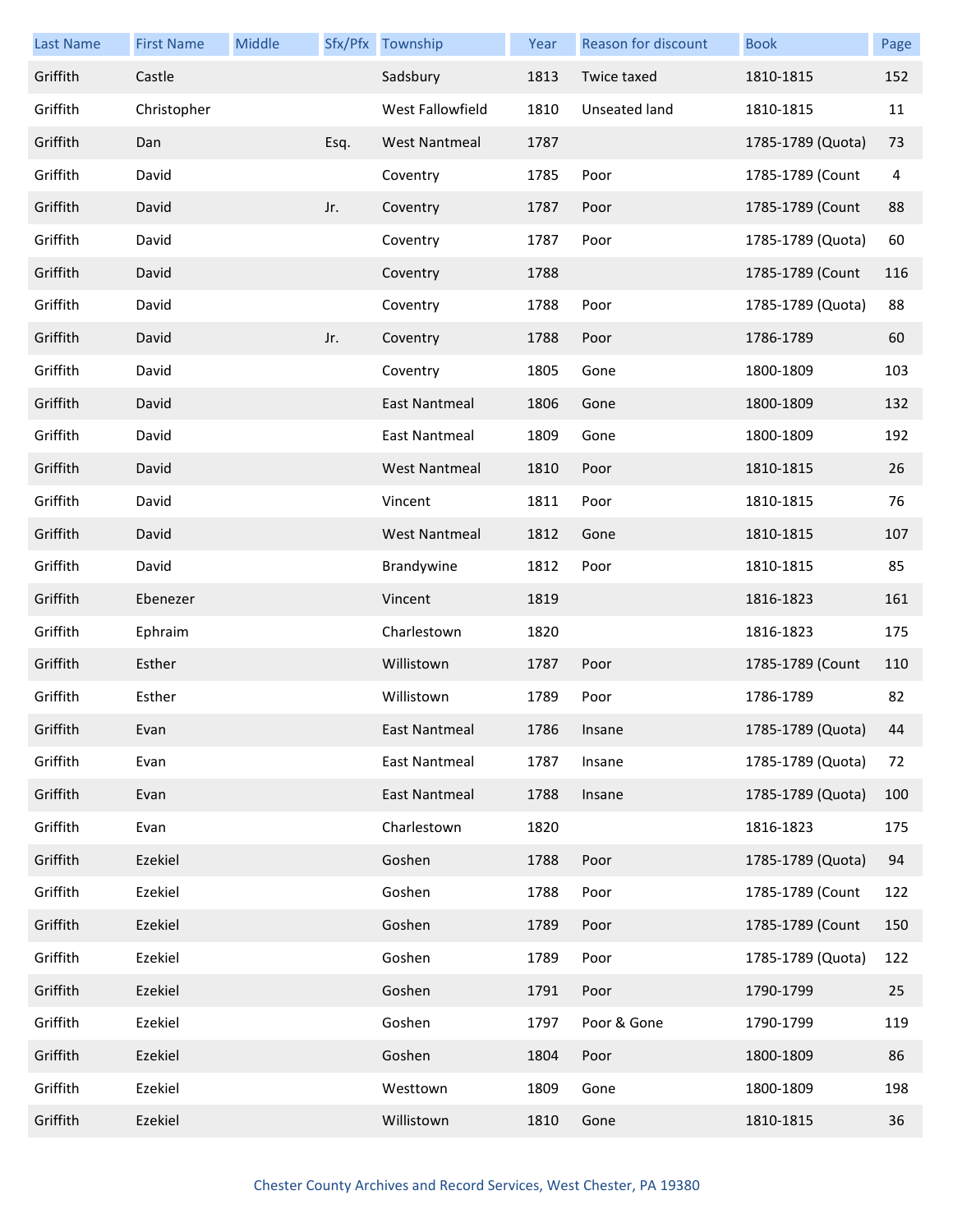| <b>Last Name</b> | <b>First Name</b> | Middle |     | Sfx/Pfx Township        | Year | <b>Reason for discount</b> | <b>Book</b>       | Page |
|------------------|-------------------|--------|-----|-------------------------|------|----------------------------|-------------------|------|
| Griffith         | Ezekiel           |        |     | London Grove            | 1818 | Gone                       | 1816-1823         | 99   |
| Griffith         | George            |        |     | Birmingham              | 1786 | Gone                       | 1785-1789 (Count  | 58   |
| Griffith         | George            |        |     | Birmingham              | 1788 | Gone                       | 1786-1789         | 30   |
| Griffith         | George            |        |     | <b>West Nantmeal</b>    | 1822 |                            | 1816-1823         | 278  |
| Griffith         | Griffith          |        |     | Coventry                | 1808 | No land in township        | 1800-1809         | 163  |
| Griffith         | Jacob             |        |     | East Whiteland          | 1798 | Gone                       | 1790-1799         | 151  |
| Griffith         | Jacob             |        |     | Vincent                 | 1804 | Mistake                    | 1800-1809         | 97   |
| Griffith         | Jacob             |        |     | Charlestown             | 1814 | Gone                       | 1810-1815         | 168  |
| Griffith         | James             |        |     | Pikeland                | 1785 | Poor                       | 1785-1789 (Quota) | 20   |
| Griffith         | James             |        |     | West Nottingham         | 1817 |                            | 1816-1823         | 65   |
| Griffith         | Jehu              |        |     | West Whiteland          | 1801 | Paid in Willistown         | 1800-1809         | 39   |
| Griffith         | Jehu              |        |     | East Whiteland          | 1802 | Gone                       | 1800-1809         | 59   |
| Griffith         | Jesse             |        |     | Tredyffrin              | 1807 | Dead                       | 1800-1809         | 155  |
| Griffith         | John              |        |     | <b>Upper Chichester</b> | 1787 | Poor                       | 1785-1789 (Quota) | 61   |
| Griffith         | John              |        |     | <b>Upper Chichester</b> | 1787 | Poor                       | 1785-1789 (Count  | 89   |
| Griffith         | John              |        |     | <b>Upper Chichester</b> | 1788 | Poor                       | 1786-1789         | 61   |
| Griffith         | John              |        |     | Charlestown             | 1790 | Poor                       | 1790-1799         | 3    |
| Griffith         | John              |        |     | Coventry                | 1796 | Poor                       | 1790-1799         | 98   |
| Griffith         | John              |        |     | Willistown              | 1801 | Gone                       | 1800-1809         | 38   |
| Griffith         | John              |        |     | Tredyffrin              | 1803 | Gone                       | 1800-1809         | 76   |
| Griffith         | John              |        |     | East Nantmeal           | 1807 |                            | 1800-1809         | 152  |
| Griffith         | John              |        |     | Pikeland                | 1810 | Gone                       | 1810-1815         | 30   |
| Griffith         | John              |        |     | Charlestown             | 1811 | Poor                       | 1810-1815         | 48   |
| Griffith         | John              |        |     | Charlestown             | 1811 | Poor                       | 1810-1815         | 48   |
| Griffith         | John              |        | Sr. | Charlestown             | 1812 | Poor                       | 1810-1815         | 88   |
| Griffith         | John              |        |     | <b>East Nantmeal</b>    | 1814 | Enlisted                   | 1810-1815         | 186  |
| Griffith         | John              |        |     | Tredyffrin              | 1814 | Gone                       | 1810-1815         | 194  |
| Griffith         | John              |        | Sr. | Charlestown             | 1815 |                            | 1810-1815         | 209  |
| Griffith         | John              |        |     | Vincent                 | 1821 |                            | 1816-1823         | 246  |
| Griffith         | John              |        |     | Vincent                 | 1822 |                            | 1816-1823         | 288  |
| Griffith         | John              |        |     | West Fallowfield        | 1822 |                            | 1816-1823         | 262  |
| Griffith         | John              |        |     | Tredyffrin              | 1822 |                            | 1816-1823         | 285  |
| Griffith         | Joseph            |        |     | Easttown                | 1808 | Gone                       | 1800-1809         | 164  |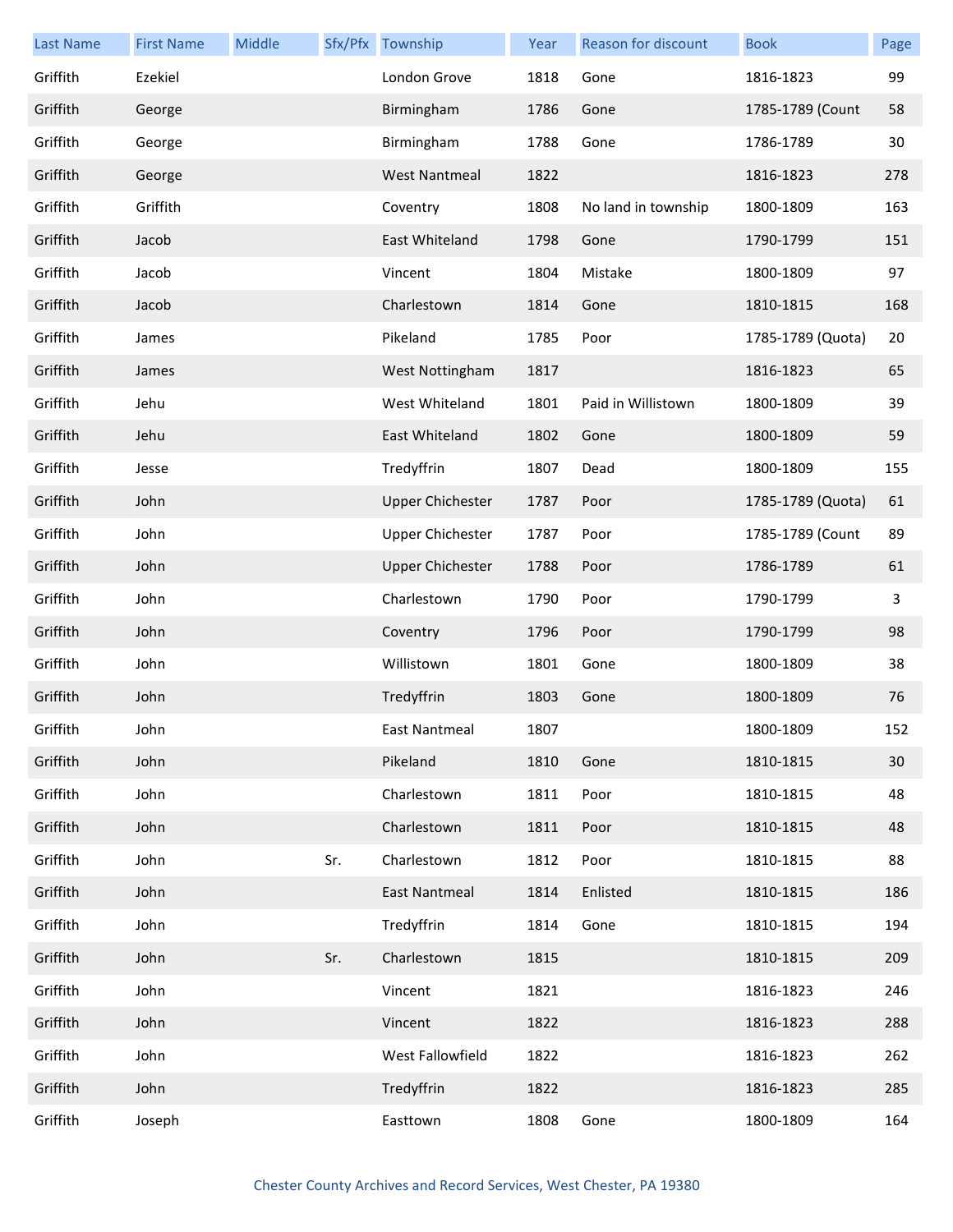| <b>Last Name</b> | <b>First Name</b> | Middle | Sfx/Pfx Township    | Year | <b>Reason for discount</b> | <b>Book</b>       | Page           |
|------------------|-------------------|--------|---------------------|------|----------------------------|-------------------|----------------|
| Griffith         | Joseph            |        | Charlestown         | 1810 | Gone                       | 1810-1815         | $\overline{7}$ |
| Griffith         | Joseph            |        | Charlestown         | 1811 | Gone                       | 1810-1815         | 48             |
| Griffith         | Joseph            |        | Easttown            | 1823 |                            | 1816-1823         | 303            |
| Griffith         | Levi              |        | Pennsbury           | 1805 | Gone                       | 1800-1809         | 114            |
| Griffith         | Levi              |        | <b>West Chester</b> | 1817 |                            | 1816-1823         | 81             |
| Griffith         | Levi              |        | <b>West Chester</b> | 1822 |                            | 1816-1823         | 293            |
| Griffith         | Lewellin          |        | Sadsbury            | 1814 | Not in township            | 1810-1815         | 192            |
| Griffith         | Lewellyn          |        | West Caln           | 1817 |                            | 1816-1823         | 47             |
| Griffith         | Lewis             |        | Charlestown         | 1814 | Gone                       | 1810-1815         | 168            |
| Griffith         | Nathan            |        | Thornbury           | 1789 | Poor                       | 1785-1789 (Count  | 165            |
| Griffith         | Nathan            |        | Thornbury           | 1789 | Poor                       | 1785-1789 (Quota) | 136            |
| Griffith         | Philip            |        | Coventry            | 1810 | Gone                       | 1810-1815         | 8              |
| Griffith         | Philip            |        | Charlestown         | 1818 | Gone                       | 1816-1823         | 90             |
| Griffith         | Philip            |        | Charlestown         | 1820 |                            | 1816-1823         | 175            |
| Griffith         | Philip            |        | Charlestown         | 1823 |                            | 1816-1823         | 301            |
| Griffith         | Priscilla         |        | Charlestown         | 1823 |                            | 1816-1823         | 301            |
| Griffith         | Robert            |        | Uwchlan             | 1821 |                            | 1816-1823         | 245            |
| Griffith         | Robert            |        | Brandywine          | 1821 |                            | 1816-1823         | 213            |
| Griffith         | Robert            |        | Brandywine          | 1822 |                            | 1816-1823         | 255            |
| Griffith         | Samuel            |        | Honey Brook         | 1813 | Poor                       | 1810-1815         | 134            |
| Griffith         | Samuel            |        | Charlestown         | 1817 |                            | 1816-1823         | 48             |
| Griffith         | Samuel            |        | Charlestown         | 1821 |                            | 1816-1823         | 217            |
| Griffith         | Samuel            |        | Charlestown         | 1823 |                            | 1816-1823         | 301            |
| Griffith         | Samuel            | R.     | Easttown            | 1811 | No Dog                     | 1810-1815         | 50             |
| Griffith         | Stephen           |        | Coventry            | 1808 | Gone                       | 1800-1809         | 163            |
| Griffith         | Stephen           |        | Coventry            | 1808 | No land in township        | 1800-1809         | 163            |
| Griffith         | Thomas            |        | Willistown          | 1822 |                            | 1816-1823         | 289            |
| Griffith         | Thornton          |        | East Whiteland      | 1823 |                            | 1816-1823         | 334            |
| Griffith         | William           |        | Uwchlan             | 1785 | Overrated                  | 1785-1789 (Count  | 25             |
| Griffith         | William           |        | West Fallowfield    | 1785 | Poor                       | 1785-1789 (Quota) | 10             |
| Griffith         | William           |        | East Marlborough    | 1785 | Gone                       | 1785-1789 (Quota) | 14             |
| Griffith         | William           |        | East Marlborough    | 1786 | Moved to Maryland          | 1785-1789 (Quota) | 42             |
| Griffith         | William           |        | East Marlborough    | 1786 | Moved away                 | 1785-1789 (Count  | 42             |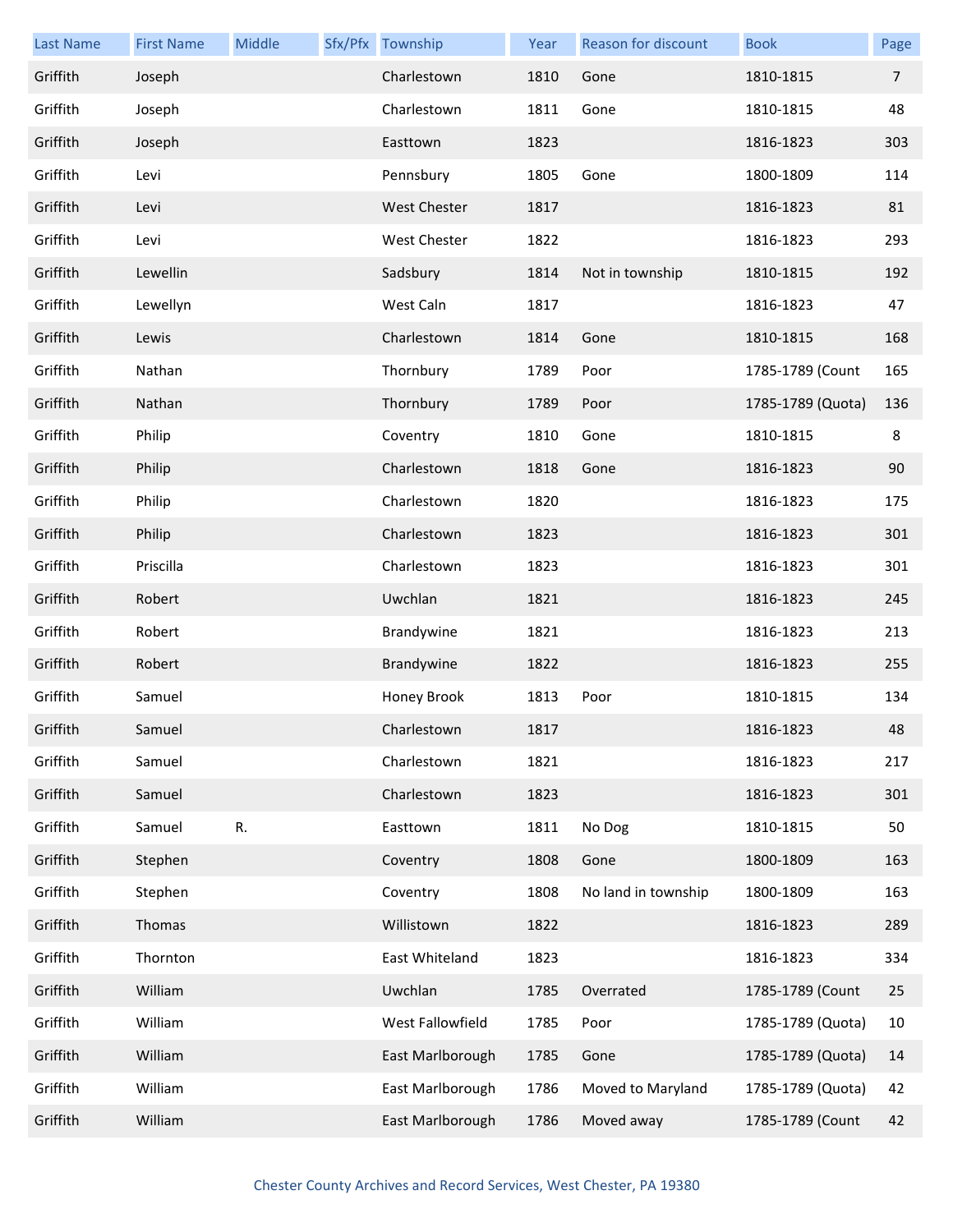| <b>Last Name</b> | <b>First Name</b> | Middle |     | Sfx/Pfx Township | Year | Reason for discount   | <b>Book</b>       | Page |
|------------------|-------------------|--------|-----|------------------|------|-----------------------|-------------------|------|
| Griffith         | William           |        |     | Aston            | 1787 | Paid in East Bradford | 1785-1789 (Count  | 85   |
| Griffith         | William           |        |     | Aston            | 1787 | Paid in East Bradford | 1786-1789         | 57   |
| Griffith         | William           |        |     | Aston            | 1787 | Paid in Birmingham    | 1785-1789 (Quota) | 57   |
| Griffith         | William           |        |     | Uwchlan          | 1788 |                       | 1785-1789 (Count  | 138  |
| Griffith         | William           |        |     | West Caln        | 1788 | Paid in East Caln     | 1785-1789 (Count  | 118  |
| Griffith         | William           |        |     | Uwchlan          | 1788 | Overrated             | 1785-1789 (Quota) | 110  |
| Griffith         | William           |        |     | West Caln        | 1788 | Paid in East Caln     | 1785-1789 (Quota) | 90   |
| Griffith         | William           |        |     | East Marlborough | 1788 | Moved away            | 1786-1789         | 14   |
| Griffith         | William           |        |     | Uwchlan          | 1789 | Overrated             | 1785-1789 (Count  | 166  |
| Griffith         | William           |        |     | Uwchlan          | 1789 | Overrated             | 1785-1789 (Quota) | 137  |
| Griffith         | William           |        |     | West Caln        | 1789 | Paid elsewhere        | 1785-1789 (Count  | 146  |
| Griffith         | William           |        |     | Coventry         | 1789 | Poor                  | 1785-1789 (Count  | 147  |
| Griffith         | William           |        |     | Coventry         | 1789 | Poor                  | 1785-1789 (Quota) | 119  |
| Griffith         | William           |        |     | West Caln        | 1789 | Paid in another place | 1785-1789 (Quota) | 118  |
| Griffith         | William           |        |     | West Caln        | 1790 | Paid in East Caln     | 1790-1799         | 3    |
| Griffith         | William           |        |     | East Fallowfield | 1790 | Gone                  | 1790-1799         | 24   |
| Griffith         | William           |        |     | Brandywine       | 1791 | Paid in East Caln     | 1790-1799         | 21   |
| Griffith         | William           |        |     | West Fallowfield | 1792 | Gone                  | 1790-1799         | 44   |
| Griffith         | William           |        |     | Brandywine       | 1793 | Gone                  | 1790-1799         | 59   |
| Griffith         | William           |        |     | West Caln        | 1796 | Gone                  | 1790-1799         | 97   |
| Griffith         | William           |        |     | Charlestown      | 1809 | Gone                  | 1800-1809         | 183  |
| Griffith         | William           |        |     | Brandywine       | 1812 | Gone                  | 1810-1815         | 85   |
| Griffith         | William           |        | Sr. | Charlestown      | 1814 | Gone                  | 1810-1815         | 168  |
| Griffith         | William           |        |     | East Fallowfield | 1814 | Dog Dead              | 1810-1815         | 171  |
| Griffith         | William           |        |     | East Nottingham  | 1815 | Unseated land         | 1810-1815         | 225  |
| Griffith         | William           |        |     | Charlestown      | 1819 |                       | 1816-1823         | 132  |
| Griffith         | William           |        |     | Charlestown      | 1820 |                       | 1816-1823         | 175  |
| Griffy           | George            |        |     | Birmingham       | 1786 | Not found             | 1785-1789 (Quota) | 30   |
| Griffy           | George            |        |     | Birmingham       | 1786 | Not found             | 1785-1789 (Count  | 30   |
| Grim             | Jacob             |        |     | Willistown       | 1818 |                       | 1816-1823         | 120  |
| Grim             | Robert            |        |     | Pikeland         | 1806 | Gone                  | 1800-1809         | 134  |
| Grimble          | Godfrey           |        |     | Coventry         | 1795 | Poor                  | 1790-1799         | 80   |
| Grimes           | Alexander         |        |     | Westtown         | 1787 | Gone                  | 1785-1789 (Quota) | 83   |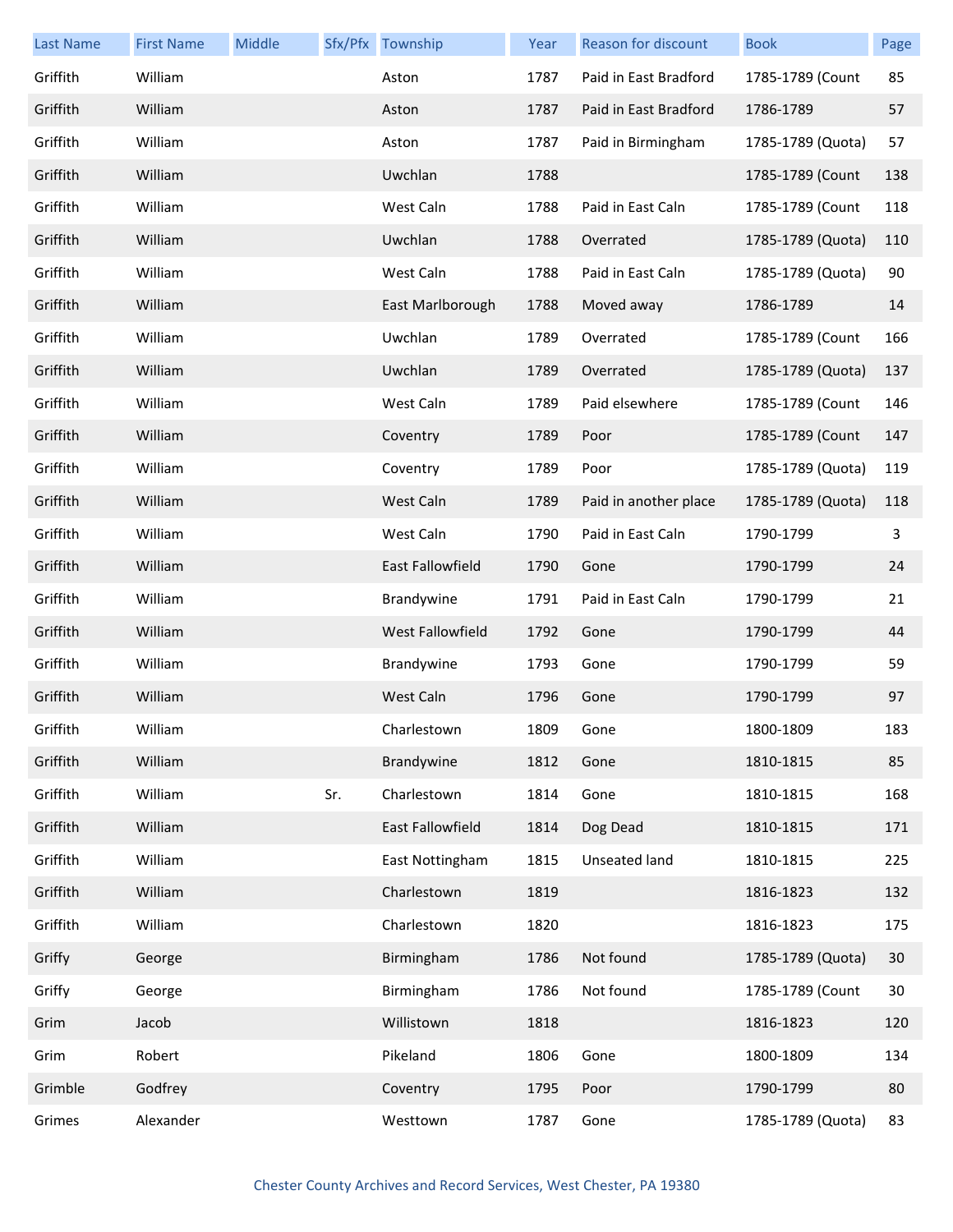| <b>Last Name</b> | <b>First Name</b> | <b>Middle</b> | Sfx/Pfx Township     | Year | Reason for discount | <b>Book</b>       | Page |
|------------------|-------------------|---------------|----------------------|------|---------------------|-------------------|------|
| Grimes           | Alexander         |               | East Marlborough     | 1788 | Paid in Westtown    | 1785-1789 (Count  | 126  |
| Grimes           | Alexander         |               | Westtown             | 1788 |                     | 1786-1789         | 83   |
| Grimes           | Alexander         |               | East Marlborough     | 1788 | Paid in Westtown    | 1785-1789 (Quota) | 98   |
| Grimes           | Alexander         |               | East Bradford        | 1789 | Paid in Kennett     | 1785-1789 (Count  | 142  |
| Grimes           | Charles           |               | Kennett              | 1786 | Gone                | 1785-1789 (Count  | 67   |
| Grimes           | Charles           |               | Kennett              | 1787 | Gone                | 1786-1789         | 39   |
| Grimes           | Charles           |               | Kennett              | 1792 | Poor                | 1790-1799         | 45   |
| Grimes           | Charles           |               | Kennett              | 1793 | Poor                | 1790-1799         | 64   |
| Grimes           | Charles           |               | Kennett              | 1797 | Poor                | 1790-1799         | 120  |
| Grimes           | Charles           |               | Kennett              | 1800 | Gone                | 1800-1809         | 7    |
| Grimes           | Daniel            |               | East Bradford        | 1785 | Poor                | 1785-1789 (Count  | 2    |
| Grimes           | Daniel            |               | East Bradford        | 1786 | Poor                | 1785-1789 (Count  | 58   |
| Grimes           | Daniel            |               | East Bradford        | 1787 | Poor                | 1786-1789         | 30   |
| Grimes           | David             |               | Londonderry          | 1803 | Paid in New London  | 1800-1809         | 68   |
| Grimes           | David             |               | New London           | 1810 | Gone                | 1810-1815         | 21   |
| Grimes           | Garret            |               | <b>West Nantmeal</b> | 1785 | Gone                | 1785-1789 (Quota) | 17   |
| Grimes           | Isaac             |               | Newlin               | 1823 |                     | 1816-1823         | 315  |
| Grimes           | James             |               | Newlin               | 1785 | Under age           | 1785-1789 (Count  | 16   |
| Grimes           | James             |               | West Caln            | 1809 | Poor                | 1800-1809         | 182  |
| Grimes           | James             |               | East Bradford        | 1816 | Gone                | 1816-1823         | 2    |
| Grimes           | Jerard            |               | West Nantmeal        | 1786 | Ran away            | 1785-1789 (Count  | 45   |
| Grimes           | Jerard            |               | <b>West Nantmeal</b> | 1787 | Ran away            | 1786-1789         | 17   |
| Grimes           | Jesse             |               | Pikeland             | 1822 |                     | 1816-1823         | 282  |
| Grimes           | Philip            |               | Willistown           | 1798 | Gone                | 1790-1799         | 150  |
| Grimes           | Thomas            |               | Concord              | 1789 | Gone                | 1785-1789 (Quota) | 117  |
| Grimes           | Thomas            |               | Concord              | 1789 | Gone                | 1785-1789 (Count  | 145  |
| Grimes           | Thomas            |               | Pikeland             | 1819 |                     | 1816-1823         | 155  |
| Grimes           | Thomas            |               | Pikeland             | 1820 |                     | 1816-1823         | 197  |
| Grimes           | Thomas            |               | Easttown             | 1823 |                     | 1816-1823         | 303  |
| Grimes           | William           |               | Goshen               | 1798 | Gone                | 1790-1799         | 138  |
| Griner           | John              |               | Honey Brook          | 1820 |                     | 1816-1823         | 181  |
| Griner           | John              |               | Honey Brook          | 1822 |                     | 1816-1823         | 265  |
| Grinop           | George            |               | Tinicum              | 1787 | Ran away            | 1785-1789 (Count  | 108  |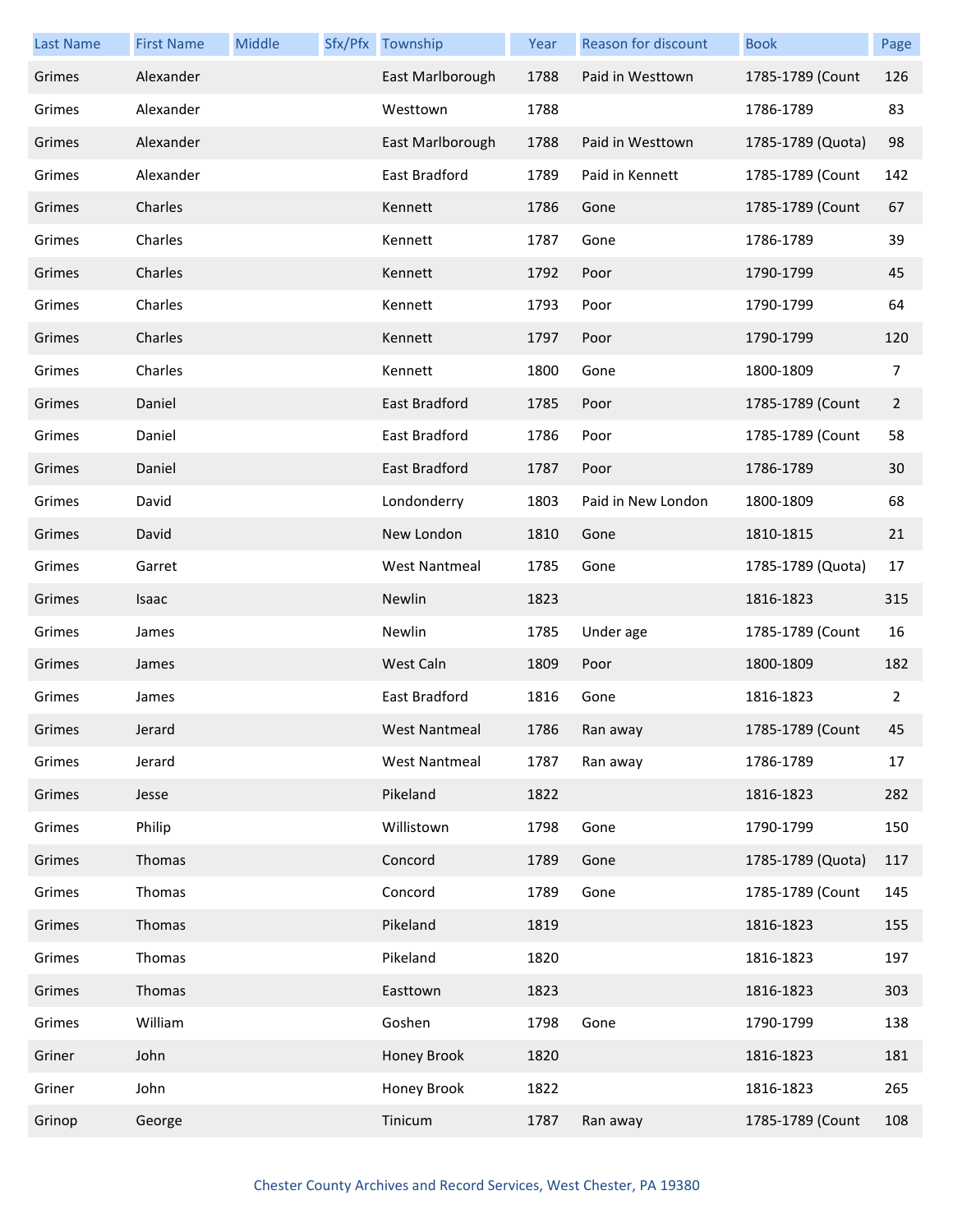| <b>Last Name</b> | <b>First Name</b> | Middle | Sfx/Pfx Township        | Year | Reason for discount                       | <b>Book</b>       | Page           |
|------------------|-------------------|--------|-------------------------|------|-------------------------------------------|-------------------|----------------|
| Grips            | Michael           |        | Charlestown             | 1813 | In Jail                                   | 1810-1815         | 128            |
| Grissam          | Edward            |        | Lower Chichester        | 1787 | Pays in Upper Chicheste 1786-1789         |                   | 5              |
| Grissell         | Edward            |        | Lower Chichester        | 1786 | Paid in Upper Chicheste 1785-1789 (Count  |                   | 33             |
| Grissell         | Edward            |        | Lower Chichester        | 1786 | Paid in Upper Chicheste 1785-1789 (Quota) |                   | 33             |
| Grissell         | Thomas            |        | <b>Upper Chichester</b> | 1785 | Gone to Virginia                          | 1785-1789 (Quota) | 5              |
| Grist            | Isaac             |        | West Nottingham         | 1822 |                                           | 1816-1823         | 276            |
| Grist            | John              |        | East Marlborough        | 1785 | Gone                                      | 1785-1789 (Count  | 14             |
| Grist            | John              |        | West Nottingham         | 1812 | Gone                                      | 1810-1815         | 105            |
| Grist            | William           |        | Lower Oxford            | 1811 | Not found                                 | 1810-1815         | 68             |
| Grists           | Samuel            |        | Newlin                  | 1786 | Gone                                      | 1785-1789 (Quota) | 44             |
| Grives           | Samuel            |        | <b>Upper Oxford</b>     | 1821 |                                           | 1816-1823         | 238            |
| Groce            | Daniel            |        | Pikeland                | 1820 |                                           | 1816-1823         | 197            |
| Groce            | Joseph            |        | West Bradford           | 1820 |                                           | 1816-1823         | 170            |
| Groff            | John              |        | Vincent                 | 1785 | Poor                                      | 1785-1789 (Quota) | 25             |
| Groff            | John              |        | Coventry                | 1787 | Poor                                      | 1785-1789 (Count  | 88             |
| Groff            | John              |        | Coventry                | 1787 | Poor                                      | 1785-1789 (Quota) | 60             |
| Groff            | John              |        | Coventry                | 1788 | Poor                                      | 1786-1789         | 60             |
| Groff            | John              |        | Coventry                | 1790 | Gone                                      | 1790-1799         | $\bf 8$        |
| Groff            | John              |        | Vincent                 | 1804 | Mistake                                   | 1800-1809         | 97             |
| Groff            | John              |        | Coventry                | 1821 |                                           | 1816-1823         | 216            |
| Grono            | Lewis             |        | Vincent                 | 1787 | Overrated                                 | 1785-1789 (Quota) | 81             |
| Grono            | Lewis             |        | <b>West Nantmeal</b>    | 1821 |                                           | 1816-1823         | 236            |
| Gronow           | Lewis             |        | East Nantmeal           | 1785 | Gone                                      | 1785-1789 (Count  | 17             |
| Gronow           | Lewis             |        | Vincent                 | 1789 | Gone                                      | 1785-1789 (Quota) | 138            |
| Gronow           | Lewis             |        | Vincent                 | 1789 | Gone                                      | 1785-1789 (Count  | 166            |
| Groof            | Jacob             |        | Coventry                | 1823 |                                           | 1816-1823         | 302            |
| Groom            | Richard           |        | New London              | 1815 | Gone                                      | 1810-1815         | 223            |
| Groom            | Richard           |        | East Nottingham         | 1816 |                                           | 1816-1823         | 23             |
| Groom            | Richard           |        | East Nottingham         | 1817 |                                           | 1816-1823         | 64             |
| Groon            | Richard           |        | New London              | 1814 | Gone                                      | 1810-1815         | 182            |
| Grosen           | John              |        | Uwchlan                 | 1786 | Gone                                      | 1785-1789 (Count  | 54             |
| Gross            | George            |        | West Bradford           | 1790 | Dead                                      | 1790-1799         | $\overline{2}$ |
| Gross            | George            |        | East Marlborough        | 1802 | Inmate tax                                | 1800-1809         | 49             |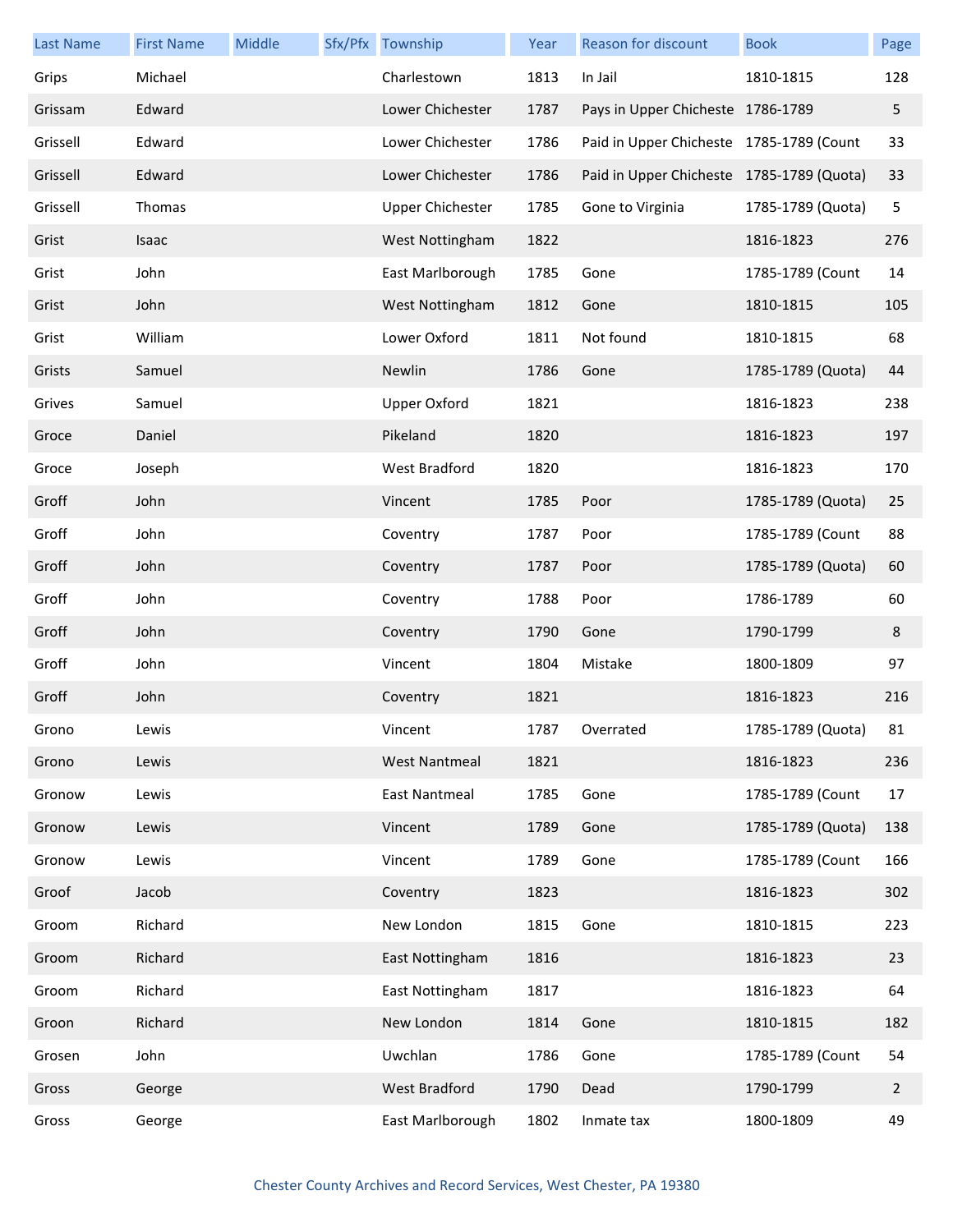| <b>Last Name</b> | <b>First Name</b> | Middle | Sfx/Pfx Township     | Year | Reason for discount | <b>Book</b>       | Page           |
|------------------|-------------------|--------|----------------------|------|---------------------|-------------------|----------------|
| Gross            | John              |        | Charlestown          | 1815 |                     | 1810-1815         | 209            |
| Gross            | William           |        | West Bradford        | 1803 | Under age           | 1800-1809         | 61             |
| Ground           | Nicholas          |        | Vincent              | 1805 | Minor               | 1800-1809         | 117            |
| Grove            | David             |        | Honey Brook          | 1809 | Gone                | 1800-1809         | 186            |
| Grove            | John              |        | Vincent              | 1786 | Poor                | 1785-1789 (Quota) | 53             |
| Grove            | John              |        | Vincent              | 1786 | Poor                | 1785-1789 (Count  | 53             |
| Grove            | John              |        | Vincent              | 1786 | Poor                | 1786-1789         | 25             |
| Grove            | John              |        | East Nantmeal        | 1800 | Gone                | 1800-1809         | 13             |
| Grove            | John              |        | <b>West Nantmeal</b> | 1809 | Gone                | 1800-1809         | 192            |
| Grove            | John              |        | Charlestown          | 1816 |                     | 1816-1823         | $\overline{7}$ |
| Grove            | Michael           |        | Coventry             | 1788 |                     | 1785-1789 (Count  | 116            |
| Grove            | Michael           |        | Coventry             | 1788 | Gone                | 1785-1789 (Quota) | 88             |
| Grover           | Lewis             |        | <b>West Nantmeal</b> | 1815 | Gone                | 1810-1815         | 228            |
| Grover           | Robert            |        | Tredyffrin           | 1793 | Married             | 1790-1799         | 73             |
| Groves           | John              |        | Charlestown          | 1814 | Old & Poor          | 1810-1815         | 168            |
| Grow             | Abram             |        | Vincent              | 1787 | Poor                | 1785-1789 (Count  | 109            |
| Grow             | Abram             |        | Vincent              | 1787 | Poor                | 1785-1789 (Quota) | 81             |
| Grow             | Abram             |        | Vincent              | 1788 | Poor                | 1786-1789         | 81             |
| Grubb            | Abraham           |        | Coventry             | 1813 | Gone                | 1810-1815         | 129            |
| Grubb            | Abraham           |        | East Nantmeal        | 1819 |                     | 1816-1823         | 151            |
| Grubb            | Abraham           |        | West Caln            | 1822 |                     | 1816-1823         | 257            |
| Grubb            | Abram             |        | West Caln            | 1821 |                     | 1816-1823         | 215            |
| Grubb            | Conrad            |        | Coventry             | 1793 | Error               | 1790-1799         | 61             |
| Grubb            | Curtis            |        | Lower Chichester     | 1785 |                     | 1785-1789 (Quota) | 5              |
| Grubb            | Curtis            |        | Lower Chichester     | 1786 | Charged to land     | 1785-1789 (Quota) | 33             |
| Grubb            | Curtis            |        | Lower Chichester     | 1787 | Charged to land     | 1786-1789         | 5              |
| Grubb            | Curtis            |        | Lower Chichester     | 1787 | Charged to land     | 1785-1789 (Count  | 89             |
| Grubb            | Curtis            |        | Lower Chichester     | 1787 | Charged to land     | 1785-1789 (Quota) | 61             |
| Grubb            | Curtis            |        | Lower Chichester     | 1788 | Land                | 1785-1789 (Count  | 117            |
| Grubb            | Curtis            |        | Lower Chichester     | 1788 | Land                | 1785-1789 (Quota) | 89             |
| Grubb            | Curtis            |        | Lower Chichester     | 1789 | Charged to land     | 1785-1789 (Quota) | 116            |
| Grubb            | Curtis            |        | Lower Chichester     | 1789 | Charged to land     | 1785-1789 (Count  | 144            |
| Grubb            | Daniel            |        | Coventry             | 1790 | Mistake             | 1790-1799         | 8              |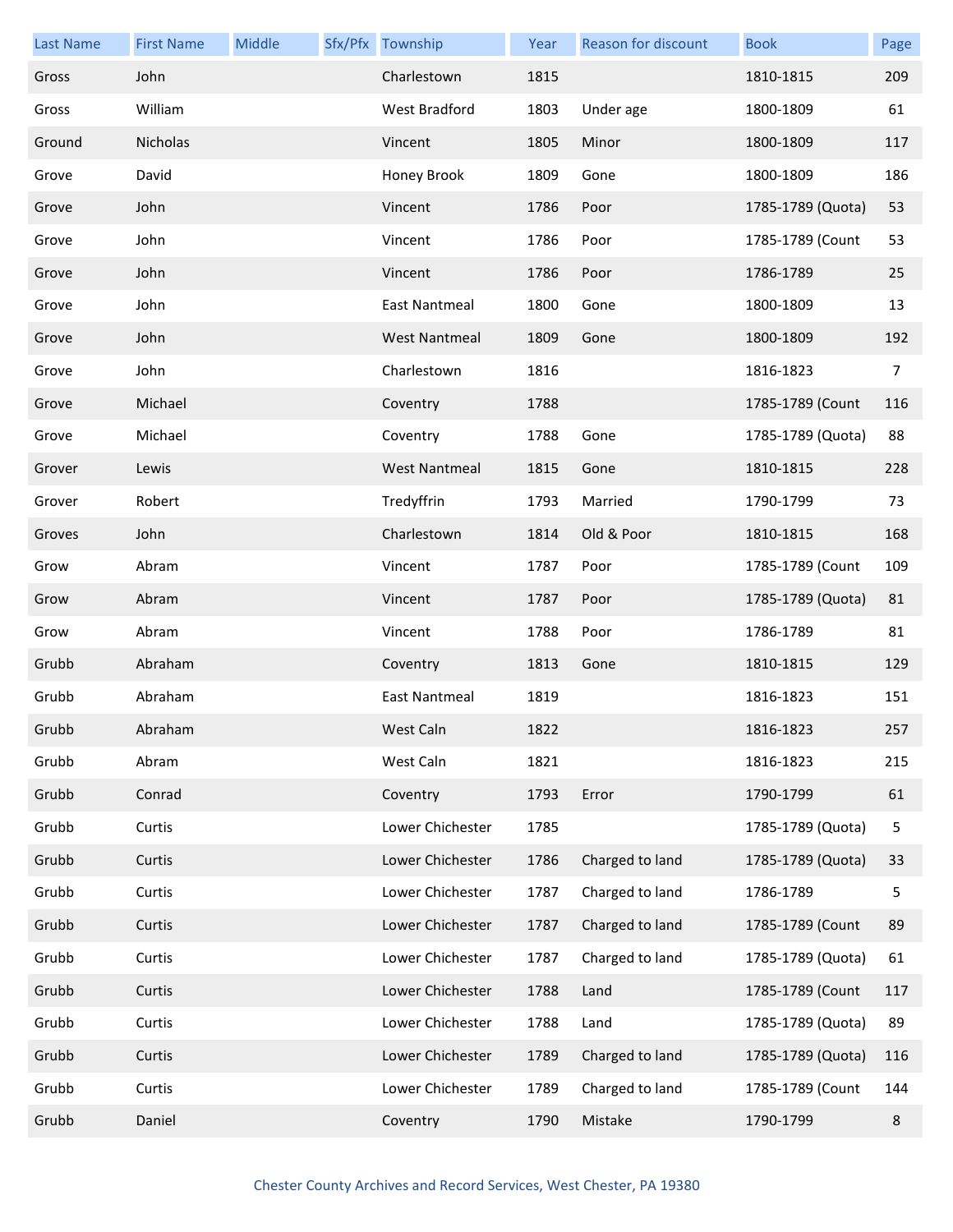| <b>Last Name</b> | <b>First Name</b> | Middle |     | Sfx/Pfx Township | Year | <b>Reason for discount</b> | <b>Book</b>       | Page |
|------------------|-------------------|--------|-----|------------------|------|----------------------------|-------------------|------|
| Grubb            | Emanuel           |        |     | Lower Chichester | 1786 | Charged to land            | 1785-1789 (Quota) | 33   |
| Grubb            | Emanuel           |        |     | Lower Chichester | 1786 | Charged to land            | 1785-1789 (Count  | 33   |
| Grubb            | Emanuel           |        |     | Lower Chichester | 1787 | Charged to land            | 1785-1789 (Count  | 89   |
| Grubb            | Emanuel           |        |     | Lower Chichester | 1787 | Charged to land            | 1786-1789         | 5    |
| Grubb            | Emanuel           |        |     | Lower Chichester | 1787 | Charged to land            | 1785-1789 (Quota) | 61   |
| Grubb            | Emanuel           |        |     | Lower Chichester | 1788 | Land                       | 1785-1789 (Count  | 117  |
| Grubb            | Emanuel           |        |     | Lower Chichester | 1788 | Land                       | 1785-1789 (Quota) | 89   |
| Grubb            | Emanuel           |        |     | Goshen           | 1808 | Gone                       | 1800-1809         | 165  |
| Grubb            | Emanuel           |        |     | Vincent          | 1819 |                            | 1816-1823         | 161  |
| Grubb            | Emanuel           |        |     | Charlestown      | 1821 |                            | 1816-1823         | 217  |
| Grubb            | Emmanuel          |        |     | Vincent          | 1817 |                            | 1816-1823         | 76   |
| Grubb            | George            |        |     | Pikeland         | 1822 |                            | 1816-1823         | 282  |
| Grubb            | Henry             |        |     | Coventry         | 1785 |                            | 1785-1789 (Count  | 4    |
| Grubb            | Henry             |        |     | Coventry         | 1796 | Gone                       | 1790-1799         | 98   |
| Grubb            | Jacob             |        | Jr. | Coventry         | 1815 | Gone                       | 1810-1815         | 210  |
| Grubb            | Jacob             |        |     | Newlin           | 1822 |                            | 1816-1823         | 272  |
| Grubb            | Jesse             |        |     | Coventry         | 1821 |                            | 1816-1823         | 216  |
| Grubb            | John              |        |     | Coventry         | 1819 | Error                      | 1816-1823         | 133  |
| Grubb            | John              |        |     | Coventry         | 1819 | Error                      | 1816-1823         | 133  |
| Grubb            | Peter             |        |     | Lower Chichester | 1785 |                            | 1785-1789 (Quota) | 5    |
| Grubb            | Peter             |        |     | Lower Chichester | 1789 | Charged to land            | 1785-1789 (Count  | 144  |
| Grubb            | Peter             |        |     | Lower Chichester | 1789 | Charged to land            | 1785-1789 (Quota) | 116  |
| Grubb            | Samuel            |        |     | East Whiteland   | 1821 | Unseated land              | 1816-1823         | 249  |
| Grubb            | Samuel            |        |     | East Whiteland   | 1823 | Unseated land              | 1816-1823         | 334  |
| Grum             | John              |        |     | Lower Chichester | 1787 | Non-resident               | 1785-1789 (Count  | 89   |
| Grun             | Barney            |        |     | London Grove     | 1803 | Gone                       | 1800-1809         | 67   |
| Grunt            | Nicholas          |        |     | Vincent          | 1806 | Minor                      | 1800-1809         | 137  |
| Guay             | Joseph            |        |     | East Nottingham  | 1800 | Gone                       | 1800-1809         | 12   |
| Gubby            | Thomas            |        |     | New London       | 1800 | Poor                       | 1800-1809         | 11   |
| Gubby            | Thomas            |        |     | New London       | 1807 | Poor                       | 1800-1809         | 150  |
| Gubby            | Thomas            |        |     | New London       | 1815 | Poor                       | 1810-1815         | 223  |
| Gubby            | Thomas            |        |     | New London       | 1820 |                            | 1816-1823         | 189  |
| Guest            |                   |        |     | East Nantmeal    | 1793 | Gone                       | 1790-1799         | 70   |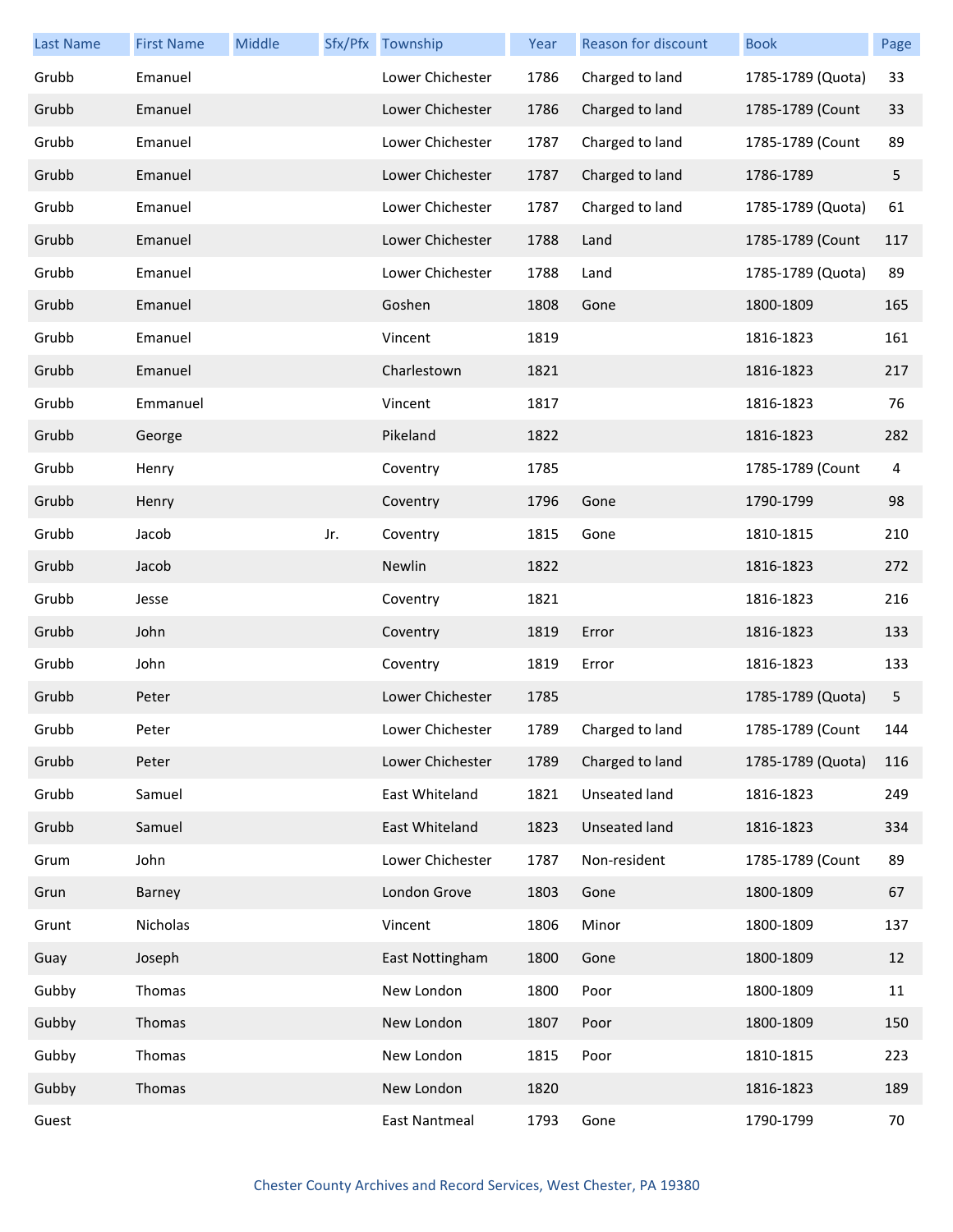| <b>Last Name</b> | <b>First Name</b> | Middle |       | Sfx/Pfx Township     | Year | Reason for discount  | <b>Book</b>       | Page |
|------------------|-------------------|--------|-------|----------------------|------|----------------------|-------------------|------|
| Guest            | Alban             |        |       | Coventry             | 1816 | Gone                 | 1816-1823         | 8    |
| Guest            | Alban             |        |       | <b>East Nantmeal</b> | 1819 |                      | 1816-1823         | 151  |
| Guest            | Daniel            |        |       | Goshen               | 1795 | Under age            | 1790-1799         | 81   |
| Guest            | James             |        |       | <b>East Nantmeal</b> | 1810 | Dead                 | 1810-1815         | 25   |
| Guest            | James             |        |       | <b>East Nantmeal</b> | 1814 | Under age            | 1810-1815         | 186  |
| Guest            | James             |        |       | East Nantmeal        | 1822 |                      | 1816-1823         | 277  |
| Guest            | Joseph            |        |       | West Caln            | 1790 | Error                | 1790-1799         | 3    |
| Guest            | Mary              |        |       | Vincent              | 1818 |                      | 1816-1823         | 119  |
| Guest            | Richard           |        |       | East Nantmeal        | 1821 |                      | 1816-1823         | 235  |
| Guest            | Samuel            |        |       | Bethel               | 1787 | Paid in New Castle   | 1785-1789 (Count  | 85   |
| Guest            | Samuel            |        |       | Bethel               | 1787 | Paid in New Castle   | 1785-1789 (Quota) | 57   |
| Guest            | Thomas            |        |       | Uwchlan              | 1785 | Poor                 | 1785-1789 (Count  | 25   |
| Guest            | Thomas            |        |       | <b>East Nantmeal</b> | 1808 | Minor                | 1800-1809         | 172  |
| Guest            | William           |        |       | East Nantmeal        | 1812 | Under age            | 1810-1815         | 106  |
| Guggar           | Jacob             |        |       | Charlestown          | 1788 | Gone                 | 1786-1789         | 35   |
| Guider           | Abram             |        |       | East Bradford        | 1806 | Paid in Tredyffrin   | 1800-1809         | 120  |
| Guider           | John              |        |       | Tredyffrin           | 1809 |                      | 1800-1809         | 196  |
| Guider           | Magdalen          |        |       | Tredyffrin           | 1809 | Gone                 | 1800-1809         | 196  |
| Guiger           | Jacob             |        |       | Uwchlan              | 1785 | Poor                 | 1785-1789 (Count  | 25   |
| Guiger           | James             |        |       | Uwchlan              | 1787 | Gone                 | 1785-1789 (Count  | 110  |
| Guiger           | James             |        |       | Uwchlan              | 1788 | Gone                 | 1786-1789         | 82   |
| Guin             | George            |        |       | Tinicum              | 1786 |                      | 1785-1789 (Quota) | 52   |
| Guin             | George            |        |       | West Nottingham      | 1815 | <b>Unseated land</b> | 1810-1815         | 226  |
| Guin             | George            |        | Heirs | West Nottingham      | 1817 | Unseated land        | 1816-1823         | 65   |
| Guin             | Isaac             |        |       | <b>East Nantmeal</b> | 1808 | Poor                 | 1800-1809         | 172  |
| Guin             | John              |        | Jr.   | Charlestown          | 1806 | Gone                 | 1800-1809         | 123  |
| Guin             | Rachel            |        |       | Charlestown          | 1822 |                      | 1816-1823         | 258  |
| Guin             | William           |        |       | Willistown           | 1809 | Gone                 | 1800-1809         | 197  |
| Guinea           | Edward            |        |       | West Whiteland       | 1802 | Gone                 | 1800-1809         | 59   |
| Gulwatts         | Henry             |        |       | Pikeland             | 1810 | Gone                 | 1810-1815         | 30   |
| Gumble           | Joseph            |        |       | Lower Chichester     | 1787 | Charged to land      | 1785-1789 (Count  | 89   |
| Gun              | David             |        |       | Coventry             | 1817 |                      | 1816-1823         | 49   |
| Gun              | David             |        |       | Coventry             | 1818 |                      | 1816-1823         | 91   |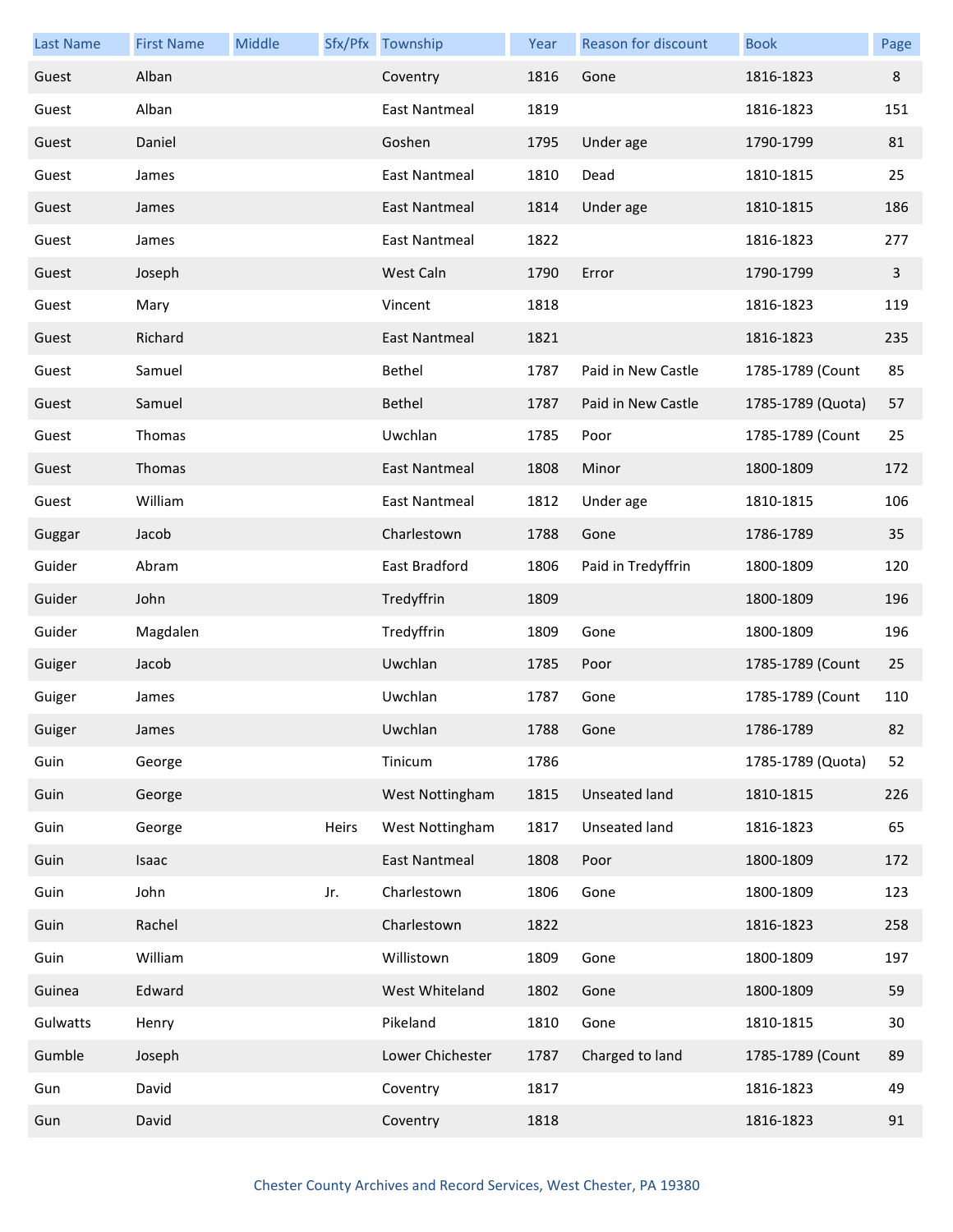| <b>Last Name</b> | <b>First Name</b> | Middle | Sfx/Pfx Township        | Year | Reason for discount | <b>Book</b>       | Page |
|------------------|-------------------|--------|-------------------------|------|---------------------|-------------------|------|
| Gun              | David             |        | Vincent                 | 1820 |                     | 1816-1823         | 203  |
| Gundy            | David             |        | Pikeland                | 1786 | Charged to land     | 1785-1789 (Quota) | 48   |
| Gundy            | David             |        | Pikeland                | 1786 | Charged to land     | 1785-1789 (Count  | 48   |
| Gundy            | David             |        | Pikeland                | 1787 | Charged to land     | 1786-1789         | 20   |
| Gundy            | Solomon           |        | Haverford               | 1785 | Not found           | 1785-1789 (Quota) | 11   |
| Gunkle           | Michael           |        | West Whiteland          | 1787 | Not found           | 1785-1789 (Quota) | 84   |
| Gunkle           | William           |        | Easttown                | 1798 | Gone                | 1790-1799         | 137  |
| Gunn             | David             |        | Coventry                | 1816 | Gone                | 1816-1823         | 8    |
| Gunsenhowze      | Abraham           |        | Charlestown             | 1819 |                     | 1816-1823         | 132  |
| Gurrin           | Christian         |        | East Whiteland          | 1816 |                     | 1816-1823         | 38   |
| Gutherie         | Adam              |        | Brandywine              | 1799 | Error               | 1790-1799         | 154  |
| Gutherie         | John              |        | Brandywine              | 1799 | Error               | 1790-1799         | 154  |
| Gutherie         | John              |        | East Fallowfield        | 1818 | Poor                | 1816-1823         | 93   |
| Gutherie         | Robert            |        | Brandywine              | 1792 | Gone                | 1790-1799         | 40   |
| Gutherie         | Robert            |        | Brandywine              | 1795 |                     | 1790-1799         | 78   |
| Gutherie         | William           |        | Brandywine              | 1799 | Error               | 1790-1799         | 154  |
| Guthirie         | John              |        | East Fallowfield        | 1819 | Poor & Worthless    | 1816-1823         | 135  |
| Guthrey          | John              |        | <b>East Fallowfield</b> | 1803 | Gone                | 1800-1809         | 65   |
| Guthrie          | Adam              |        | East Caln               | 1787 | Overrated           | 1785-1789 (Count  | 90   |
| Guthrie          | Adam              |        | East Caln               | 1787 | Overrated           | 1785-1789 (Quota) | 62   |
| Guthrie          | James             |        | Brandywine              | 1822 |                     | 1816-1823         | 255  |
| Guthrie          | John              |        | East Fallowfield        | 1806 | Poor                | 1800-1809         | 124  |
| Guthrie          | John              |        | East Fallowfield        | 1808 | Poor                | 1800-1809         | 164  |
| Guthrie          | John              |        | West Caln               | 1809 | Gone                | 1800-1809         | 182  |
| Guthrie          | John              |        | Sadsbury                | 1814 | Gone                | 1810-1815         | 192  |
| Guthrie          | John              |        | East Fallowfield        | 1816 |                     | 1816-1823         | 10   |
| Guthrie          | John              |        | Sadsbury                | 1816 |                     | 1816-1823         | 31   |
| Guthrie          | John              |        | East Fallowfield        | 1817 |                     | 1816-1823         | 51   |
| Guthrie          | John              |        | East Fallowfield        | 1821 |                     | 1816-1823         | 219  |
| Guthrie          | John              |        | East Fallowfield        | 1822 |                     | 1816-1823         | 261  |
| Guthrie          | Jonathan          |        | West Caln               | 1805 | Gone                | 1800-1809         | 102  |
| Guthrie          | Robert            |        | Brandywine              | 1817 |                     | 1816-1823         | 45   |
| Guthrie          | Samuel            |        | Sadsbury                | 1818 | Minor               | 1816-1823         | 115  |